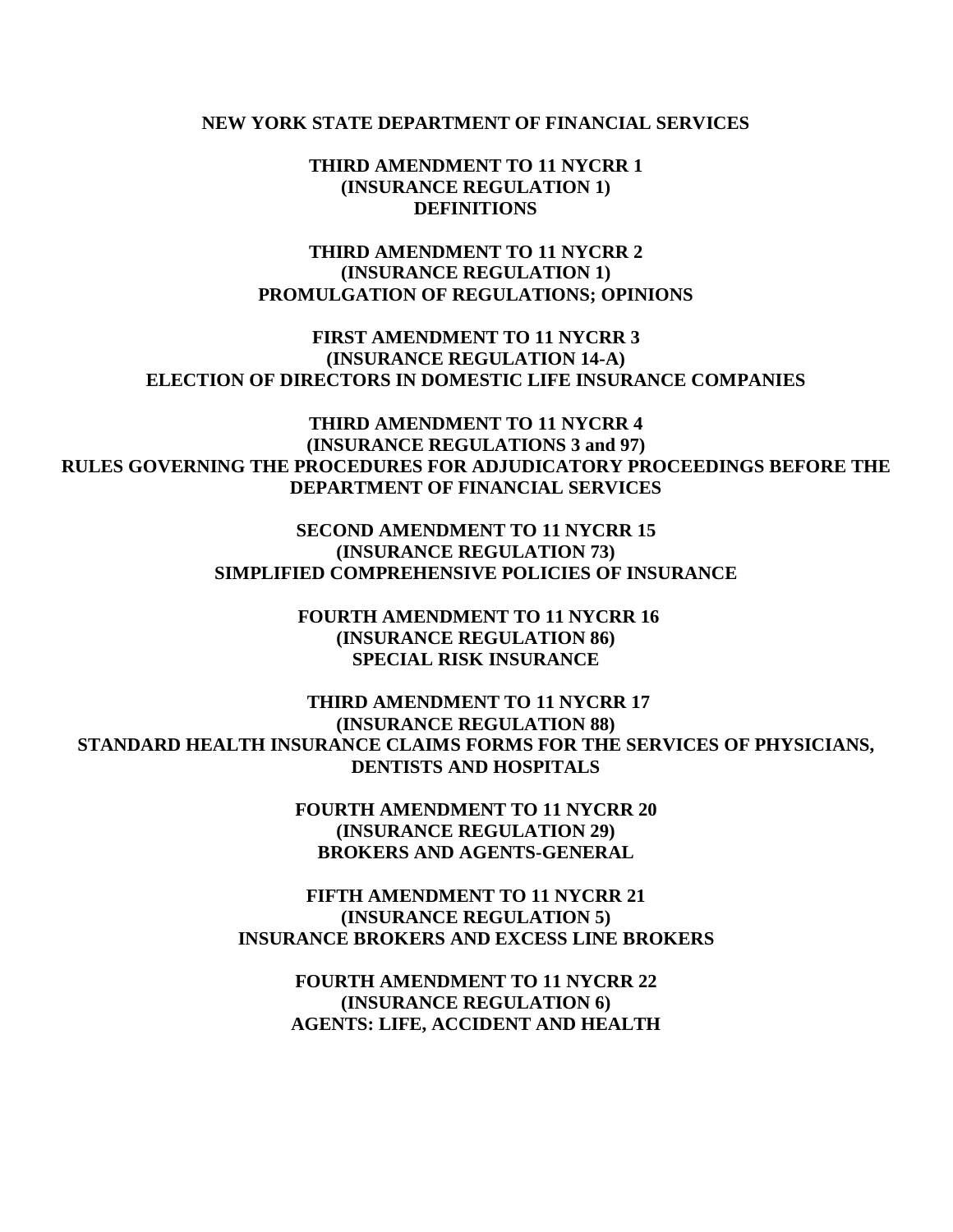**FOURTH AMENDMENT TO 11 NYCRR 23 AGENTS: FIRE, MARINE, CASUALTY, ETC. (INSURANCE REGULATION 7)** 

 **SECOND AMENDMENT TO 11 NYCRR 24 OFFICERS AND EMPLOYEES OF INSURERS (INSURANCE REGULATION 8)** 

 **SIXTH AMENDMENT TO 11 NYCRR 25 (INSURANCE REGULATION 10) PUBLIC ADJUSTERS** 

 **EIGHTH AMENDMENT TO 11 NYCRR 26 (INSURANCE REGULATION 25) INDEPENDENT ADJUSTERS** 

 **FIFTEENTH AMENDMENT TO 11 NYCRR 27 EXCESS LINE PLACEMENTS GOVERNING STANDARDS (INSURANCE REGULATION 41)** 

> **FOURTH AMENDMENT TO 11 NYCRR 29 (INSURANCE REGULATION 87) SPECIAL PROHIBITIONS**

 **FIRST AMENDMENT TO 11 NYCRR 31 SUMMARY SUSPENSION OF INSURANCE LAW LICENSES (INSURANCE REGULATION 94)** 

> **SECOND AMENDMENT TO 11 NYCRR 33 MANAGING GENERAL AGENTS (INSURANCE REGULATION 120)**

 **THIRD AMENDMENT TO 11 NYCRR 34 REQUIREMENTS PERTAINING TO THE LOCATION OF AN INSURANCE AGENT OR BROKER AT EACH PLACE OF INSURANCE BUSINESS: REPORTING REQUIREMENTS (INSURANCE REGULATION 125)** 

 **FOURTH AMENDMENT TO 11 NYCRR 39 MINIMUM STANDARDS FOR THE NEW YORK STATE PARTNERSHIP FOR LONG-TERM CARE (INSURANCE REGULATION 144) PROGRAM**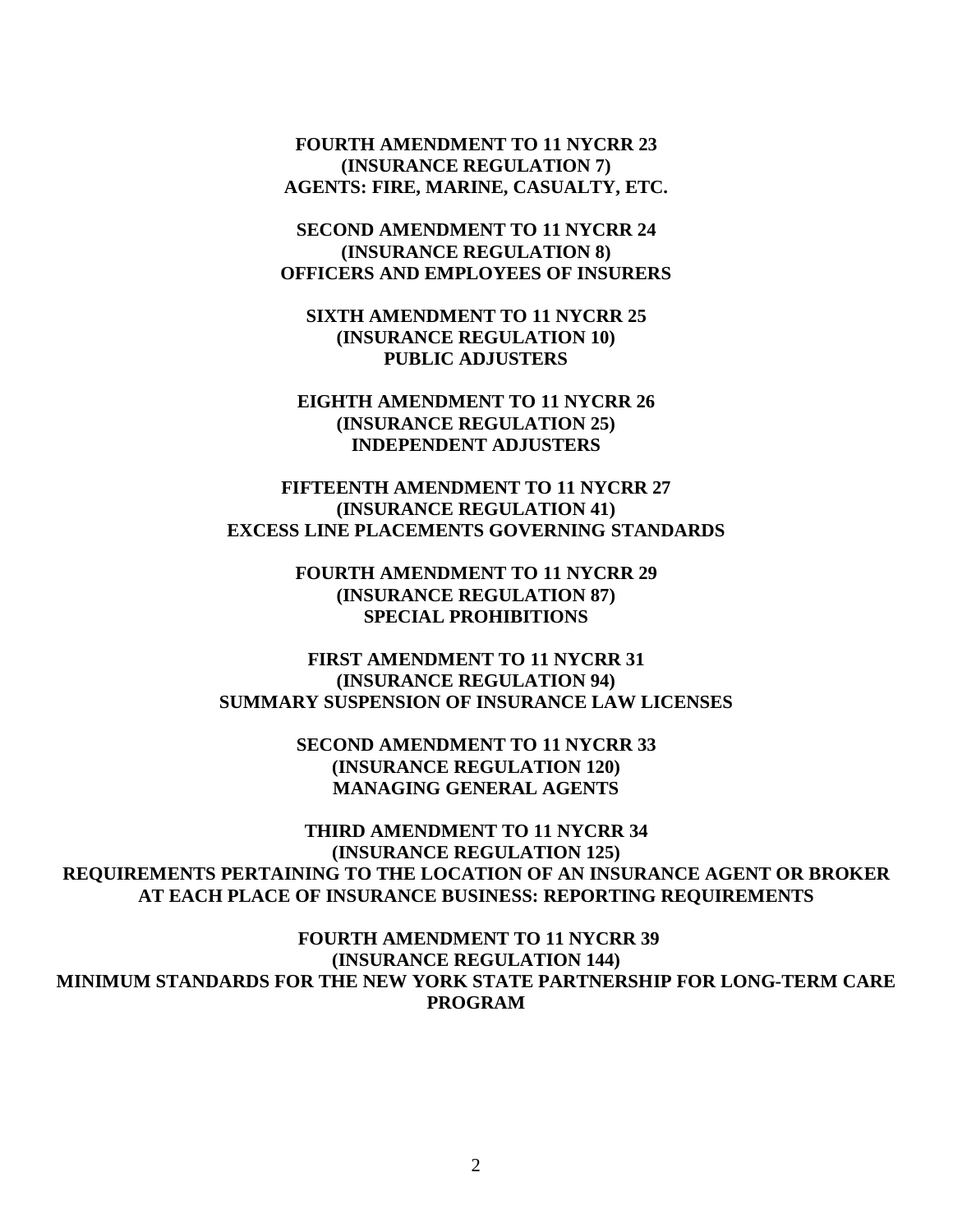## **FIRST AMENDMENT TO 11 NYCRR 40 WITHDRAWAL RULES (INSURANCE REGULATION 139) GROUP ANNUITY CONTRACTS AND FUNDING AGREEMENTS: DISCLOSURE AND**

 **SECOND AMENDMENT TO 11 NYCRR 41 ACCELERATED PAYMENT OF THE DEATH BENEFIT UNDER A LIFE INSURANCE POLICY (INSURANCE REGULATION 143)** 

> **FIRST AMENDMENT TO 11 NYCRR 43 INDIVIDUAL LIFE INSURANCE MARKET-VALUE ADJUSTMENT (INSURANCE REGULATION 136)**

 **FIRST AMENDMENT TO 11 NYCRR 44 CHARGES, AVAILABILITY OF CASH VALUES (INSURANCE REGULATION 127) INDIVIDUAL DEFERRED ANNUITIES, MARKET-VALUE ADJUSTMENTS, WITHDRAWAL** 

 **SECOND AMENDMENT TO 11 NYCRR 51 REPLACEMENT OF LIFE INSURANCE POLICIES AND ANNUITY CONTRACTS (INSURANCE REGULATION 60)** 

 **FORTY-FOURTH AMENDMENT TO 11 NYCRR 52 MINIMUM STANDARDS FOR FORM, CONTENT AND SALE OF HEALTH INSURANCE, INCLUDING STANDARDS OF FULL AND FAIR DISCLOSURE (INSURANCE REGULATION 62)** 

 **THIRD AMENDMENT TO 11 NYCRR 53 (INSURANCE REGULATION 74) LIFE AND ANNUITY COST DISCLOSURE AND SALES ILLUSTRATIONS** 

> **THIRD AMENDMENT TO 11 NYCRR 54 VARIABLE LIFE INSURANCE (INSURANCE REGULATION 77)**

 **THIRD AMENDMENT TO 11 NYCRR 55 NOTICE TO EMPLOYEES CONCERNING TERMINATION OF GROUP ACCIDENT AND HEALTH INSURANCE POLICIES (INSURANCE REGULATION 78)** 

> **FIRST AMENDMENT TO 11 NYCRR 56 HEALTH INSURANCE CLAIMS PROCESSING AND PROCEDURE (INSURANCE REGULATION 183)**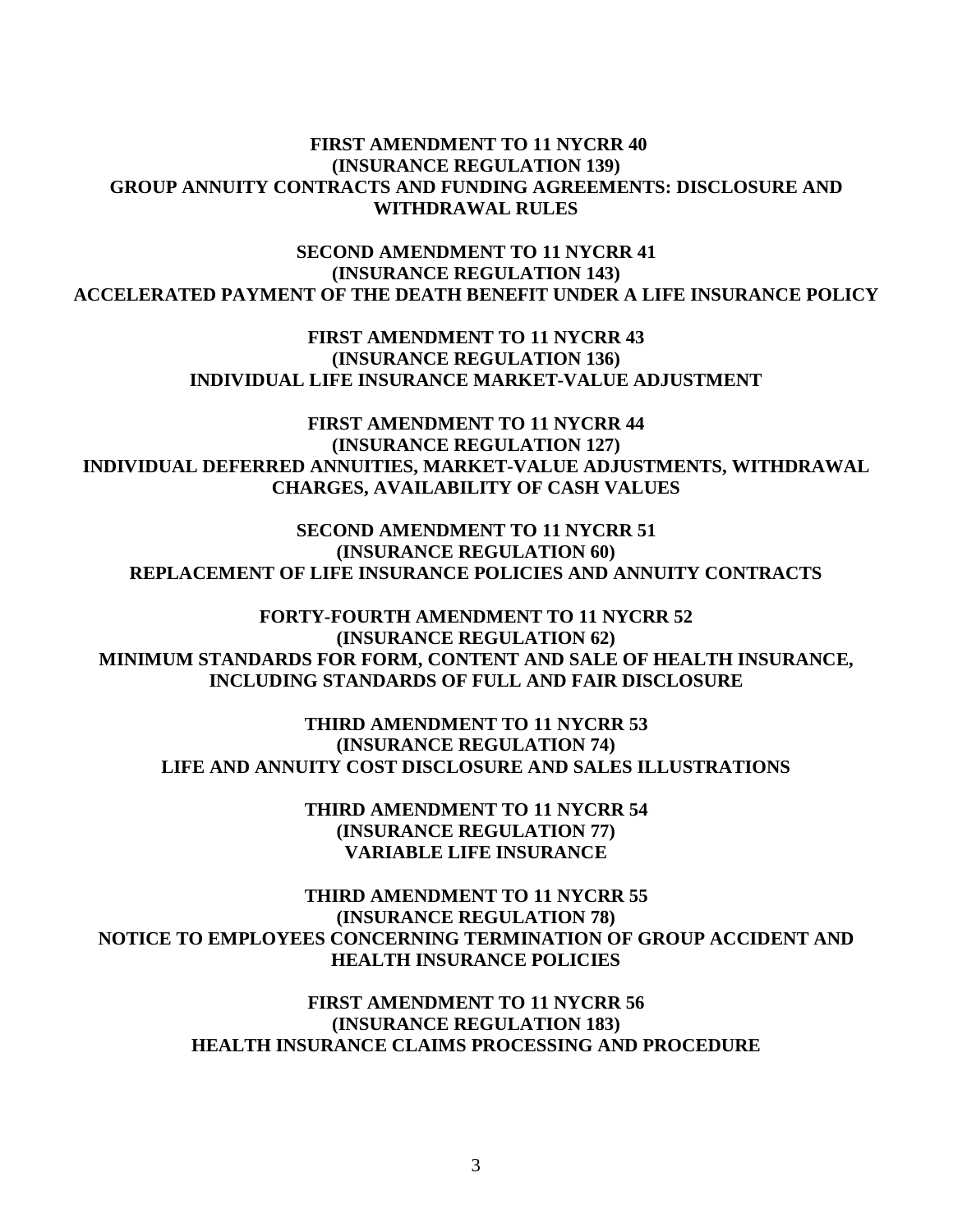## **FIRST AMENDMENT TO 11 NYCRR 58 MINIMUM STANDARDS FOR FORM, CONTENT AND SALE OF MEDICARE SUPPLEMENT AND MEDICARE SELECT INSURANCE, INCLUDING STANDARDS OF FULL AND FAIR (INSURANCE REGULATION 193) DISCLOSURE**

 **SECOND AMENDMENT TO 11 NYCRR 59 (INSURANCE REGULATION 123) MINIMUM STANDARDS FOR THE FORM, CONTENT AND SALE OF GROUP AND BLANKET INSURANCE CERTIFICATES DEEMED TO HAVE BEEN DELIVERED IN THIS STATE PURSUANT TO SECTION 3201(B) OF THE INSURANCE LAW** 

 **NINTH AMENDMENT TO 11 NYCRR 60-1 (INSURANCE REGULATION 35-A) MINIMUM PROVISIONS FOR AUTOMOBILE LIABILITY INSURANCE POLICIES AND SUPPLEMENTARY UNINSURED MOTORISTS INSURANCE** 

 **FOURTH AMENDMENT TO 11 NYCRR 60-2 (INSURANCE REGULATION 35-D) SUPPLEMENTARY UNINSURED/UNDERINSURED MOTORISTS INSURANCE** 

> **ELEVENTH AMENDMENT TO 11 NYCRR 62 (INSURANCE REGULATIONS 21 AND 96) FIRE INSURANCE**

 **FIRST AMENDMENT TO 11 NYCRR 63 RESERVE REQUIREMENTS FOR FINANCIAL GUARANTY INSURANCE IN-FORCE PRIOR TO THE EFFECTIVE DATE OF ARTICLE 69 OF THE INSURANCE LAW (INSURANCE REGULATION 61)** 

> **SECOND AMENDMENT TO 11 NYCRR 64 -1 (INSURANCE REGULATIONS 35-B)**

 **LIABILITY INSURANCE COVERING SNOWMOBILES FOURTH AMENDMENT TO 11 NYCRR 64-2 FOURTH AMENDMENT TO 11 NYCRR 64-2 (INSURANCE REGULATION 35-C) LIABILITY INSURANCE COVERING ALL-TERRAIN VEHICLES** 

> **SECOND AMENDMENT TO 11 NYCRR 65-1 (INSURANCE REGULATION 68-A) PRESCRIBED POLICY ENDORSEMENTS**

 **SIXTH AMENDMENT TO 11 NYCRR 65-3 (INSURANCE REGULATION 68-C) CLAIMS FOR PERSONAL INJURY PROTECTION BENEFITS**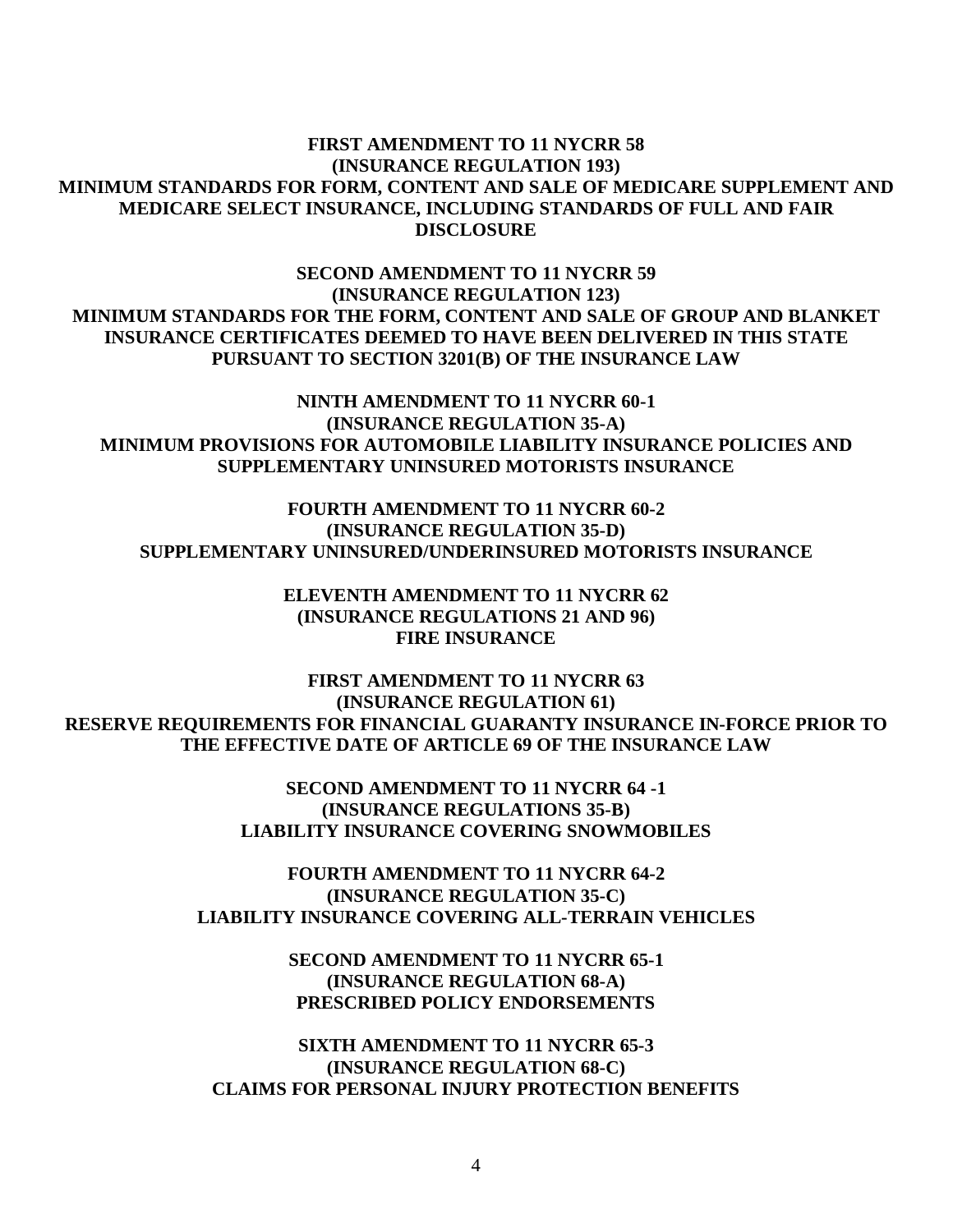### **FIFTH AMENDMENT TO 11 NYCRR 65-4 (INSURANCE REGULATION 68-D) ARBITRATION**

## **SECOND AMENDMENT TO 11 NYCRR 66 SURETY BOND FORMS--WAIVER OF THE FILING AND PRIOR APPROVAL REQUIREMENTS OF SECTION 2307 OF THE INSURANCE LAW (INSURANCE REGULATION 76)**

 **FOURTH AMENDMENT TO 11 NYCRR 67 (INSURANCE REGULATION 79) MANDATORY UNDERWRITING INSPECTION REQUIREMENTS FOR PRIVATE PASSENGER AUTOMOBILES** 

> **THIRTY-SECOND AMENDMENT TO 11 NYCRR 68 CHARGES FOR PROFESSIONAL HEALTH SERVICES (INSURANCE REGULATION 83)**

 **TWENTY-EIGHTH AMENDMENT TO 11 NYCRR 70 MEDICAL MALPRACTICE INSURANCE RATE MODIFICATIONS, PROVISIONAL RATES, (INSURANCE REGULATION 101) REQUIRED POLICY PROVISIONS AND AVAILABILITY OF ADDITIONAL COVERAGES** 

> **FIRST AMENDMENT TO 11 NYCRR 72 (INSURANCE REGULATION 110) INDEMNIFICATION OF DIRECTORS AND OFFICERS**

 **SIXTH AMENDMENT TO 11 NYCRR 73 CLAIMS-MADE POLICIES; SCOPE OF APPLICATION; MINIMUM STANDARDS (INSURANCE REGULATION 121)** 

 **SECOND AMENDMENT TO 11 NYCRR 74 (INSURANCE REGULATION 159) HOMEOWNERS INSURANCE DISCLOSURE INFORMATION AND OTHER NOTICES** 

> **SECOND AMENDMENT TO 11 NYCRR 81 SUBSIDIARIES OF INSURANCE COMPANIES (INSURANCE REGULATIONS 53 AND 115)**

 **EIGHTH AMENDMENT TO 11 NYCRR 83 FINANCIAL STATEMENT FILINGS AND ACCOUNTING PRACTICES AND PROCEDURES (INSURANCE REGULATION 172)**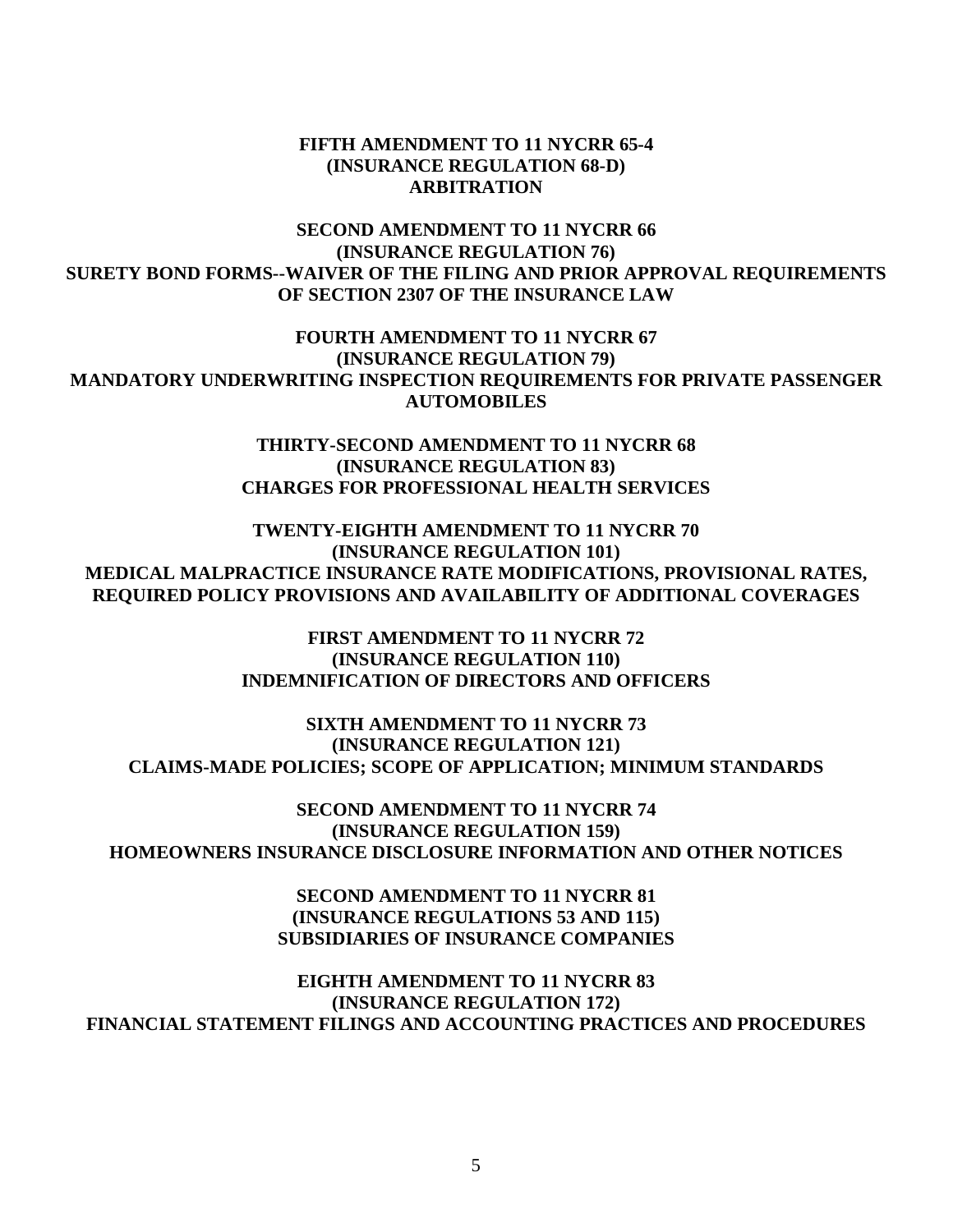### **SECOND AMENDMENT TO 11 NYCRR 84 REPORTING OF FINANCIAL CONDITION UNDER GENERALLY ACCEPTED ACCOUNTING (INSURANCE REGULATION 69) PRINCIPLES**

 **FIFTH AMENDMENT TO 11 NYCRR 86 (INSURANCE REGULATION 95) REPORTS OF SUSPECTED INSURANCE FRAUDS TO [INSURANCE FRAUDS BUREAU] CRIMINAL INVESTIGATIONS UNIT; REQUIRED WARNING STATEMENTS** 

> **FOURTH AMENDMENT TO 11 NYCRR 87 (INSURANCE REGULATION 104) INSURER NAME APPROVAL**

 **THIRD AMENDMENT TO 11 NYCRR 88 REQUIREMENTS OF OR PLAN OF AUTHORIZED INSURER PROPOSING TO CEASE TO MAINTAIN OR CHANGE ITS EXISTING LICENSING STATUS IN THIS STATE (INSURANCE REGULATION 109)** 

> **SECOND AMENDMENT TO 11 NYCRR 93 AIRCRAFT REINSURANCE BY LIFE INSURERS (INSURANCE REGULATION 63)**

 **FIRST AMENDMENT TO 11 NYCRR 94 (INSURANCE REGULATION 56) VALUATION OF INDIVIDUAL AND GROUP ACCIDENT AND HEALTH INSURANCE RESERVES** 

 **FIFTH AMENDMENT TO 11 NYCRR 95 (INSURANCE REGULATION 126) REGULATIONS GOVERNING AN ACTUARIAL OPINION AND MEMORANDUM** 

> **FOURTH AMENDMENT TO 11 NYCRR 98 VALUATION OF LIFE INSURANCE RESERVES (INSURANCE REGULATION 147)**

 **THIRD AMENDMENT TO 11 NYCRR 100 RECOGNITION OF THE 2001 CSO MORTALITY TABLE FOR USE IN DETERMINING MINIMUM RESERVE LIABILITIES AND NONFORFEITURE BENEFITS AND RECOGNITION AND APPLICATION OF PREFERRED MORTALITY TABLES FOR USE IN DETERMINING MINIMUM (INSURANCE REGULATION 179) RESERVE LIABILITIES**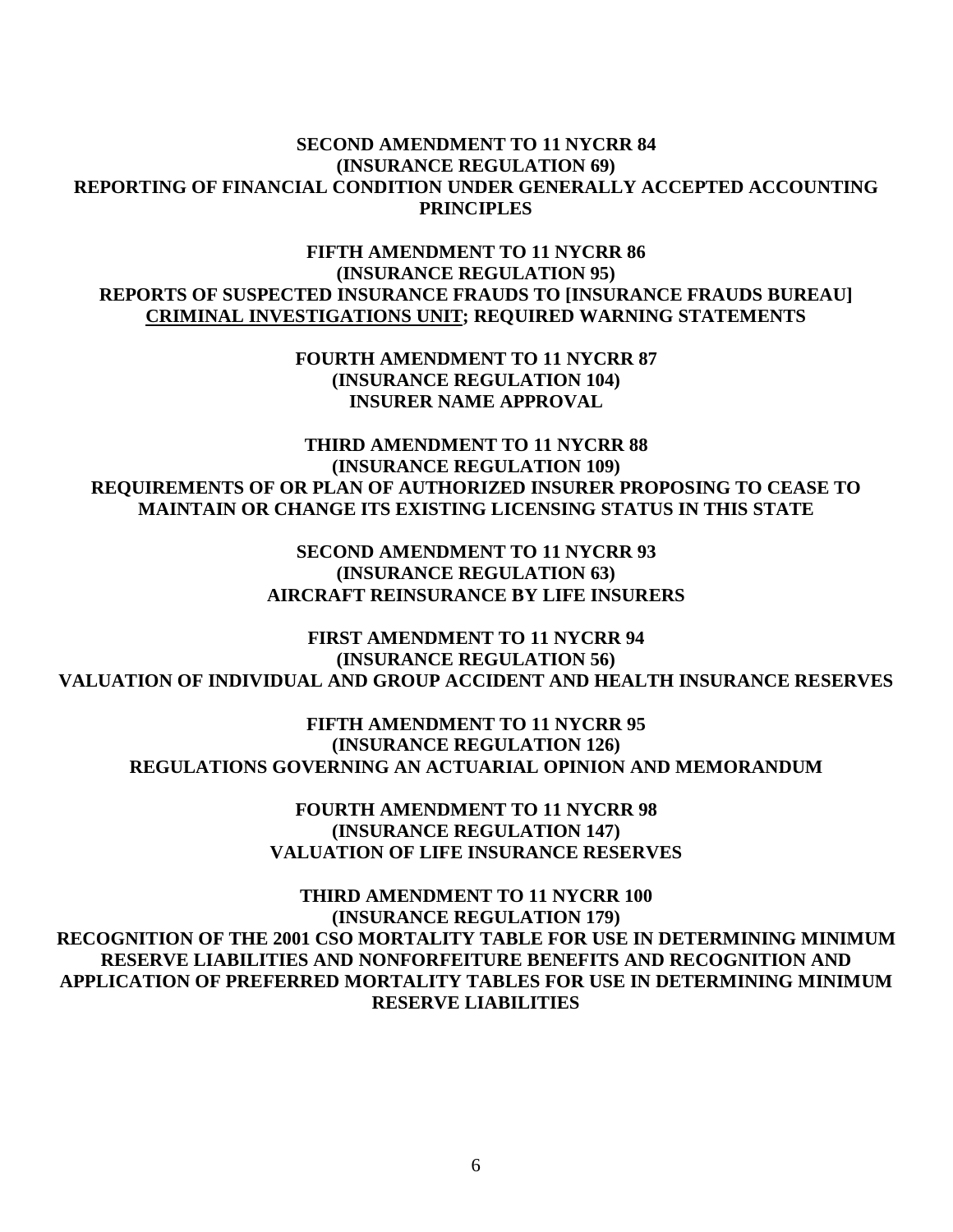### **SECOND AMENDMENT TO 11 NYCRR 101 STANDARDS FOR FINANCIAL RISK TRANSFER BETWEEN INSURERS AND HEALTH CARE (INSURANCE REGULATION 164) PROVIDERS**

 **SIXTH AMENDMENT TO 11 NYCRR 105 OPERATING EXPENSE CLASSIFICATIONS FOR ANNUAL STATEMENT PURPOSES (INSURANCE REGULATION 30)** 

> **SIXTH AMENDMENT TO 11 NYCRR 106 ALLOCATION OF JOINT EXPENSES TO COMPANIES (INSURANCE REGULATION 30)**

 **SIXTH AMENDMENT TO 11 NYCRR 107 COMPOSITION OF, AND ALLOCATION TO, EXPENSE GROUPS (INSURANCE REGULATION 30)** 

> **SIXTH AMENDMENT TO 11 NYCRR 108 ALLOCATION TO LINES OF BUSINESS (INSURANCE REGULATION 30)**

 **SIXTH AMENDMENT TO 11 NYCRR 109 (INSURANCE REGULATION 30) ALLOCATION OF SALARIES AND OTHER EXPENSES** 

 **SECOND AMENDMENT TO 11 NYCRR 127 (INSURANCE REGULATION 102) REINSURANCE TRANSACTIONS BY AUTHORIZED LIFE INSURERS AND CERTAIN OTHER AUTHORIZED INSURERS** 

> **FIRST AMENDMENT TO 11 NYCRR 128 (INSURANCE REGULATION 141) COMMUTATION OF REINSURANCE AGREEMENTS**

> > **FOURTH AMENDMENT TO 11 NYCRR 136 (INSURANCE REGULATION 85) PUBLIC RETIREMENT SYSTEMS**

 **THIRD AMENDMENT TO 11 NYCRR 140 ALLOCATION OF JOINT EXPENSES TO COMPANIES (INSURANCE REGULATION 32-a)**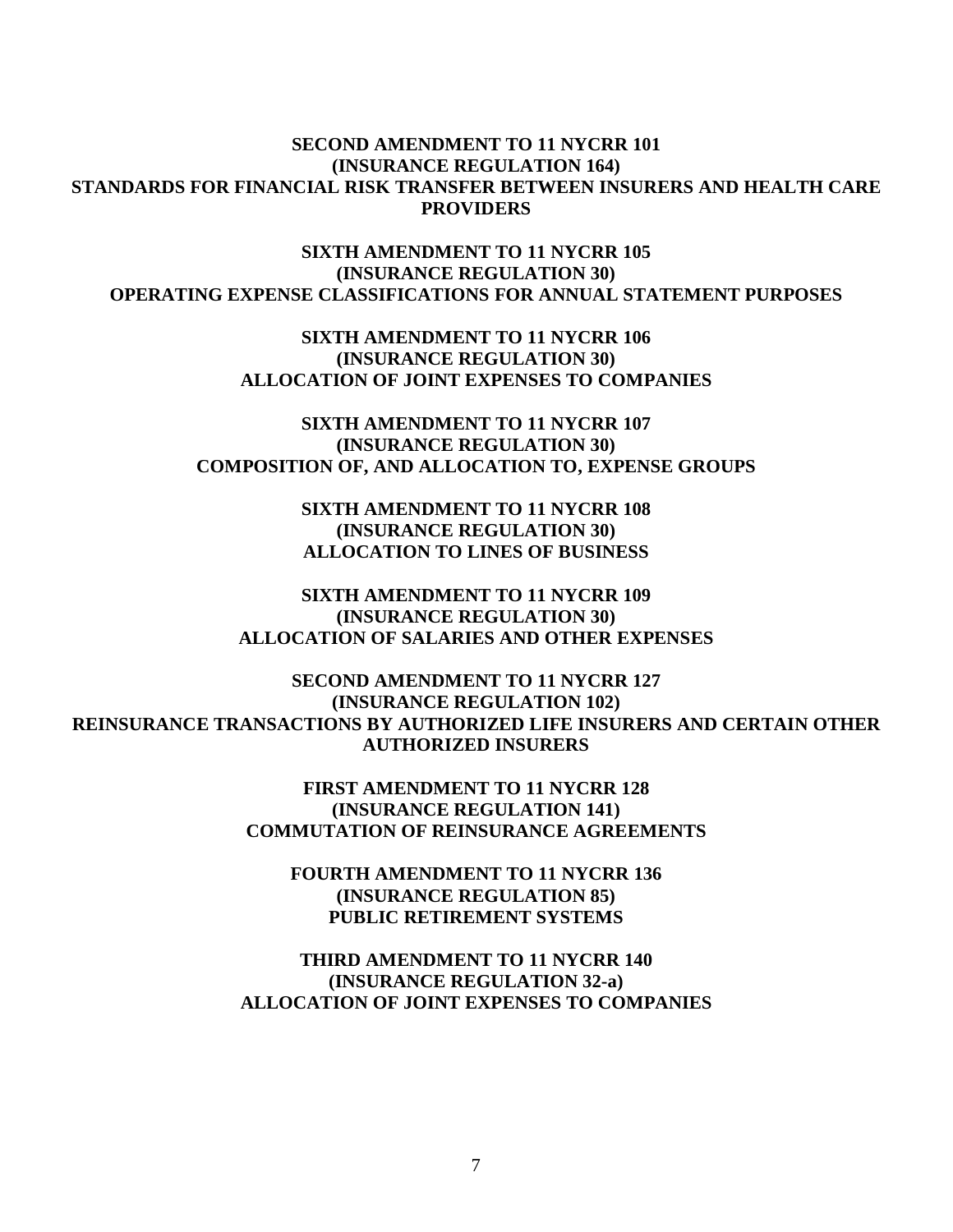### **THIRD AMENDMENT TO 11 NYCRR 145 (INSURANCE REGULATION 103) PRIVATE PASSENGER AUTOMOBILE AND COMMERCIAL AUTOMOBILE STATISTICAL PLANS**

### **SIXTH AMENDMENT TO 11 NYCRR 151 (INSURANCE REGULATION 119) WORKERS' COMPENSATION INSURANCE**

## **FOURTH AMENDMENT TO 11 NYCRR 152 (INSURANCE REGULATION 124) PHYSICIANS AND SURGEONS PROFESSIONAL INSURANCE MERIT RATING PLAN**

 **FIRST AMENDMENT TO 11 NYCRR 154 (INSURANCE REGULATION 150) PRIVATE PASSENGER MOTOR VEHICLE INSURANCE MULTI-TIER PROGRAMS** 

 **SEVENTH AMENDMENT TO 11 NYCRR 160 (INSURANCE REGULATION 57) RESPONSIBILITIES IN CONSTRUCTION AND APPLICATION OF RATES** 

 **FOURTH AMENDMENT TO 11 NYCRR 161 (INSURANCE REGULATION 129) FLEXIBLE-RATING SYSTEM; RATING PLANS; TORT REFORM REFILING REQUIREMENTS** 

 **SECOND AMENDMENT TO 11 NYCRR 165 (INSURANCE REGULATION 70) METHODOLOGIES FOR MEASURING THE PROFITABILITY OF PROPERTY AND LIABILITY INSURANCE LINES WRITTEN IN NEWYORK STATE** 

> **SECOND AMENDMENT TO 11 NYCRR 166 (INSURANCE REGULATION 105) TREATMENT OF EXCESS PROFITS IN MOTOR VEHICLE INSURANCE**

 **FIFTH AMENDMENT TO 11 NYCRR 169 (INSURANCE REGULATION 100) NONCOMMERCIAL PRIVATE PASSENGER AUTOMOBILE INSURANCE MERIT RATING PLANS** 

> **THIRD AMENDMENT TO 11 NYCRR 175 (INSURANCE REGULATION 111) RULES GOVERNING BONA FIDE HEDGING TRANSACTIONS**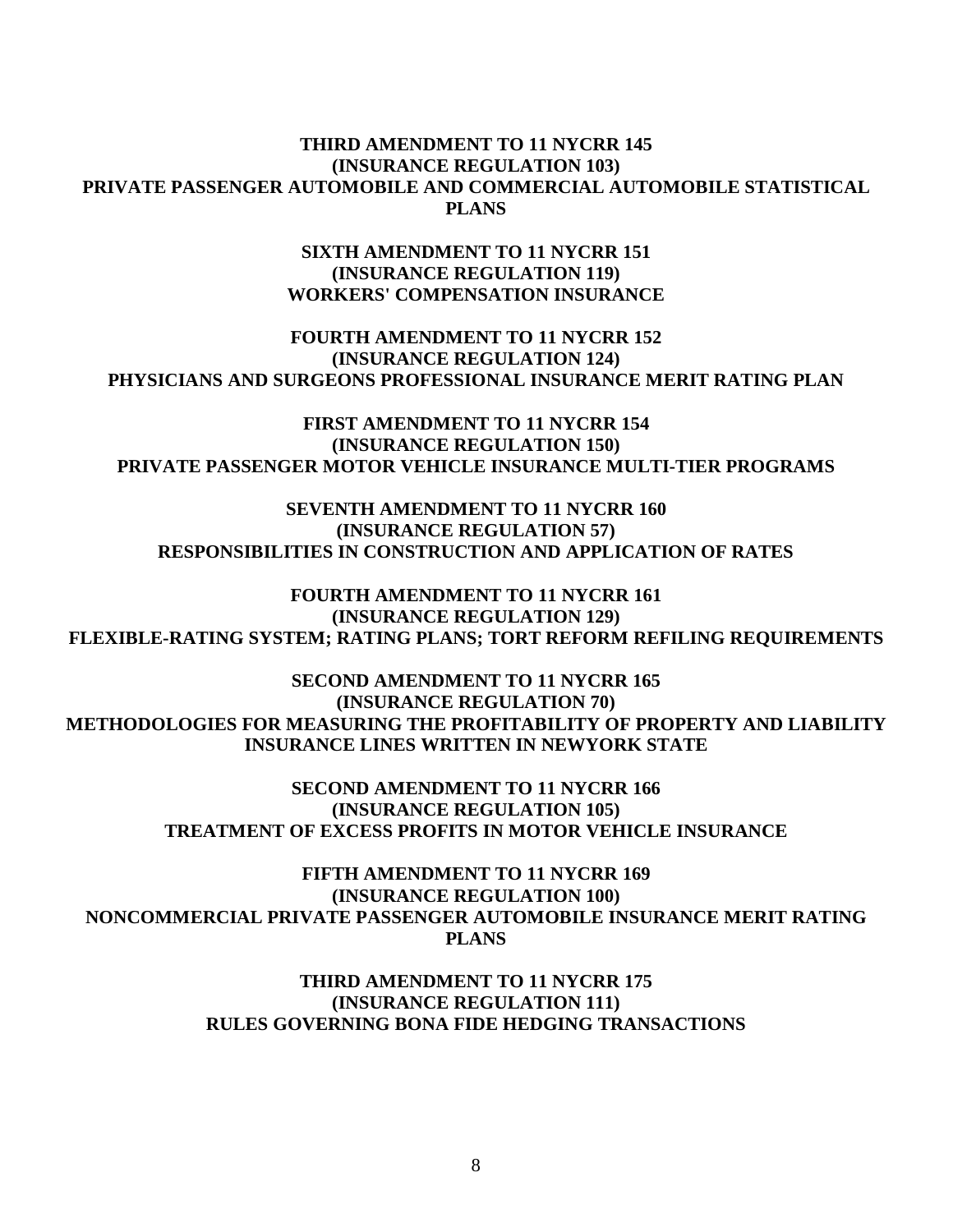### **SECOND AMENDMENT TO 11 NYCRR 176 (INSURANCE REGULATION 130) INVESTMENTS IN "MEDIUM GRADE" AND "LOWER GRADE" OBLIGATIONS BY DOMESTIC LIFE INSURERS**

# **THIRD AMENDMENT TO 11 NYCRR 186 (INSURANCE REGULATION 27-B) INSURANCE COVERING DEBTORS OR PERSONAL PROPERTY PURCHASED ON INSTALLMENT OR DEFERRED PAYMENT PLANS**

 **SECOND AMENDMENT TO 11 NYCRR 187 (INSURANCE REGULATION 27-C) CREDIT UNEMPLOYMENT INSURANCE** 

 **THIRD AMENDMENT TO 11 NYCRR 201 (INSURANCE REGULATION 38) NOTICE OF CHANGES AFFECTING EMPLOYEE WELFARE FUNDS** 

 **SECOND AMENDMENT TO 11 NYCRR 202 (INSURANCE REGULATION 65) COMPENSATION TO AGENTS AND FEES OR OTHER ALLOWANCES PAYABLE FOR INDIVIDUAL LIFE INSURANCE ISSUED ON A MASS MERCHANDISING BASIS UNDER PLANS SPONSORED BY UNION--MANAGEMENT WELFARE FUNDS** 

> **FOURTH AMENDMENT TO 11 NYCRR 215 (INSURANCE REGULATION 34) ADVERTISEMENTS OF ACCIDENT AND HEALTH INSURANCE**

 **THIRTEENTH AMENDMENT TO 11 NYCRR 216 UNFAIR CLAIMS SETTLEMENT PRACTICES AND CLAIM COST CONTROL MEASURES (INSURANCE REGULATION 64)** 

 **ELEVENTH AMENDMENT TO 11 NYCRR 218 (INSURANCE REGULATION 90) PROHIBITION AGAINST GEOGRAPHICAL REDLINING AND DISCRIMINATING IN CERTAIN PROPERTY/CASUALTY POLICIES** 

> **FIRST AMENDMENT TO 11 NYCRR 220 (INSURANCE REGULATION 160) HOLOCAUST VICTIMS INSURANCE CLAIMS AND REPORTS**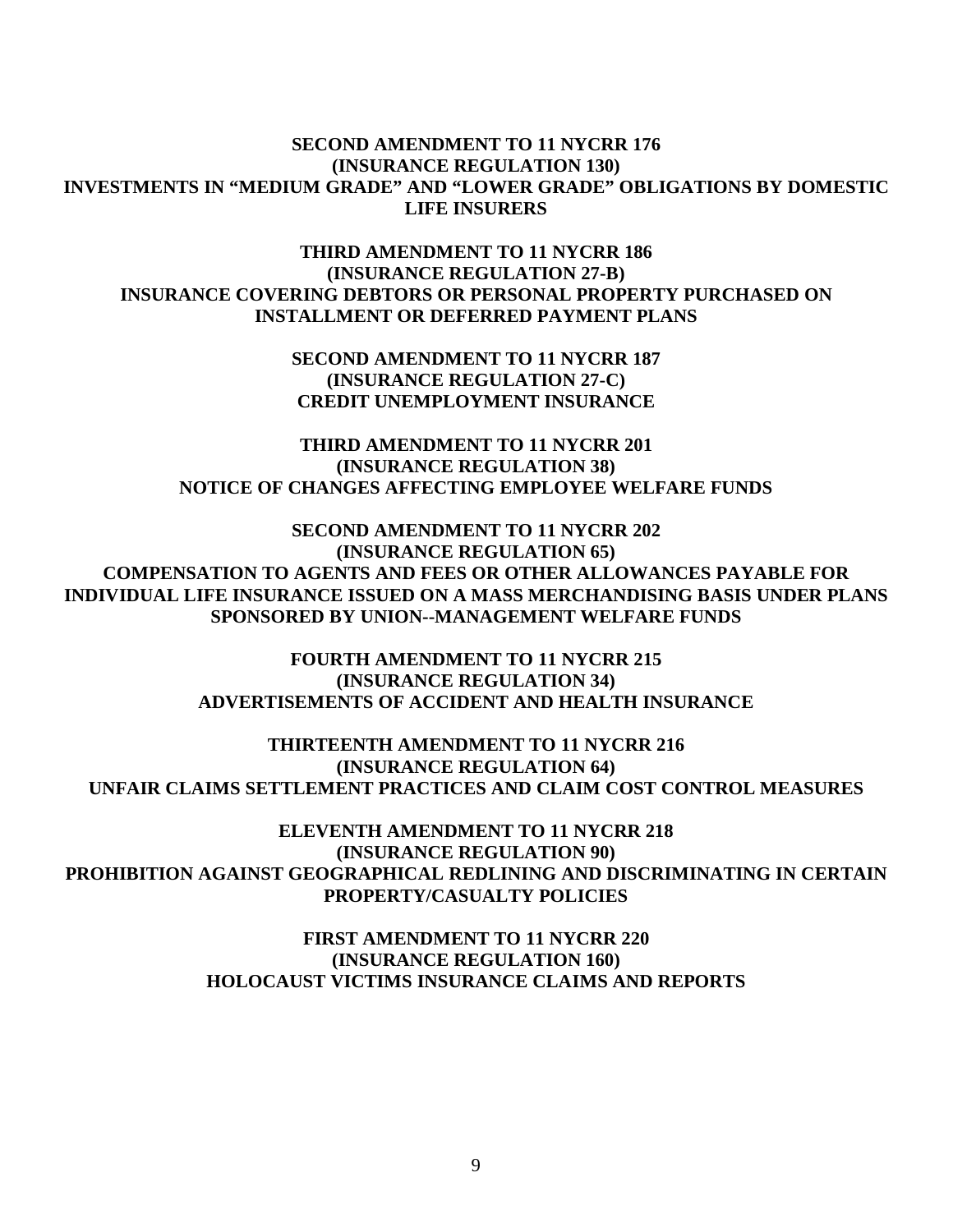# **SECOND AMENDMENT TO 11 NYCRR 240 (INSURANCE REGULATION 106) CONFIDENTIALITY OF INFORMATION FURNISHED BY SOCIAL SERVICES AGENCIES**

 **SEVENTH AMENDMENT TO 11 NYCRR 241 AVAILABILITY OF DEPARTMENT RECORDS (INSURANCE REGULATION 71)** 

 **FOURTH AMENDMENT TO 11 NYCRR 242 (INSURANCE REGULATION 116) ACCESS TO PERSONAL INFORMATION** 

 **THIRD AMENDMENT TO 11 NYCRR 261 (INSURANCE REGULATION 161) PREPAID LEGAL SERVICES PLANS** 

 **FIRST AMENDMENT TO 11 NYCRR 301 (INSURANCE REGULATION 134) PURCHASING GROUPS** 

 **EIGHTH AMENDMENT TO 11 NYCRR 360 (INSURANCE REGULATION 145) RULES TO ASSURE AN ORDERLY IMPLEMENTATION AND ONGOING OPERATION OF OPEN ENROLLMENT AND COMMUNITY RATING OF INDIVIDUAL AND SMALL GROUP HEALTH INSURANCE** 

> **SECOND AMENDMENT TO 11 NYCRR 380 (INSURANCE REGULATION 148) VIATICAL SETTLEMENTS**

> **SECOND AMENDMENT TO 11 NYCRR 390 (INSURANCE REGULATION 155) SERVICE CONTRACTS**

 **THIRD AMENDMENT TO 11 NYCRR 400 (INSURANCE REGULATION 156) CERTIFIED CAPITAL COMPANIES UNDER SECTION 11 OF THE TAX LAW** 

 **SECOND AMENDMENT TO 11 NYCRR 410 (INSURANCE REGULATION 166) EXTERNAL APPEALS OF ADVERSE DETERMINATIONS OF HEALTH CARE PLANS** 

 **FIRST AMENDMENT TO 11 NYCRR 420 (INSURANCE REGULATION 169) PRIVACY OF CONSUMER FINANCIAL AND HEALTH INFORMATION**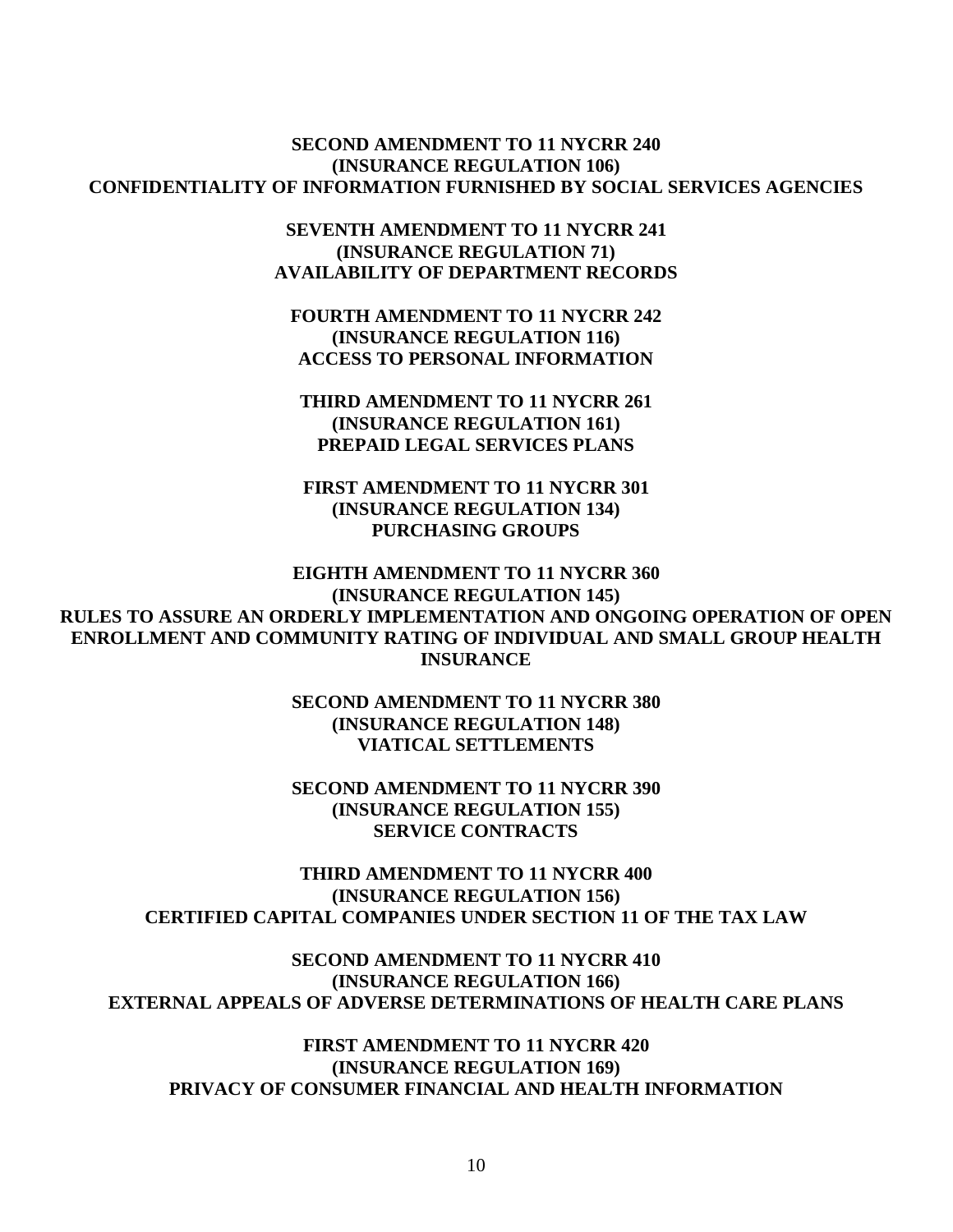### **FIRST AMENDMENT TO 11 NYCRR 430 MECHANISM FOR THE EQUITABLE DISTRIBUTION OF INSUREDS UNABLE TO OBTAIN (INSURANCE REGULATION 170) MEDICAL MALPRACTICE INSURANCE**

 Sections 202 and 302 of the Financial Services Law and Section 301 of the Insurance Law, do hereby promulgate the following amendments to Title 11 of the Official Compilation of Codes, Rules and Regulations of the State of New York, to take effect August 1, 2013, and to read as follows: I, Benjamin M. Lawsky, Superintendent of Financial Services, pursuant to the authority granted by

#### **(MATTER IN BRACKETS IS DELETED; NEW MATTER IS UNDERLINED)**

#### **Section 1.1 is amended as follows:**

 applicable to future as well as existing situations, and applicable to all or any class of insurers, agents, brokers, adjusters, employees of the [Insurance] Department of Financial Services, or other persons subject to being regulated by the Superintendent of [Insurance] Financial Services. A regulation is an official act of the superintendent of general application, that is, a statement of a rule

#### **Section 1.3 is amended as follows:**

 of the superintendent, in reference to a particular situation involving the exercise of any authority of the superintendent under the Insurance Law, when made by an official or salaried employee of the [Insurance] Department of Financial Services in the regular course of his or her duties. An opinion is an informal statement of the interpretation or construction of any law or official regulation

#### **Section 2.3 is amended as follows:**

in two sets of loose-leaf books, of which one shall be kept in the offices of the [Insurance] Department of Financial Services in Albany and in the City of New York. These copies are not to be taken from the [Insurance] Department of Financial Services except under order of court. It shall be the duty of the department counsel, or of a deputy superintendent designated for that purpose, to see that all regulations are consecutively numbered, properly recorded and indexed by reference to subject matter and to the section or sections of the Insurance Law. The regulations and index shall be open to public inspection. All regulations shall be signed by the superintendent in duplicate and the duplicate originals shall be kept

#### **Section 2.5(b) is amended as follows:**

practice of the [Insurance] Department of Financial Services, the department counsel or a deputy superintendent should be consulted. (b) In case the proposed opinions will conflict with any other known opinion or with any regulation or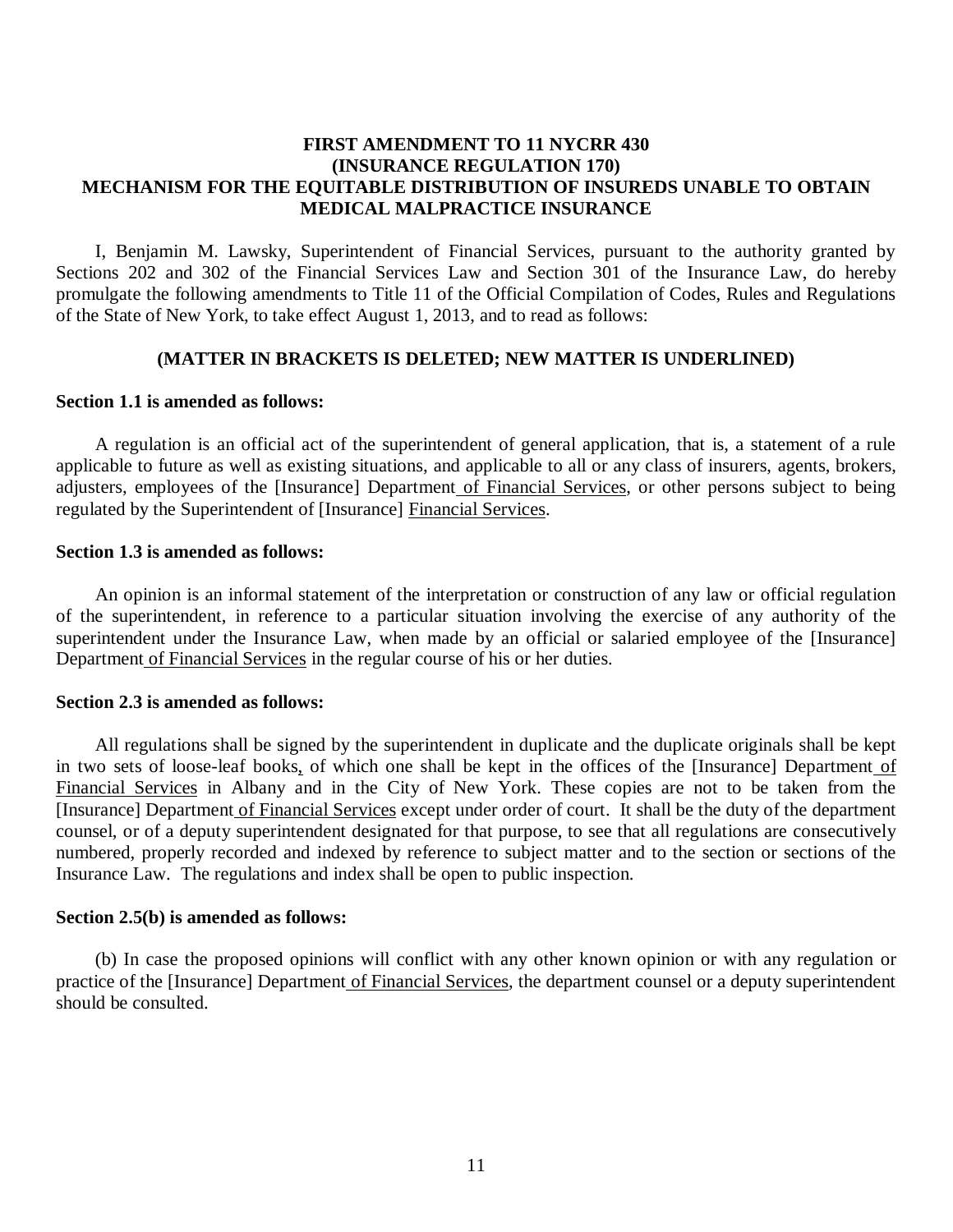#### **Section 2.5(f) is amended as follows:**

Department of Financial Services to justify keeping a permanent record thereof, the opinion shall be filed and retained in accordance with internal department procedures. The public disclosure of opinions shall be subject to the provisions of the Freedom of Information Law and Part 241 of this Title (Insurance Regulation 71). (f) If an opinion is deemed to be sufficiently important as a guide to the future action of the [Insurance]

## **Section 3.2 is amended as follows:**

Within 30 days after the filing with the Superintendent of [Insurance] Financial Services of the administration ticket for any such election of directors, pursuant to subsection (g) of section 4210, every such company shall cause to be published the names of the candidates on such ticket, a brief identification of each and a statement that such persons have been nominated by the board of directors of such company as candidates to fill vacancies in such board at the annual meeting of the company to be held at a time and place therein indicated. Such publication shall be made, at the expense of the company, in two daily newspapers published in this State, which have been approved by the superintendent[,] for such purpose, and in one additional newspaper[,] approved by the superintendent, which is published in one of the larger cities of other states, the residents of which hold a substantial amount of the company's outstanding policies and contracts.

#### **Section 3.4(a) is amended to read as follows:**

newspapers of general circulation, approved by the Superintendent of [Insurance] Financial Services, printed in the city in which the home office is located, twice a week for two successive weeks immediately preceding said election. Proof of publication of the notice of election shall be filed with the inspectors of election prior to the opening of the polls. (a) Notice of the time and place of holding said election shall be given by publication thereof in two

### **Section 3.4(g) and (h) are amended to read as follows:**

[Superintendent of Insurance] superintendent. (g) The votes of said election shall be by ballot, which shall be voted in the form prescribed by the

votes shall be reported to the [Superintendent of Insurance] superintendent. (h) An itemized statement of the expenditures during the conduct of such election and the canvass of the

#### **The title of Part 4 is amended as follows:**

Part 4. Rules Governing the Procedures for Adjudicatory Proceedings Before the [Insurance] Department of Financial Services.

#### **Section 4.1(a) is amended as follows:**

 adjudicatory proceedings, as defined in section 102(3) of the State Administrative Procedure Act and hearings (a) This Part applies to [Insurance] Department of Financial Services [(the department)] (the "department")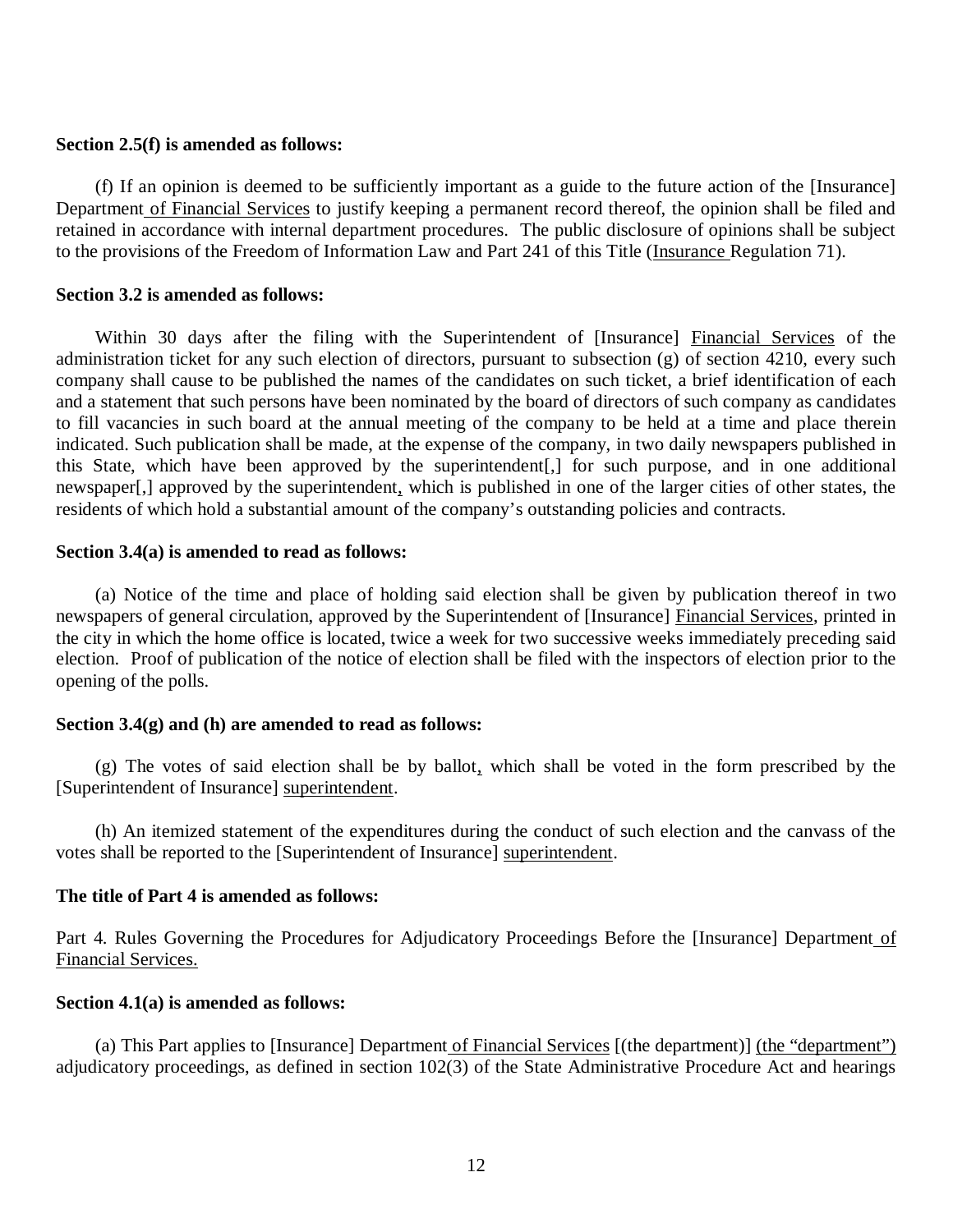held in connection therewith, except it shall not apply to proceedings pursuant to section 4308 of the Insurance Law, which proceedings shall be governed by the provisions of such section.

### **Section 4.2(a) is amended as follows:**

 from among the following persons: (a) A hearing in an adjudicatory [proceedings] proceeding shall be conducted by a hearing officer chosen

(1) the Superintendent of [Insurance] Financial Services;

(2) any Deputy Superintendent of [Insurance] Financial Services; or

 purpose. (3) any competent salaried employee of the department authorized by the superintendent for such

### **Section 4.3(a) is amended to read as follows:**

provided in section [303 of the Insurance Law] 304 of the Financial Services Law. Such notice shall be served on each party at least 10 days prior to the return date, except that where another time limitation is specified by statute or regulation, the time limitation for notice contained therein shall govern. (a) An adjudicatory proceeding shall be commenced by service of a notice of action or proposed action as

### **Section 4.4(b) is amended to read as follows:**

Superintendent of [Insurance] Financial Services pursuant to sections 166 and 168 of the Executive Law. (b) An attorney representing a party shall file a notice of appearance on a form prescribed by the

# **Section 4.8(c) is amended to read as follows:**

 Financial Services Law and article 78 of the Civil Practice Law and Rules shall not be restricted, delayed or extended by the provisions of this section. (c) The right of a party to seek judicial review pursuant to section [326 of the Insurance Law] 308 of the

## **Section 4.9 is amended to read as follows:**

 Hearings shall be open to the public as provided in section [304**(**c) of the Insurance Law] 305(c) of the Financial Services Law. The hearing officer may exclude from the hearing room any person engaging in improper conduct at the hearing, but may not exclude a party or an attorney representing a party.

## **Section 15.2(a) is amended to read as follows:**

Services as meeting the requirements of Insurance Law section 3101 and of this Part. (a) Approved policy means an insurance policy approved by the Superintendent of [Insurance] Financial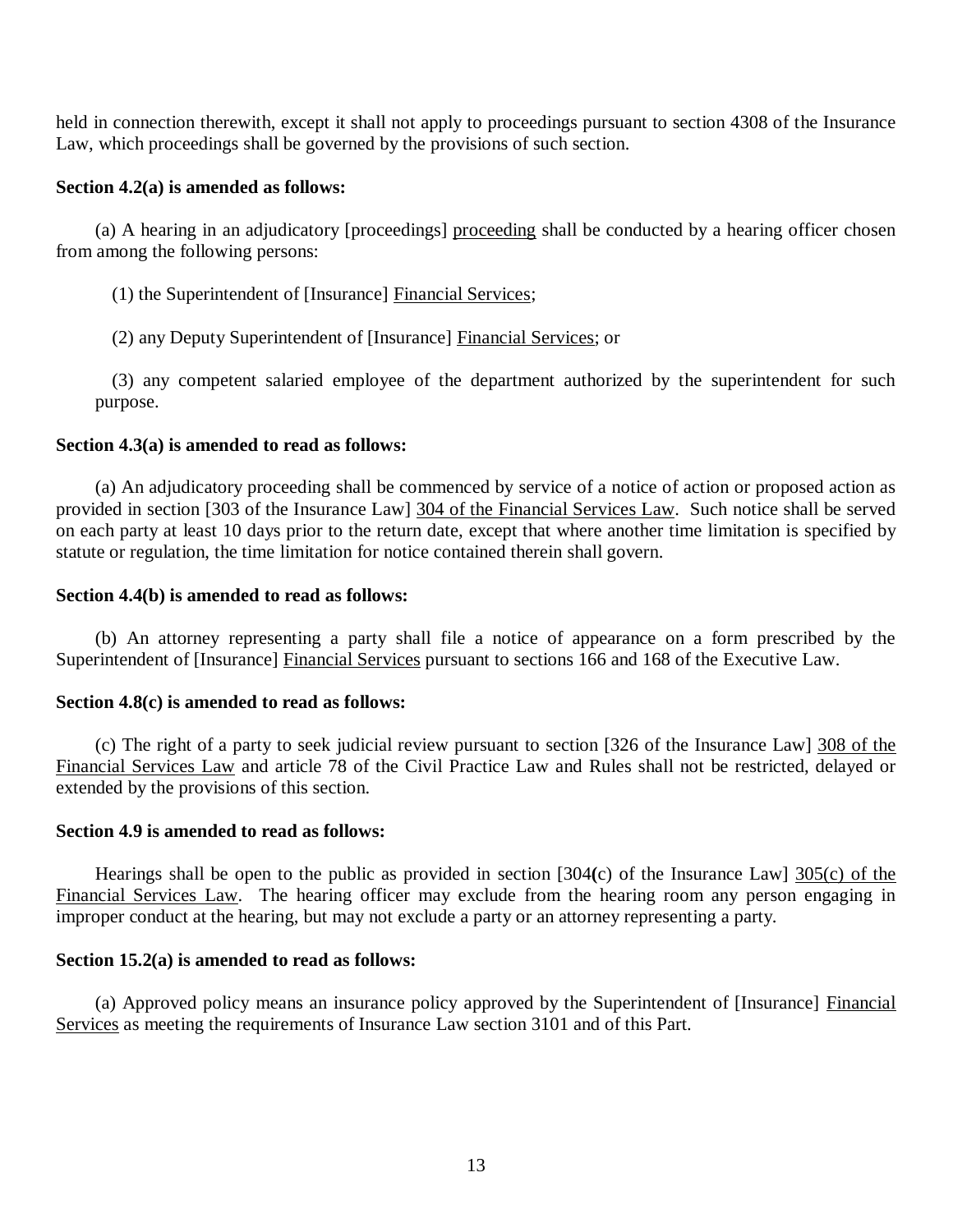### **Section 16.9(a)(2) is amended as follows:**

 records, applicable to business underwritten and transacted under section 6302 of the Insurance Law, subject to examination by the [Insurance] Department of Financial Services as often as the superintendent deems necessary. (2) in which the insurer shall maintain the underwriting files, experience statistics, financial and other

#### **Section 17.0(b) and (c) are amended to read as follows:**

 investigation and review of claim forms currently being utilized by commercial insurance companies and health care providers. To assist and advise the superintendent in his investigation and review of claim forms in use, and to provide expert opinion on the content of standard claim forms, the superintendent appointed an Advisory Committee on Standard Claim Forms for Accident and Health Insurance, consisting of representatives from the Hospital Association of New York State, New York State Medical Society, New York State Dental Society, the Office of Health Systems Management, Consumer Protection Board, Health Insurance Association of America and the insurance industry. During the course of the superintendent's investigation, it was revealed with regard to hospital claims, that the great volume of claims processed by hospitals relate to persons covered by Medicaid, Medicare and Blue Cross, with a relatively small percentage of hospital bills paid by commercial insurance companies. Commercial insurance companies are the only payors affected by chapter 545 of the Laws of 1977 and this Part. (b) The Superintendent of [Insurance] Financial Services is to establish standard claim forms after

 and financing, the Health Care Financing Administration of the United States Department of Health, Education and Welfare awarded a grant in 1977 to the New York State Office of Health Systems Management to establish, among other things, a uniform inpatient hospital billing form. The Superintendent of [Insurance] Financial Services was represented on the Uniform Billing Advisory Committee, which assisted the Office of Health Systems Management Project Staff in the development of a uniform inpatient hospital billing form, which is a single claim form for use by Medicaid, Medicare, Blue Cross and commercial insurance companies). (c) In an effort to develop a model data system in New York State for the purposes of health care planning

### **Section 17.0(i) is amended to read as follows**

 Health and Human Services, representatives of the New York State Department of Social Services, the New York State Department of [Insurance] Financial Services, other Federal government agencies, commercial insurers and article IX-C corporations, and other interested parties participated in the establishment of a New York State version of a federally developed physician claim form designed to serve as a single claim form for use by Medicare, Medicaid, commercial insurance companies and article IX-C corporations. (i) Under the leadership of the Health Care Financing Administration of the United States Department of

#### **Section 17.1(a) is amended as follows:**

 forms for the services performed by physicians and dentists in New York State. For the services provided by hospitals in New York State, the Superintendent of [Insurance] Financial Services establishes as a standard claim form the uniform inpatient hospital billing form prescribed by the Commissioner of Health in section (a) The Superintendent of [Insurance] Financial Services hereby [established] establishes standard claim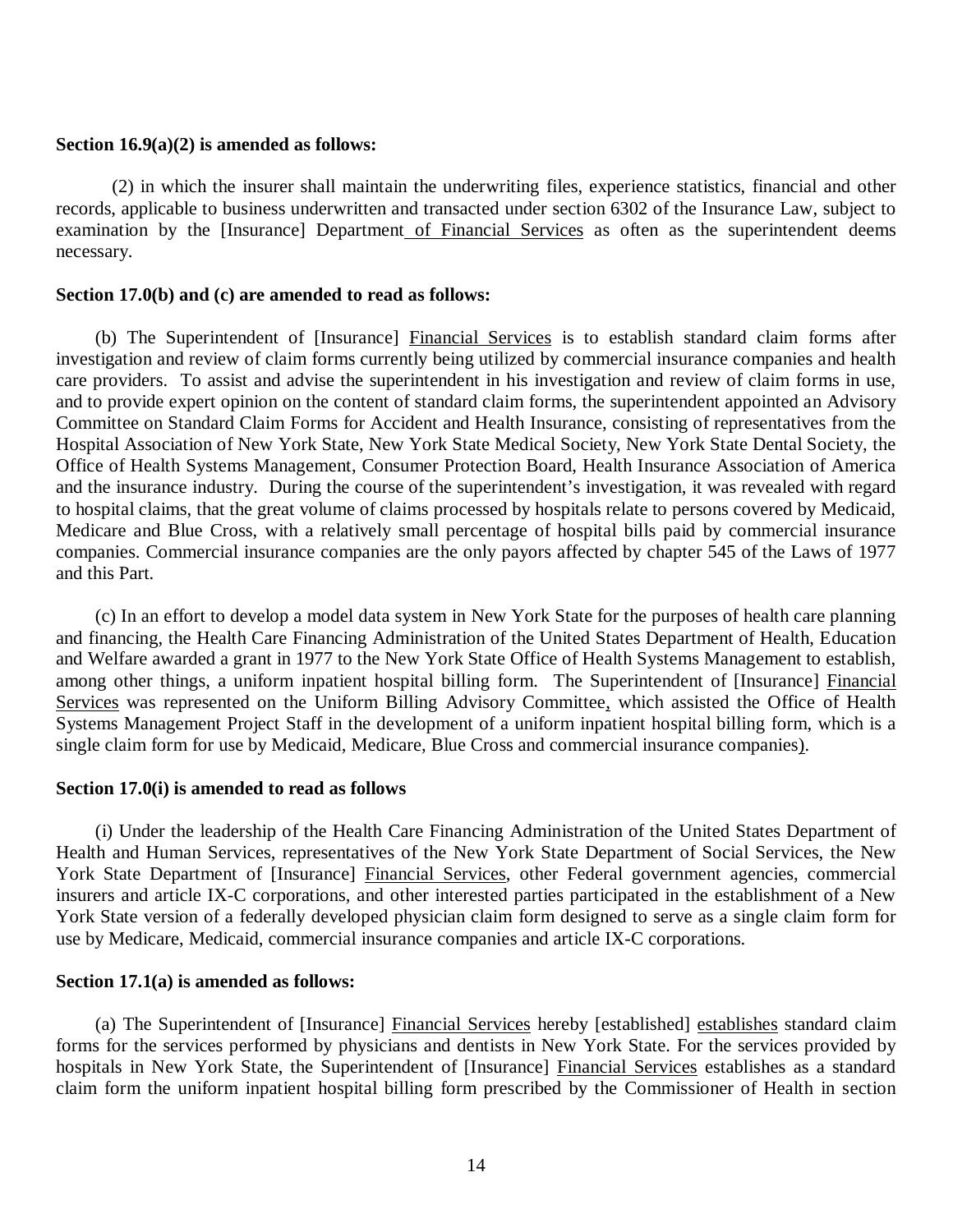405.28 (NYCRR 10 Part 405) to be used statewide by all hospitals.

## **Section 17.2 is amended as follows:**

[all] every article IX-C [corporations] corporation shall accept the standard claim forms established by the Superintendent of [Insurance] Financial Services when submitted by physicians, dentists or by a hospital for services rendered in New York State to an individual covered by an accident and health policy, or when submitted directly by an insured for covered services. [All] Every commercial [insurers] insurer providing accident and health insurance in New York State and

### **Section 20.1 is amended as follows:**

 are prescribed for a temporary broker's license and for a temporary insurance agent's license. These forms may be obtained upon request to the [Insurance] Department of Financial Services, Albany, NY. Forms of applications for temporary licenses to be issued pursuant to section 2109 of the Insurance Law

## **Section 20.2 is amended as follows:**

 Insurance Law are prescribed as follows: for agents licensed pursuant to section 2103(a) of the Insurance Law; for agents licensed pursuant to section 2103(b) of the Insurance Law. These forms may be obtained upon request to the [Insurance] Department of Financial Services, Albany, NY. Forms of notice of termination of appointment of insurance agents pursuant to section 2112 of the

## **Section 21.1(a) is amended as follows:**

 to section 2104(b)(1)(A) of the Insurance Law, as an insurance broker for all other kinds of insurance pursuant to section 2104(b)(1)(B) of the Insurance Law, and as an excess line broker pursuant to section 2105 of the Insurance Law and as an excess line broker pursuant to section 2105 of the Insurance Law are hereby prescribed as follows: individuals; partnerships; corporations; limited liability companies. These forms may be obtained upon request to the [Insurance] Department of Financial Services, Albany, N.Y. The term "original application" as used in this Part means an application for an insurance broker's or excess line broker's initial license. (a) The forms of applications for original licenses to act as an insurance broker for life insurance pursuant

## **Section 21.4 is amended as follows:**

 any change of business or residence address within thirty days of the change. Each licensee is required to notify the [Insurance] Department of Financial Services, Albany, New York of

## **Section 22.1 is amended as follows:**

 Law are prescribed as follows: individuals; partnerships; corporations; limited liability companies. These forms may be obtained upon request by insurance companies or fraternal benefit societies to the [Insurance] Department of Financial Services, Albany, N.Y. The forms of applications for licenses to act as insurance agents pursuant to section 2103 of the Insurance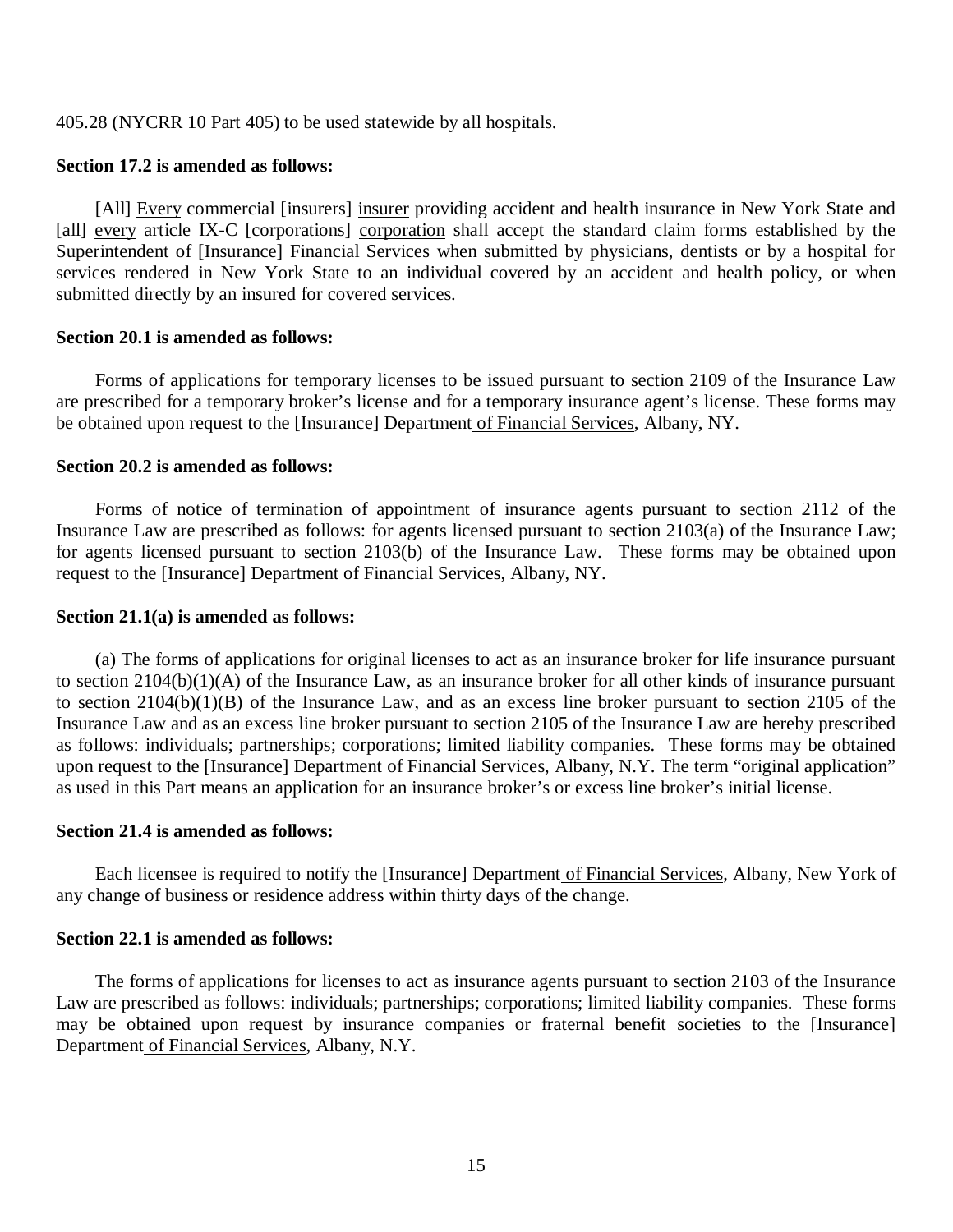#### **Section 22.3 is amended as follows:**

 any change of business or residence address within thirty days of the change. Each licensee is required to notify the [Insurance] Department of Financial Services, Albany, New York of

### **Section 23.1 is amended as follows:**

 Law are hereby prescribed as follows: individuals; partnerships or associations; corporations; limited liability companies. These forms may be obtained upon request by insurers to the [Insurance] Department of Financial Services, Albany, NY. The forms of applications for licenses to act as insurance agents pursuant to section 2115 of the Insurance

#### **Section 23.4 is amended as follows:**

 change of business or residence address within 30 days of the change. Each licensee is required to notify the [Insurance] Department of Financial Services, Albany, NY of any

#### **Section 24.1 is amended as follows:**

of the Insurance Law may be obtained upon request by an insurer to the [Insurance] Department of Financial Services, Albany, NY. The forms of applications for certification of officers and employees of insurers pursuant to section 2202

## **Section 24.3 is amended as follows:**

Insurance Law may be obtained upon request to the [Insurance] Department of Financial Services, Albany, NY. Forms of notice of termination of any officer or employee pursuant to the provisions of section 2206 of the

### **Section 25.1 is amended as follows:**

 Insurance Law are hereby prescribed as follows: individuals; partnerships; corporations; limited liability companies. These forms may be obtained upon request to the [Insurance] Department of Financial Services, Albany, NY. The term "original application", as used in this Part, means an application for a public adjuster's initial license. The forms of applications for original licenses to act as a public adjuster pursuant to section 2108 of the

## **Section 25.3(b) and (c) are amended as follows:**

 compensation to any person, firm or corporation for procuring, or assisting in procuring, the adjustment of any such loss for any such licensee or sublicensee, unless the person, firm or corporation to whom such fee, commission or other compensation is given or paid had at the time when the loss occurred: (b) No such licensee or sublicensee shall divide any fee or give any fee, commission or other

(1) a public adjuster's license issued and in force pursuant to section [123] 2108 of the Insurance Law; or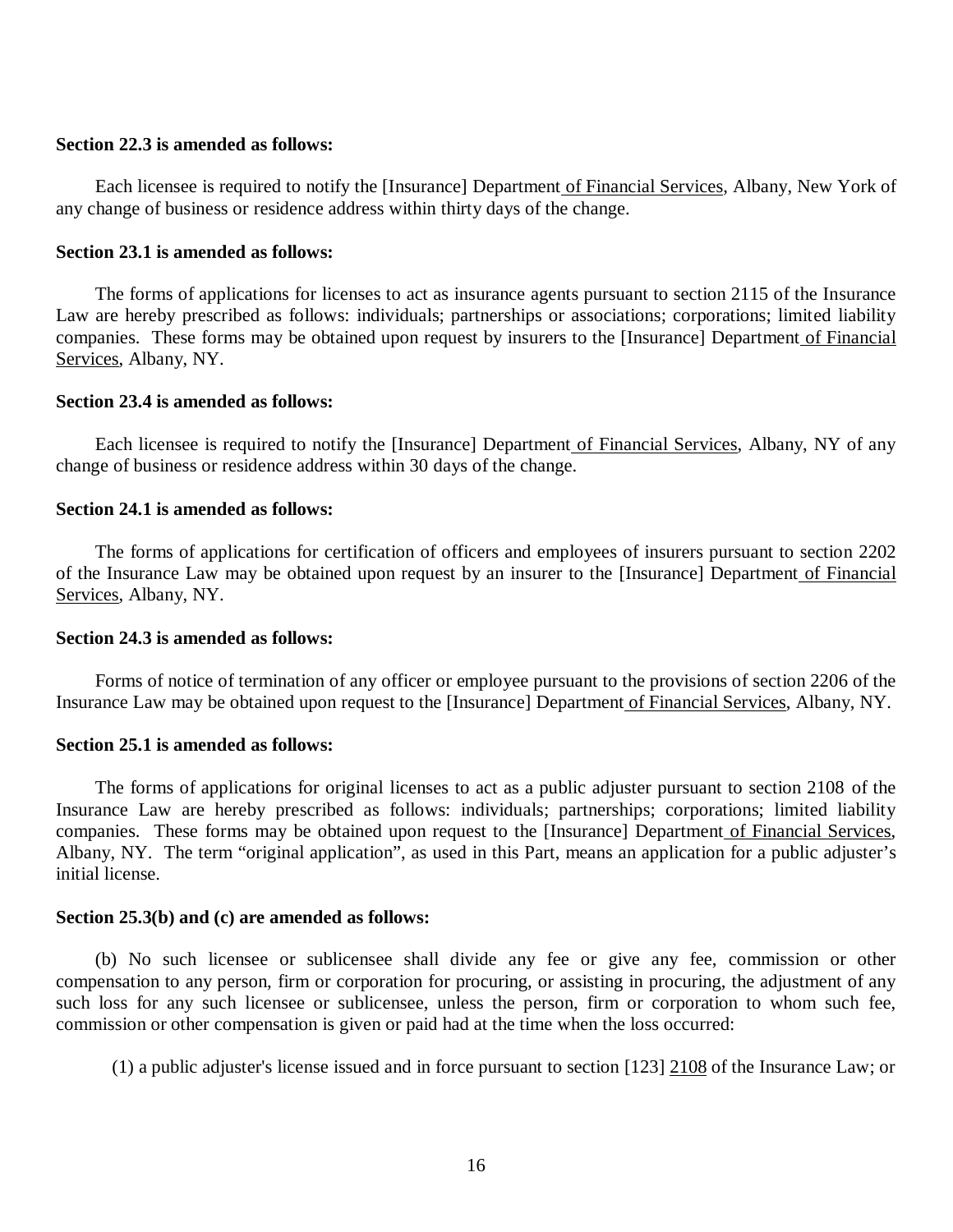placing the insurance which was involved in the adjustment of the loss, whether or not designated in writing to act for the insured, or was designated to act for the insured in writing before a loss occurred. (2) an insurance broker's license issued and in force and such licensee either was the broker of record in

 corporation, member, officer, director or stockholder, whose license as a public adjuster has been revoked by the Superintendent of [Insurance] Financial Services of New York. Any violation of this Part shall be deemed a ground for refusal to issue or renew, or for revocation or suspension of, a public adjuster's license. (c) No such licensee or sublicensee shall be employed, or associated with, any person, partnership,

### **Section 25.4 is amended as follows:**

 any change of business or residence address within 30 days of the change. Each licensee [is required to] shall notify the [Insurance] Department of Financial Services, Albany, NY of

### **Section 26.1 is amended as follows:**

 the Insurance Law are hereby prescribed as follows: individuals; partnerships; corporations; limited liability companies. These forms may be obtained upon request to the [Insurance] Department of Financial Services, Albany, NY. The term "original application" as used in this Part, means an application for an independent adjuster's initial license. The forms of application for original licenses to act as an independent adjuster pursuant to section 2108 of

#### **Section 26.5 is amended as follows:**

 compensation to any person, firm or corporation for procuring or assisting in procuring the adjustment of any loss for such licensee or sublicensee, unless the person, firm or corporation to whom such fee, commission or other compensation is given or paid had at the time when the loss occurred, an independent adjuster's license issued and in force pursuant to section 2108 of the Insurance Law. No such licensee or sublicensee shall be employed or associated with any person, partnership, corporation, member, officer, director or stockholder, whose license as an independent adjuster has been revoked by the Superintendent of [Insurance] Financial Services of New York. Any violation of this Part shall be deemed a ground for refusal to issue or renew, or for revocation or suspension of, an independent adjuster's license. No independent adjuster licensee or sublicensee shall divide any fee or give any fee, commission or other

### **Section 26.6 is amended as follows:**

 of any change of business or residence address within 30 days of the change. Each licensee [is required to] shall notify the [Insurance] Department of Financial Services, Albany, NY,

## **Section 27.7(b) is amended as follows:**

 electronic media as prescribed by or satisfactory to the superintendent, to: (b) The reports required by this section shall be submitted, in a format and utilizing such written or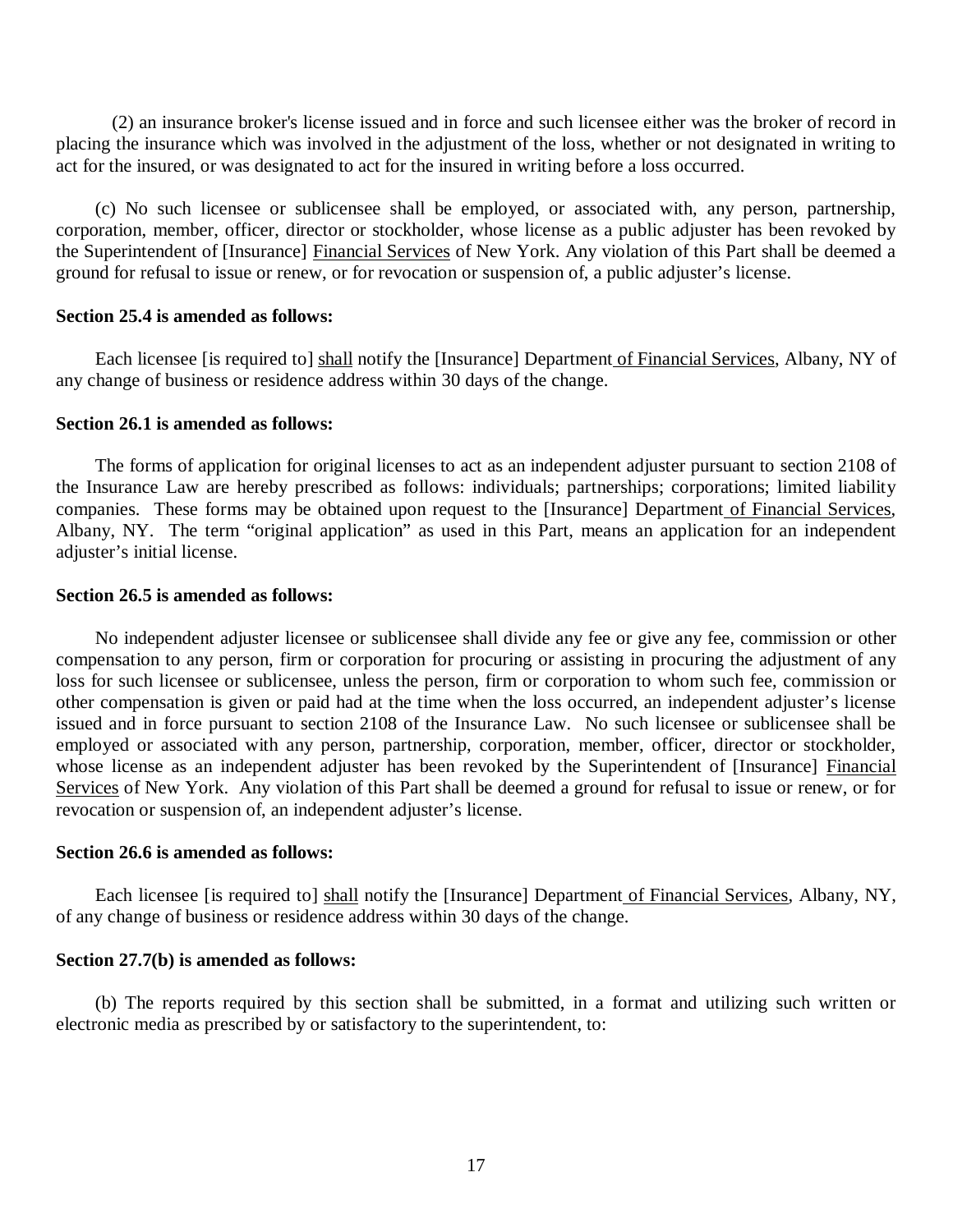New York State [Insurance] Department of Financial Services Property Bureau Attention: Excess Line Unit [25 Beaver] One State Street New York, NY 10004

### **Section 29.5 is amended as follows:**

 insurance services rendered to, or insurance coverages placed or serviced on behalf of, a governmental unit, shall file, with the [Insurance] Department of Financial Services and the most senior official of the governmental unit [which] who ordered such insurance services or coverages, a completed "Governmental Insurance Disclosure Statement", affirmed by the licensee as true under penalties of perjury, on the prescribed form attached hereto as Exhibit B, which statement after filing shall be a public record. (a) Any licensee who receives any fees and/or commissions, or shares thereof, in connection with any

 Financial Services, at the Albany office of the [Insurance] Department, on or before the 15th day of April in each year with respect to fees and/or commissions, or shares thereof, received as of the preceding December 31st. A general agent, as defined in this Part, shall not be required to file a Governmental Insurance Disclosure Statement with respect to insurance coverages placed in his capacity as a general agent, or on account of which commissions or shares thereof are paid to another agent or broker who ordered such coverages from said general agent. (b) Statements shall be filed with the Licensing [Services] Bureau[,] of the [Insurance] Department of

#### **Section 29.6 is amended as follows:**

 December 1, 1978, is repealed (a) [The form formally printed as Exhibit A in this section, approved for use as specified in this Part on

 Part. Any licensee may request the return of disclosure statements heretofore or hereafter filed with the [Insurance] Department of Financial Services [on the repealed form], provided such request is made in writing to the Licensing [Services] Bureau at the Albany office of the [Insurance] Department of Financial Services and is accompanied by a self-addressed, postage paid envelope suitable for the return of such disclosure statements. (b)] The form in [Exhibit B] subdivision (b) of this section is hereby approved for used as specified in this

#### (b) Governmental Insurance Disclosure Statement

# [EXHIBIT B]

 Governmental Insurance Disclosure Statement [For Use On And After December 31, 1979]

Pursuant to 11 NYCRR 29.5 (*Insurance Regulation 87*), the undersigned hereby affirms, under the penalties of perjury, that the statements made hereinafter are true.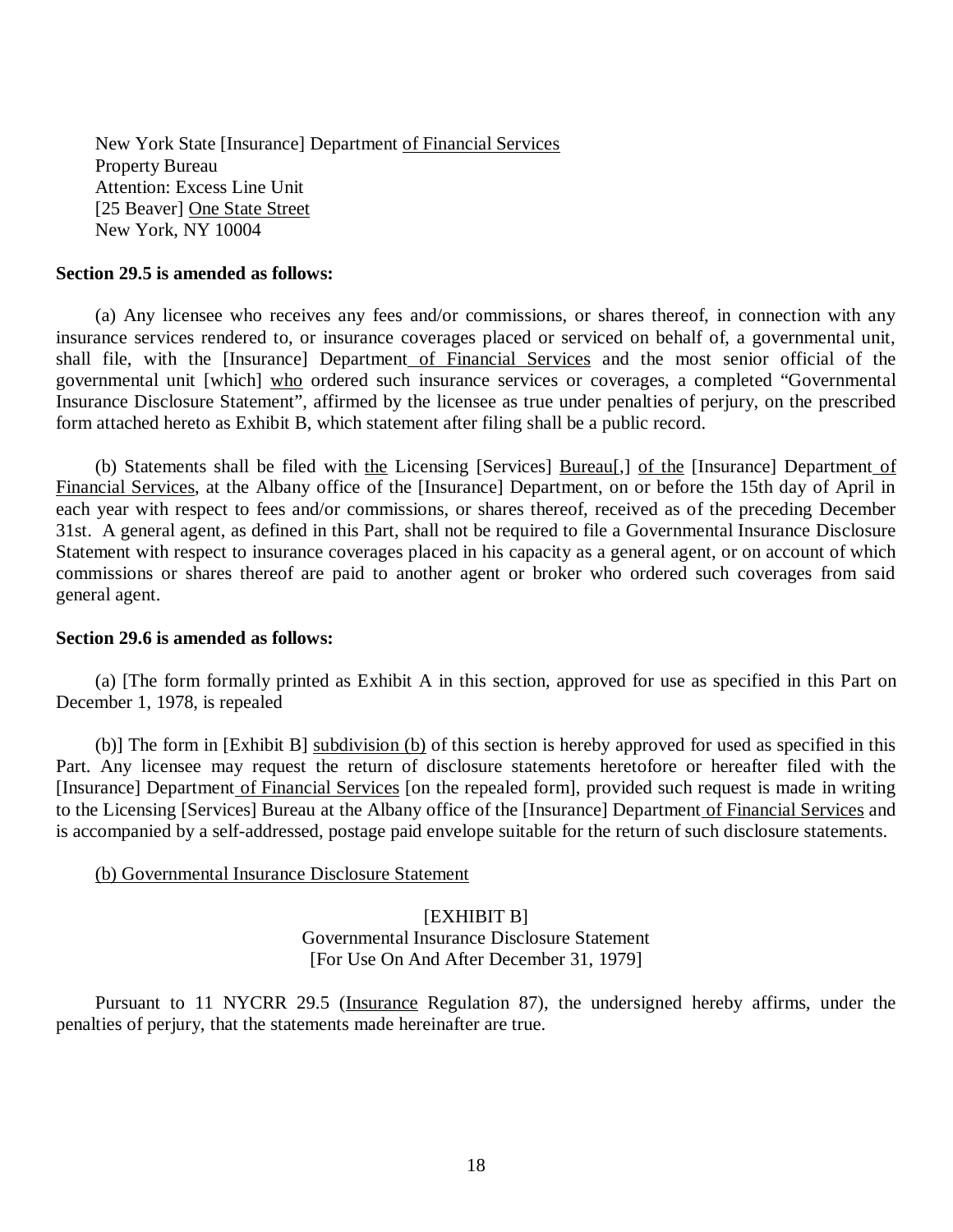Filed By: Name:

Address:

1. Name of governmental unit [which] that ordered insurance services and/or coverages.

 2. Name and office address, including county, of person who placed the order for insurance services or coverages:

 3. Will you share any fees or commissions received on account of business listed in item 1 with any other licensee(s) or other person(s), directly or indirectly?

| .<br>$\sim$ |  |  |
|-------------|--|--|
|-------------|--|--|

4. Are you a public officer or party officer?

YES NO

 and date the form where indicated and mail it to the address indicated below. If you answered NO to items 3 and 4, you are not required to answer items 5 through 10. You must sign

 must sign and date the form where indicated and mail it to the address indicated below. If you answered YES to items 3 or 4, you are required to complete the remaining applicable items, and you

5. Names and addresses of licensees or others to whom you paid fees and/or commissions:

6. The dollar amount you paid to each licensee or other person.

7. The services rendered by the persons listed in item 5, for which a share of commissions [were] was paid.

 8. Schedule of coverages placed on account, of which fees or commissions were paid to the persons listed in item 5:

*Name of Insurer Policy #* 

9. Services rendered on account, of which fees were paid to the persons listed in item 5.

10. What public office or party office do you hold?

Date:

Signature Type name of person whose signature appears above: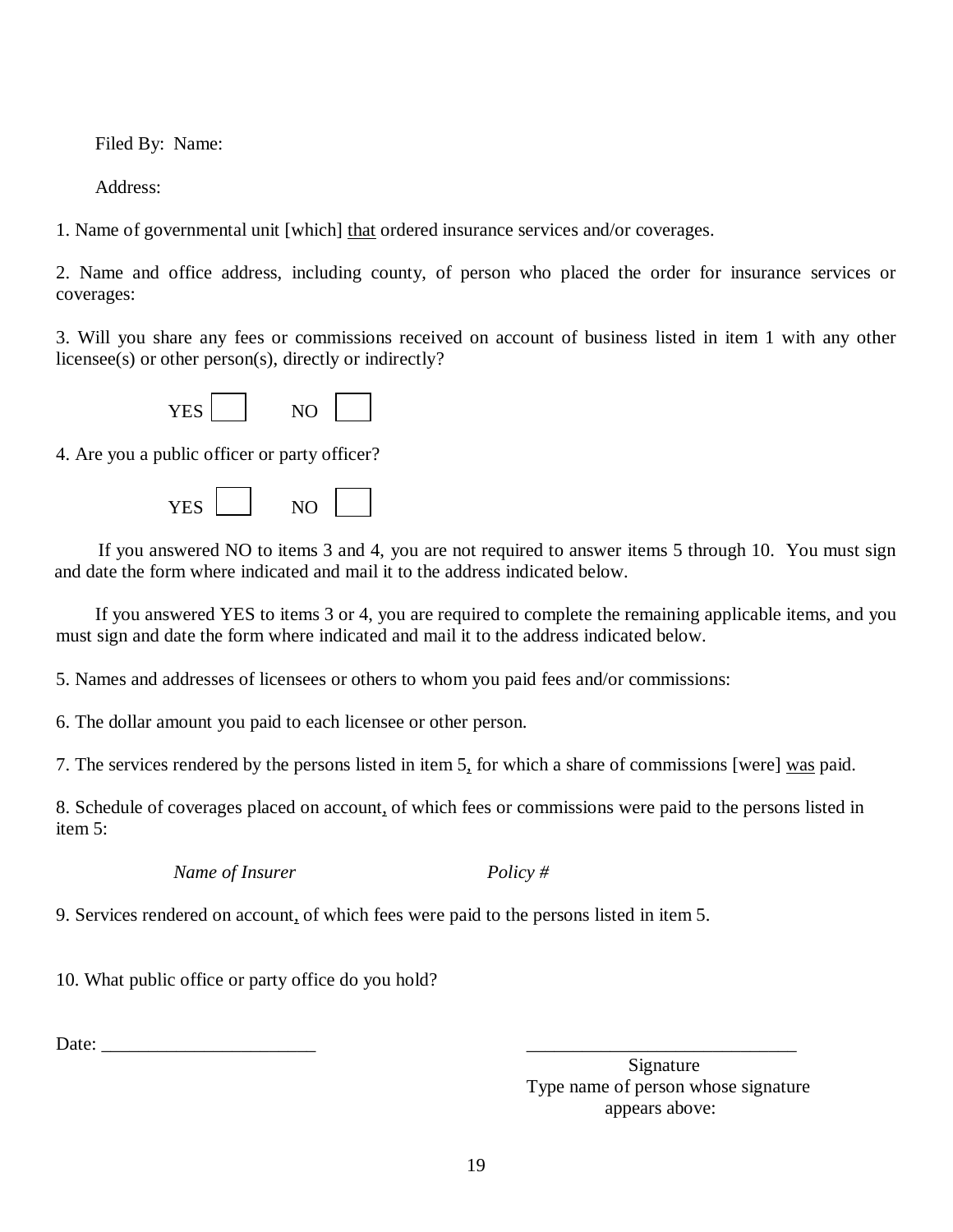Telephone No.: \_\_\_\_\_\_\_\_\_\_\_\_\_\_\_\_\_\_\_\_\_\_\_

 Mail the original disclosure statement to: New York State [Insurance] Department of Financial Services Licensing [Services] Bureau Governmental Insurance Disclosure Unit One Commerce Plaza - 20<sup>th</sup> Floor Albany, NY 12257

Mail a copy of the disclosure statement to the most senior official of the governmental unit [which] who ordered the insurance services or coverages listed thereon.

# **Section 31.1(a) is amended as follows:**

 imperatively requires emergency action, and incorporates a finding to that effect in such order, summary suspension of a license may be ordered, effective on the date specified in such order or upon service of a certified copy of such order on the licensee, whichever shall be later, pending proceedings for revocation or other action. (a) When the Superintendent of [Insurance] Financial Services finds that public health, safety or welfare

### **Section 31.1(c) is amended as follows:**

service or in the manner prescribed by section [303 of the Insurance Law] 304 of the Financial Services Law and in accordance with section 401 of the State Administrative Procedure Act. (c) The order of summary suspension shall be served upon the holder of a license, either by personal

# **Section 31.2(f) is amended as follows:**

Financial Services Law, be subject to adoption by the superintendent. (f) Decisions of the hearing officer shall, pursuant to section [304 of the Insurance Law] 305 of the

## **Section 33.0 is amended as follows:**

 referred to as managing general agents or managers, to manage all or part of their insurance business. This may represent a shifting of an insurance company's responsibilities to a person, firm, association or corporation outside of its organization. This Part is promulgated because the [Insurance] Department of Financial Services is concerned that such delegation of authority has been subject to abuses detrimental to both insurance Some insurance companies have entered into contracts with individuals or organizations, commonly companies and insureds.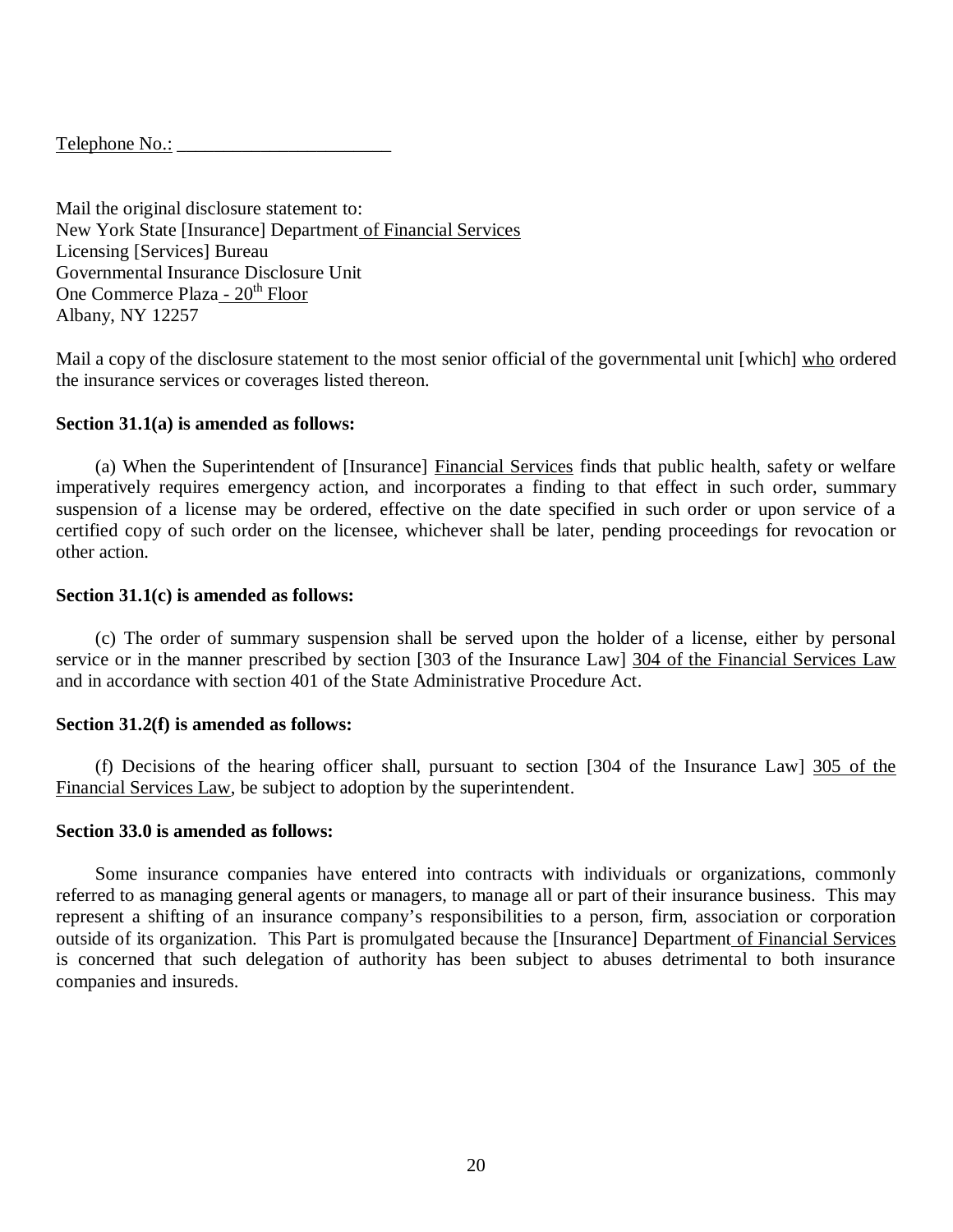### **Section 33.4(b) is amended as follows:**

 insurance agent, reinsurance intermediary or otherwise under the Insurance Law or from being subject to examination by the [Insurance] Department of Financial Services. (b) Nothing contained in this Part shall exempt any person from any requirement to be licensed as an

# **Section 34.0 is amended as follows:**

 which requires all insurance agents and insurance brokers who have established one or more places of business to have at least one properly licensed supervising person at each place of business, including the headquarters location. Section 2129 also requires that written notice be given to the Superintendent of [Insurance] Financial Services of each satellite office and the identity of the supervising person responsible for each satellite office. The purpose of this Part is to interpret and implement the provisions of section 2129 of the Insurance Law,

#### **Section 34.4(b) is amended as follows:**

[Insurance] Department of Financial Services, Licensing Bureau, One Commerce Plaza, Albany, NY 12257. The notice shall specify the location of each satellite office and the supervising person or persons responsible for each satellite office. The notice must include the license numbers of the agent or broker and the supervising person, and shall be signed by the agent and broker, or a sublicensee or a licensed partner, where appropriate, and by the supervising person. (a) Every agent or broker that maintains more than one place of business must give written notice to the

## **Section 39.1(a) is amended as follows:**

 [Insurance] Financial Services of New York State as meeting the minimum standards required under this Part and other pertinent authority as required by law. Policies/certificates approved as meeting the requirements stated herein shall be designated as qualified by the presence of a program logo that shall be displayed on any products advertised, marketed, offered, or sold. The program logo on each policy/certificate sold shall be numbered. In addition, each approved policy/certificate sold will include a notice to the insured stating that the policy/certificate qualifies under the program. (a) Policies/certificates sold in conjunction with the program must be approved by the Superintendent of

## **Section 39.3(b)(9) is amended as follows:**

 payment feature where the premium rate rises automatically after issuance shall not be permitted. Premiums for qualifying policies/certificates shall be level for the duration of the policy/certificate except where a rate increase is granted by the Superintendent of [Insurance] Financial Services for all persons covered by a specific policy/certificate form. (9) Level premium. Step rate premiums, policy/certificate options to increase benefits, or any premium

#### **Section 39.4(b)(9) is amended as follows:**

 payment feature where the premium rate rises automatically after issuance shall not be permitted. Premiums for (9) Level premium. Step rate premiums, policy/certificate options to increase benefits, or any premium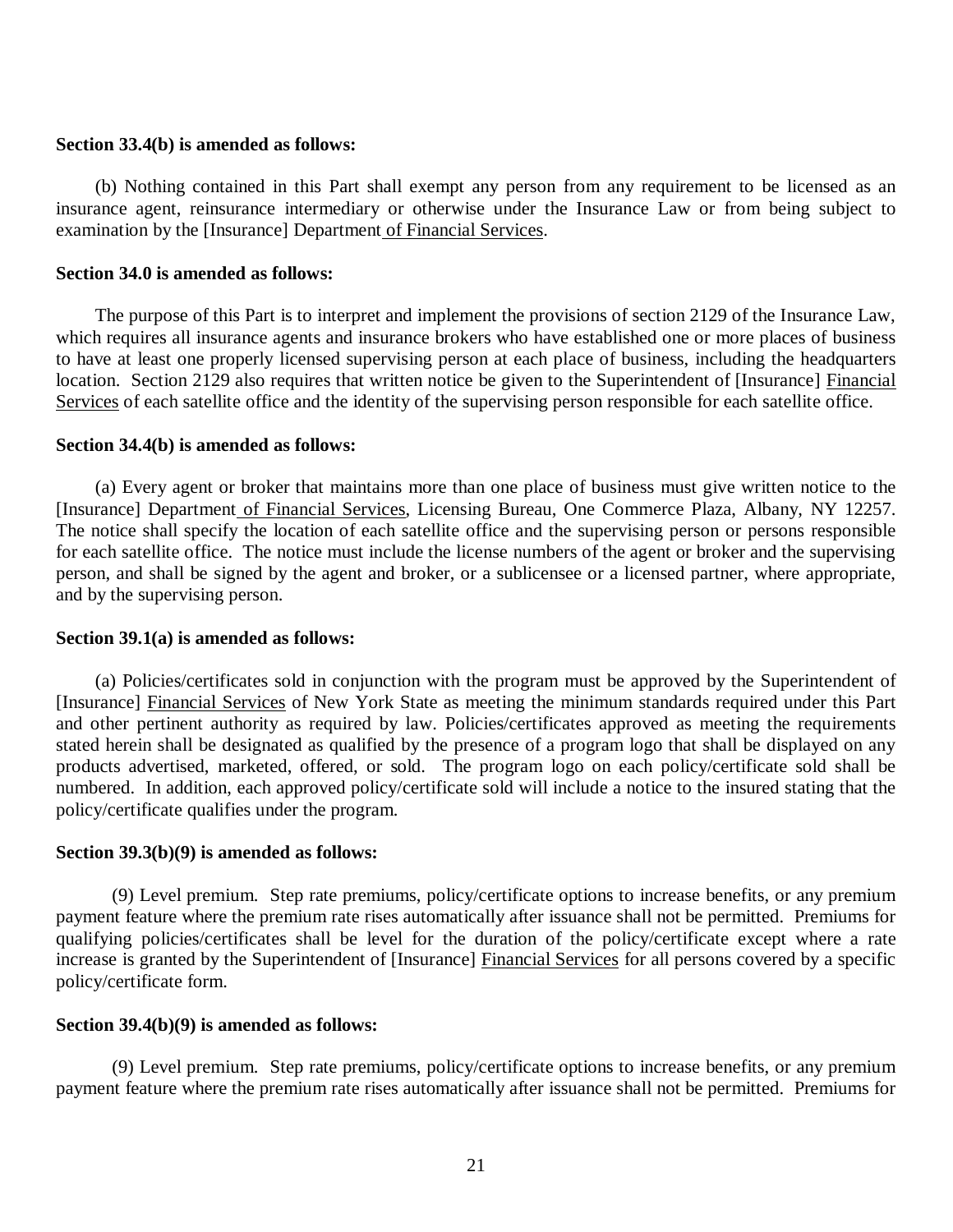qualifying policies/certificates shall be level for the duration of the policy/certificate except where a rate increase is granted by the Superintendent of [Insurance] Financial Services for all persons covered by a specific policy/certificate form.

# **Section 39.5(b)(12) is amended as follows:**

 payment feature where the premium rate rises automatically after issuance shall not be permitted. Premiums for qualifying policies/certificates shall be level for the duration of the policy/certificate except where a rate increase is granted by the Superintendent of [Insurance] Financial Services for all persons covered by a specific policy/certificate form. (12) Level premium. Step rate premiums, policy/certificate options to increase benefits, or any premium

## **Section 39.6(b)(12) is amended as follows:**

 payment feature where the premium rate rises automatically after issuance shall not be permitted. Premiums for qualifying policies/certificates shall be level for the duration of the policy/certificate except where a rate increase is granted by the Superintendent of [Insurance] Financial Services for all persons covered by a specific policy/certificate form. (12) Level premium. Step rate premiums, policy/certificate options to increase benefits, or any premium

## **Section 40.2(d) is amended as follows:**

 employee of the department authorized to act on behalf of the department. (d) Department means the [Insurance] Department of Financial Services of the State of New York and any

# **Section 40.2(v) is amended as follows:**

 and any employee of the department authorized to act on behalf of the superintendent. (v) Superintendent means the Superintendent of [Insurance] Financial Services of the State of New York

## **Footnotes 1, 2 and 3 to Section 41.2 are amended as follows:**

 [FN1] Internal Revenue Code, 26 U.S.C. section 101, current through P.L. 109-94, published by U.S. Government Printing Office, Pittsburgh, PA, is available for public inspection at the [Insurance] Department of Financial Services offices at One Commerce Plaza, Albany, NY 12257 and at [25 Beaver] One State Street, New York, NY 10004.

 [FN2] Internal Revenue Code, 26 U.S.C. section 4980C, current through P.L. 109-94, published by U.S. Government Printing Office, Pittsburgh, PA, is available for public inspection at the [Insurance] Department of Financial Services offices at One Commerce Plaza, Albany, NY 12257 and at [25 Beaver] One State Street, New York, NY 10004.

 [FN3] Internal Revenue Code, 26 U.S.C. section 7702B, current through P.L. 109-94, published by U.S. Government Printing Office, Pittsburgh, PA, is available for public inspection at the [Insurance] Department of Financial Services offices at One Commerce Plaza, Albany, NY 12257 and at [25 Beaver] One State Street, New York, NY 10004.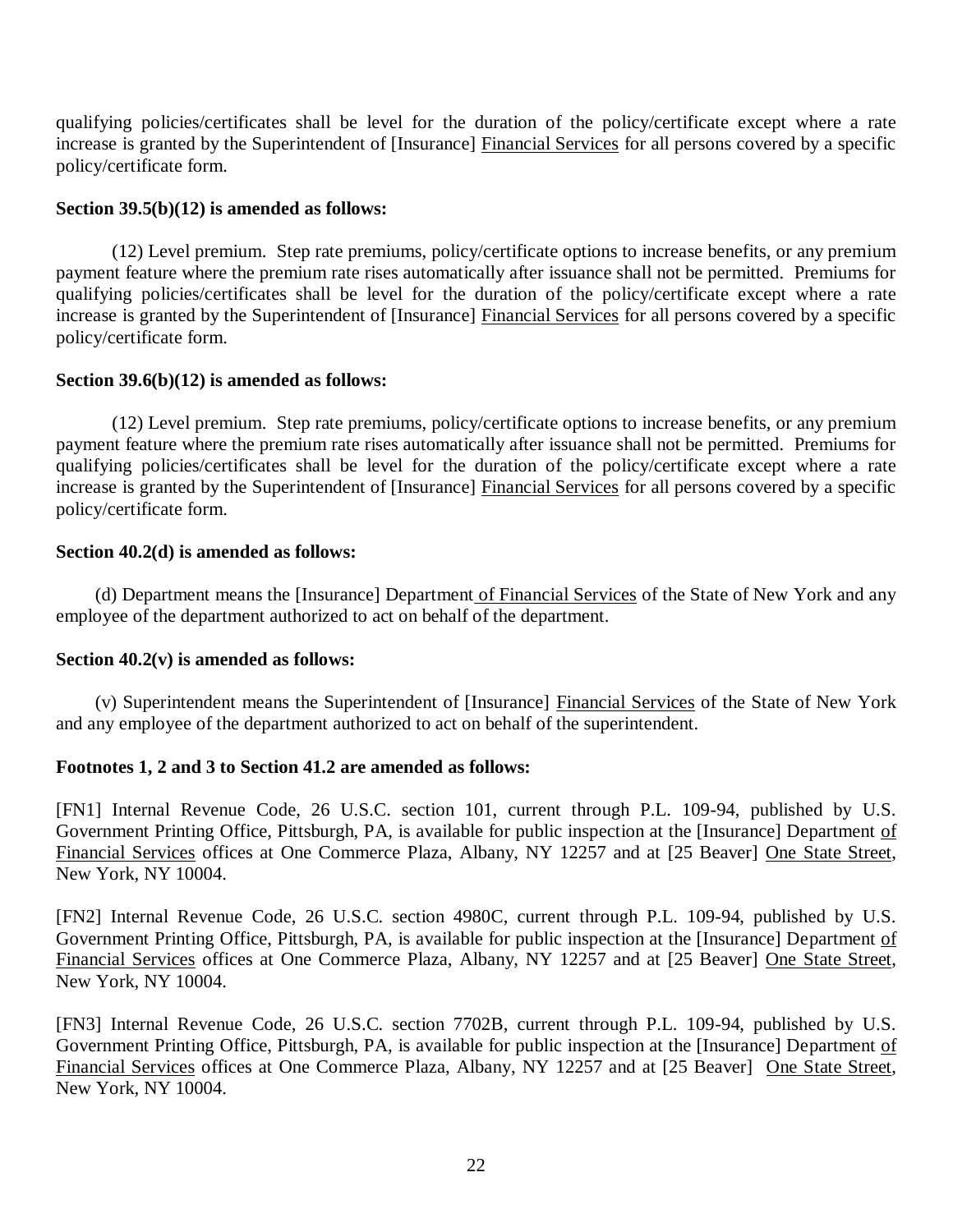### **Section 43.2(ad) is amended as follows:**

employee of the [Insurance] Department of Financial Services of this State authorized to act on behalf of the (ad) Superintendent means the Superintendent of [Insurance] Financial Services of this State, and any superintendent.

# **Section 44.3(u) is amended as follows:**

(u) Superintendent means the Superintendent of [Insurance] Financial Services of this State.

### **Section 51.1(a) is amended as follows:**

brokers and other licensees of the [Insurance] Department of Financial Services with respect to the internal and external replacement of life insurance policies and annuity contracts. (a) To implement the Insurance Law of New York by regulating the acts and practices of insurers, agents,

# **Section 51.3(b) is amended as follows:**

 no additional surrender or expense charge or suicide or contestable restrictions, and only to the extent such change is approved by the Superintendent of [Insurance] Financial Services. (b) A policy change customarily granted by the insurer is being exercised, provided such change results in

### **Section 51.4 is amended as follows:**

 Procedures designed to meet the purposes of this Part, that are approved in advance and determined by the Superintendent of [Insurance] Financial Services not to be detrimental to policyholders and contractholders, may be substituted for this Part by an insurer where no sales agency force is used and the application is solicited and received by the insurer by mail or under other methods that are without agent or broker involvement. Any procedures approved by the Superintendent of [Insurance] Financial Services prior to the effective date of this Part must be resubmitted for approval.

### **Section 51.5 (a) is amended as follows:**

prescribed by the Superintendent of [Insurance] Financial Services and signed by the applicant and the agent or broker and leave a copy of such form with the applicant for his or her records; (a) obtain with or as part of each application a completed "Definition of Replacement" in a form

## **Section 51.5(c)(3) is amended as follows:**

 "IMPORTANT Notice Regarding Replacement or Change of Life Insurance Policies or Annuity Contracts" and a completed "Disclosure Statement" signed by the agent or broker in the form prescribed by the Superintendent of [Insurance] Financial Services and leave copies of such forms with the applicant for his or her records; (3) present to the applicant, not later than at the time the applicant signs the application, the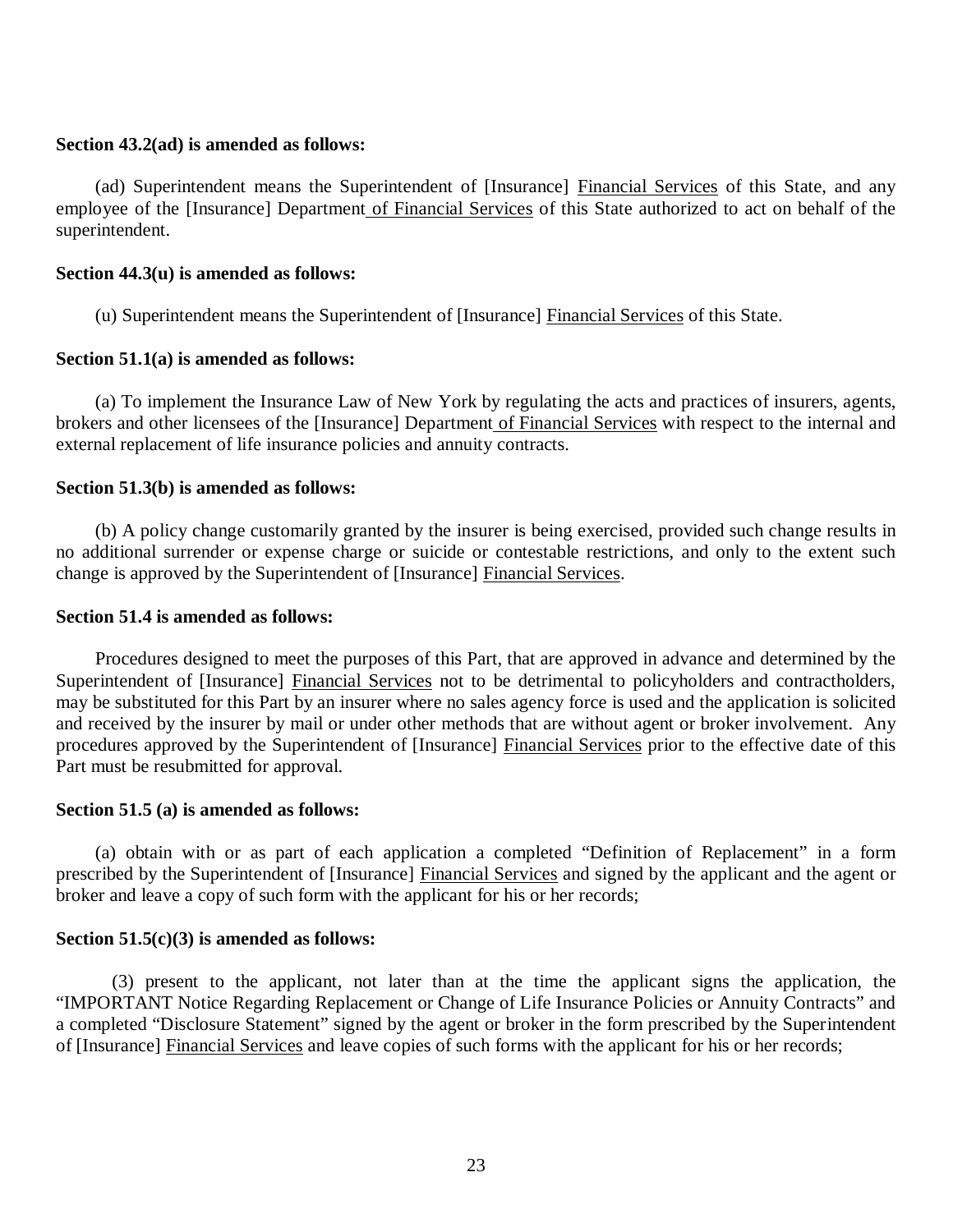### **Section 51.6(b)(5) is amended as follows:**

full calendar quarter after the effective date of this Part, to the Superintendent of [Insurance] Financial Services, indicating which insurers, if any, have failed to provide the information as required in paragraph (c)(2) of this section; (5) submit quarterly reports within 30 days of the end of each quarter, beginning at the end of the first

### **Section 51.6(e) is amended as follows:**

 replacing the life insurance policy or annuity contract shall establish and implement procedures to ensure compliance with the requirements of this Part. These procedures shall include a requirement that all material be dated upon receipt. Such insurers shall also designate a principal officer specifically responsible for the monitoring and enforcement of these procedures. All insurers covered under this Part shall furnish the Superintendent of [Insurance] Financial Services with these procedures and the name and title of the designated principal officer by the effective date of this Part. Any changes in these procedures or the designated principal officer shall be furnished to the Superintendent of [Insurance] Financial Services within 30 days of such change. (e) Both the insurer whose life insurance policy or annuity contract is being replaced and the insurer

### **Section 51.8 is amended as follows:**

 The forms set forth in Appendixes 10A, 10B, 10C and 11 of this Title are hereby approved for use as specified in this Part. The forms shall be set forth in at least 12-point type and shall be highlighted as indicated herein. Substantially equivalent forms may be adopted with the prior approval of the Superintendent of [Insurance] **Financial Services**.

### **Section 52.1(a) is amended as follows:**

care. Good health care is facilitated by an insurance mechanism [which] that helps the consumer make an informed choice as to the best coverage available to meet [the] his or her health care needs [of himself and his] and those of his or her family. (a) Health insurance provides the mechanism through which most people purchase or pay for their health

### **Section 52.1(f) is amended as follows:**

Services has a statutory duty to assure that health insurance benefits are reasonable in relation to the premiums charged, procedures and requirements for the filing of premium rates have been incorporated into this Part. One method of determining whether benefits are reasonable, in relation to the premium charged, is to determine the percentage of the premium collected [which] that is expected to be returned to all policy-holders in the form of benefits. This percentage of return is known as the expected loss ratio. In order to prevent the insurer from retaining an unreasonable percentage of the premiums collected for expenses, commissions and profit, minimum expected loss ratio standards have been established. (f) Recognizing that, as part of the contract approval process, the Superintendent of [Insurance] Financial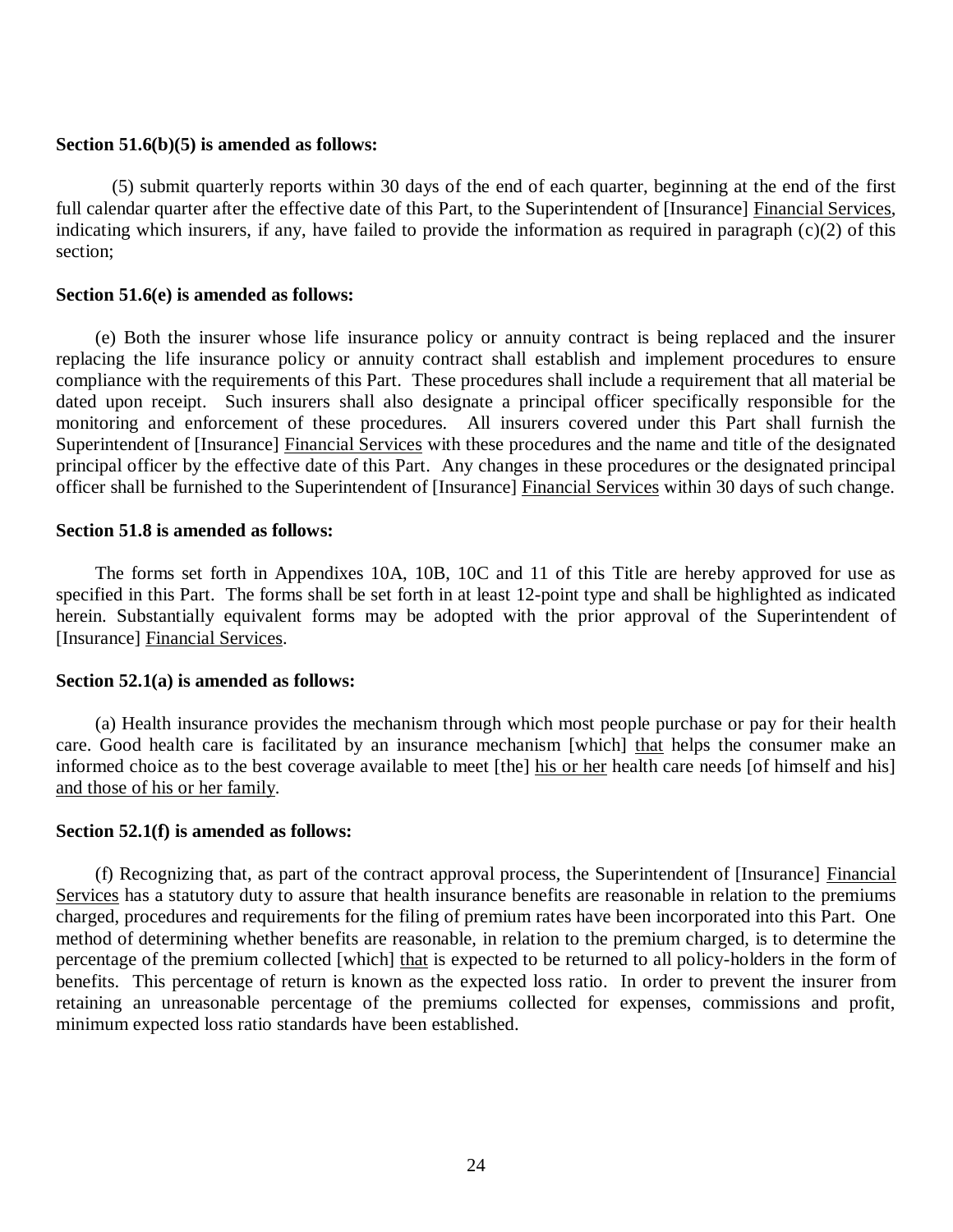#### **Section 52.1(k), (l), and (m) are amended as follows:**

under Medicare beginning January 1, 1989. The benefit changes [are] were phased in over a time period running through 1993. The [Superintendent of Insurance] superintendent [has] promulgated [new] minimum standards for Medicare supplement insurance [to be] that became effective in 1989. Minimum standards for 1990 [will be] were promulgated by the department in 1989 [after the superintendent has had an opportunity to review and evaluate suggestions and recommendations requested from consumers, other governmental agencies, providers and insurers concerning the appropriate level of Medicare supplement insurance minimum standards for 1990 and beyond]. (k) The Medicare Catastrophic Coverage Act of 1988 made significant changes in the benefits provided

under Medicare beginning January 1, 1989. The benefit changes [are] were phased in over a time period running through 1993. The [Superintendent of Insurance] superintendent promulgated minimum standards for Medicare supplement insurance for 1989 and the Ninth Amendment to Insurance Regulation No. 62 [completes] completed changes in the minimum standards for Medicare supplement insurance necessary for compliance with the Medicare Catastrophic Coverage Act of 1988 and [addresses] addressed other areas of concern with respect to this type of insurance. (l) The Medicare Catastrophic Coverage Act of 1988 made significant changes in the benefits provided

Medicare Catastrophic Coverage Act of 1988, the [Superintendent of Insurance] superintendent promulgated new minimum standards for Medicare supplement insurance in the Eighth and Ninth Amendments to Insurance Regulation No. 62. In November, 1989, it became clear that Congress was considering action to repeal or modify the Medicare Catastrophic Coverage Act of 1988. Anticipating Congressional action, the [Superintendent of Insurance] superintendent promulgated the Twelfth Amendment to Insurance Regulation No. 62, which repealed the requirement that insurers notify existing Medicare supplement policy or certificate holders of changes in Medicare benefits resulting from the Medicare Catastrophic Coverage Act of 1988 and corresponding changes in Medicare supplement insurance benefits by December 1, 1989. The mailing of such notices would have been confusing and potentially misleading. At the close of the first session of the 101st Congress, Congress repealed provisions regarding Medicare benefits from the Medicare Catastrophic Coverage Act of 1988. The [Superintendent of Insurance] superintendent [has] promulgated the Thirteenth Amendment to Insurance Regulation No. 62 to establish [new] minimum standards for Medicare supplement insurance; to assure the orderly implementation and adjustment of Medicare supplement insurance benefits and premiums due to changes in the Federal Medicare program; to provide for the reasonable standardization of the coverage, terms and benefits of Medicare supplement insurance policies; to facilitate public understanding of such policies; to eliminate policy provisions [which] that may duplicate Medicare benefits; to provide notice to former insureds of an offer to reinstitute coverage; and to provide full disclosure of policy benefits and benefit (m) As a result of the changes in the benefits provided under Medicare that were made pursuant to the changes.

#### **Section 52.1(o) is amended as follows:**

 pursuant to the Medicare Catastrophic Coverage Act of 1988 and the Medicare Catastrophic Coverage Repeal Act of 1989, the [Superintendent of Insurance] superintendent promulgated new minimum standards for Medicare supplement insurance in the Eighth, Ninth, and Thirteenth Amendments to Insurance Regulation No. (o) As a result of the changes in the benefits provided under the Federal Medicare program that were made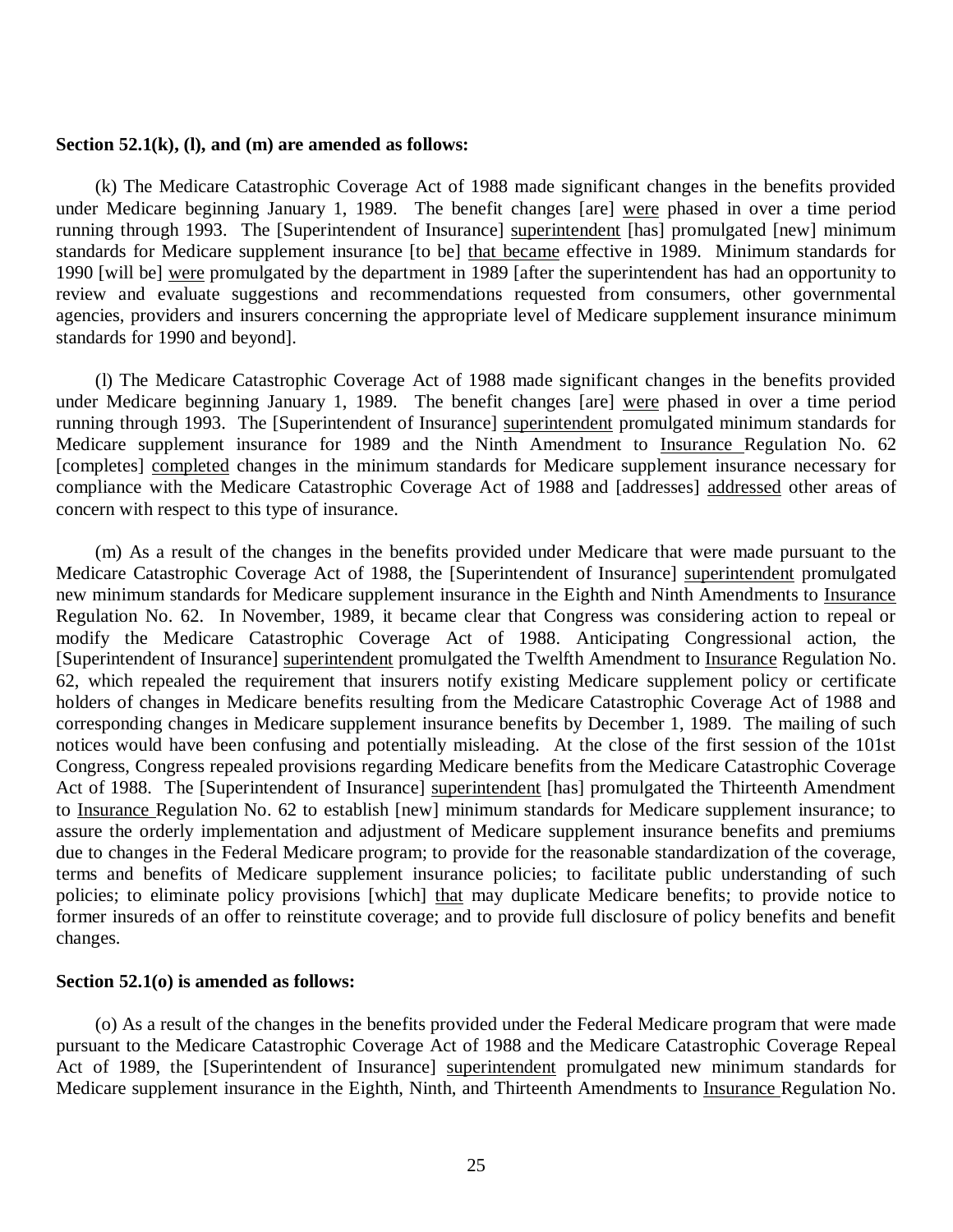62. In accordance with the Omnibus Budget Reconciliation Act of 1990, the [Superintendent of Insurance] superintendent [has] promulgated the Seventeenth Amendment to Insurance Regulation No. 62 to establish revised minimum standards for Medicare supplement insurance policies or certificates delivered or issued for delivery on or after May 1, 1992. Such revised minimum standards [are] were intended to provide for the reasonable standardization of coverage and simplification of terms and benefits of Medicare supplement insurance policies; to facilitate public understanding and comparison of such policies; to eliminate provisions contained in such policies [which] that may be misleading or confusing in connection with the purchase of such policies or with the settlement of claims; and to provide for full disclosure in the sale of accident and health insurance coverages to persons eligible for Medicare.

### **Section 52.2(w) is amended as follows:**

 expressed on a relative value scale as certified by the Commissioner of Health and promulgated by the [Superintendent of Insurance] superintendent. (w) State of New York Certified Surgical Fee Schedule means a schedule setting forth fees for surgery,

## **Section 52.15(b)(8) is amended as follows:**

 Overinsurance shall be deemed to exist when an insured has more than one specified disease policy or certificate for the same specified disease whether it is with the same or a different insurer. In no event may an insurer issue a specified disease policy or certificate to any person [which] that will result in that person being covered for eight or more specified diseases. (8) An insurer shall file its overinsurance rules with the [Insurance] Department of Financial Services.

# **Section 52.16(m)(5)(i) and (iii) are amended as follows:**

 registry information of sex offenders obtained from the New York State Division of Criminal Justice Services, a health maintenance organization or insurer shall execute a Nondisclosure Statement and Authorization Form as prescribed by the superintendent. The Nondisclosure Statement and Authorization Form shall be signed by an authorized officer of the health maintenance organization or insurer and shall contain the names of the persons in the employ of the health maintenance organization or insurer who are authorized to receive the information. By signing the form the authorized officer certifies that: (5) Prior to obtaining access from the [department of insurance] Department of Financial Services to the

information from the [department of insurance] Department of Financial Services regarding persons required to register as sex offenders; (i) the named employees of the health maintenance organization or insurer are authorized to receive

\*\*\*

Department of Financial Services of any relevant changes of persons in the employ of the health maintenance organization or insurer who are authorized to receive such information. (iii) the health maintenance organization or insurer will promptly notify the [department of insurance]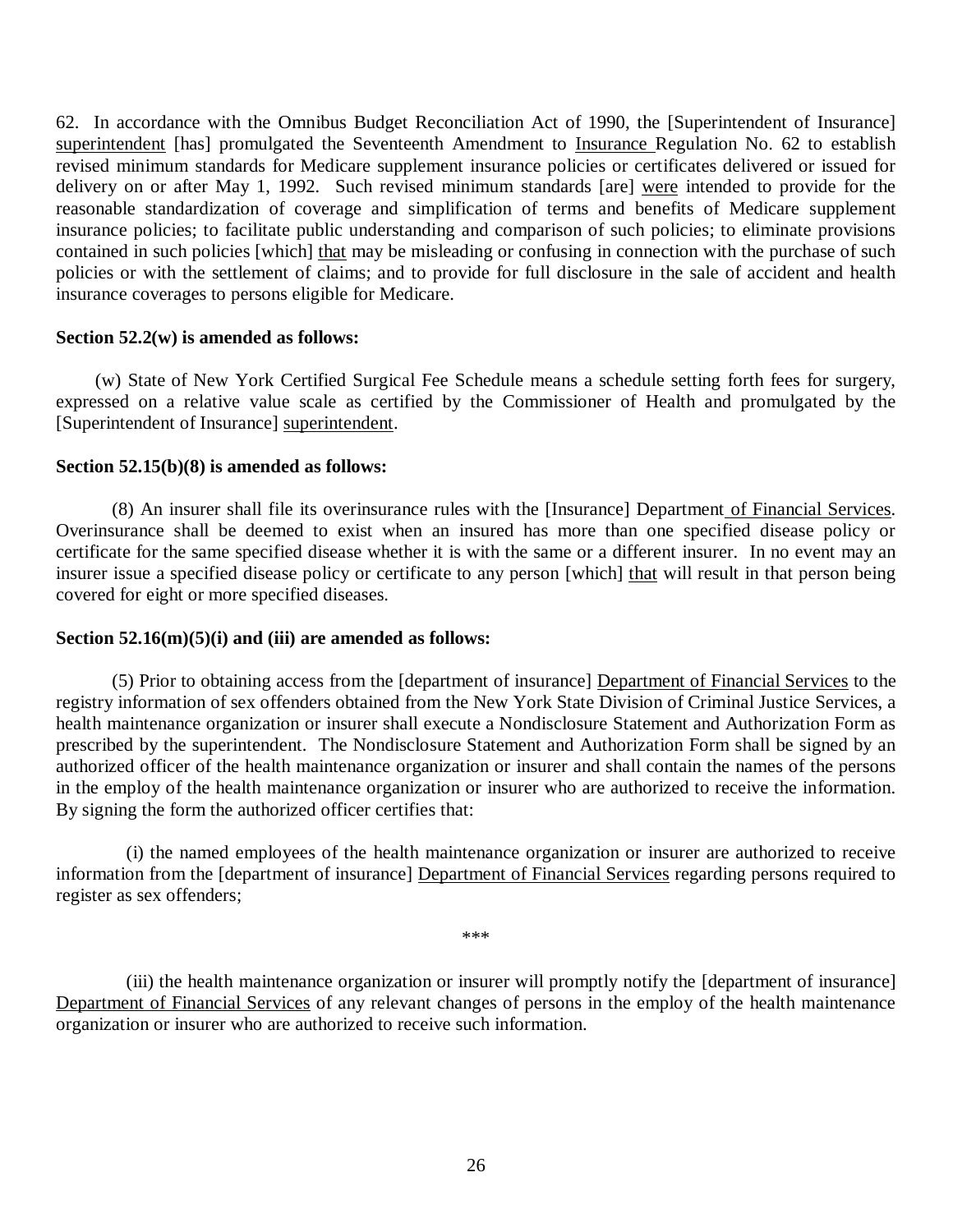# **Footnote to Section 52.17(a)(34) is amended as follows:**

 42 United States Code 1395ss (2007) published by Office of Law Revision Counsel, United States House of Representatives. It is available from the New York State [Insurance] Department of Financial Services, Office of General Counsel, [25 Beaver] One State Street, New York, NY 10004.

# **Section 52.17(a)(35)(iv) is amended as follows:**

(iv) the determination of appropriate medical candidates by the treating physician.

 Said standards and guidelines are taken from The American Society for Reproductive Medicine's Practice Committee Opinions on The Definition of Experimental, The Definition of Infertility, The Guidelines for the Provision of Infertility Services and The Revised Minimum Standards for in In Vitro Fertilization, Gamete Intrafallopian Transfer and Related Procedures. These Practice Committee Opinions were approved by the Practice Committee of the American Society for Reproductive Medicine (Formerly The American Fertility Society) on March 27, 1993 and approved by the Board of Directors of the American Society for Reproductive Medicine (Formerly The American Fertility Society) on May 17, 1993. The Practice Committee Opinions can be obtained from The American Society for Reproductive Medicine Formerly The American Fertility Society 1209 Montgomery Highway, Birmingham, Alabama 35216-2809 and are available for public inspection and copying from The New York State [Insurance] Department of Financial Services at either [25 Beaver] One State Street, New York, New York 10004 or One Commerce Plaza, Albany, New York 12257.

## **Footnote to Section 52.18(a)(9) is amended as follows:**

 42 United States Code 1395ss (2007) published by Office of Law Revision Counsel, United States House of Representatives. It is available from the New York State [Insurance] Department of Financial Services, Office of General Counsel, [25 Beaver] One State Street, New York, NY 10004.

# **Section 52.18(a)(10)(iv) is amended as follows:**

 guidelines are taken from The American Society for Reproductive Medicine's Practice Committee Opinions on The Definition of Experimental, The Definition of Infertility, The Guidelines for the Provision of Infertility Services and The Revised Minimum Standards for Invitro Fertilization, Gamete Intrafallopian Transfer and Related Procedures. These Practice Committee Opinions were approved by the Practice Committee of the American Society for Reproductive Medicine (formerly The American Fertility Society) on March 27, 1993 and approved by the Board of Directors of the American Society for Reproductive Medicine (formerly The American Fertility Society) on May 17, 1993. The Practice Committee Opinions may be obtained from The American Society for Reproductive Medicine formerly The American Fertility Society, 1209 Montgomery Highway, Birmingham, AL 35216-2809 and are available for public inspection and copying from the New York State [Insurance] Department of Financial Services at either [25 Beaver] One State Street, New York, NY 10004 or One Commerce Plaza, Albany, NY 12257. (iv) the determination of appropriate medical candidates by the treating physician. Said standards and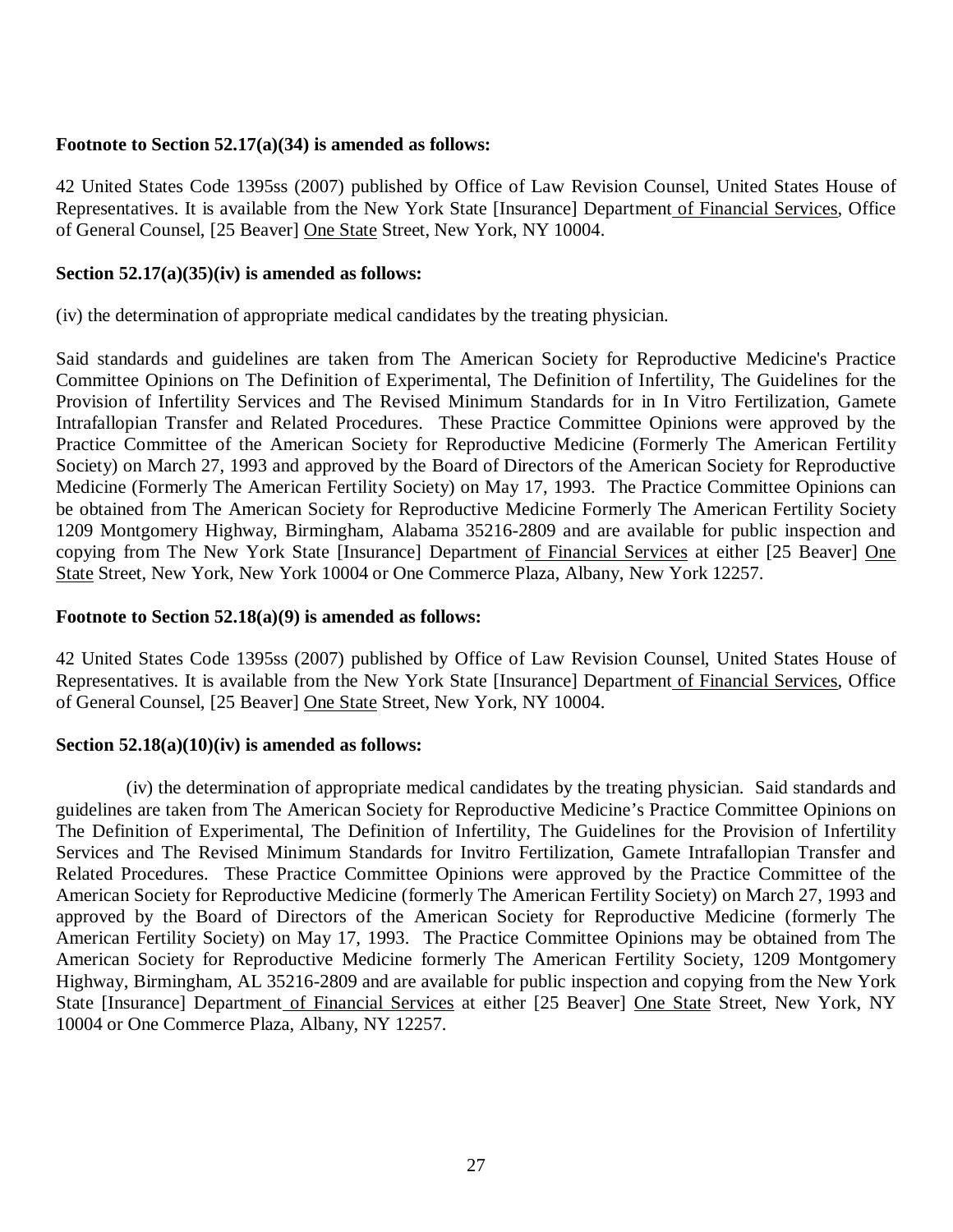### **Section 52.21(i) is amended as follows:**

on the risk subject to the approval of the Superintendent of [Insurance] Financial Services, but no solicitation or enrollment of students may be made prior to such approval. (i) For any student blanket health insurance program not previously approved, a licensed insurer may bid

## **Section 52.24(c)(1) is amended as follows:**

corporations and HMO's. Such report should be sent to the Superintendent of [Insurance] Financial Services, One Commerce Plaza, Albany, NY 12257. (1) The report must be furnished to the superintendent by all commercial insurers, article 43

#### **Section 52.41(b)(2) is amended as follows:**

 made by the Department of Financial Services or the former New York Insurance Department**;**  (2) published credible experience, such as morbidity studies of the Society of Actuaries and the studies

#### **Section 52.42(b) is amended as follows:**

 rate, subject to a future increase or decrease to the premium. This rider may be applied to a group contract or group remittance arrangement where the group remitting agent agrees to accept liability for payments due to the HMO. Any such change to the premium should be debited or credited to a retroactive adjustment account. Settlement of the amount must occur no later than 12 months after the end of the prior contract year or upon termination of the contract, if earlier. A retrospective adjustment example: (b) By use of an approved rider or remitting agent agreement an HMO may charge the current community

 Assume that there is agreement between the HMO and the employer that the rate previously approved by the [Insurance] Department of Financial Services of \$100 will be maintained for a year, subject to any subsequent adjustments. Six months later, the HMO receives the superintendent's approval for a premium rate increase, so that the new rate will be \$ 110. The employer continues to pay \$ 100 so that at the end of the year it would have underpaid by \$ 60. Upon renewal, its rate would be \$ 115 so that it will be covering the current approved rate of \$ 110 and will be paying off the \$ 60 shortfall under its renewal agreement.

### **Section 52.42(e) is amended as follows:**

 (e) Commissions or fees payable by health maintenance organizations to an insurance broker as authorized by 10 NYCRR Part 98. A health maintenance organization (HMO) issued a certificate of authority pursuant to article 44 of the Public Health Law, an HMO operated as a line of business of a health service corporation licensed under article 43 of the Insurance Law and having a certificate of authority pursuant to article 44 of the Public Health Law, or an HMO organized prior to the enactment of article 44 of the Public Health Law [which] that has a license from the Superintendent of [Insurance] Financial Services as a health service corporation pursuant to article 43 of the Insurance Law and a certificate of need as a health facility from the Commissioner of Health pursuant to article 28 of the Public Health Law, may, as authorized by 10 NYCRR Part 98, pay commissions or fees to a licensed insurance broker. Such authority to pay commissions or fees by a corporation, other than a corporation solely holding a certificate of authority from the Commissioner of Health,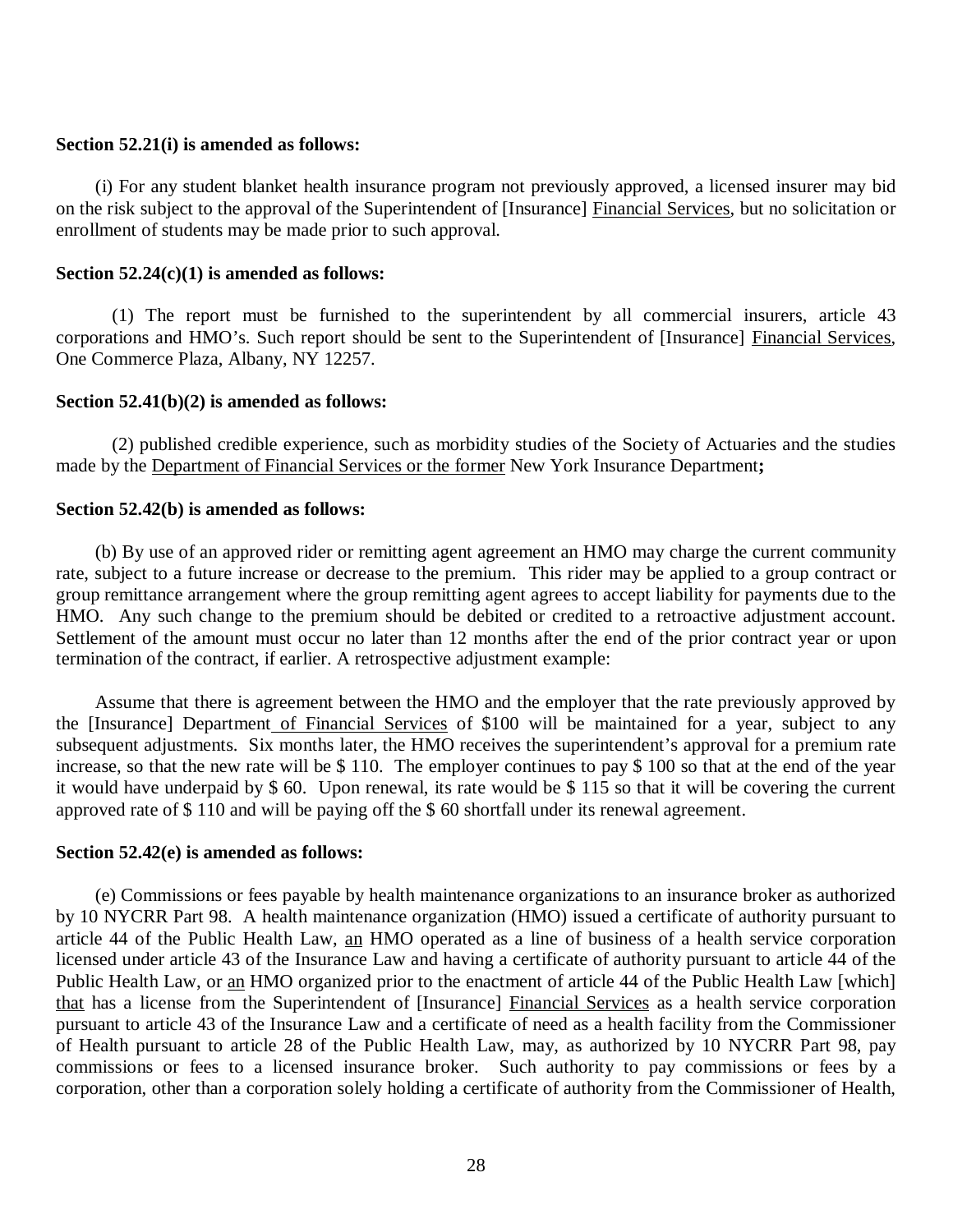shall be restricted to its HMO operation only. No licensed insurance broker shall receive such commissions or fees from an HMO, unless the HMO has filed the actual rate to be paid and included the anticipated expenses for such payments to insurance brokers in its application to amend its community premium rates pursuant to the provisions of section 4308 of the Insurance Law. Such rate shall be incorporated into the HMO's premium rate manual. The actual rate per annum may not exceed four percent of the HMO's approved premium for the contract sold.

## **Section 52.54(c)(2) is amended as follows:**

(2) the appropriate disclosure statement or statements as follows:

for basic hospital insurance as defined by the New York State [Insurance] Department of Financial Services. It does NOT provide basic medical or major medical insurance. (i) Basic hospital insurance. The insurance evidenced by this certificate meets the minimum standards

standards for basic medical insurance as defined by the New York State [Insurance] Department of Financial Services. It does NOT provide basic hospital or major medical insurance. (ii) Basic medical insurance. The insurance evidenced by this certificate meets the minimum

standards for major medical insurance as defined by the New York State [Insurance] Department of Financial Services. It does NOT provide basic hospital or basic medical insurance. (iii) Major medical insurance. The insurance evidenced by this certificate meets the minimum

 benefits health insurance only. It does NOT provide basic hospital, basic medical, major medical, Medicare supplement, long term care insurance, nursing home insurance only, home care insurance only, or nursing home and home care insurance as defined by the New York State [Insurance] Department of Financial Services. (iv) Limited benefits health insurance. The insurance evidenced by this certificate provides limited

 income insurance only. It does NOT provide basic hospital, basic medical or major medical insurance as defined by the New York State [Insurance] Department of Financial Services. (v) Disability income insurance. The insurance evidenced by this certificate provides disability

 only. It does NOT provide basic hospital, basic medical or major medical insurance as defined by the New York State [Insurance] Department of Financial Services. IMPORTANT NOTICE-THIS POLICY DOES NOT PROVIDE COVERAGE FOR SICKNESS. (vi) Accident insurance. The insurance evidenced by this certificate provides ACCIDENT insurance

# **Section 52.55 is amended as follows:**

 To comply with section 52.54 of this Part, policies of individual insurance meeting the standards of section 52.5 of this Part shall use the following statement only, except that appropriate policy identification may be included:

# COMPANY NAME

# BASIC HOSPITAL INSURANCE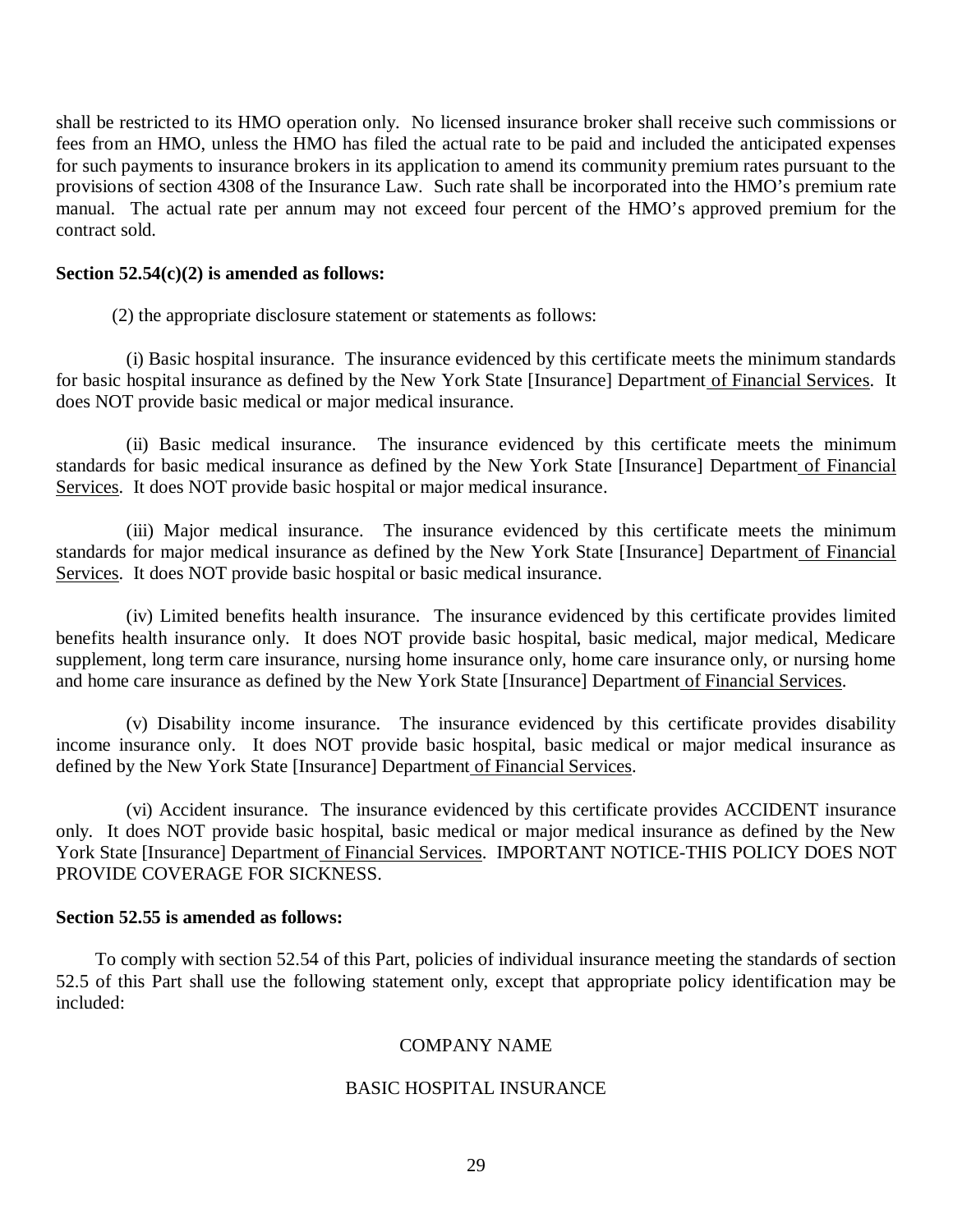## REQUIRED DISCLOSURE STATEMENT

 This policy meets the minimum standards for basic hospital insurance as defined by the New York State [Insurance] Department of Financial Services and pays  $*($ , subject to \_\_\_\_\_\_\_\* deductible,) (the semi-private room and board and miscellaneous hospital charges) (the semi-private room and board charges up to a maximum of \$\_\_\_\_\_\_\_\_ per day and miscellaneous hospital charges up to a maximum of \$\_\_\_\_\_\_\_) continuous hospital confinement, and outpatient hospital services for surgery and for accidental injury when performed within \_\_\_\_\_\_\_\_hours following accidental injury (up to a maximum of \$\_\_\_\_\_\_\_\_). This policy: (\_\_\_\_\_\_\_\_% of the semi-private room and board charges) (\$\_\_\_\_\_\_\_\_ per day for room and board charges and miscellaneous hospital charges up to a maximum of \$\_\_\_\_\_\_\_) for not more than[.] \_\_\_\_\_\_\_days for each

- 1. (is) (is not) renewable to eligibility for Medicare by reason of age.
- 2. (does not contain) (contains) special age limitations for coverage.
- 3. (is) (is not) subject to increases in premiums.
- 4. (does not limit) (limits) coverage for preexisting conditions.
- 5. (does not contain) (contains) probationary periods (for up to\_\_\_\_\_\_\_\_days).
- 6. (does not cover) (covers) hospital charges for mental illness.
- 7. (does not cover) (covers) private duty nursing.
- 8. (does not cover) (covers) X-ray and laboratory tests as an admitted hospital outpatient.

This disclosure statement is a very brief summary of your policy.

The policy itself sets forth the rights and obligations of both you and the insurance company.

 Policies frequently have special limits for pregnancy, mental illness, X-ray and laboratory tests when covered by the policy. All policies contain exclusions, which are not listed above. It is therefore important that you READ YOUR POLICY carefully.

This policy does NOT provide basic hospital or major medical insurance.

The expected benefit ratio for this policy is \_\_\_\_\_\_\_%. This ratio is the portion of future premiums [which] that the company expects to return as benefits, when averaged over all people with this policy.

\* Use alternate parenthetical material where appropriate.

\*\* Fill in blanks with appropriate material.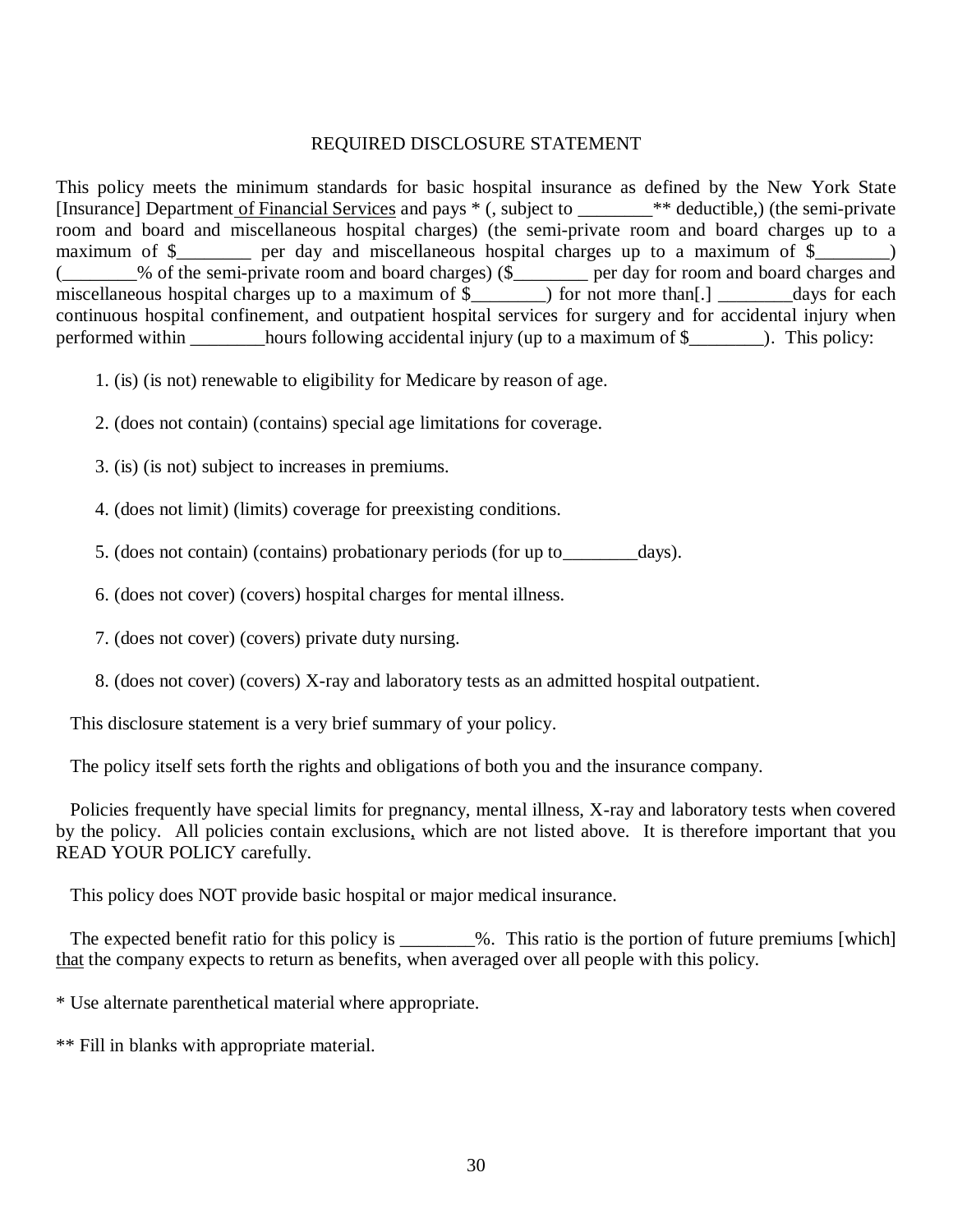### **Section 52.56 is amended as follows:**

 To comply with section 52.54 of this Part, policies of individual insurance meeting the standards of section 52.6 of this Part shall use the following statement only, except that appropriate policy identification may be included:

### COMPANY NAME

# BASIC MEDICAL INSURANCE

### REQUIRED DISCLOSURE STATEMENT

 This policy meets the minimum standards for basic medical insurance as defined by the New York State [Insurance] Department of Financial Services and pays \* (\_\_\_\_\_\_\_\_% \*\* of the doctor's reasonable charges for anesthesia, in-hospital medical and surgical services.) (a maximum of \$\_\_\_\_\_\_\_\_for surgery) (anesthesia up to \_\_\_\_\_\_\_\_% of the surgical coverage) (in-hospital medical service up to \$\_\_\_\_\_\_\_\_per day for \_\_\_\_\_\_\_\_days.) (surgical, anesthetic and in-hospital medical service in full for persons whose income is below \$\_\_\_\_\_\_\_\_per year.) (surgical, anesthetic and in-hospital medical services in full.) This policy:

1. (is) (is not) renewable to eligibility for Medicare by reason of age.

2. (does not contain) (contains) special age limitations for coverage.

3. (is) (is not) subject to increases in premium.

4. (does not limit) (limits) coverage for preexisting conditions.

5. (does not contain) (contains) probationary periods (for up to\_\_\_\_\_\_\_\_days).

6. (does not cover) (covers) charges for mental illness.

7. (does not cover) (covers) X-ray and laboratory tests outside of a hospital.

This disclosure statement is a very brief summary of your policy.

The policy itself sets forth the rights and obligations of both you and the insurance company.

 Policies frequently have special limits for pregnancy, mental illness, X-ray and laboratory tests when covered by the policy. All policies contain exclusions, which are not listed above. It is therefore important that you READ YOUR POLICY carefully.

This policy does NOT provide basic hospital or major medical insurance.

The expected benefit ratio for this policy is \_\_\_\_\_\_\_%. This ratio is the portion of future premiums [which] that the company expects to return as benefits, when averaged over all people with this policy.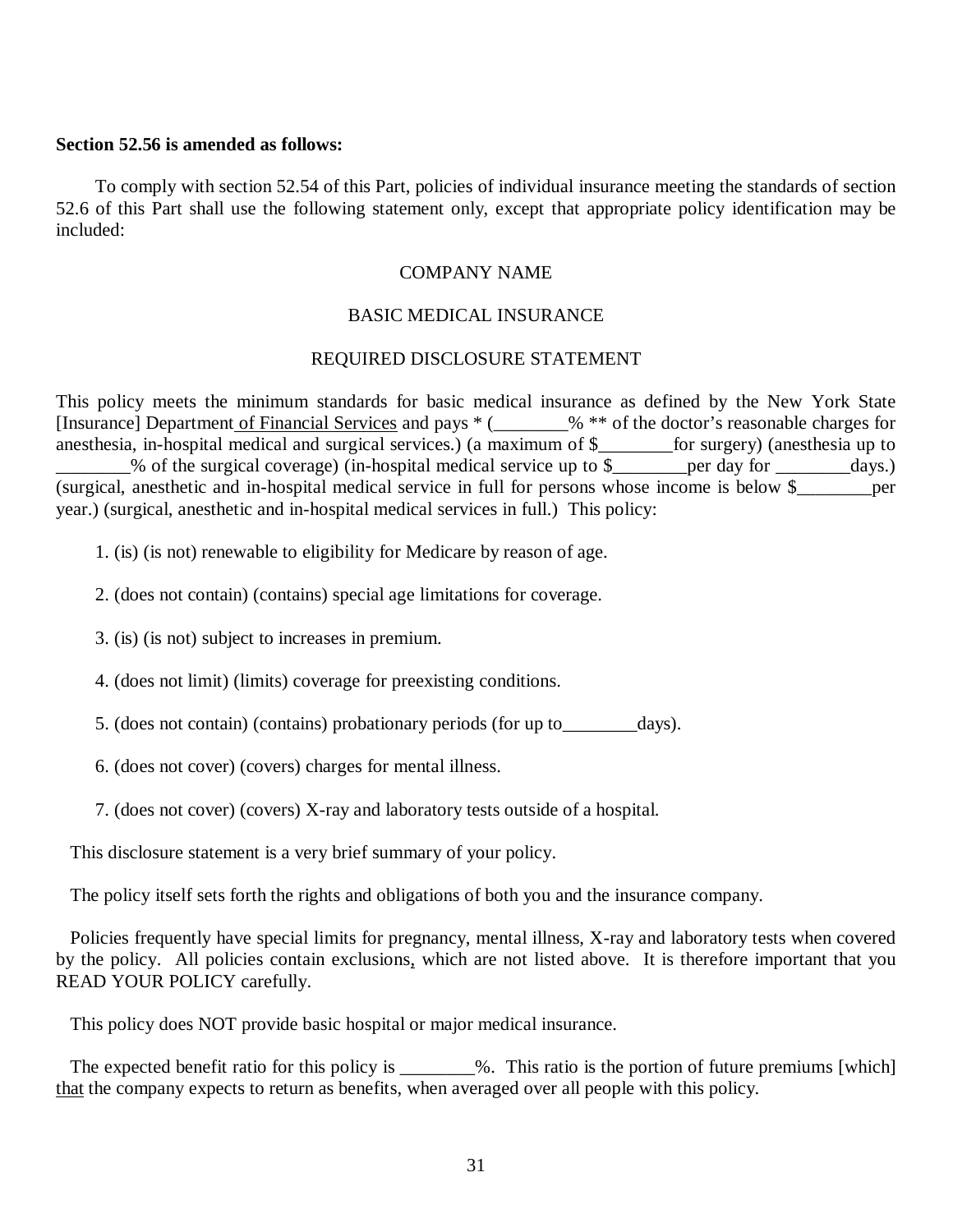\* Use alternate parenthetical material where appropriate.

\*\* Fill in blanks with appropriate material.

### **Section 52.57 is amended as follows:**

 To comply with section 52.54 of this Part, policies of individual insurance meeting the standards of both sections 52.5 and 52.6 of this Part shall use the following statement only, except that appropriate policy identification may be included:

#### COMPANY NAME

## BASIC HOSPITAL AND MEDICAL INSURANCE

#### REQUIRED DISCLOSURE STATEMENT

 This policy meets the minimum standards for basic hospital insurance and basic medical insurance as defined by the New York State [Insurance] Department of Financial Services and pays  $*$  (, subject to a \$\_\_\_\_\_\_\_\_\_\*\* deductible,) (the semi-private room and board and miscellaneous hospital charges) (the semi-private room and board charges up to a maximum of \$\_\_\_\_\_\_\_\_per day and miscellaneous hospital charges up to a maximum of \$\_\_\_\_\_\_\_\_) ( \_\_\_\_\_\_\_\_% of the semi-private room and board charge) (\$\_\_\_\_\_\_\_\_per day for room and board charges and miscellaneous hospital charges up to a maximum of \$\_\_\_\_\_\_\_\_) for not more than \_\_\_\_\_\_\_\_days for each continuous hospital confinement, and outpatient hospital services for surgery and for accidental injury when performed within\_\_\_\_\_\_\_\_hours following accidental injury (up to a maximum of \$\_\_\_\_\_\_\_) and ( \_\_\_\_\_\_\_\_% of the doctor's reasonable charges for anesthesia, in-hospital medical and surgical services.) (a maximum of \$ medical service up to \$\_\_\_\_\_\_\_\_per day for\_\_\_\_\_\_\_\_days.) (surgical, anesthetic and in-hospital medical service in full for persons whose insurance is below \$ \_\_\_\_\_\_\_\_\_per year.) (surgical, anesthetic and in-hospital medical services in full.) This policy: for surgery) (anesthesia up to \_\_\_\_\_\_\_% of the surgical coverage) (in-hospital

- 1. (is) (is not) renewable to eligibility for Medicare by reason of age.
- 2. (does not contain) (contains) special age limitations for coverage.
- 3. (is) (is not) subject to increases in premium.
- 4. (does not limit) (limits) coverage for preexisting conditions.
- 5. (does not contain) (contains) probationary periods (for up to\_\_\_\_\_\_\_\_days).
- 6. (does not cover) (covers) hospital charges for mental illness.
- 7. (does not cover) (covers) medical charges for mental illness.
- 8. (does not provide) (provides) in-hospital medical services for mental illness.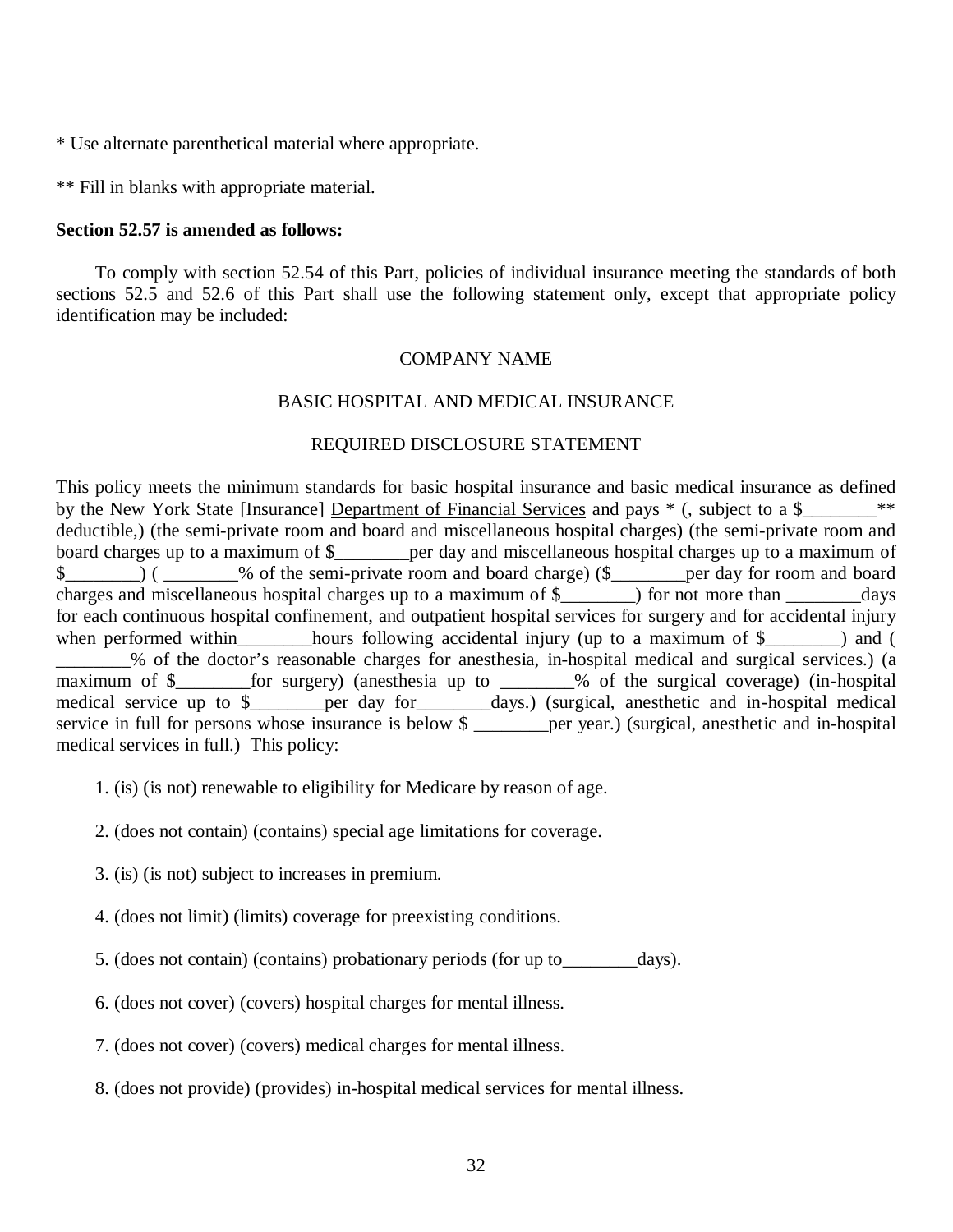9. (does not cover) (covers) private duty nursing.

10. (does not cover) (covers) X-ray and laboratory tests as admitted hospital outpatient.

11. (does not cover) (covers) X-ray and laboratory tests outside of a hospital.

This disclosure statement is a very brief summary of your policy.

The policy itself sets forth the rights and obligations of both you and the insurance company.

 Policies frequently have special limits for pregnancy, mental illness, private duty nursing, outpatient care, X-ray and laboratory tests when covered by the policy. All policies contain exclusions, which are not listed above. It is therefore important that you READ YOUR POLICY carefully.

This policy does NOT provide major medical insurance.

The expected benefit ratio for this policy is \_\_\_\_\_\_\_%. This ratio is the portion of future premiums [which] that the company expects to return as benefits, when averaged over all people with this policy.

\* Use alternate parenthetical material where appropriate.

\*\* Fill in blanks with appropriate material.

## **Section 52.58 is amended as follows:**

 To comply with section 52.54 of this Part, policies of individual insurance meeting the standards of section 52.7 of this Part shall use the following statement only, except that appropriate policy identification may be included:

### COMPANY NAME

# MAJOR MEDICAL INSURANCE

#### REQUIRED DISCLOSURE STATEMENT

 This policy meets the minimum standards for major medical insurance as defined by the New York State [Insurance] Department of Financial Services and pays for hospital and medical care subject to a copayment by you of \_\_\_\_\_\_\_\_% \* and a deductible \*\* (equal to the benefits paid under other insurance or \$\_\_\_\_\_\_\_\_,  $\ddot{\phantom{0}}$ per year) and a total maximum limit of \$ \_\_\_\_\_\_\_. (This policy defines "covered charges," \*\*\* which has the effect of reducing the amount of the actual charges [which] that otherwise would be covered.) (Covered charges are limited to a maximum of \$\_\_\_\_\_\_\_per day for hospital room and board,) (\$ \_\_\_\_\_\_ for miscellaneous hospital charges) (and \$ \_\_\_\_\_\_\_\_for surgery.) This policy: whichever is greater) (equal to the benefits paid under other insurance plus \$\_\_\_\_\_\_) (of \$ \_\_\_\_\_\_\_per person) (of \$\_\_\_\_\_\_\_\_per family) (of \$\_\_\_\_\_\_\_\_per illness) (of \$\_\_\_\_\_\_\_\_per benefit period) (of \$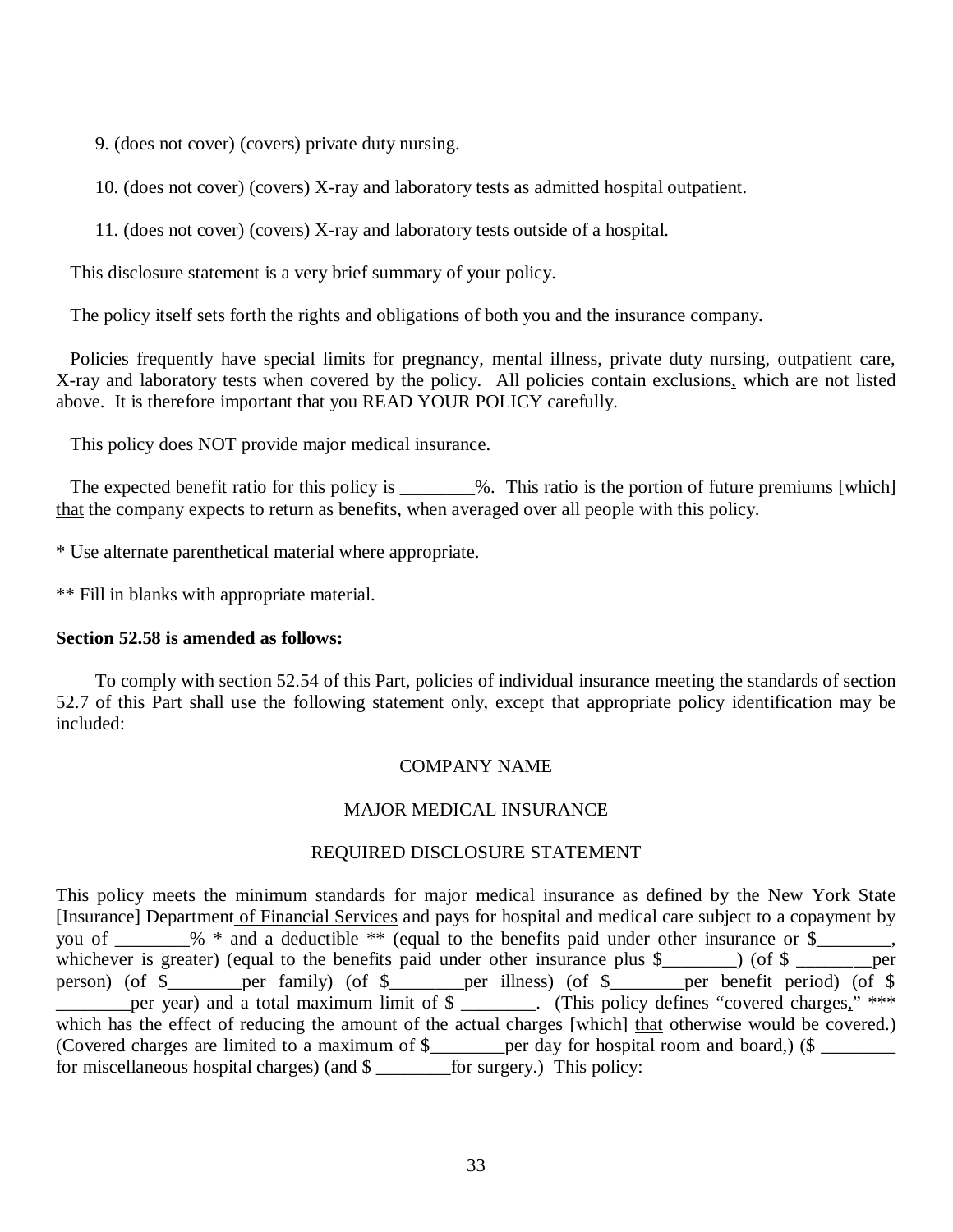1. (is) (is not) renewable to eligibility for Medicare by reason of age.

2. (does not contain) (contains) special age limitations for coverage.

3. (is) (is not) subject to increases in premium.

4. (does not limit) (limits) coverage for preexisting conditions.

5. (does not contain) (contains) probationary period (for up to \_\_\_\_\_\_\_\_days).

6. (does not cover) (covers) hospital and medical charges for mental illness.

7. (does not cover) (covers) private duty nursing.

8. (does not cover) (covers) drugs and medicines.

This disclosure statement is a very brief summary of your policy.

The policy itself sets forth the rights and obligations of both you and the insurance company.

 Policies frequently have special limits for pregnancy, mental illness, private duty nursing and drugs and medicines when covered by the policy. All policies contain exclusions, which are not listed above. It is therefore important that you READ YOUR POLICY carefully. This policy does NOT provide basic hospital or basic medical insurance. \*\*\*\*

The expected benefit ratio for this policy is \_\_\_\_\_\_\_\_%. This ratio is the portion of future premiums [which] that the company expects to return as benefits, when averaged over all people with this policy.

\* Fill in blanks with appropriate material.

\*\* Use alternate parenthetical material where appropriate.

\*\*\* Insert appropriate reference if words such as "eligible expenses", "compensable expenses", etc., are used in the policy.

 \*\*\*\* This sentence may be appropriately modified if policy also meets the definition for basic hospital or basic medical or deleted if policy meets the definition of both.

# **Section 52.59 is amended as follows:**

(a) To comply with section 52.54 of this Part, policies of individual insurance [which] that are issued to persons who are less than 65 years of age and meet the definition of section 52.10 of this Part shall use the following statement only, except that appropriate policy identification may be included:

### COMPANY NAME

### LIMITED BENEFITS HEALTH INSURANCE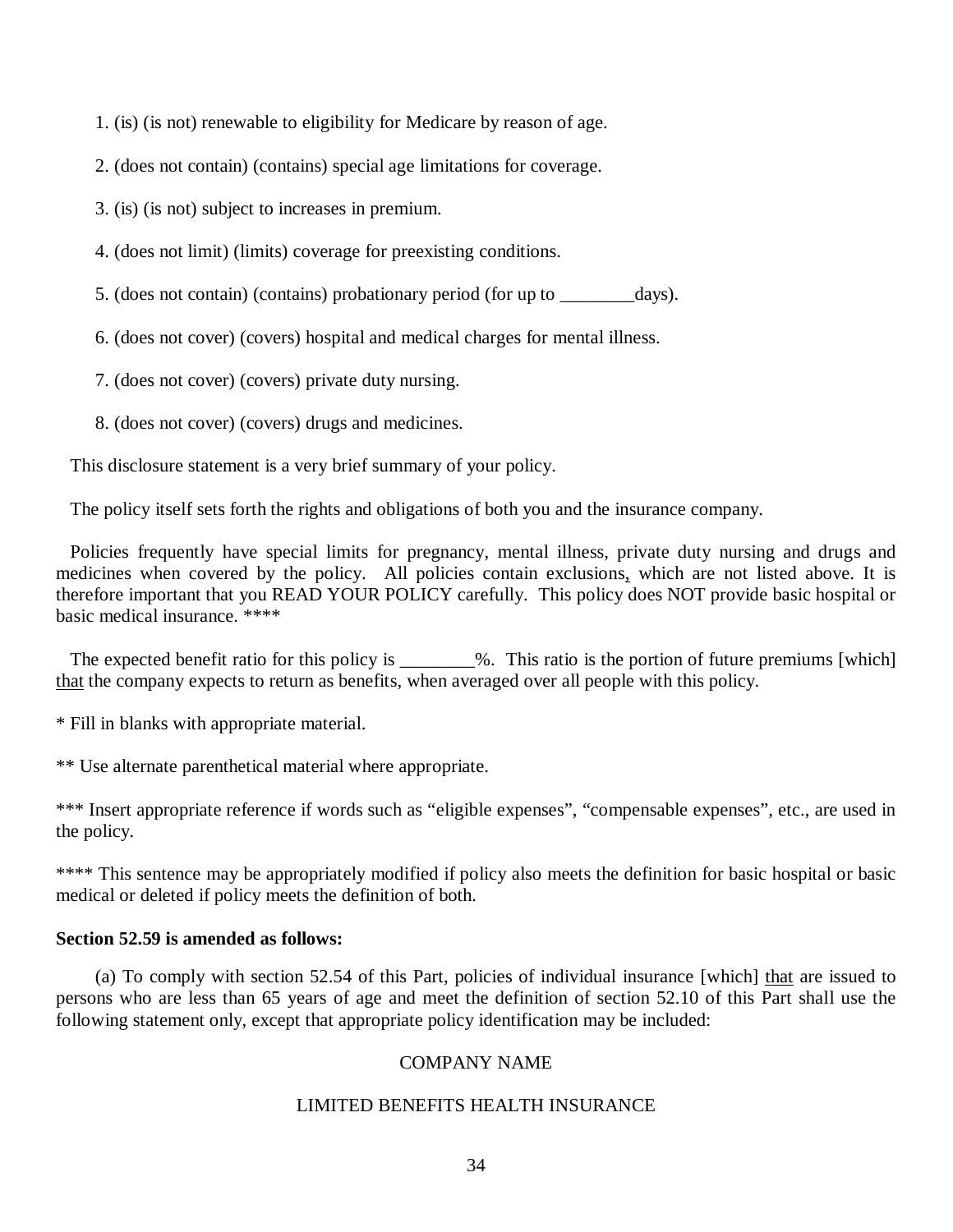# REQUIRED DISCLOSURE STATEMENT

 This policy provides limited benefits health insurance ONLY. This policy does NOT provide basic hospital, basic medical or major medical insurance, as defined by the New York State [Insurance] Department of Financial Services.

(Accurately list benefits, exclusions, reductions and limitations of the policy in a manner [which] that does not  *encourage misrepresentation of the actual coverage provided.*)

This disclosure statement is a very brief summary of your policy.

 The policy itself sets forth the rights and obligations of both you and the insurance company. It is therefore imperative that you READ YOUR POLICY carefully.

The expected benefit ratio for this policy is \_\_\_\_\_\_\_%. This ratio is the portion of future premiums [which] that the company expects to return as benefits[,] when averaged over all people with this policy.

 persons who are age 65 or older and meet the definition of section 52.10 of this Part shall use the following statement only, except that appropriate policy identification may be included: (b) To comply with section 52.54 of this Part, policies of individual insurance [which] that are issued to

# COMPANY NAME

# LIMITED BENEFITS HEALTH INSURANCE

### REQUIRED DISCLOSURE STATEMENT

 This policy provides limited benefits health insurance ONLY. This policy does NOT provide Medicare supplement insurance, long term care insurance, nursing home insurance only, home care insurance only, or nursing home and home care insurance as defined by the New York State [Insurance] Department of Financial Services. For information concerning Medicare supplement insurance, contact the New York State [Insurance] Department of Financial Services. You may also contact your local social security office or this company and request a copy of the Medicare supplement buyers' guide.

(Accurately list benefits, exclusions, reductions and limitations of the policy in a manner [which] <u>that</u> does not  *encourage misrepresentation of the actual coverage provided.*)

This disclosure statement is a very brief summary of your policy.

 The policy itself sets forth the rights and obligations of both you and the Insurance Company. It is therefore imperative that you READ YOUR POLICY carefully.

The expected benefit ratio for this policy is \_\_\_\_\_\_\_%. This ratio is the portion of future premiums [which] that the company expects to return as benefits[,] when averaged over all people with this policy.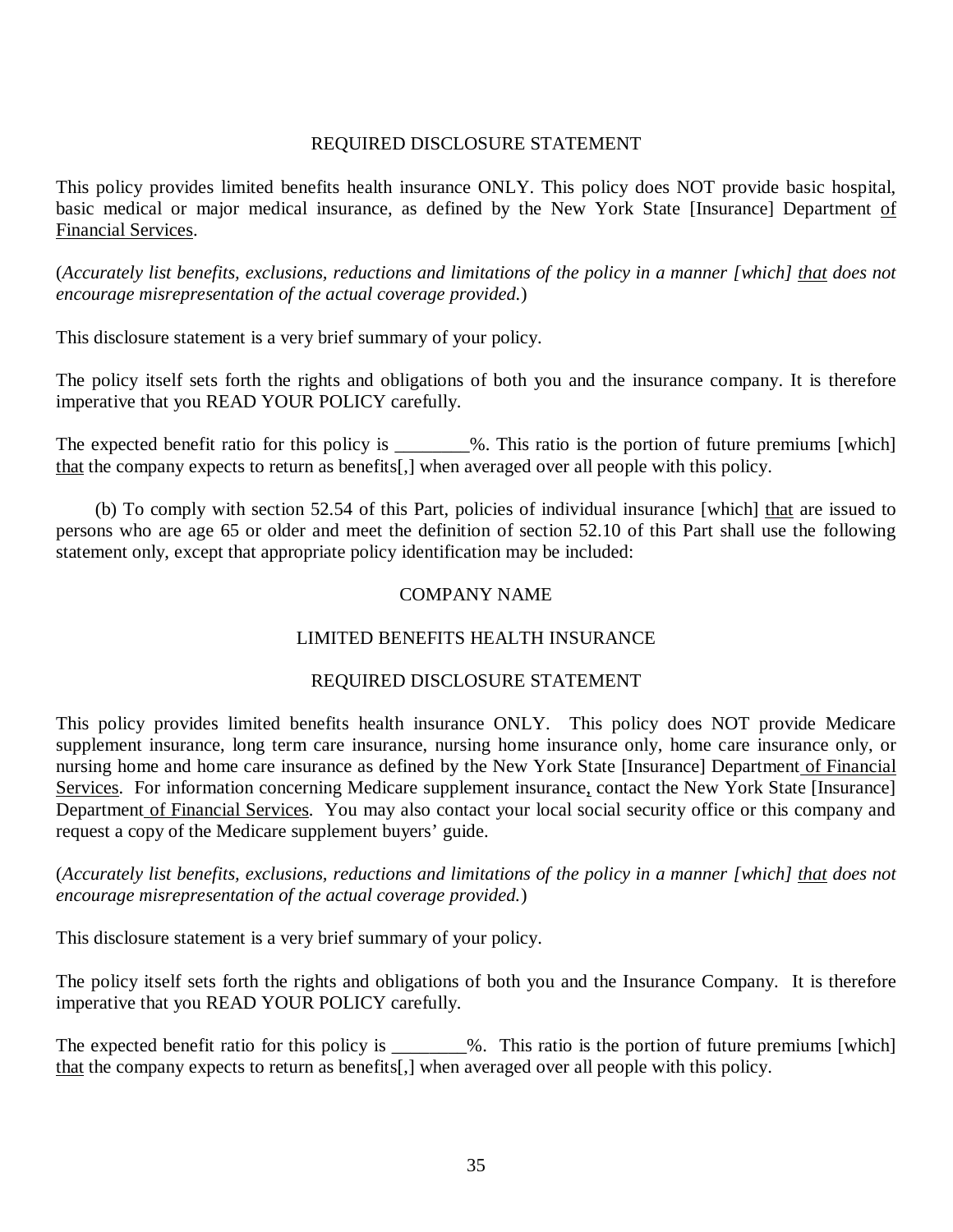### **Section 52.60 is amended as follows:**

 To comply with section 52.54 of this Part, policies of individual insurance meeting the definition of section 52.8 of this Part shall use the following statement only, except that appropriate policy identification may be included:

### COMPANY NAME

## DISABILITY INCOME INSURANCE

### REQUIRED DISCLOSURE STATEMENT

 This policy provides disability income insurance. It does NOT provide basic hospital, basic medical or major medical insurance, as defined by the New York State [Insurance] Department of Financial Services. This policy:

(Accurately list benefits, exclusions, reductions and limitations of the policy in a manner [which] that does not  *encourage misrepresentation of the actual coverage provided.*)

This disclosure statement is a very brief summary of your policy.

 The policy itself sets forth the rights and obligations of both you and the Insurance Company. It is therefore important that you READ YOUR POLICY carefully.

The expected benefit ratio for this policy is \_\_\_\_\_\_\_%. This ratio is the portion of future premiums [which] that the company expects to return as benefits[,] when averaged over all people with this policy.

# **Section 52.61 is amended as follows:**

 To comply with section 52.54 of this Part, policies of individual insurance meeting the definition of section 52.9 of this Part shall use the following statement only, except that appropriate policy identification may be included:

### COMPANY NAME

### ACCIDENT INSURANCE

### REQUIRED DISCLOSURE STATEMENT

 This policy provides insurance only for ACCIDENTS. It does NOT provide basic hospital, basic medical or major medical insurance, as defined by the New York State [Insurance] Department of Financial Services.

# IMPORTANT NOTICE--THIS POLICY DOES NOT PROVIDE COVERAGE FOR SICKNESS.

This policy: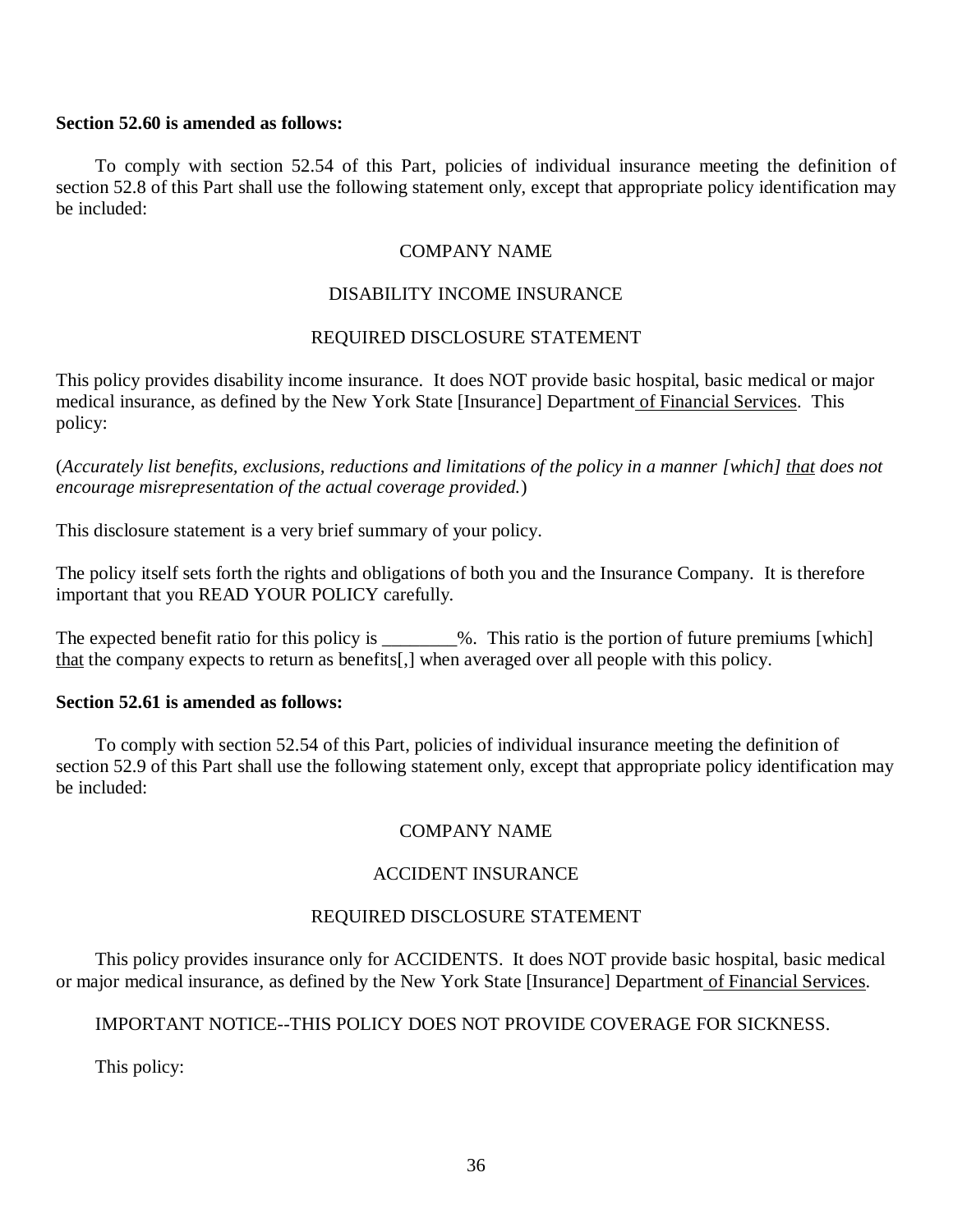(*Accurately list benefits, exclusions, reductions and limitations of the policy in a manner [which] that does not encourage misrepresentation of the actual coverage provided.*)

This disclosure statement is a very brief summary of your policy.

 The policy itself sets forth the rights and obligations of both you and the Insurance Company. It is therefore important that you READ YOUR POLICY carefully.

The expected benefit ratio for this policy is to \_\_\_\_\_\_\_\_%. This ratio is the portion of future premiums [which] that the company expects to return as benefits[,] when averaged over all people with this policy.

# **Section 52.65 is amended as follows:**

 policies of group insurance meeting the definition of section 52.12 or 52.13 of this Part shall use the following statement only, except that appropriate policy identification may be included. In order to comply with section 52.54 of this Part, policies of individual insurance and certificates and

(COMPANY NAME) (LONG TERM CARE INSURANCE) OR (NURSING HOME AND

# [(] HOME CARE INSURANCE) OR (NURSING HOME INSURANCE ONLY) OR (HOME CARE INSURANCE ONLY)

# REQUIRED DISCLOSURE STATEMENT

(Policy Number or Group Master Policy and Certificate Number)

that was issued in the (indicate jurisdiction in which the policy or certificate was issued). 1. This policy or certificate is (an individual policy of insurance) (a group policy or certificate) [which]

\*\*\*

 coverage for not less than twenty-four (24) consecutive months for each covered person on an expense incurred, indemnity, prepaid or other basis and provides coverage of all levels of care in a nursing home and home care benefits. This policy or certificate provides coverage in the form of a fixed dollar indemnity benefit for covered long term care expenses, subject to policy or certificate (limitations) (waiting periods) and (coinsurance) requirements. (Modify this paragraph if the policy or certificate is not an indemnity policy or certificate.) 5. LONG TERM CARE INSURANCE. Policies or certificates of this category are designed to provide

## OR

 NURSING HOME INSURANCE ONLY, HOME CARE INSURANCE ONLY, OR NURSING HOME AND HOME CARE INSURANCE. Policies or certificates of this category are designed to provide coverage for not less than twelve (12) consecutive months for each covered person on an expense incurred, indemnity, prepaid or other basis and provides at least custodial care services in a nursing home (and)(or) home care benefits. This policy or certificate provides coverage in the form of a fixed dollar indemnity benefit for covered expenses, subject to policy or certificate (limitations) (waiting periods) and (coinsurance) requirements. (Modify this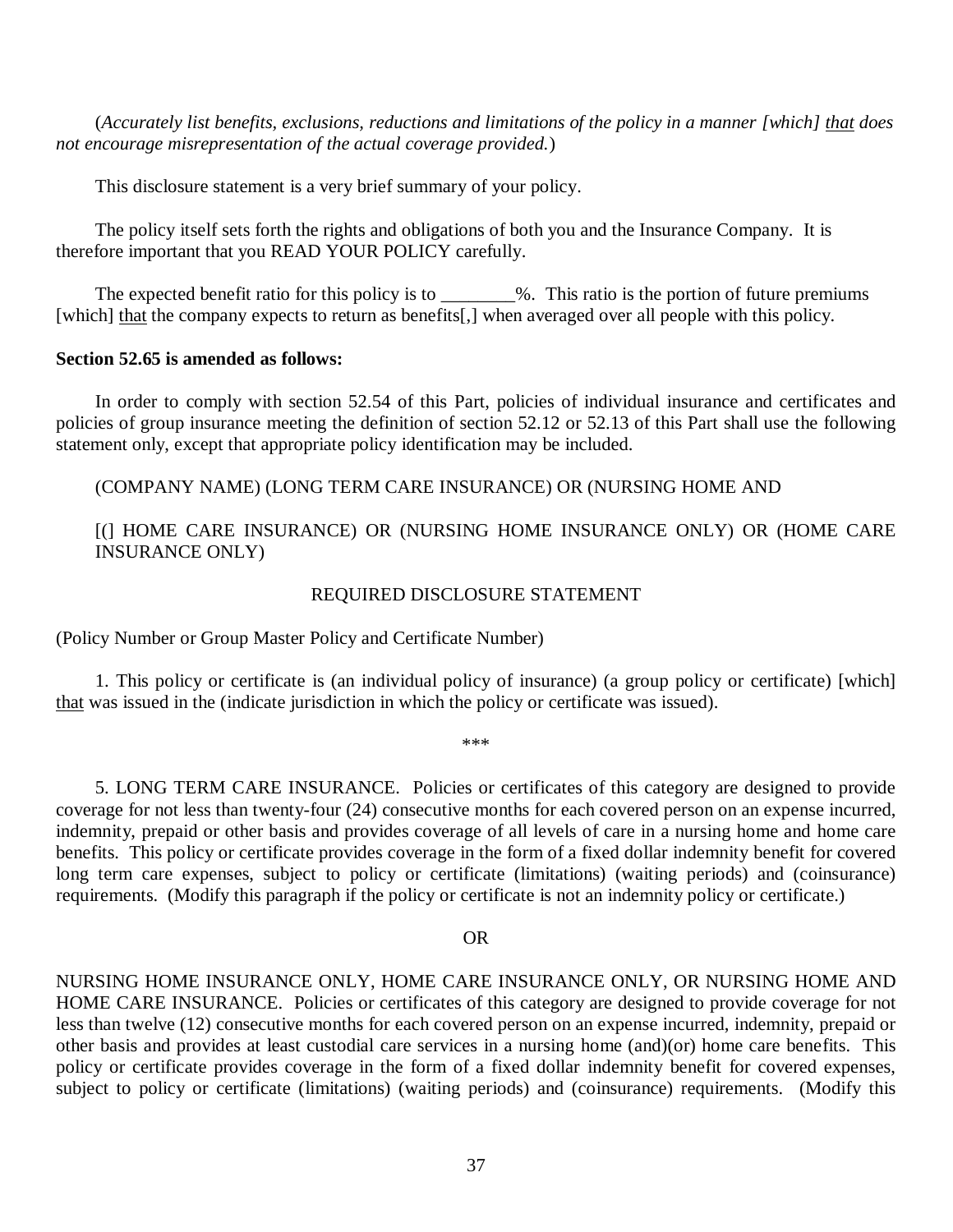paragraph if the policy or certificate is not an indemnity policy or certificate.) THIS POLICY OR CERTIFICATE DOES NOT PROVIDE LONG TERM CARE INSURANCE AS THAT TERM IS DEFINED BY THE NEW YORK STATE [INSURANCE] DEPARTMENT<u> OF FINANCIAL SERVICES</u>. (If for a nursing home insurance only policy or certificate or a home care insurance only policy or certificate.) (THIS POLICY)(CERTIFICATE)(DOES NOT PROVIDE COVERAGE FOR NURSING HOME.) (THIS POLICY) (CERTIFICATE) (DOES NOT PROVIDE COVERAGE FOR HOME CARE.)

\*\*\*

## 7. LIMITATIONS AND EXCLUSIONS.

(Describe:

(a) Preexisting conditions;

(b) Exclusions/exceptions;

(c) Limitations.)

(This section should provide a brief specific description of any policy or certificate provisions [which] that limit, exclude, restrict, reduce, delay, or in any other manner operate to qualify payment of the benefits described in (6) above.)

 THIS POLICY OR CERTIFICATE MAY NOT COVER ALL THE EXPENSES ASSOCIATED WITH YOUR LONG TERM CARE NEEDS.

\*\*\*

## 11. ADDITIONAL FEATURES.

(a) Nonforfeiture. Describe nonforfeiture benefits or state policy or certificate does not contain such benefits.

(b) Describe other important features.

premiums [which] that the company expects to return as benefits, when averaged over all people with this policy or certificate. (c) The expected benefit ratio for this policy or certificate is percent. This ratio is the portion of future

# **Section 52.66 is amended as follows:**

of group or blanket insurance meeting the definition of section 52.15 of this Part [which] that are issued to persons who are less than 65 years of age shall use the following statement only, except that appropriate policy and certificate identification may be included: (a) To comply with section 52.15 of this Part, policies of individual insurance and certificates and policies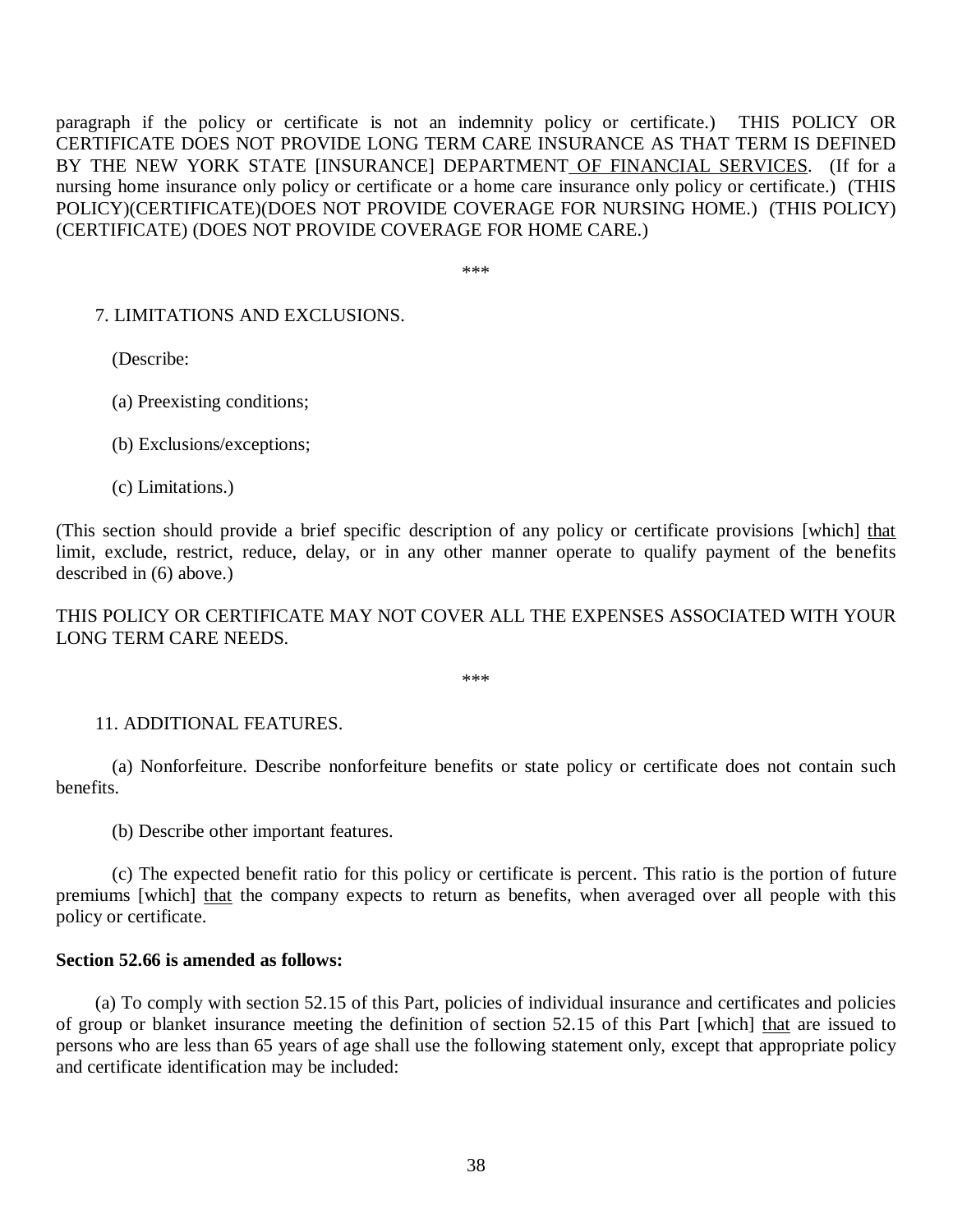#### COMPANY NAME

#### SPECIFIED DISEASE COVERAGE ONLY

#### REQUIRED DISCLOSURE STATEMENT

 This policy or certificate is (an individual policy of insurance) (a group or blanket policy or certificate). This policy or certificate provides specified disease coverage ONLY. This policy or certificate does NOT provide basic hospital, basic medical or major medical insurance, as defined by the New York State [Insurance] Department of Financial Services.

 (*Accurately list benefits, exclusions, reductions and limitations of the policy or certificate in a manner [which] that does not encourage misrepresentation of the actual coverage provided.*)

 This disclosure statement is a very brief summary of your policy or certificate.

 The policy or certificate itself sets forth the rights and obligations of both you and the insurance company. It is therefore imperative that you READ YOUR POLICY OR CERTIFICATE carefully.

The expected benefit ratio for this policy or certificate is \_\_\_\_\_\_\_\_%. This ratio is the portion of future premiums [which] that the company expects to return as benefits, when averaged over all people with this policy or certificate.

 (b) To comply with section 52.15 of this Part, policies of individual insurance and certificates and policies of group or blanket insurance meeting the definition of section 52.15 of this Part [which] that are issued to persons who are age 65 or older shall use the following statement only, except that appropriate policy and certificate identification may be included:

#### COMPANY NAME

#### SPECIFIED DISEASE COVERAGE ONLY

#### REQUIRED DISCLOSURE STATEMENT

 This policy or certificate is (an individual policy of insurance) (a group or blanket policy or certificate). This policy or certificate provides specified disease coverage ONLY. This policy or certificate does NOT provide Medicare supplement insurance, long term care insurance, nursing home insurance only, home care insurance only or nursing home and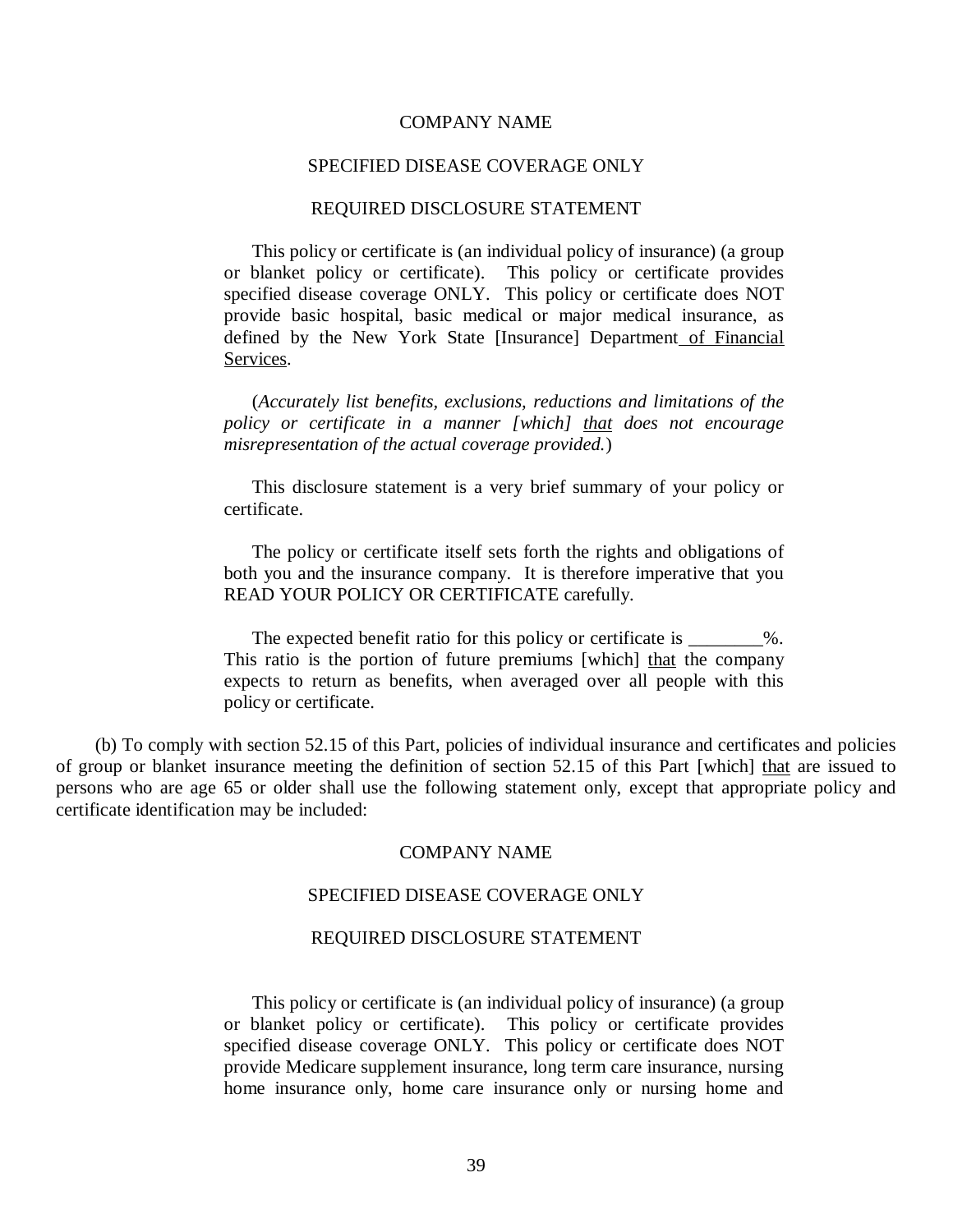home care insurance as defined by the New York State [Insurance] Department of Financial Services. You may also contact your local social security office or this company and obtain a copy of the Guide to Health Insurance for People with Medicare.

 (*Accurately list benefits, exclusions, reductions and limitations of the policy or certificate in a manner [which] that does not encourage misrepresentation of the actual coverage provided.*)

 This disclosure statement is a very brief summary of your policy or certificate.

 The policy or certificate itself sets forth the rights and obligations of both you and the insurance company. It is therefore imperative that you READ YOUR POLICY OR CERTIFICATE carefully.

The expected benefit ratio for this policy or certificate is \_\_\_\_\_\_\_\_%. This ratio is the portion of future premiums [which] that the company expects to return as benefits, when averaged over all people with this policy or certificate.

#### **Section 53-3.7(b) is amended as follows:**

 conformity with the Actuarial Standard of Practice No. 24 for Compliance with the NAIC Model Regulation on Life Insurance Illustrations promulgated by the Actuarial Standards Board, and that the illustrated scales used in insurer-authorized illustrations meet the requirements of this Subpart. A copy of Actuarial Standard of Practice No. 24 as adopted by the Actuarial Standards Board in December of 1995 may be obtained from the American Academy of Actuaries, 1100 Seventeenth Street NW, Washington, DC 20036 and a copy is available for public inspection at the [Insurance] Department of Financial Services' offices at One Commerce Plaza, Albany, NY and at [25 Beaver] One State Street, New York, NY and at the New York Department of State, 41 State Street, Third Floor, Albany, NY 12231. (b) The illustration actuary shall certify that the disciplined current scale used in illustrations is in

#### **Section 54.1(p) is amended as follows:**

(p) Superintendent means the [Insurance] Superintendent of Financial Services of New York.

## **Section 54.1(y)(3) is amended as follows:**

 qualified purchaser, as defined in 15 U.S.C. section 80a-2(a)(51)(2010).\*\* Copies of such documents are available for public inspection at the offices of the Department of Financial Services at One Commerce Plaza, Albany, New York 12257 and [25 Beaver Street] One State, New York, New York 10004. (3) is only available to an accredited investor, as defined in 17 CFR section  $230.501(a)(2011)$ ,\* or to a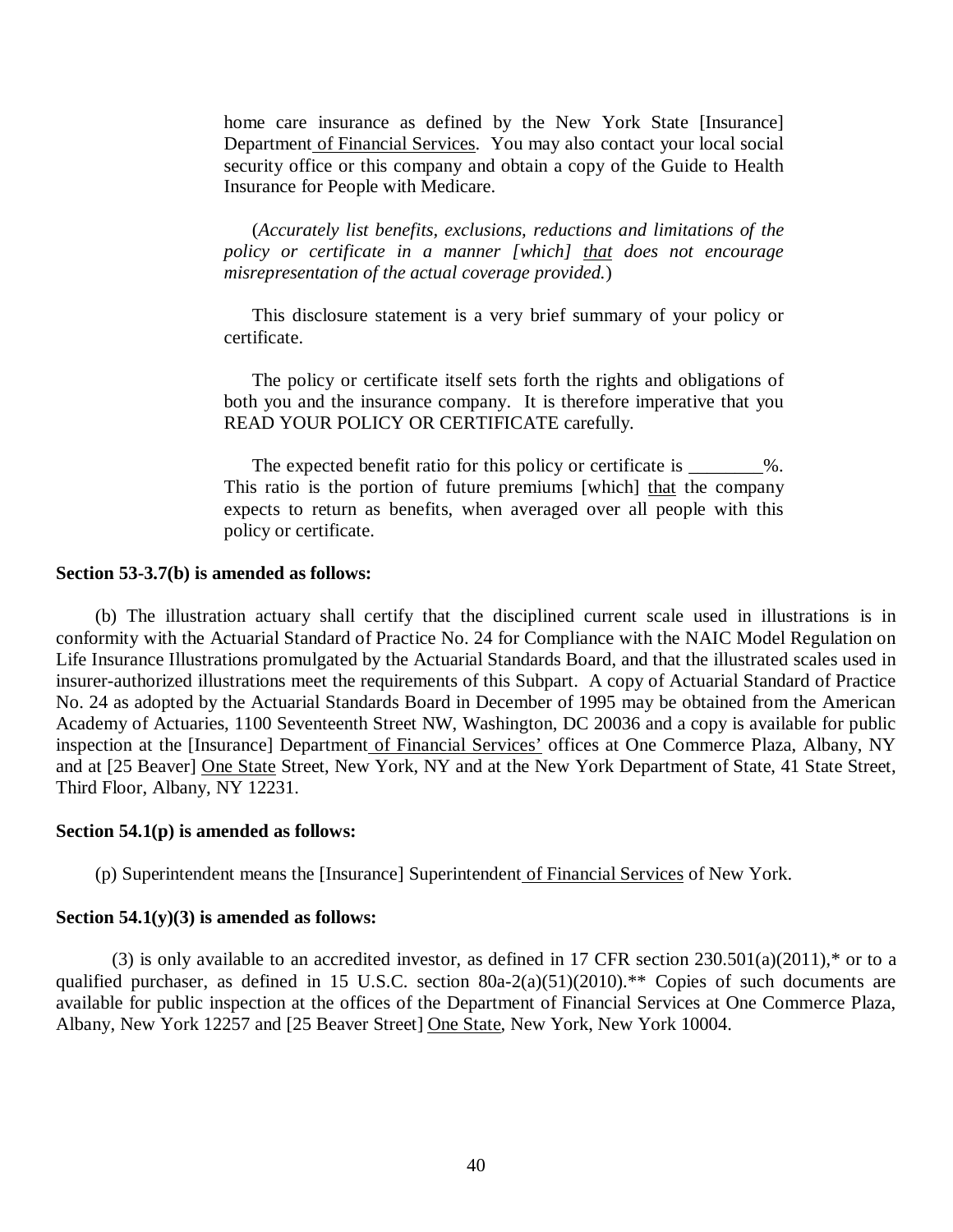### **Section 55.2(f)(2) is amended as follows:**

 for the same certificate holders, and filed an affidavit with the Commissioner of Labor and Superintendent of [Insurance] **Financial Services** to that effect. (2) contracted with another insurer to replace the existing insurer for the providing of similar coverage

\*\*\*

 section 217 and this Part, and shall be addressed to: Chief, Health Bureau (ii) Affidavits filed with the Superintendent of [Insurance] Financial Services shall refer to Labor Law,

New York State [Insurance] Department of Financial Services One Commerce Plaza Albany, NY 12257

# **Section 56.0 is amended as follows:**

 maintenance organizations (HMOs) that are required to provide coverage for surgical services, to exclude coverage of cosmetic surgery. Part 52 does not define cosmetic surgery, but does provide examples of two types of reconstructive surgeries that may never be considered cosmetic. Subsequent to the promulgation of Part 52, Title I and Title II of Article 49 of the Insurance Law and Public Health Law were enacted that require medical necessity denials to be subject to utilization review and external appeal. The [Insurance] Department of Financial Services has found inconsistencies among insurers and HMOs as to when denials of surgery are considered medical necessity denials and subject to utilization review and external appeal. Section 56.3 of this Part and an amended section 52.16(c)(5) of Part 52 of this Title clarify that, whenever surgery is a covered benefit under certain policies, a determination that the surgery is cosmetic is a medical necessity determination subject to the utilization review and external review requirements of Titles I and II of Article 49 of the Insurance Law and Public Health Law, except in certain cases when the claim or request for surgery is identified by one of the codes in subdivision (f) of section 56.3 of this Part and is submitted without medical Section  $52.16(c)(5)$  of Part  $52$  of this Title (Insurance Regulation  $62$ ), permits insurers and health information.

# **Footnotes to Section 58.1 are amended as follows:**

 \* 42 United States Code 1395ss (2007) published by the Office of Law Revision Counsel, United States House of Representatives. See www.gpoaccess.gov. It is available from the New York State [Insurance] Department of Financial Services, Office of General Counsel, [25 Beaver] One State Street, New York, NY 10004.

 \*\* Part 46 of Title 45, Code of Federal Regulations (2005) published by the Office of Law Revision Counsel, United States House of Representatives. See www.gpoaccess.gov. It is available from the New York State [Insurance] Department of Financial Services, Office of General Counsel, [25 Beaver] One State Street, New York, NY 10004.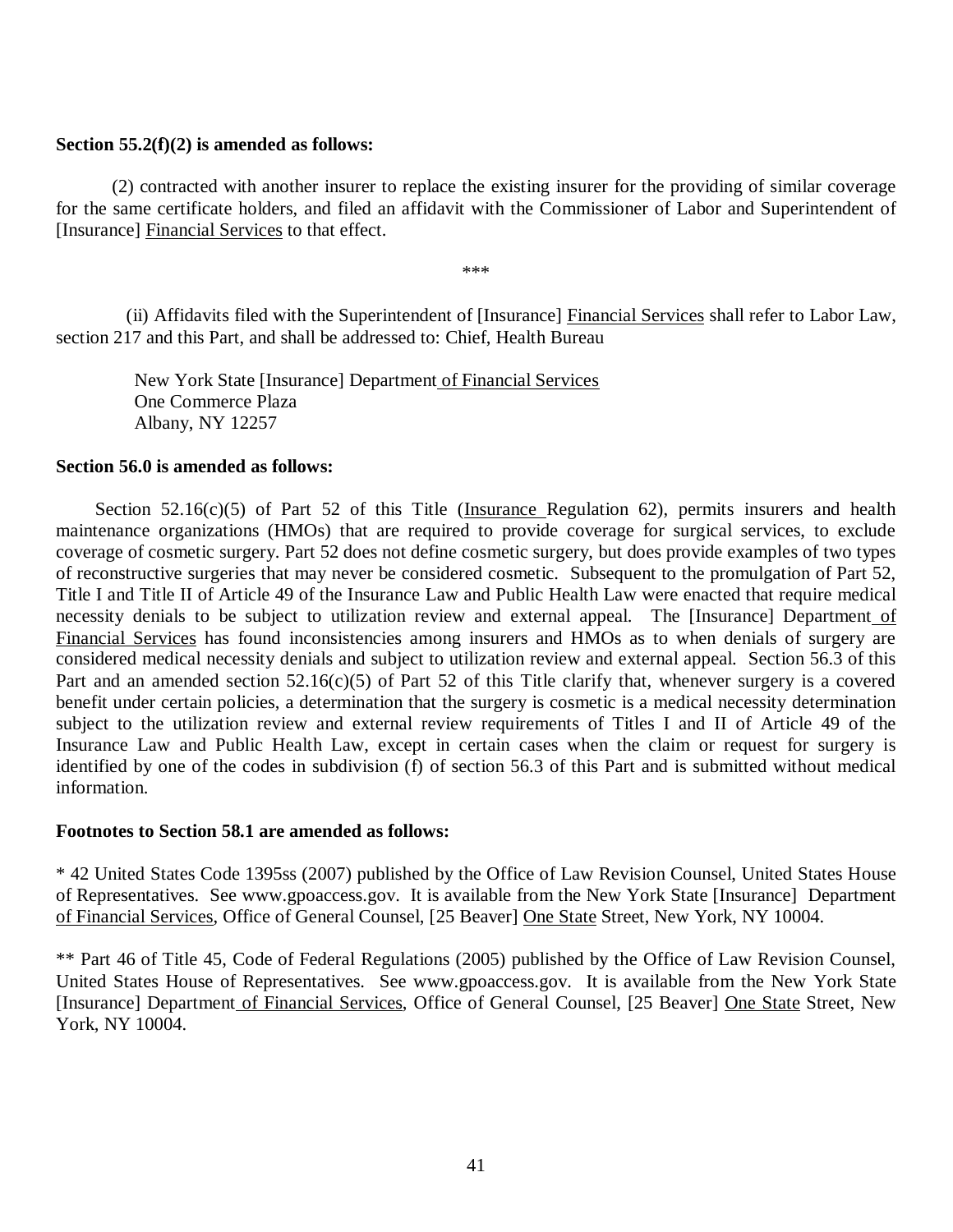\*\*\* Pub. L. 108-173. (2007) published by the Office of Law Revision Counsel, United States House of Representatives. See www.gpoaccess.gov. It is available from the New York State [Insurance] Department of Financial Services, Office of General Counsel, [25 Beaver] One State Street, New York, NY 10004.

### **Section 59.0(a) is amended as follows:**

Superintendent of [Insurance] Financial Services in accordance with section 3201(b)(1) of the Insurance Law when such certificates insure New York residents under a group insurance policy delivered outside of New York to a group [which] that, as of January 1, 1986, is a newly recognized group under New York law or is a group not specifically described in section  $4216(b)$ ,  $4235(c)(1)$  or  $4237(a)(3)$  of the Insurance Law. This approval procedure was required to provide the basic protection of New York law and regulations to residents of this State when they purchase insurance coverage through out-of-state group arrangements where the individual insured has no close association or affiliation with the group policyholder. (a) One of the major provisions of chapter 369 of the Laws of 1985 requires approval of certificates by the

### **Section 59.3(a)(1) is amended as follows:**

 certificates substantially comply with the standards applicable to group policies and certificates delivered in this (1) the insurer provides written certification to the [Insurance] Department of Financial Services that the State;

#### **The introductory paragraph of section 60-1.6 is amended as follows:**

 Laws of 2002, which requires motor vehicle liability insurers to offer supplemental spousal liability (SSL) insurance to all policyholders in New York State who are covered under motor vehicle liability insurance policies that satisfy the requirements of Article 6 of the New York Vehicle and Traffic Law. This requirement applies to all policies issued or renewed that become effective on and after January 1, 2003. Section 3420(g)(2) provides that, pursuant to regulations promulgated by the Superintendent of [Insurance] Financial Services, a notification by the insurer to the insured shall include an explanation of the coverage and the insurer's premium for the coverage. This section implements Section 3420(a) and (g) of the Insurance Law, as amended by Chapter 584 of the

## **Paragraph 12 of sub-heading "Conditions" of the Prescribed SUM Endorsement in Section 60-2.3(f) is amended as follows:**

#### **CONDITIONS**

\*\*\*

 12. Arbitration: If any insured making claim under this SUM coverage and we do not agree that such insured is legally entitled to recover damages from the owner or operator of an uninsured motor vehicle because of bodily injury sustained by the insured, or do not agree as to the amount of payment that may be owing under this SUM coverage, then, at the option and upon written demand of such insured, the matter or matters upon which such insured and we do not agree shall be settled by arbitration, administered by the American Arbitration Association, pursuant to procedures prescribed or approved by the Superintendent of [Insurance] Financial Services for this purpose.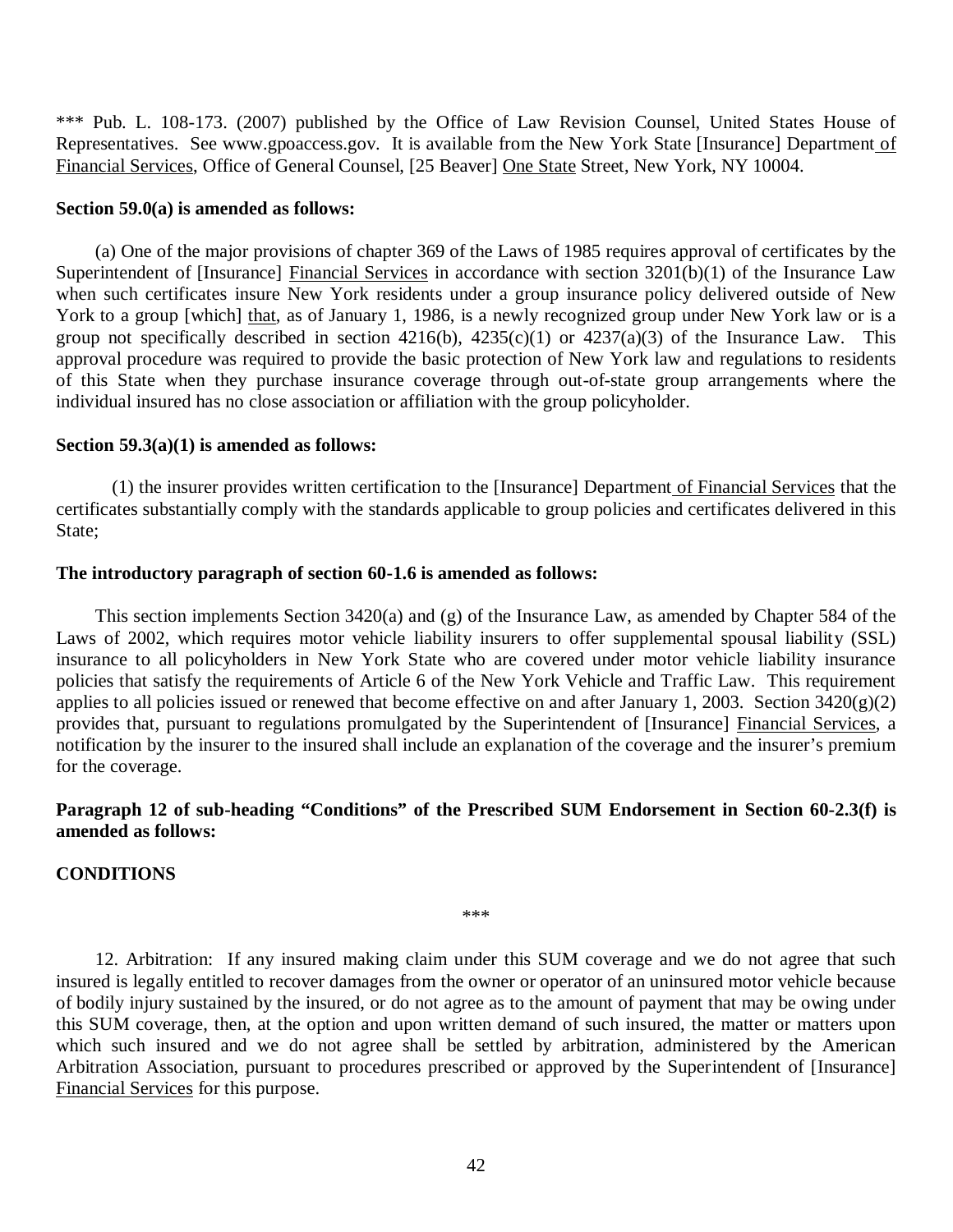If, however, the maximum amount of SUM coverage provided by this endorsement equals the amount of coverage required to be provided by section 3420(f)(1) of the New York Insurance Law and Article 6 or 8 of the New York Vehicle and Traffic Law, then such disagreement shall be settled by such arbitration procedures upon written demand of either the insured or us. Judgment upon the award rendered by the arbitrator may be entered in any court having jurisdiction thereof, and any such insured and we each agree to be bound by any award made by the arbitrator as to this SUM coverage. For purposes of this Condition, the term "insured" includes any person authorized to act on behalf of the insured.

#### **Section 60-2.4(b)(1) is amended as follows:**

(b) Qualifications of arbitrators for a hearing held in New York State.

 members, who will review the qualifications of applicants for the position of supplementary uninsured/underinsured motorists arbitrator for hearings to be held in New York State and review the performance of the appointed arbitrators. The screening committee shall make recommendations to the superintendent pertaining to the appointment and dismissal of SUM arbitrators. The committee shall consist of one representative of the New York State Bar Association, one representative of the New York State Trial Lawyers Association, two representatives of insurers, a nonvoting AAA representative and a nonvoting representative of the [Insurance] Department of Financial Services. Tie votes shall be reported as such to the (1) Arbitrator screening committee. The superintendent shall appoint an advisory committee of six superintendent.

### **Section 60-2.4 (e)(1) is amended as follows:**

 insurers to the AAA upon receipt of a statement therefrom. This cost shall be distributed among insurers in an equitable manner approved by the Superintendent of [Insurance] Financial Services. This distribution shall, to the extent practicable, be a function of the degree to which an insurer is named as a respondent in AAA SUM arbitration proceedings. (e) Financing. (1) The cost of administering the AAA SUM arbitration forum shall be paid annually by

## **Section 62-1.2 is amended as follows:**

 may contain such additional features as may be approved upon filing with the Superintendent of [Insurance] Financial Services. All renewal certificates issued in the State of New York shall conform with the foregoing provisions and

# **Section 62-2.3 is amended as follows:**

 peril of fire shall, upon the request of any law enforcement agency, investigative insurance organization engaged in loss prevention, tax district acting pursuant to the provisions of section 22 of the General Municipal Law, or governmental agency responsible for demolition of structures, release information in its possession resulting from an investigation conducted by it pertaining to such fire claim, including information as such agency, organization or district deems related to its own investigation. Should an insurer be of the opinion that the fire was caused by other than accidental means, the insurer shall so notify the appropriate law enforcement Each insurer authorized to issue policies covering real or personal property located in this State against the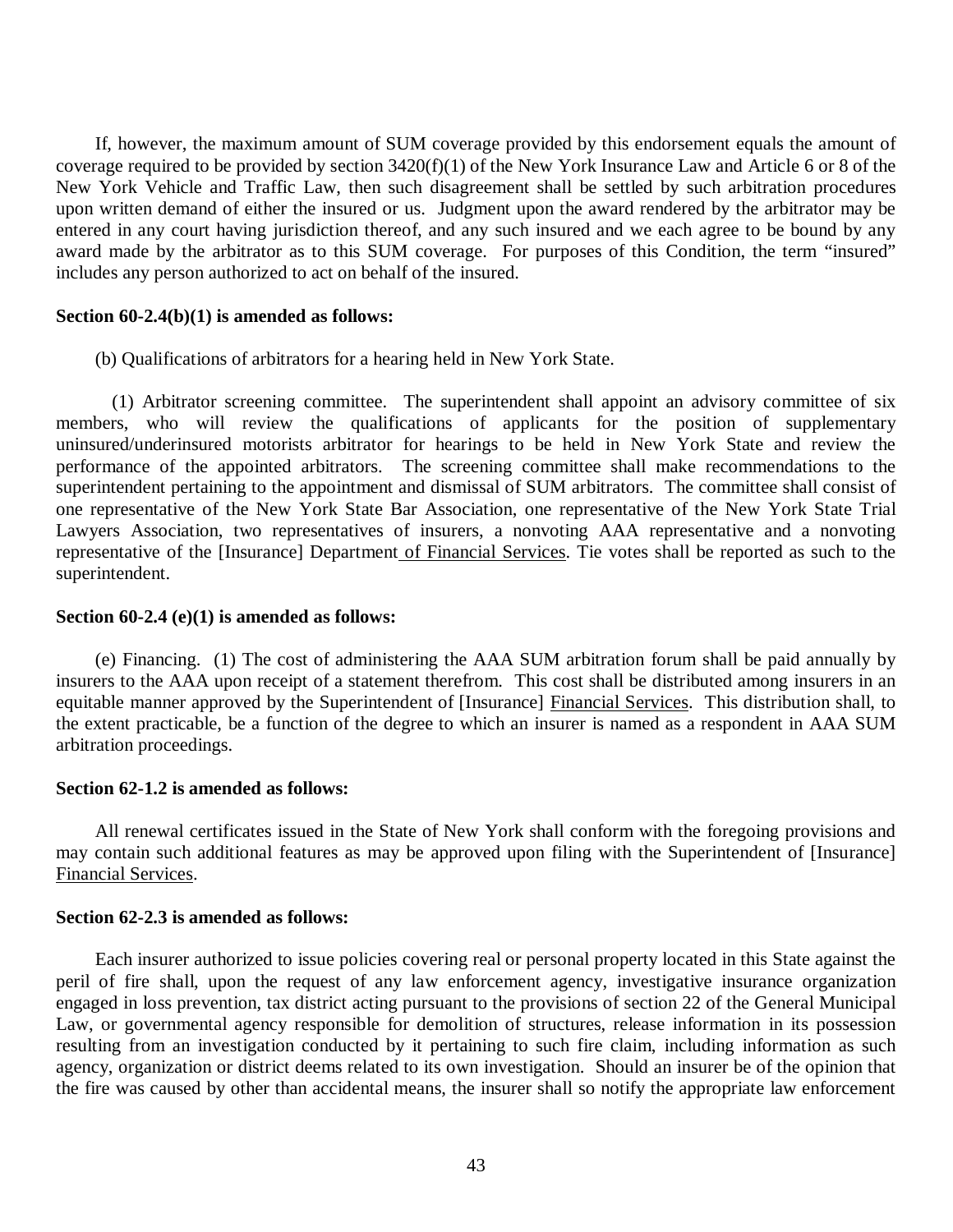agency or insurance organization engaged in loss prevention and the [Insurance Frauds Bureau] Criminal Investigations Unit of the [Insurance] Department of Financial Services of that opinion.

#### **Section 62-2.4 is amended as follows:**

 pursuant to this Subpart shall be made available to law enforcement agencies, tax districts which have, pursuant to the provisions of section 22 of the General Municipal Law, filed with the superintendent a notice of intention to claim against the proceeds of a policy of fire insurance, and governmental agencies charged with the responsibility of demolition of structures. Requests for fire insurance loss information shall be submitted to the [Insurance Frauds Bureau] Department's Criminal Investigations Unit**.** The [Insurance Frauds Bureau] Criminal Investigations Unit shall transmit all such requests to PILR for processing. PILR shall furnish all available information compiled from reports required to be made by this Subpart, to the [Insurance Frauds Bureau] Criminal Investigations Unit, which in turn will make such information available to the requesting In accordance with the provisions of section 318 of the Insurance Law, information reported to PILR agency.

# **Section 62-4.0 is amended as follows:**

that require the Superintendent of [Insurance] Financial Services to promulgate a two-tier anti-arson application, [that] which includes certain questions [which] that shall be answered by the applicant for new or renewal insurance policies or binders covering the peril of fire or explosion, in addition to any further information that the insurer may require. The purpose of this Subpart is to implement the provisions of section 3403 of the Insurance Law [which]

# **Section 62-4.1(c) is amended as follows:**

 However, the governing board of any local municipal corporation, as defined in article 1 of the General Municipal Law, may petition the Superintendent of [Insurance] Financial Services to mandate the use of the anti-arson application within specific designations in its jurisdiction for any policies issued 30 days after the superintendent's date of approval. Such petitions should be addressed to the: (c) This Subpart applies to cities with a population of over 400,000 persons according to the 1970 census.

Superintendent of [Insurance] Financial Services New York State Department of [Insurance] Financial Services Property [and Casualty Insurance] Bureau [25 Beaver] One State Street New York, NY 10004

# **Section 63.0(a) is amended as follows:**

Section 202 of the Financial Services Law, Part 63 was previously promulgated on February 15, 1980, and provided for standards for financial guaranty insurance of municipal bonds. These standards included the reserve requirements for such guaranties. Part 63 was subsequently amended, as an emergency rule, on April 22, 1986. The emergency rule was made permanent on June 19, 1986. (a) Pursuant to the authority granted by what is now Section[s 201 and] 301 of the Insurance Law and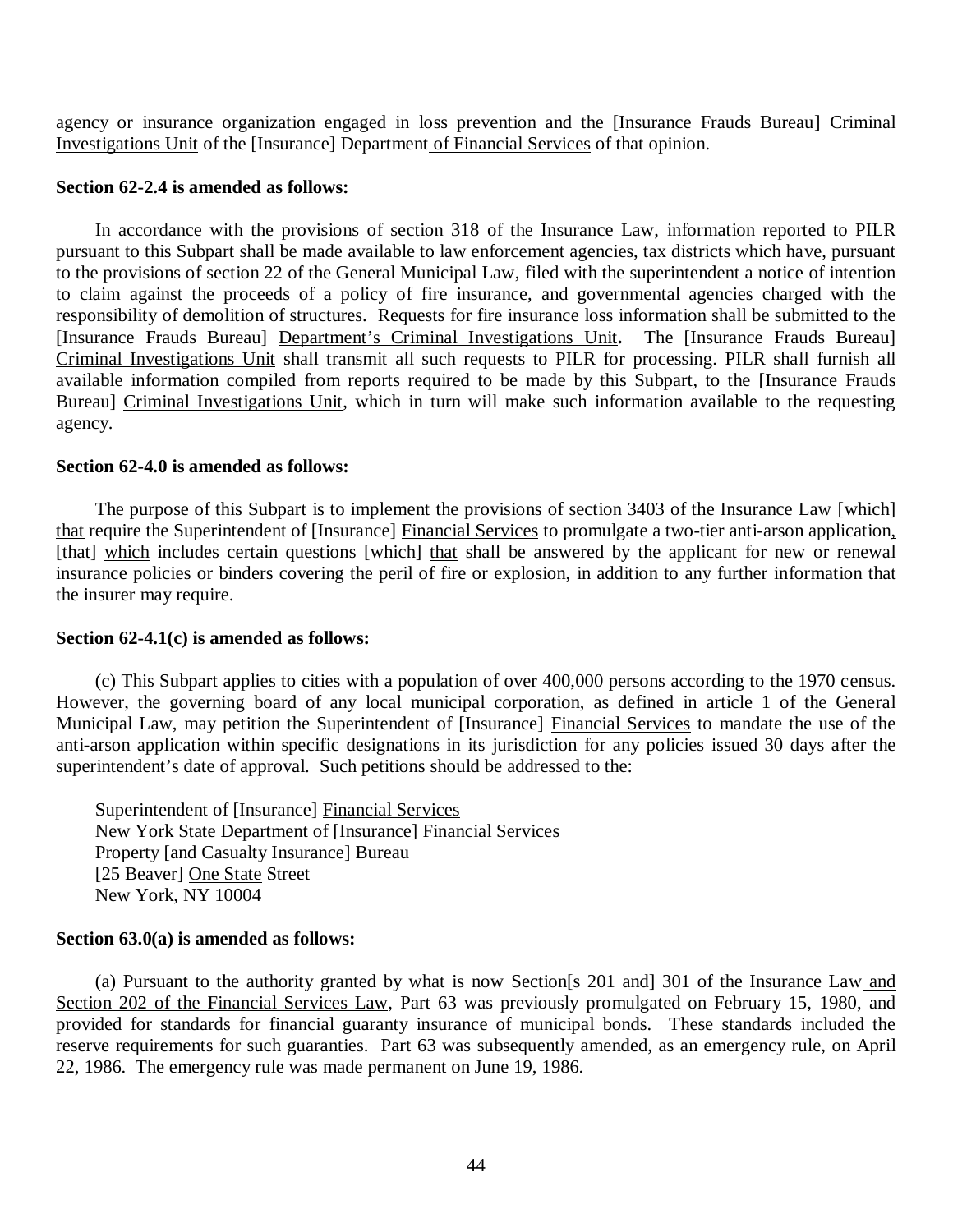#### **Section 64-1.0 is amended as follows:**

 Pursuant to the provisions of section 25.13 of the Parks, Recreation and Historic Preservation Law, policies of insurance providing liability insurance coverage to owners or operators of snowmobiles operating on the roadway or shoulder of a public street or highway in the State of New York must be in such language and form as shall be determined and established by the Superintendent of [Insurance] Financial Services.

#### **Section 64-2.0 is amended as follows:**

to the requirement that an all-terrain vehicle (ATV) [which] that is operated anywhere in New York State, other than on the owner's land, shall be covered by a policy of insurance[,] in such language and form as shall be determined and established by the Superintendent of [Insurance] Financial Services. Such policy shall provide for coverages required of an "owner's policy of liability insurance" as set forth in section 311 of the Vehicle and Traffic Law. This Part implements section 2407 of article 48-C of the New York Vehicle and Traffic Law with respect

#### **Section 65-1.1(d) – (f) is amended as follows:**

(d) Mandatory personal injury protection endorsement.

\*\*\*

#### Section I

\*\*\*

 *Arbitration.* In the event any person making a claim for first-party benefits and the Company do not agree regarding any matter relating to the claim, such person shall have the option of submitting such disagreement to arbitration pursuant to procedures promulgated or approved by the Superintendent of [Insurance] Financial Services.

\*\*\*

#### Section III

*Constitutionality* 

 Motor Vehicle Insurance Reparations Act, or any amendment thereto, is invalid or unenforceable in whole or in part, then, subject to the approval of the Superintendent of [Insurance] Financial Services, the Company may amend this policy and may also recompute the premium for the existing or amended policy. If it is conclusively determined by a court of competent jurisdiction that the New York Comprehensive

 amendment is deemed to be invalid or unenforceable in whole or in part. These amendments and recomputations will be effective retroactively to the date that such act or any

 $*$  \* \* \*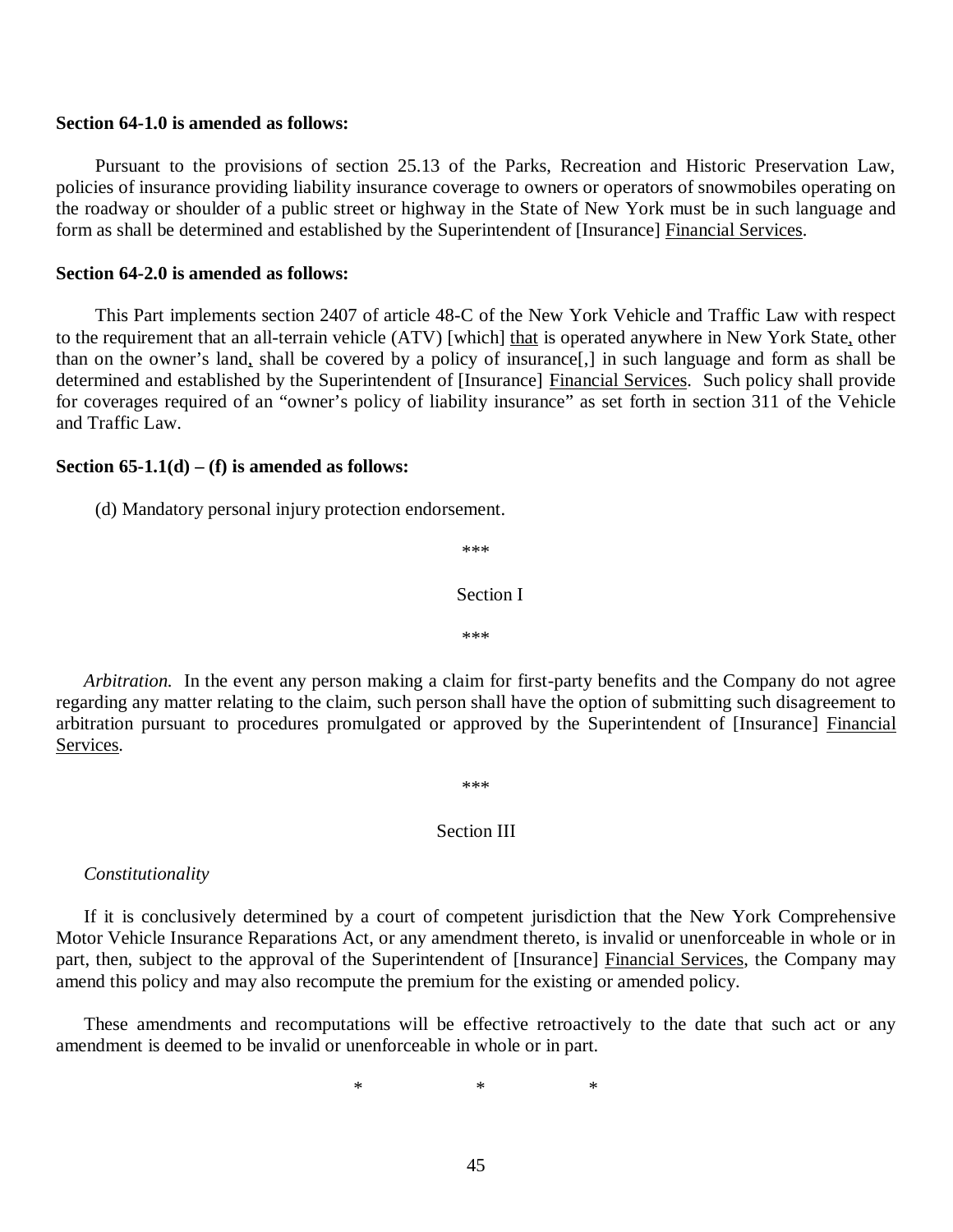(e) Mandatory personal injury protection endorsement - motorcycles.

\*\*\*

#### Section I

\*\*\*

 *Arbitration.* In the event any person making a claim for first-party benefits and the Company do not agree regarding any matter relating to the claim, such person shall have the option of submitting such disagreement to arbitration pursuant to procedures promulgated or approved by the Superintendent of [Insurance] Financial Services.

\*\*\*

#### Section III

#### *Constitutionality*

 Motor Vehicle Insurance Reparations Act, or any amendment thereto, is invalid or unenforceable in whole or in part, then, subject to the approval of the Superintendent of [Insurance] Financial Services, the Company may amend this policy and may also recompute the premium for the existing or amended policy. If it is conclusively determined by a court of competent jurisdiction that the New York Comprehensive

 amendment is deemed to be invalid or unenforceable in whole or in part. These amendments and recomputations will be effective retroactively to the date that such Act or any

 $*$  \* \* \*

(f) Mandatory personal injury protection endorsement - all-terrain vehicles (ATV).

\*\*\*

Section I

\*\*\*

 *Arbitration.* In the event any person making a claim for first-party benefits and the Company do not agree regarding any matter relating to the claim, such person shall have the option of submitting such disagreement to arbitration pursuant to procedures promulgated or approved by the Superintendent of [Insurance] Financial Services.

\*\*\*

#### Section III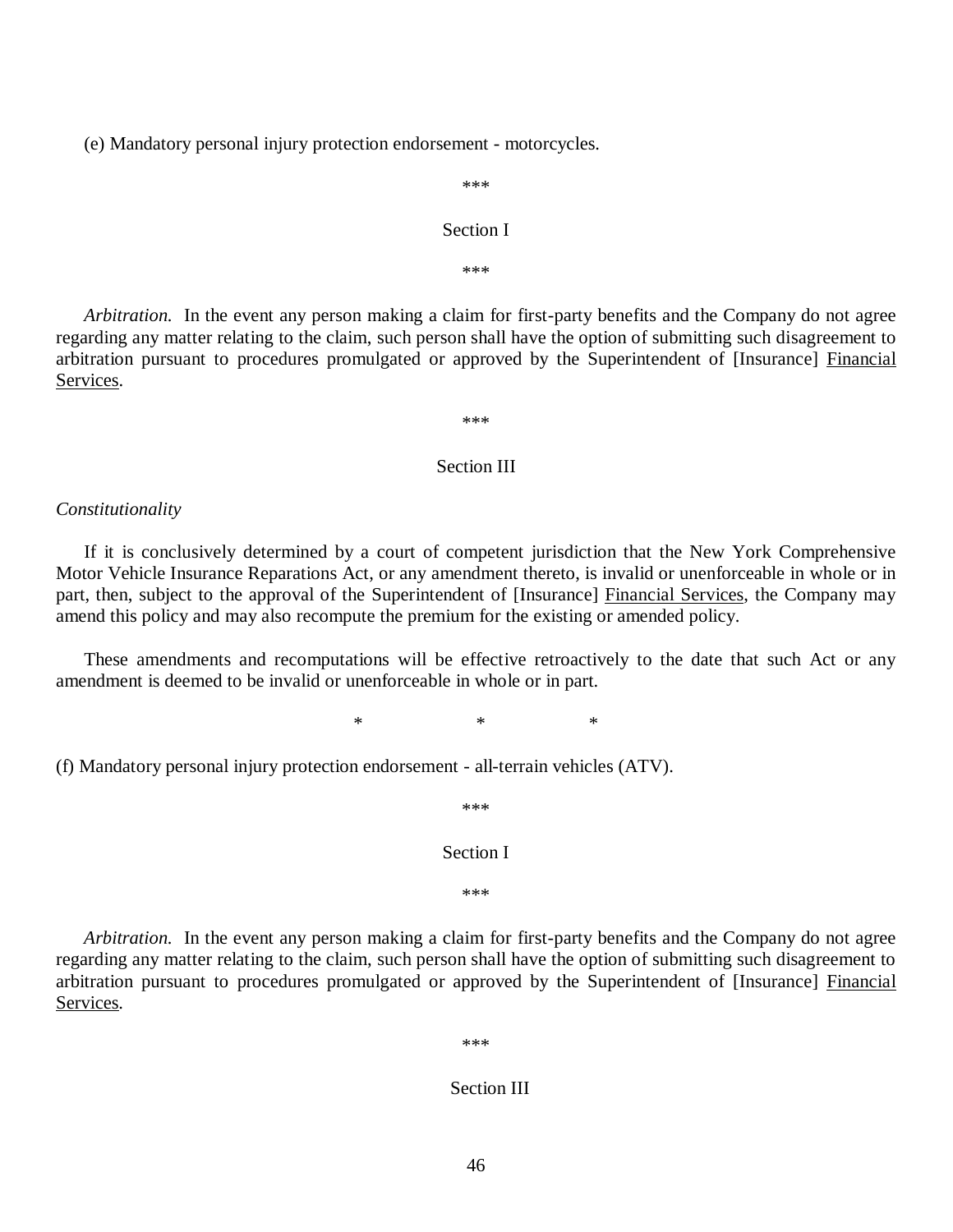#### *Constitutionality*

 Motor Vehicle Insurance Reparations Act, or any amendment thereto, is invalid or unenforceable in whole or in part, then, subject to the approval of the Superintendent of [Insurance] Financial Services, the Company may amend this policy and may also recompute the premium for the existing or amended policy. If it is conclusively determined by a court of competent jurisdiction that the New York Comprehensive

 amendment is deemed to be invalid or unenforceable in whole or in part. These amendments and recomputations will be effective retroactively to the date that such Act or any

 $*$  \* \* \*

#### **Section 65-1.2(b) is amended as follows:**

 sending the applicant the following letter: (b) The insurer shall in connection with new policy applications offer applicants OBEL coverage by

Dear Applicant:

\*\*\*

 Basic No-Fault, which you are required by law to purchase, provides coverage of up to \$50,000 per person in benefits for:

 1. all necessary doctor and hospital bills and other health service expenses, payable in accordance with fee schedules established or adopted by the New York State [Insurance] Department of Financial Services; and

\*\*\*

#### **Section 65-1.3(c) is amended as follows:**

(c) *Additional personal injury protection endorsement.* 

#### *Arbitration*

 regarding any matter relating to the claim, such person shall have the option of submitting such disagreement to arbitration pursuant to procedures promulgated or approved by the Superintendent of [Insurance] Financial In the event any person making a claim for additional first-party benefits and the Company do not agree Services.

\*\*\*

\*\*\*

#### **Section 65-1.8(c) is amended as follows:**

 statement that its automobile insurance policies sold in any other state or Canadian province will be deemed to (c) Any other unauthorized insurer may file with the Superintendent of [Insurance] Financial Services a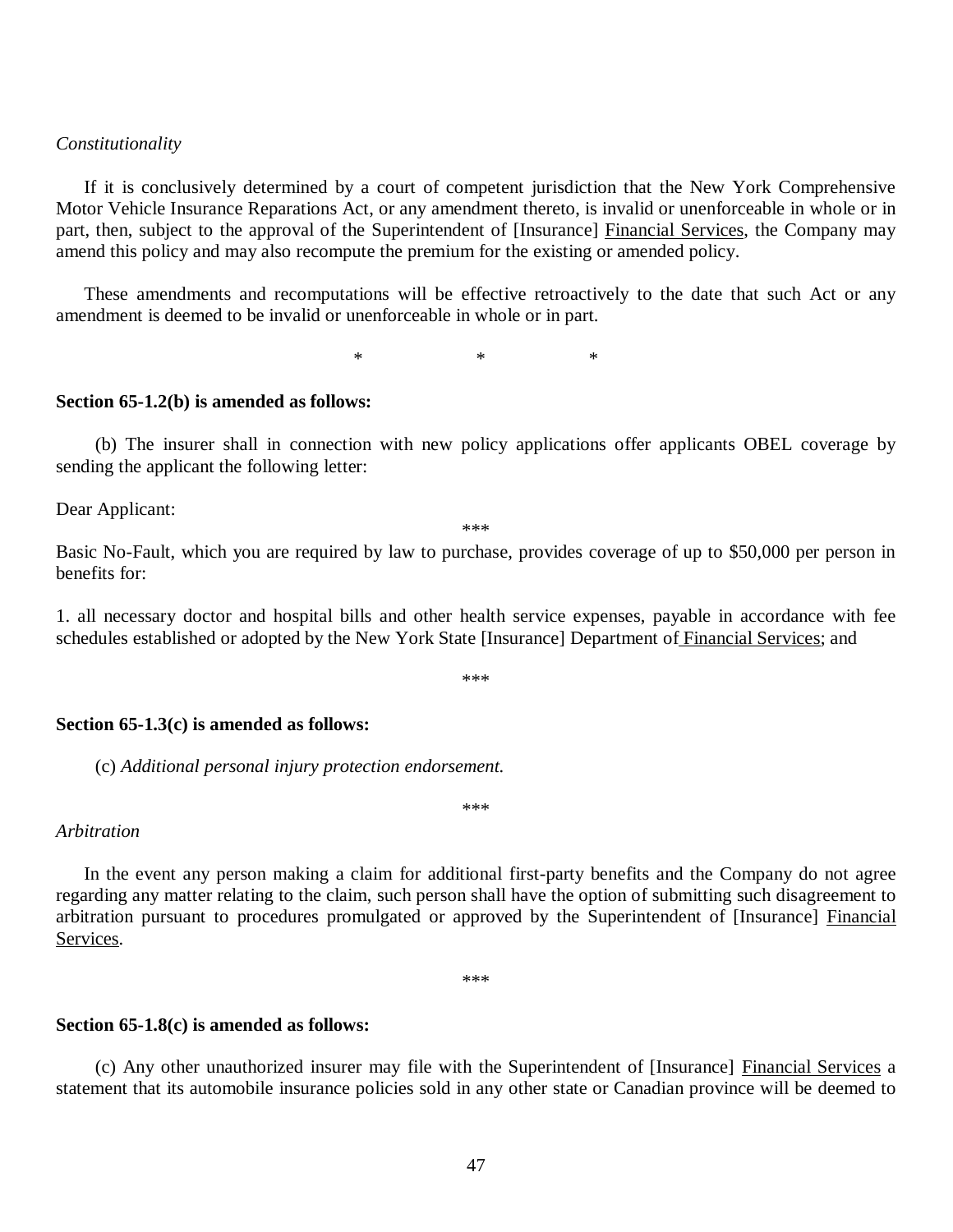satisfy the financial security requirements of article 6 or 8 of the New York Vehicle and Traffic Law, and will be deemed to provide for the payment of first-party benefits pursuant to section 5103 of the New York Insurance Law when the insured motor vehicle is used or operated in this State.

# **Section 65-3.9(c) is amended as follows:**

denial of claim form or payment of benefits calculated pursuant to [Insurance] Department of Financial Services regulations, interest shall not accumulate on the disputed claim or element of claim until such action is taken. If any applicant is a member of a class in a class action brought for payment of benefits, but is not a named party, interest shall not accumulate on the disputed claim or element of claim until a class [which] that includes such applicant is certified by court order, or such benefits are authorized in that action by Appellate Court decision, whichever is earlier. (c) If an applicant does not request arbitration or institute a lawsuit within 30 days after the receipt of a

# **Section 65-3.10(b) is amended as follows:**

Part, either during the initial review by the [Insurance] Department of Financial Services or by an arbitration award, and if payment is not made by the insurer in accordance with the terms specified in the conciliation letter or arbitration award within 45 days following such resolution, an additional attorney's fee shall be paid by the insurer when the attorney writes to the insurer in order to receive such overdue payment. The additional attorney's fee shall be \$60 and shall become payable only after written request from the attorney to the insurer, received by the insurer more than 45 days after mailing of the conciliation letter or arbitration award. Such fee shall not be payable if payment was made by the insurer prior to the attorney's request for such payment or if an arbitration award is appealed in accordance with the provisions of this Part. (b) If a dispute is resolved in accordance with any of the optional arbitration procedures contained in this

# **Section 65-4.2(a)(1) is amended as follows:**

Law requires that the Superintendent of [Insurance] Financial Services promulgate simplified procedures for the resolution by arbitration of no-fault disputes. (a) *Administration by an organization designated by the Superintendent.* (1) Section 5106 of the Insurance

## **Section 65-4.2(c)(1) is amended as follows:**

 shall be paid annually by insurers (including self-insurers and MVAIC) to the designated organization upon receipt of a statement therefrom. This cost shall be distributed among insurers in an equitable manner approved by the Superintendent of [Insurance] Financial Services. This distribution shall, to the extent practicable, be a function of the degree to which an insurer is named as a respondent in conciliation proceedings of the designated organization. (c) *Financing.* (1) The cost of administering the conciliation function, reduced by any fees collected,

## **Section 65-4.5(a) is amended as follows:**

Services or the conciliation center, the parties will be notified by the designated organization, in writing, that the dispute will be resolved by arbitration. At the arbitrator's discretion, if the dispute involves an amount less than (a) *Notice.* If a dispute has been transmitted for arbitration by the [Insurance] Department of Financial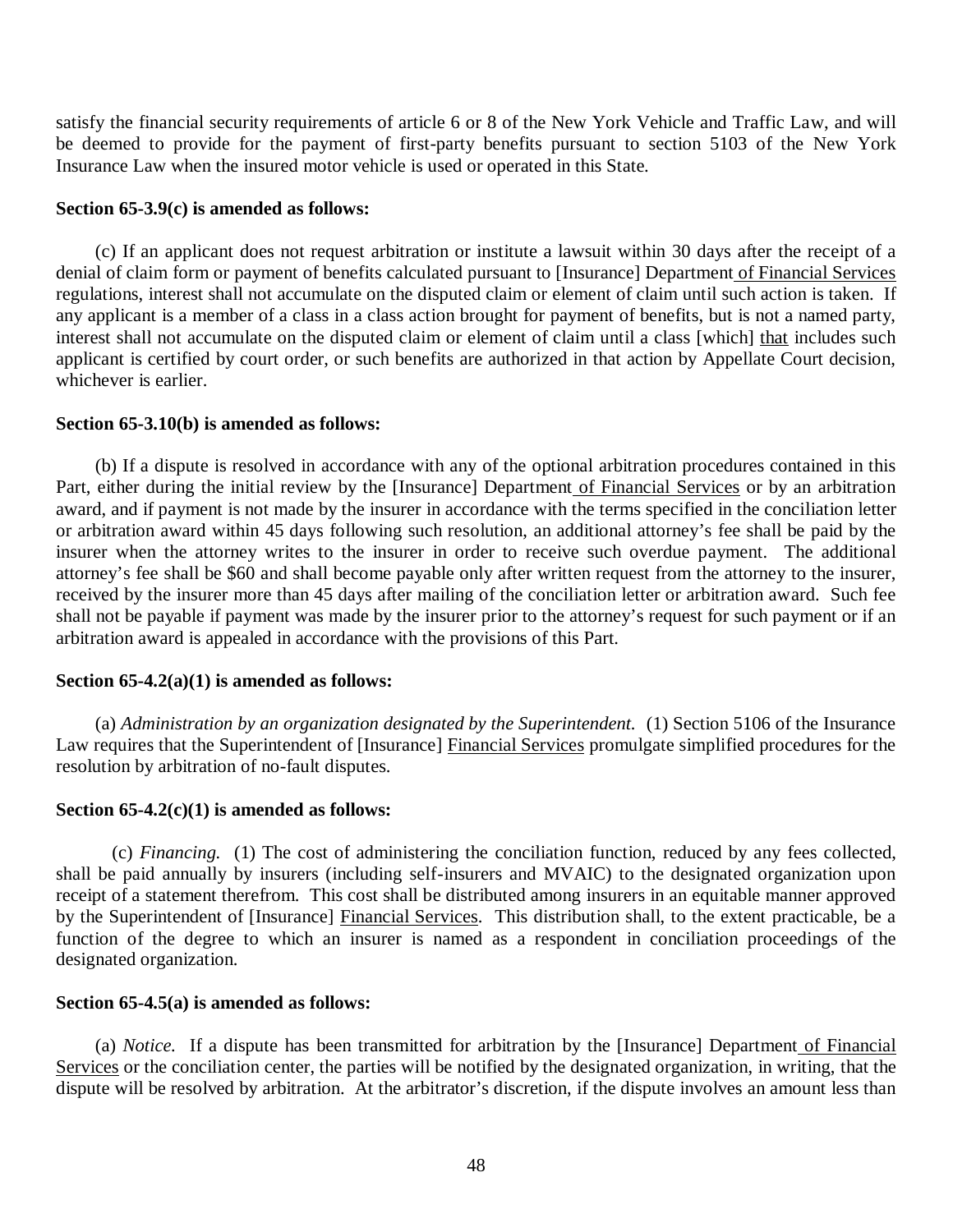\$ 2,000, the parties shall be notified that the dispute shall be resolved on the basis of written submissions of the parties. All such submissions shall be received by the designated organization within 30 calendar days of the date of mailing of the notice. No oral arguments will be permitted, unless the arbitrator determines that additional evidence or testimony is necessary. In order to facilitate receipt of evidence by the designated organization, the parties may forward their submissions prior to receipt of the above notification.

### **Section 65-4.5(b)(9) is amended as follows:**

 in accordance with the provisions of this section, to serve on a per diem basis. Such arbitrators shall contract with the designated organization. The rate of per diem compensation shall be determined by the designated organization, after consultation with the no-fault arbitrator screening committee subject to the approval of the superintendent. Such arbitrators shall be independent contractors, and shall not be employees or agents of the designated organization or the [Insurance] Department of Financial Services. (9) For the purpose of special expedited arbitration, the superintendent may appoint arbitrators, qualified

#### **Section 65-4.5(d)(1) is amended as follows:**

 committee. The superintendent shall appoint an advisory committee composed of six members, who will review the qualifications of applicants for the position of no-fault arbitrator for hearings to be held in New York State and review the performance of the appointed arbitrators. The screening committee shall make recommendations to the superintendent pertaining to the appointment and dismissal of no-fault arbitrators. The committee shall consist of one representative of the New York State Bar Association, one representative of the New York State Trial Lawyer's Association, two representatives of the insurance industry selected by the No- Fault Optional Arbitration Advisory Committee, a nonvoting representative of the designated organization and a nonvoting representative of the [Insurance] Department of Financial Services. Tie votes shall be reported as such to the superintendent. (d) *Qualifications of arbitrators for a hearing held in New York State.* (1) No-Fault arbitrator screening

# **Section 65-4.5(g) is amended as follows:**

 arbitration in which such person has any financial or personal interest or bias. If a party challenges an arbitrator, the specific grounds for the challenge shall be submitted in writing to the designated organization, which shall determine, in consultation with the [Insurance] Department of Financial Services**,** within 15 calendar days after receipt of the challenge, whether the arbitrator shall be disqualified. Such written determination, in a format approved by the Department, shall be final and binding. If an arbitrator should resign, be disqualified or be otherwise unable to perform necessary duties, the designated organization shall assign another arbitrator to the case. (g) *Conflict of interest and disqualification of arbitrator.* No person shall serve as an arbitrator in any

## **Section 65-4.5(s) is amended as follows:**

 It shall state the issues in dispute and contain the arbitrator's findings and conclusions based on the Insurance Law and Insurance [Department] regulations. It shall be signed by the arbitrator and shall be transmitted to the parties by the designated organization with a copy to the [Insurance] Department of Financial Services. The (s) *Form and scope of award.* The award shall be in writing in a format approved by the superintendent.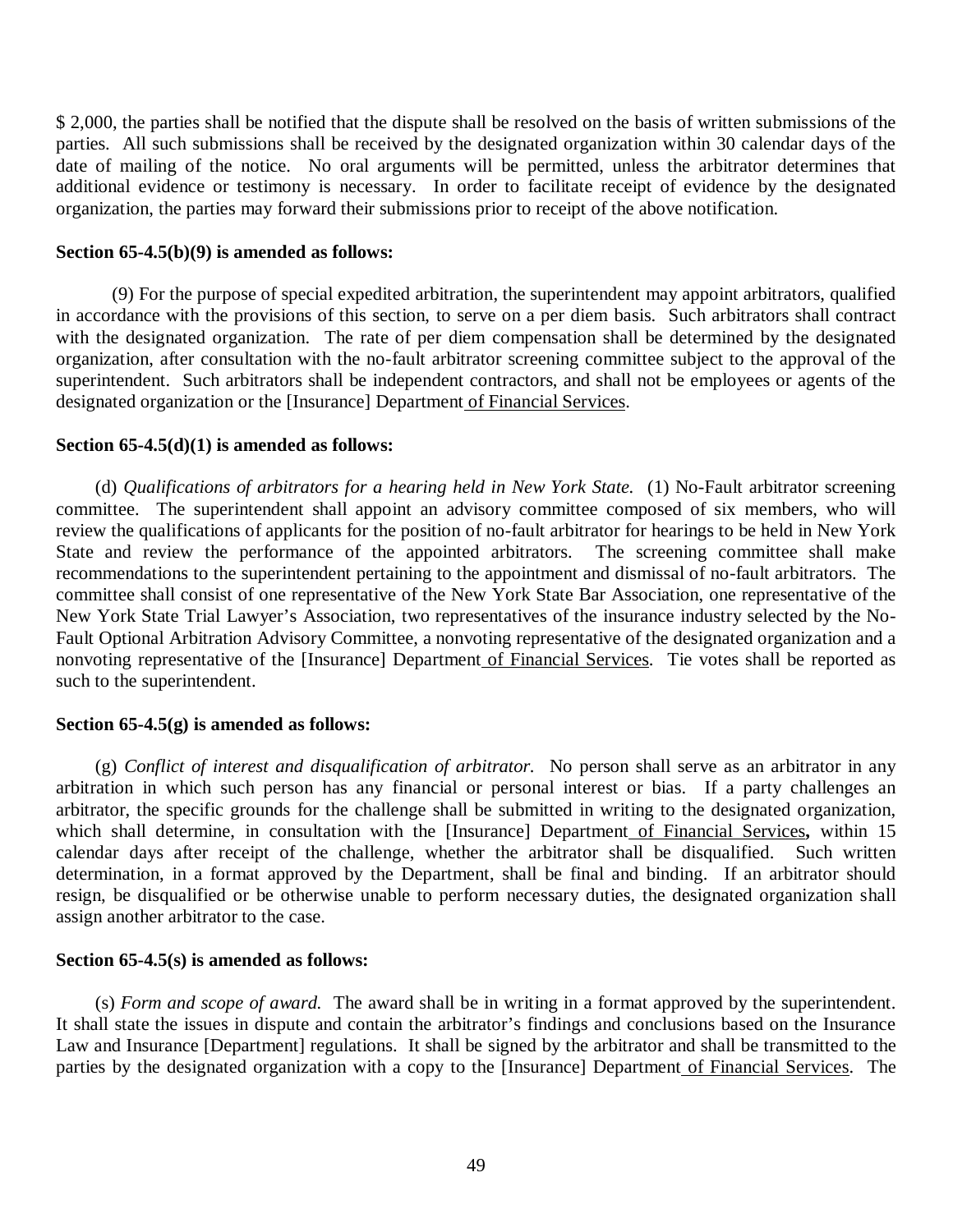award shall contain a decision on all issues submitted to the arbitrator by the parties. In the event that the applicant prevails in whole or in part on the claim, the arbitrator shall also direct the insurer to:

\*\*\*

#### **Section 65-4.5(u)(1) is amended as follows:**

 arbitrator shall set forth the terms of the agreed settlement in an award, which shall provide that the parties agree that the settlement is final and binding and shall not be subject to review by a master arbitrator or by a court. If an attorney's fee is due under section 5106 of the Insurance Law, such fee shall be awarded in accordance with the limitations set forth in section 65-4.6 of this subpart. The award shall be signed by the arbitrator and shall be transmitted to the parties by the designated organization, with a copy to the [Insurance] Department of Financial Services. (u) *Award upon settlement.* (1) If the parties settle their dispute during the course of arbitration, the

## **Section 65-4.5(z) and (aa)(1) are amended as follows:**

 contract on an annual basis with the designated organization. The rate of annual compensation shall be determined by the designated organization, after consultation with the No-Fault Arbitrator Screening Committee subject to the approval of the Superintendent. Arbitrators shall be independent contractors, and shall not be employees or agents of the designated organization or the [Insurance] Department of Financial Services. (z) *Arbitrator's compensation and expenses.* At the direction of the Superintendent, arbitrators shall

 insurers (including self-insurers and MVAIC) to the designated organization upon receipt of a statement therefrom. This cost shall be distributed among insurers in an equitable manner approved by the Superintendent of [Insurance] Financial Services. This distribution shall, to the extent practicable, be a function of the degree to which an insurer is named as a respondent in No-Fault Arbitration forum proceedings. (aa) *Financing.* (1) The cost of administering the No-Fault Arbitration forum shall be paid annually by

## **Section 65-4.6(g) is amended as follows:**

by the [Insurance] Department of Financial Services or the conciliation center to the appropriate arbitration forum or after a court action has been commenced, the claimant's attorney shall be entitled to a fee [which] that shall be computed in accordance with the limitations set forth in this section. (g) If a dispute involving an overdue or denied claim is resolved by the parties after it has been forwarded

## **Section 65-4.10(e)(1)(i) is amended as follows:**

 dispute and contain the master arbitrator's findings and conclusions based on the materials submitted. It shall be signed by the master arbitrator and shall be transmitted to the parties by the designated organization, with a copy to the [Insurance] Department of Financial Services. The award shall be determinative of all issues submitted to the master arbitrator by the parties. (i) The award shall be in writing in a format approved by the superintendent. It shall state the issues in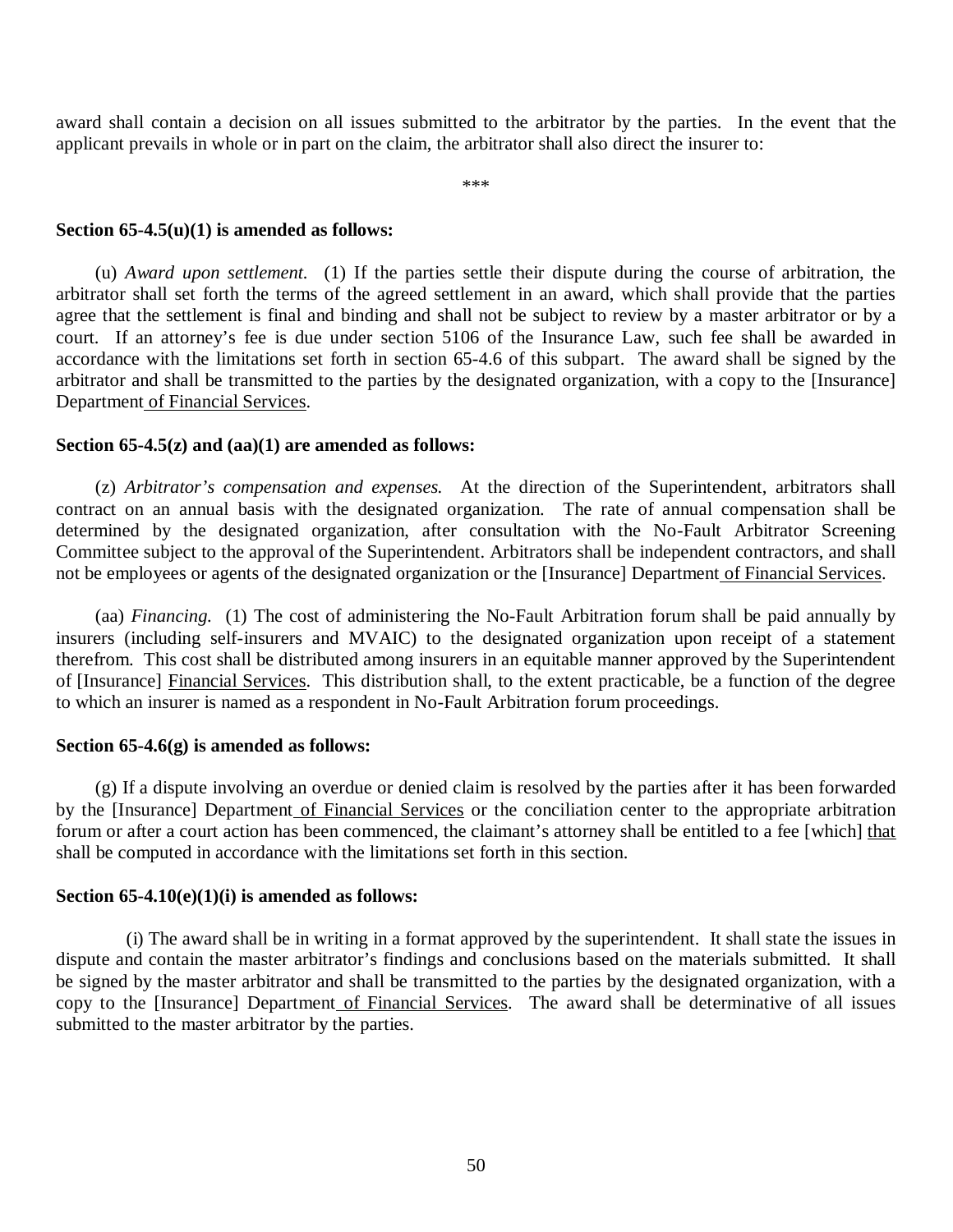## **Section 65-4.10(e)(2) is amended as follows:**

the master arbitrator shall set forth the terms of the agreed settlement in an award, which shall provide that the parties agree that the settlement is final and binding and shall not be subject to review by a court or the subject of a de novo court action. The award shall be signed by the master and shall be transmitted to the parties by the designated organization, with a copy to the [Insurance] Department of Financial Services. (2) Award upon settlement. If the parties settle their dispute during the course of the master arbitration,

## **Section 66.0(d) is amended as follows:**

approval of the [Insurance] Department of Financial Services would severely inhibit the traditional use of surety bonds and cause principals and obligees to turn to other forms of security. The immediate need for such forms makes it impracticable to have them filed and approved prior to their use. Compliance with the requirement under Section 2307(b) of the Insurance Law would also result in an inordinate number of filings of surety bond forms [which] that are tailor-made to meet the specific needs of individual insureds. (d) The bond form is usually needed immediately. The time required to file a new form and to obtain

## **Section 67.0(b) is amended as follows:**

 damage insurance in this State and of the New York automobile insurance plan ("the plan") to establish and maintain inspection procedures [which] that fully comply with section 3411, as implemented by the provisions of this Part. On or before December 1, 1977, each such insurer and the plan shall file with the Superintendent of [Insurance] Financial Services, for his review, a statement describing in detail its plan of operation for establishing and adequately maintaining an inspection system. Any amendments to the plan of operation shall take effect upon filing with the superintendent. Failure to adhere to the provisions of section 3411 and this Part shall subject the violator to the penalty provisions of the Insurance Law, including section 3411(n). (b) It shall be the responsibility of every insurer [which] that issues and delivers automobile physical

# **Section 67.1(g) and (h) are amended as follows:**

 Financial Services to perform the inspections required by this Part. Such inspection service shall maintain a record of the name, address and signature of all persons authorized by such service to perform the required inspection prior to such person performing any inspection pursuant to this Part. (g) *Inspection service* means any person or legal entity registered with the [Insurance] Department of

the insured, licensed or registered in any capacity by the New York [Insurance] Department of Financial Services or, outside of this State, any person or legal entity, other than the insured, licensed or registered by the insurance department of the state in which the inspection will be conducted. All authorized representatives must be designated in writing by the insurer. The competency and trustworthiness of the authorized representative in the conduct of the inspection provided for in this Part shall be the responsibility of the insurer. (h) *Authorized representative* means, in this State, any person, legal entity or inspection service, other than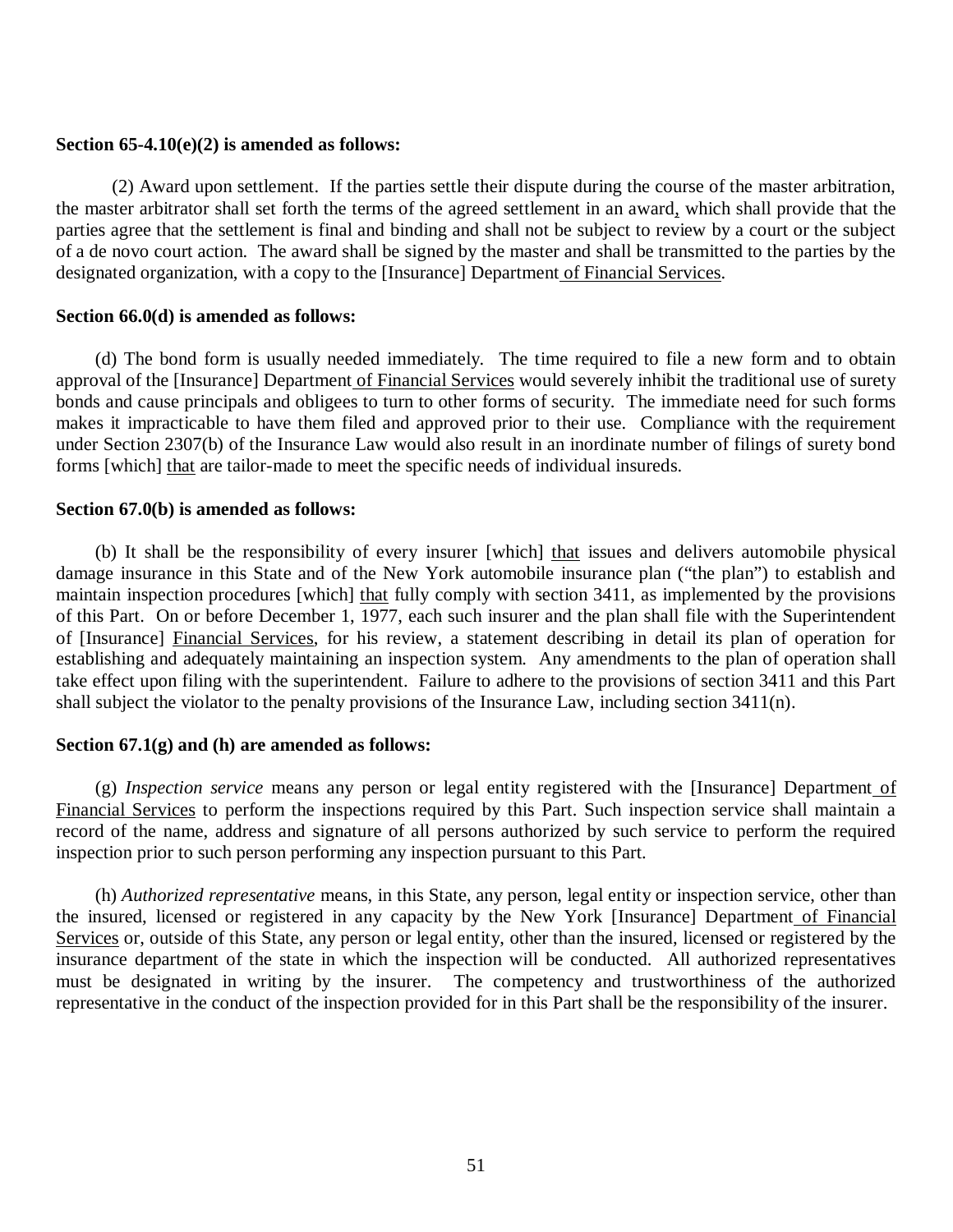### **Section 67.9(a) is amended as follows:**

 and after December 1, 1977, insurers may adopt any one of the following procedures: (a) For all policies providing automobile physical damage coverage issued or renewed to be effective on

 section, which are hereby deemed approved upon filing with the [Insurance] Department of Financial Services**;**  (1) amend the policy by adding thereto the endorsements as set out in subdivisions (c) and (d) of this

 similar endorsements; or (2) submit for [Insurance] Department of Financial Services approval the insurer's own substantively

 incorporating the substance of the endorsement set out in subdivision (c) of this section. (3) submit for [Insurance] Department of Financial Services approval the insurer's basic policy form

## **Section 67.9(c)(1) is amended as follows:**

 automobile, including a nonowned automobile, insured or intended to be insured under this policy before physical damage coverage shall be effective, except to the extent that this right is prescribed and limited by [New York State] Insurance [Department] Regulation No. 79 (11 NYCRR Part 67) implementing section 3411 of the New York Insurance Law. (1) The company or its authorized representative has the right to inspect any private passenger

### **Section 67.9(d)(1) is amended as follows:**

Department of Financial Services; (1) a completed "Certification of Automobile Repairs" as prescribed by the New York State [Insurance]

## **Section 67.10 is amended as follows:**

 give premium reductions when an inspection made pursuant to this Part discloses that previous damage or prior condition of the automobile would result in a reduction in the amount payable for settlement of an automobile physical damage claim in the event of a total loss. Insurers may file revised premium rates, which would be effective under such circumstances, to reduce their fire, theft or comprehensive premium rates as follows: (a) The [Insurance] Department of Financial Services has determined that it is reasonable for insurers to

| <b>Diminution of Value</b> | <b>Reduction Permitted</b> |
|----------------------------|----------------------------|
| <b>Under \$500</b>         | None                       |
| $$501 - 750$               | 5 %                        |
| $$751 - 1,000$             | $7\frac{1}{2}\%$           |
| $$1,001$ or more           | 10%                        |

 reductions. Insurers may offer greater reductions than those shown above, upon filing such proposed reductions for department review. (b) The [Insurance] Department of Financial Services will approve rate filings containing the foregoing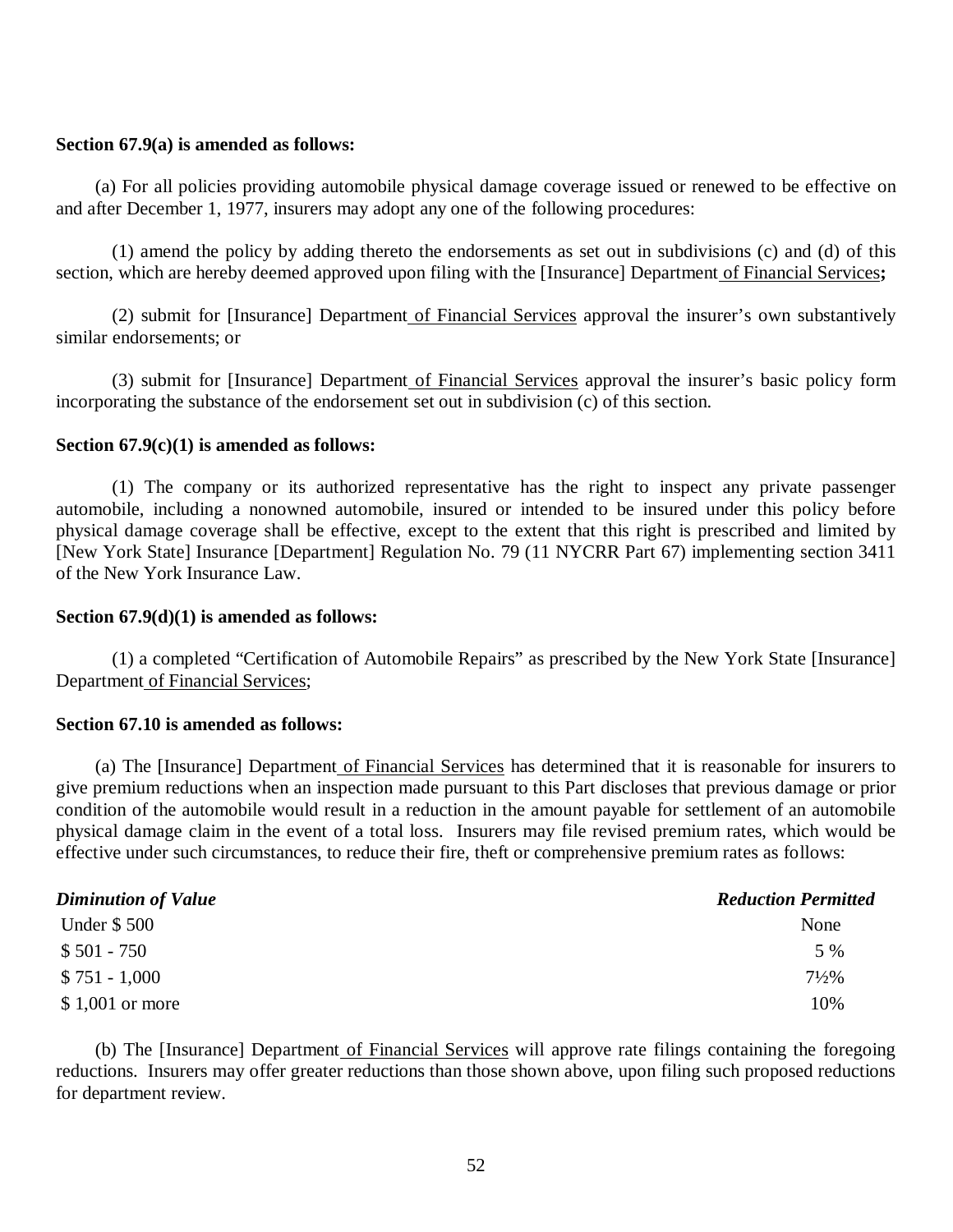#### **Section 68.0(d) is amended as follows:**

 the Workers' Compensation Board and the Commissioner of Health, to promulgate rules and regulations implementing and coordinating the Comprehensive Automobile Insurance Reparations Act and the Workers' Compensation Law regarding the charges for other professional health services, including the establishment of schedules for all such services for which schedules have not been prepared and established by the chairman of the Workers' Compensation Board. (d) The Superintendent of [Insurance] Financial Services is required, after consulting with the chairman of

#### **Section 68.1(a) is amended as follows:**

Board for industrial accidents are hereby adopted by the Superintendent of [Insurance] Financial Services with appropriate modification so as to adapt such schedules for use pursuant to the provisions of section 5108 of the Insurance Law. (a) The existing fee schedules prepared and established by the chairman of the Workers' Compensation

## **Section 68.2(a) is amended as follows:**

Health, the Superintendent of [Insurance] Financial Services hereby establishes fee schedules for professional health services referred to in section 5102(a)(1) of the Insurance Law, and for which schedules have not been prepared and established by the chairman of the Workers' Compensation Board. The schedules for such professional health services, hereby adopted by the Superintendent of [Insurance] Financial Services, are incorporated herein as Appendix 17-C and charges for services listed therein shall not exceed the charges permissible under such schedules. (a) After consultation with the chairman of the Workers' Compensation Board and the Commissioner of

## **Section 68.8(a) is amended as follows:**

 a health provider, within 30 days after such insurer has knowledge of such pattern to the No-Fault Unit, Property Bureau, New York State [Insurance] Department of Financial Services, [25 Beaver] One State Street, New York, NY 10004, and to the following: (a) Insurers shall report any pattern of overcharging, excessive treatment or any other improper actions by

# **Section 70.1(c)(3) is amended as follows:**

approved by the [Insurance] Department of Financial Services as being consistent with the intention of this (3) a policy [which] that contains a provision concerning the consent of the insured, which has been subdivision.

#### **Section 70.1(m) is amended as follows:**

 1986 (LRRA) (15 USC 3901 et seq.) (published by the U.S. Government Printing Office, Washington, D.C. Copies may be obtained by writing to the Superintendent of Documents, U.S. Government Printing Office, Washington, D.C. 20402. In addition, copies are available for viewing and copying at the New York State (m) *Purchasing group* means any group formed pursuant to the Federal Liability Risk Retention Act of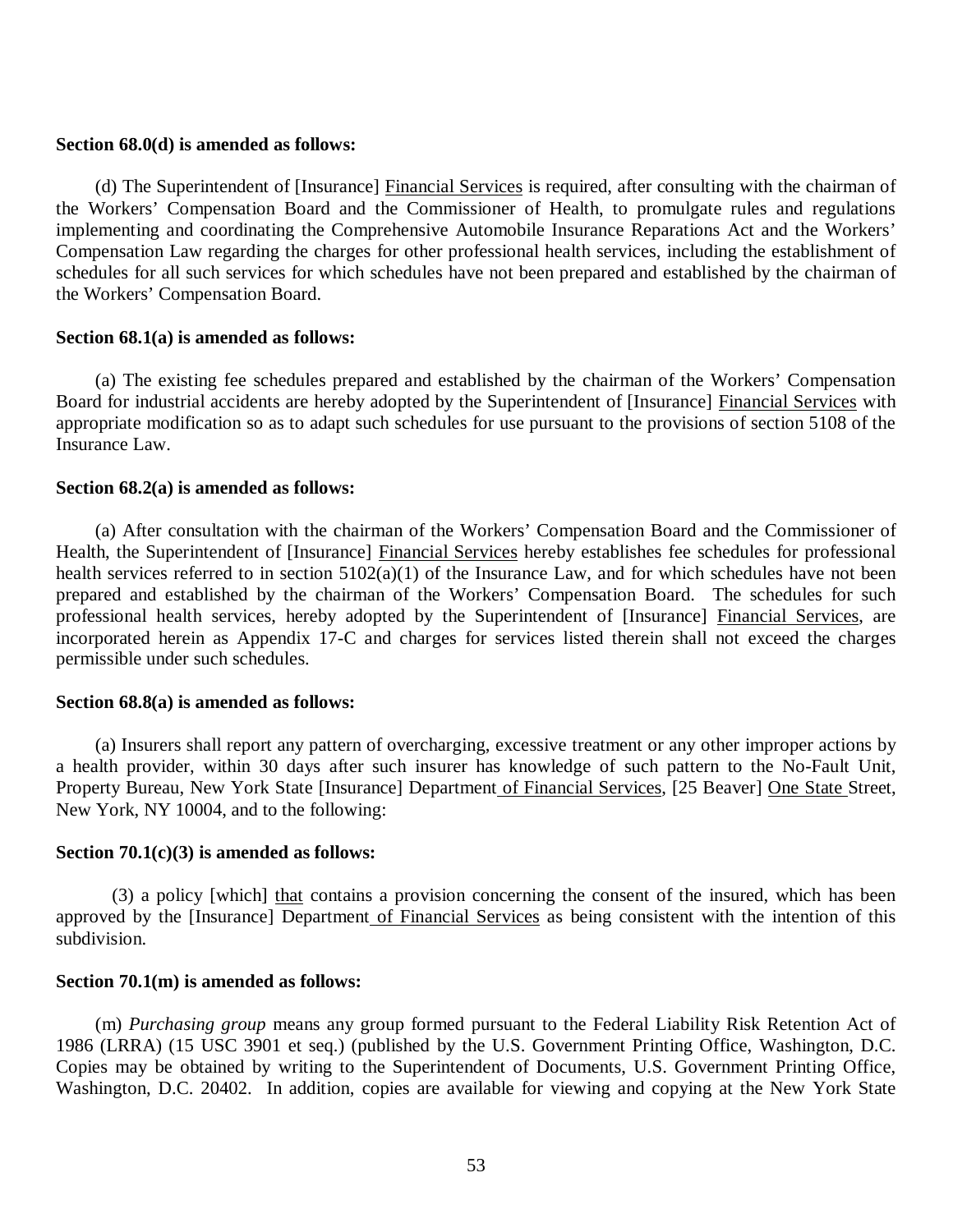[Insurance] Department of Financial Services, [25 Beaver] One State Street, New York, NY 10004 and at the Albany Office of the Secretary of State, 41 State Street, Albany, NY 12231) and:

## **Section 70.5(b)(2) is amended as follows:**

 consulted with attorneys and other persons expert in medical malpractice litigation, and conferred on the implications of chapter 294 with the professional staffs of the [Insurance] Department of Financial Services, the Legislature and the Governor. (2) The superintendent has drawn upon casualty actuarial studies of similar legislative proposals,

# **Section 70.7(c)(1) is amended as follows:**

testimony and evidence at [Insurance] Department of Financial Services hearings, consulted with attorneys and other persons expert in medical malpractice litigation, and conferred with the professional staffs of the [Insurance] Department of Financial Services**,** the Legislature and the Governor. Recognizing the above- described difficulties in excess coverage rate-making and the provisional nature of the excess rates being promulgated, the superintendent has concluded that the following provisional excess rates shall apply for the period July 1, 1985 through November 30, 1985 to excess coverages purchased by physicians and excess coverages purchased by general hospitals on behalf of their eligible physicians pursuant to section 19 of chapter (c) (1) The superintendent has drawn upon existing casualty actuarial rate-making analyses and studies, 294:

## **Section 70.9(l) is amended as follows:**

 (l) *Segregated and surcharge accounts report form.* 

# NEW YORK STATE [INSURANCE] DEPARTMENT OF FINANCIAL SERVICES REPORT OF SEGREGATED AND SURCHARGE ACCOUNTS MEDICAL MALPRACTICE

Insurer \_\_\_\_\_\_\_\_\_\_\_\_\_\_\_\_\_\_\_\_\_\_\_\_\_\_\_\_\_\_\_\_\_\_\_\_\_\_ NAIC Company Code \_\_\_\_\_\_\_\_\_\_\_\_\_\_\_\_\_\_\_\_\_\_\_\_\_

 year beginning July 1, [19] 20 \_\_\_\_\_\_\_\_ This report includes all activity during the twelve months ending June 30,  $\left[19\right] 20$  \_\_\_\_\_\_\_\_\_for the policy

\*\*\*

# **Section 70.9(m) is amended as follows:**

(m) Report of segregated and surcharge accounts instructions.

# NEW YORK STATE [INSURANCE] DEPARTMENT OF FINANCIAL SERVICES MEDICAL MALPRACTICE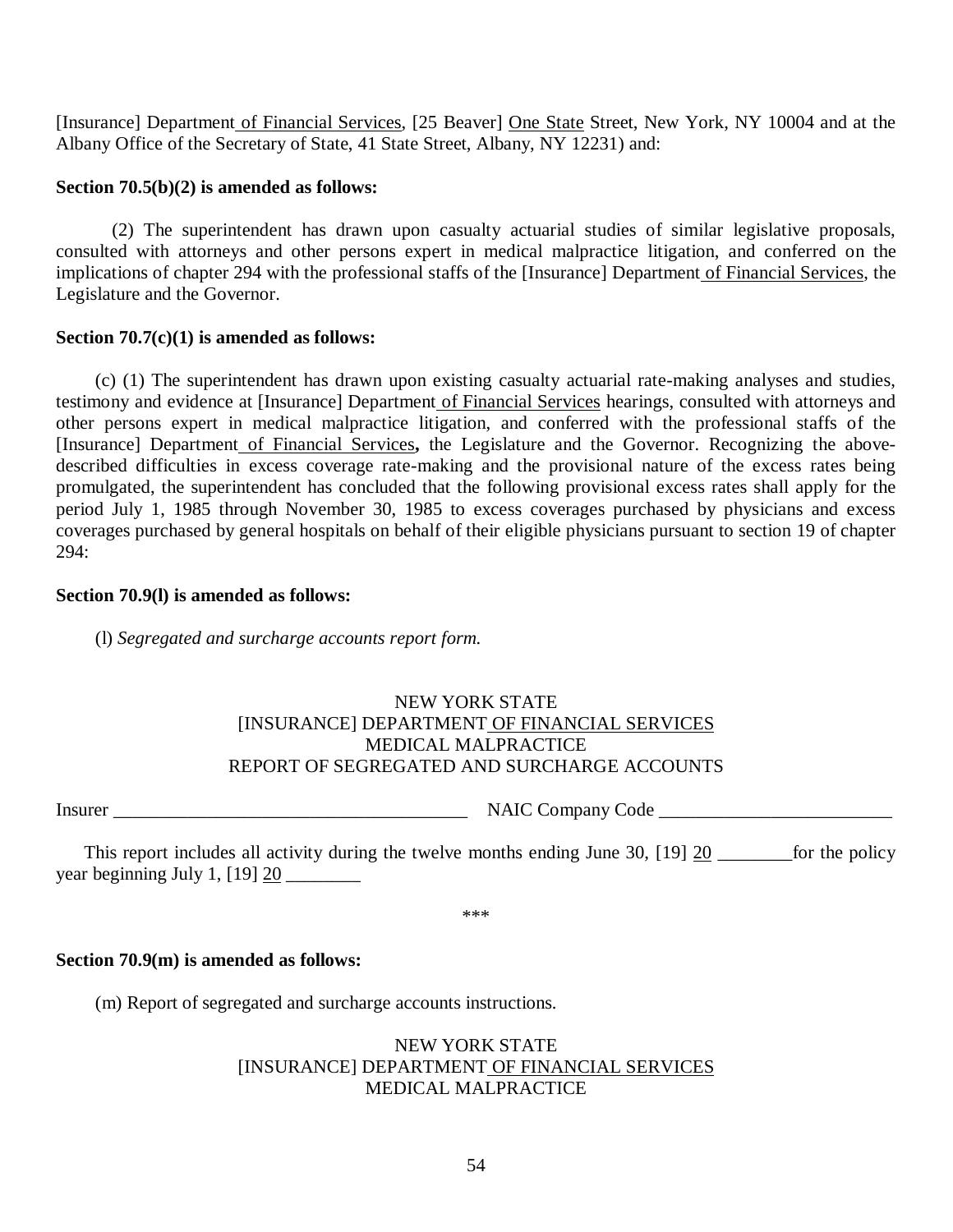#### REPORT OF SEGREGATED AND SURCHARGE ACCOUNTS INSTRUCTIONS

 A separate report shall be submitted as of every fiscal year (12 month period) ending June 30 for each policy year under stabilized rates. The first report should include all activity in all fiscal years up to and including the fiscal year ending June 30, 1988. Dollars reported are premiums written, expenses paid, and losses and allocated loss adjustment expenses paid during the fiscal year for the appropriate policy year, or losses and loss adjustment expenses outstanding (including IBNR) as of the end of the fiscal year. All dollars are direct, that is before application of any reinsurance ceded or assumed. The first report is due April 28, 1989. Subsequent reports are due in the [Insurance] Department of Financial Services on or before October 1, of each year and should be submitted to the following address:

 Preparation & Analysis Unit Property [& Casualty Insurance] Bureau[, 13th Floor] New York State [Insurance] Department of Financial Services [25 Beaver] One State Street New York, New York 10004

Instructions by line

 1) The account balance reported on line 9 of the previous fiscal year's submission for this same policy year should be included here. If the account balance does not agree with the previous year's submission a reconciliation must be submitted.

 2) The direct written premium shall include premium written during the current fiscal year for the policy year being reported only. Ceded reinsurance premiums should not be subtracted nor assumed reinsurance premiums added. Premiums should be gross of all expenses. Surcharge amounts shall be included in the fiscal year report representing the period when the revenue is transferred from the surcharge account. Surcharge revenue cannot be transferred unless the account balance (line 9) falls below \$1,000,000 and then only enough surcharge revenue to permit an account balance of between \$1,000,000 and \$1,500,000 may be transferred. The total should be the sum of the direct written premium and the surcharge revenue.

 3) Acquisition expenses should be those expenses paid as a percentage of premium including commissions to agents, attorney-in-fact and managing general agent fees, and premium taxes. Support for the amount of acquisition expenses included must be attached to this submission.

 4) Overhead expenses paid should include general expenses, acquisition expenses not included above, and licenses and fees not included above. Support for the amount of overhead expenses included must be attached to this submission.

Note: All expenses must be allocated per [Insurance] Department of Financial Services

\*\*\*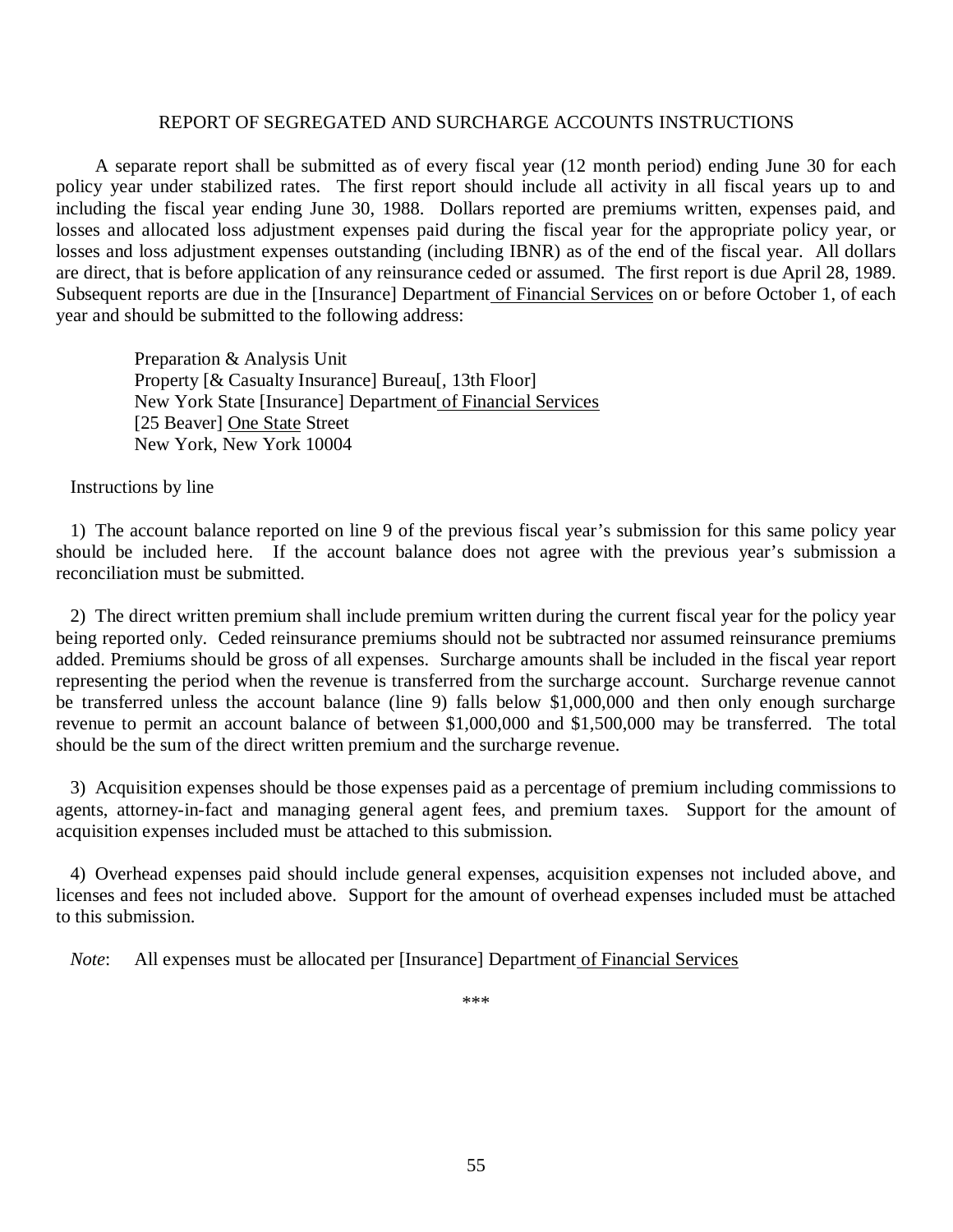## **Section 71.0(a) is amended as follows:**

Services had approved a limited number of personal injury and property damage liability insurance policies in which legal defense costs were permitted to reduce the stated limits of liability when such legal defense costs were incident to a claim of legal liability covered under the policy. Further, the department had also approved certain policies that permitted legal defense costs to be applied against the deductible. (a) Prior to the original promulgation of this Part in 1983, the [Insurance] Department of Financial

# **Section 72.1(a) is amended as follows:**

 Corporation Law (N-PCL) and section 7024(a)(3) of the Banking Law (B.L.) give a corporation the power to obtain insurance for the purpose of indemnifying its directors and officers in instances in which they may not otherwise be indemnified by the corporation under the provisions of B.C.L. article 7, N-PCL article 7 and B.L. title 7, provided that the contract of insurance indemnifying such corporate directors and officers, or "D&O indemnification policy." includes a retention amount (or deductible) and coinsurance, in a manner acceptable to the Superintendent of [Insurance] Financial Services. (a) Section 727(a)(3) of the Business Corporation Law (B.C.L.), section 727(a)(3) of the Not-for-Profit

## **Section 73.0(b) and (c) are amended as follows:**

 proposed for general application by the Insurance Services Office, Inc. (ISO), and after evaluation of information received as a result of numerous meetings and communications with all interested parties, the [Insurance] Department of Financial Services issued an opinion and decision dated October 11, 1985 disapproving the proposed policy form and related endorsements for use in this State. Additional modifications thereafter submitted by ISO have been carefully analyzed by the department, which, however, reaffirmed its disapproval of the claims-made policy form approach for CGL purposes. (b) Following a public hearing on the Commercial General Liability (CGL) claims-made policy form

 less protection than occurrence coverage, that claims-made coverage compared to occurrence coverage is a more complicated and confusing method of coverage that can create potential coverage gaps and that, on balance, across-the-board application of the claims-made policy form for all types of liability coverages would be an unwarranted and inappropriate change in the traditional insurance system and, therefore, not in the public (c) The [Insurance] Department of Financial Services finds that claims-made coverage tends to provide interest.

## **Section 74.1(b) is amended as follows:**

accompanied by a policyholder notice, [to be] which has been filed with the [Insurance] Department of Financial Services[,] and [which shall contain] contains the following minimum information: (b) Every homeowner's and dwelling fire personal lines policy containing a hurricane deductible shall be

#### **Section 81-1.1(f)(1) is amended as follows:**

 [Insurance] Department of Financial Services; (1) current statements of assets, liabilities, surplus and other funds if not then on file with the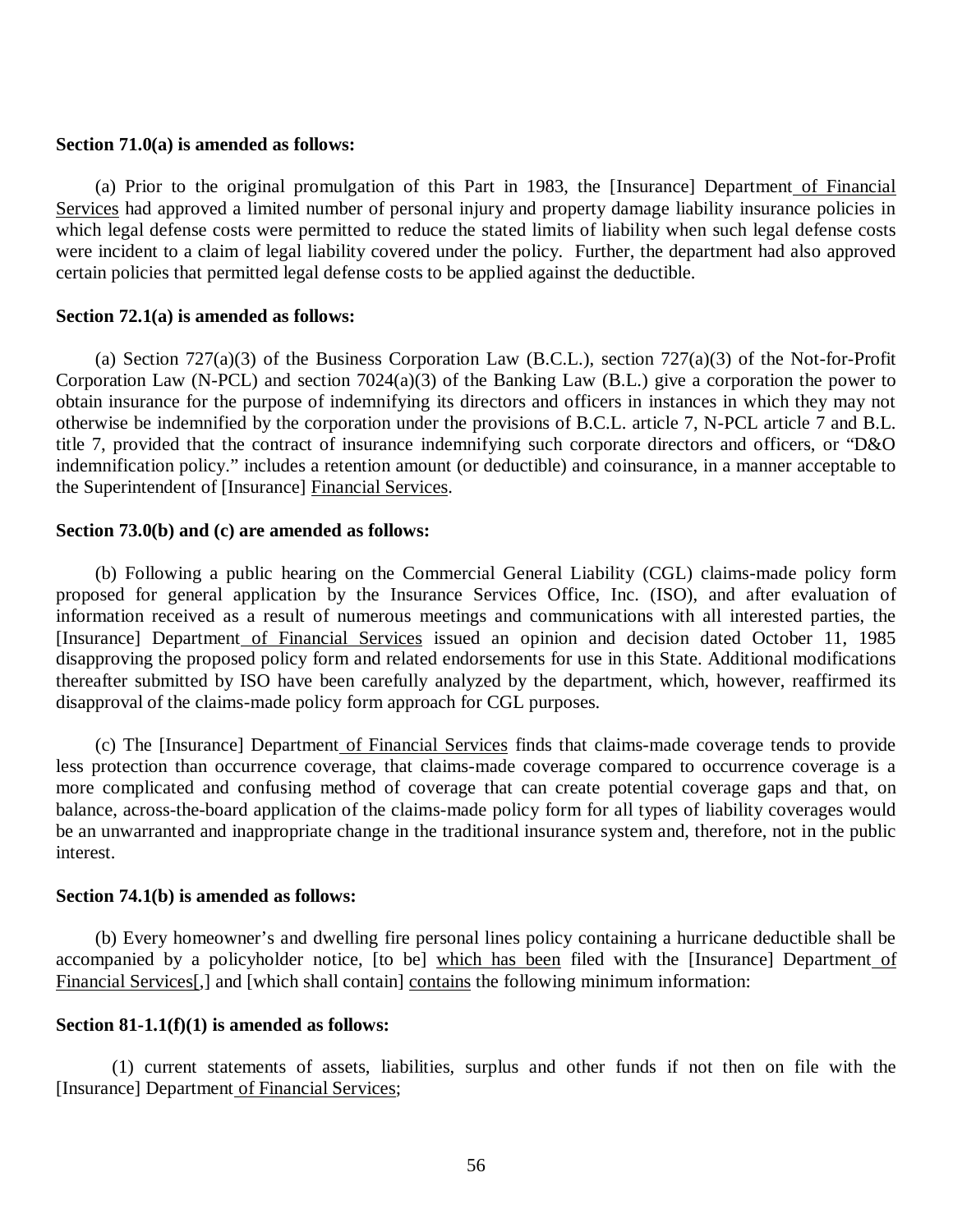#### **Section 83.2(g)(4) is amended as follows:**

 accounting manual, subject to such exceptions (as set forth in section 83.4 of this Part) as may be appropriate because of New York law or policy. If it becomes necessary for the superintendent to apprise the public and the insurance industry of new information regarding accounting practices prior to the next updating of this Part, the superintendent may issue circular letters to provide advice and instruction, or the superintendent may amend this Part as appropriate. Such information will also be included on the [Insurance Department's] Department of Financial Services' website under "codification developments." (4) It is the superintendent's intention to update this Part each year in order to adopt the newly published

#### **Section 83.3(c) is amended as follows:**

 provision of the Insurance Law or this Title, the accounting manual is adopted in its entirety, subject to such conflicts and exceptions, and an insurer shall follow the accounting practices and procedures prescribed by the accounting manual. The accounting manual does not preempt States' legislative or regulatory authority. The accounting manual is intended to establish a comprehensive basis of accounting to be adhered to if not in conflict with the State statutes or regulations, or when the State statutes or regulations are silent. The accounting manual may also be viewed at the New York State [Insurance Department's] Department of Financial Services New York City office at [25 Beaver] One State Street, New York, NY 10004. (c) Except as provided in section 83.4 of this Part or where the accounting manual conflicts with any

#### **Section 83.4(q) is amended as follows:**

 Supplies, Durable Medical Equipment, Furniture, Medical Equipment and Fixtures, and Leasehold Improvements in Health Care Facilities" is not adopted. Durable medical equipment, furniture, medical equipment and fixtures, and leasehold improvements shall be depreciated utilizing a depreciation schedule no less conservative than that set forth in the latest revision of Estimated Useful Lives of Depreciable Hospital Assets (Revised 2004 Edition). The document may also be viewed at the New York State [Insurance Department's] Department of Financial Services' New York City office at [25 Beaver] One State Street, New York, NY 10004. Lease improvements in health care facilities shall be amortized against net income over the shorter of their estimated useful life or the remaining life of the original lease excluding renewal or option periods, using methods detailed in SSAP No. 19. (q) Paragraph 9 of SSAP No. 73 "Health Care Delivery Assets - Supplies, Pharmaceutical and Surgical

#### **Section 84.1(c) is amended as follows:**

 basis shall also contain the following statement in bold face type on the first page on which a GAAP statement is first presented: "The New York State [Insurance] Department of Financial Services recognizes only statutory accounting practices for determining and reporting the financial condition and results of operations of an insurance company, for determining its solvency under the New York Insurance Law, and for determining whether its financial condition warrants the payment of a dividend to its stockholders. No consideration is given by the Department to financial statements prepared in accordance with generally accepted accounting principles in making such determinations". The statement shall also refer to the discussion of the principal (c) Such registration statements and reports to stockholders containing financial statements on a GAAP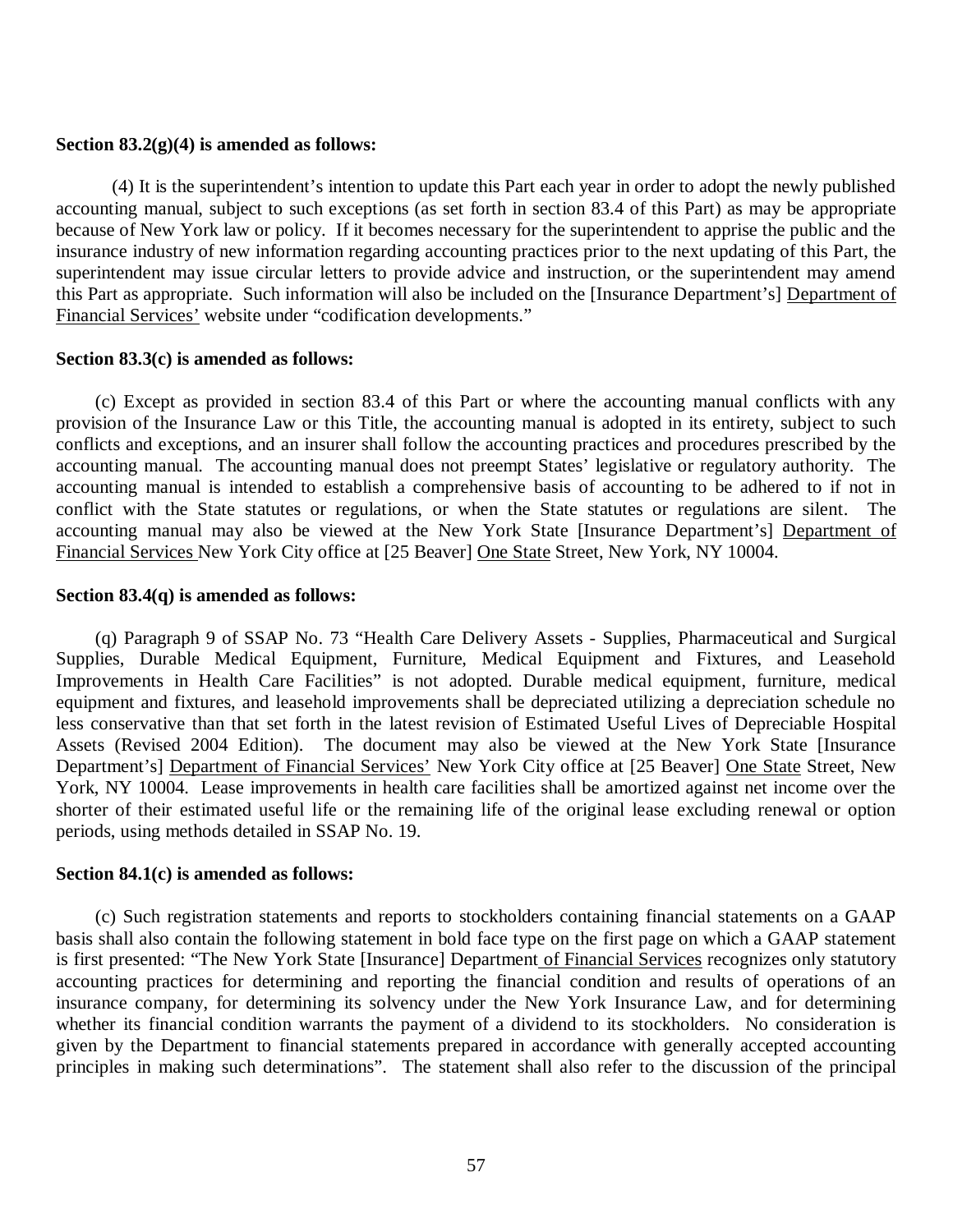differences between statutory accounting practices and GAAP contained in the accountant's notes to the financial statements.

## **The title to Part 86 is amended as follows:**

# REPORTS OF SUSPECTED INSURANCE FRAUDS TO [INSURANCE FRAUDS BUREAU] <u>CRIMINAL</u> INVESTIGATIONS UNIT; REQUIRED WARNING STATEMENTS

## **Section 86.4(e) is amended as follows:**

 substantially similar warning statements provided such warning statements are submitted to the [Insurance Frauds Bureau] Criminal Investigations Unit for prior approval. (e) Notwithstanding the provisions of subdivisions (a) and (b) of this section, insurers may use

## **Section 86.5 is amended as follows:**

To:

 Any person licensed pursuant to the provisions of the Insurance Law who determines that an insurance transaction or purported insurance transaction appears to be fraudulent or suspect shall submit a report thereon to the [Insurance Frauds Bureau] Criminal Investigations Unit. Reports shall be submitted on the prescribed reporting form issued by the [Insurance Frauds Bureau] Criminal Investigations Unit or upon any other form approved by order of the superintendent. Reporting may also be done by means of any electronic medium or system approved by order of the superintendent.

# STATE OF NEW YORK [INSURANCE] DEPARTMENT OF FINANCIAL SERVICES [INSURANCE FRAUDS BUREAU] CRIMINAL INVESTIGATIONS UNIT REPORTING FORM

**DATE** DATE \_\_\_\_\_\_\_\_\_\_\_\_\_\_\_\_\_\_\_\_\_\_\_\_\_\_\_\_\_\_\_\_\_\_\_\_\_\_\_

[60 West Broadway] One State Street \_\_\_\_\_\_\_\_\_\_\_\_\_\_\_\_\_\_\_\_\_\_\_\_\_\_\_\_\_\_\_\_\_\_\_

[Insurance] Department of Financial Services Company [Frauds Bureau] Criminal Investigations Unit Name:  $(1)$  Information furnished by:

\_\_\_\_\_\_\_\_\_\_\_\_\_\_\_\_\_\_\_\_\_\_\_\_\_\_\_\_\_\_\_\_\_\_\_

\_\_\_\_\_\_\_\_\_\_\_\_\_\_\_\_\_\_\_\_\_\_\_\_\_\_\_\_\_\_\_\_\_\_\_

New York, NY [10013]  $\underline{10004}$  Address:

\_\_\_\_\_\_\_\_\_\_\_\_\_\_\_\_\_\_\_\_\_\_\_\_\_\_\_\_\_\_\_\_\_\_\_ NAIC #

# PLEASE PRINT/TYPE INFORMATION

**State of New York** 

(2) Brief statement of suspect transaction and dollar amount of claim:

\_\_\_\_\_\_\_\_\_\_\_\_\_\_\_\_\_\_\_\_\_\_\_\_\_\_\_\_\_\_\_\_\_\_\_\_\_\_\_\_\_\_\_\_\_\_\_\_\_\_\_\_\_\_\_\_\_\_\_\_\_\_\_\_\_\_\_\_\_\_\_\_\_\_\_\_\_\_\_\_\_\_\_\_\_

\_\_\_\_\_\_\_\_\_\_\_\_\_\_\_\_\_\_\_\_\_\_\_\_\_\_\_\_\_\_\_\_\_\_\_\_\_\_\_\_\_\_\_\_\_\_\_\_\_\_\_\_\_\_\_\_\_\_\_\_\_\_\_\_\_\_\_\_\_\_\_\_\_\_\_\_\_\_\_\_\_\_\_\_\_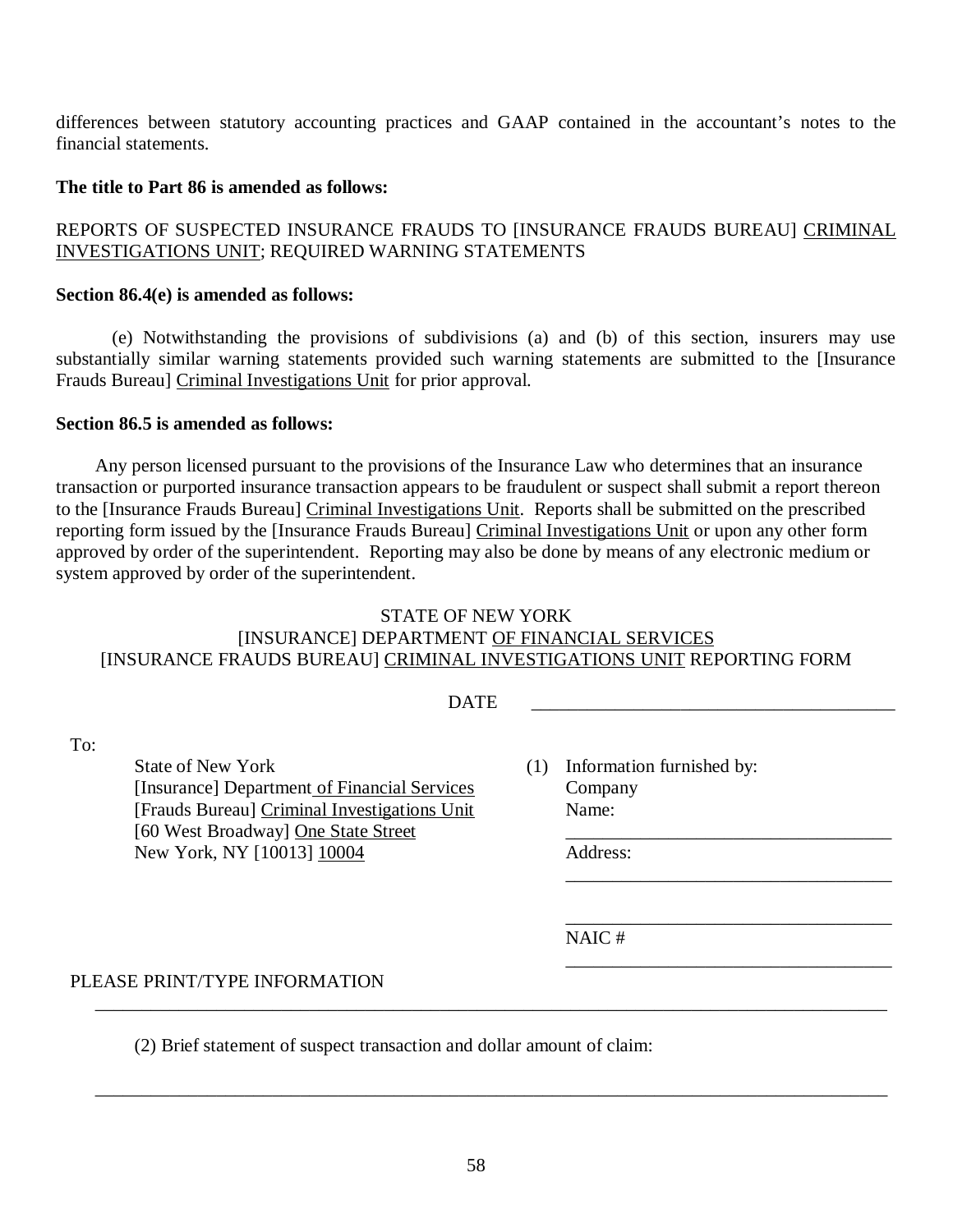(3) Identify parties to suspect transaction (name, address and relation to transaction):

(4) Identify your policy, claim or reference number under which the above transaction is recorded:

\_\_\_\_\_\_\_\_\_\_\_\_\_\_\_\_\_\_\_\_\_\_\_\_\_\_\_\_\_\_\_\_\_\_\_\_\_\_\_\_\_\_\_\_\_\_\_\_\_\_\_\_\_\_\_\_\_\_\_\_\_\_\_\_\_\_\_\_\_\_\_\_\_\_\_\_\_\_\_\_\_\_\_\_\_

\_\_\_\_\_\_\_\_\_\_\_\_\_\_\_\_\_\_\_\_\_\_\_\_\_\_\_\_\_\_\_\_\_\_\_\_\_\_\_\_\_\_\_\_\_\_\_\_\_\_\_\_\_\_\_\_\_\_\_\_\_\_\_\_\_\_\_\_\_\_\_\_\_\_\_\_\_\_\_\_\_\_\_\_\_

 (5) Name, title, address and telephone number of individual in your company who can provide detailed information:

| Name | Title | Address | Tel.# |
|------|-------|---------|-------|
|      |       |         |       |

\_\_\_\_\_\_\_\_\_\_\_\_\_\_\_\_\_\_\_\_\_\_\_\_\_\_\_\_\_\_\_\_\_\_\_\_\_\_\_\_\_\_\_\_\_\_\_\_\_\_\_\_\_\_\_\_\_\_\_\_\_\_\_\_\_\_\_\_\_\_\_\_\_\_\_\_\_\_\_\_\_\_\_\_\_

(6) Have you reported this transaction to any other law enforcement agency? \_\_\_\_\_\_\_\_\_\_\_\_

If yes, furnish name of agency, address, person contacted, date of report and telephone #.

Signed: \_\_\_\_\_\_\_\_\_\_\_\_\_\_\_\_\_\_\_\_\_\_\_\_\_\_\_\_

Title: \_\_\_\_\_\_\_\_\_\_\_\_\_\_\_\_\_\_\_\_\_\_\_\_\_\_\_\_\_\_

IFB-1

# UNITED STATES DEPARTMENT OF JUSTICE INSURANCE RELATED CRIMINAL REFERRAL FORM

 To Be Used for Criminal Referrals in Suspected Cases of Major Insurance Fraud or Corruption.\* Please provide as much of the requested information as possible, but if any information is unavailable leave the answer blank.

1. Name and Location of Insurance Company/Agency/Entity

| vame |
|------|
|------|

| $\overline{\phantom{a}}$<br>ratior<br>10 |  |  |
|------------------------------------------|--|--|
|                                          |  |  |

street city city state zip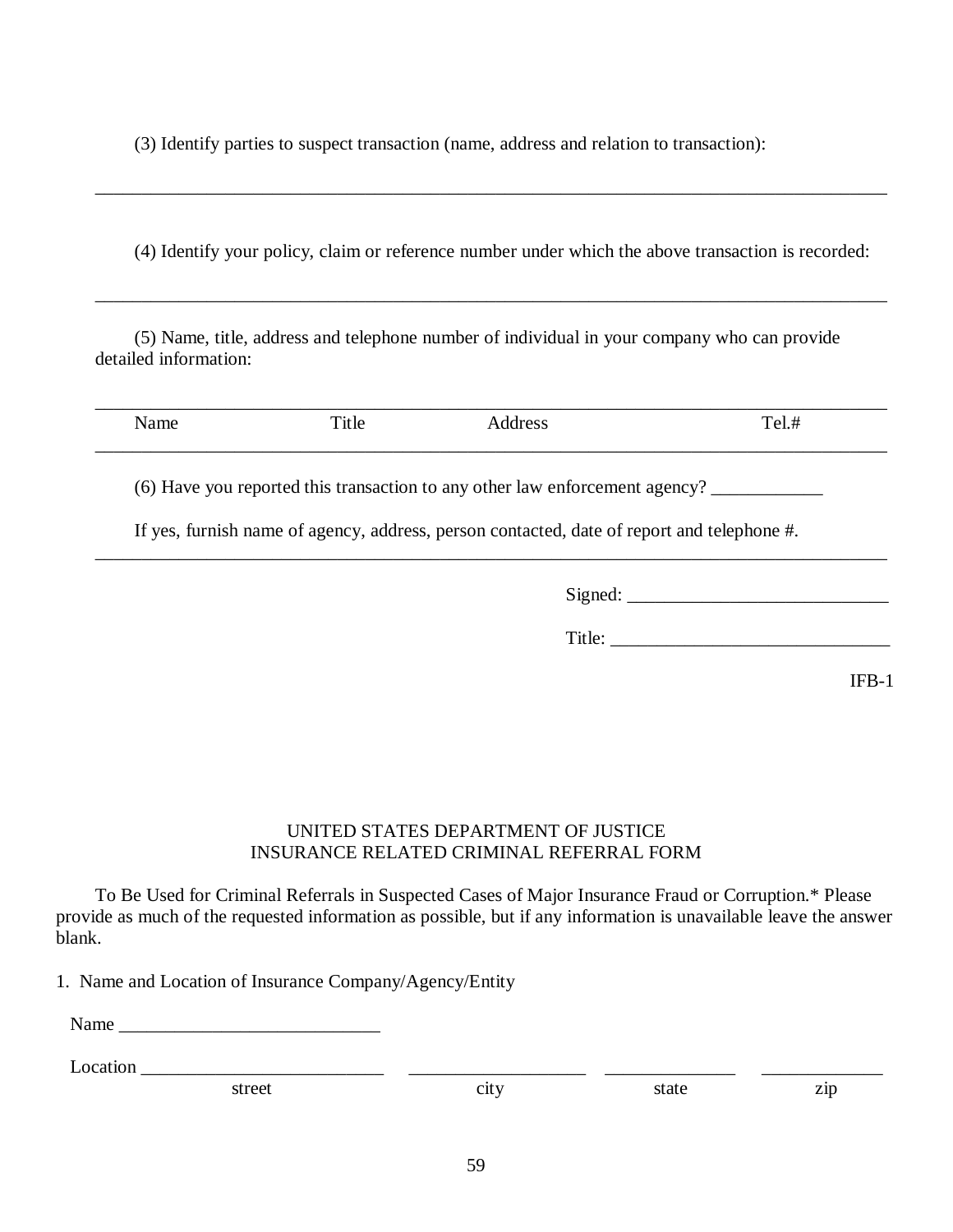Location of Suspected Offense:

|      |       |      | 3. Approximate date and dollar amount of loss due to suspected violation. |        |  |
|------|-------|------|---------------------------------------------------------------------------|--------|--|
| Date |       |      |                                                                           | Amount |  |
|      | Month | Year |                                                                           |        |  |
|      |       |      |                                                                           |        |  |

\*Major insurance fraud or corruption is defined as: (1) a scheme [which] that resulted in a loss to the state, company, policyholders, a multiple employer trust (MET), a multiple employer welfare arrangement (MEWA), or participants in METs or MEWAs of more than \$100,000 or a gain to the perpetrator of more than \$100,000, or (2) insurance-related public corruption, such as bribery of a public official, regardless of the amount. Please exclude all arson cases or matters. In the event a fraud is uncovered [which] that involves les than \$100,000, this form may still be submitted or a referral may be made by letter.

4. Summary characterization of the suspected violation. Check appropriate item(s).

| Defalcation/embezzlement              | Employee Benefit Plans (ERISA)   |
|---------------------------------------|----------------------------------|
| False Statement by insurance com-     | <b>METS &amp; MEWAS</b>          |
| pany (e.g. assets/liabilities; owner- | Reinsurance                      |
| ship; reserves)                       | <b>Tax Violations</b>            |
| Misuse of Position or Self Dealing;   | <b>Public Corruption/Bribery</b> |
| other abuses by insurance company     | <b>Securities Fraud</b>          |
| insiders                              | Other (Describe)                 |
| <b>Check Kiting</b>                   |                                  |
| <b>Bank Fraud</b>                     |                                  |
| <b>Bank Secrecy Act/Money Launder</b> |                                  |
| $-$ ing                               |                                  |

5. Person(s) Suspected of Criminal Violation (If more than one, use Continuation Sheet.)

| a.             | Name          |                                  |                                                                    |            |     |
|----------------|---------------|----------------------------------|--------------------------------------------------------------------|------------|-----|
|                | first         |                                  | middle                                                             | last       |     |
| b.             | Address       |                                  |                                                                    |            |     |
|                | street        |                                  | city                                                               | state      | zip |
| $\mathbf{c}$ . | Date of Birth |                                  |                                                                    |            |     |
|                | (if known)    | $\text{mo}/\text{day}/\text{yr}$ |                                                                    | (if known) |     |
| d.             |               |                                  | Relationship to the insurance entity. Check all applicable item(s) |            |     |
|                | Officer       |                                  |                                                                    | Lawyer     |     |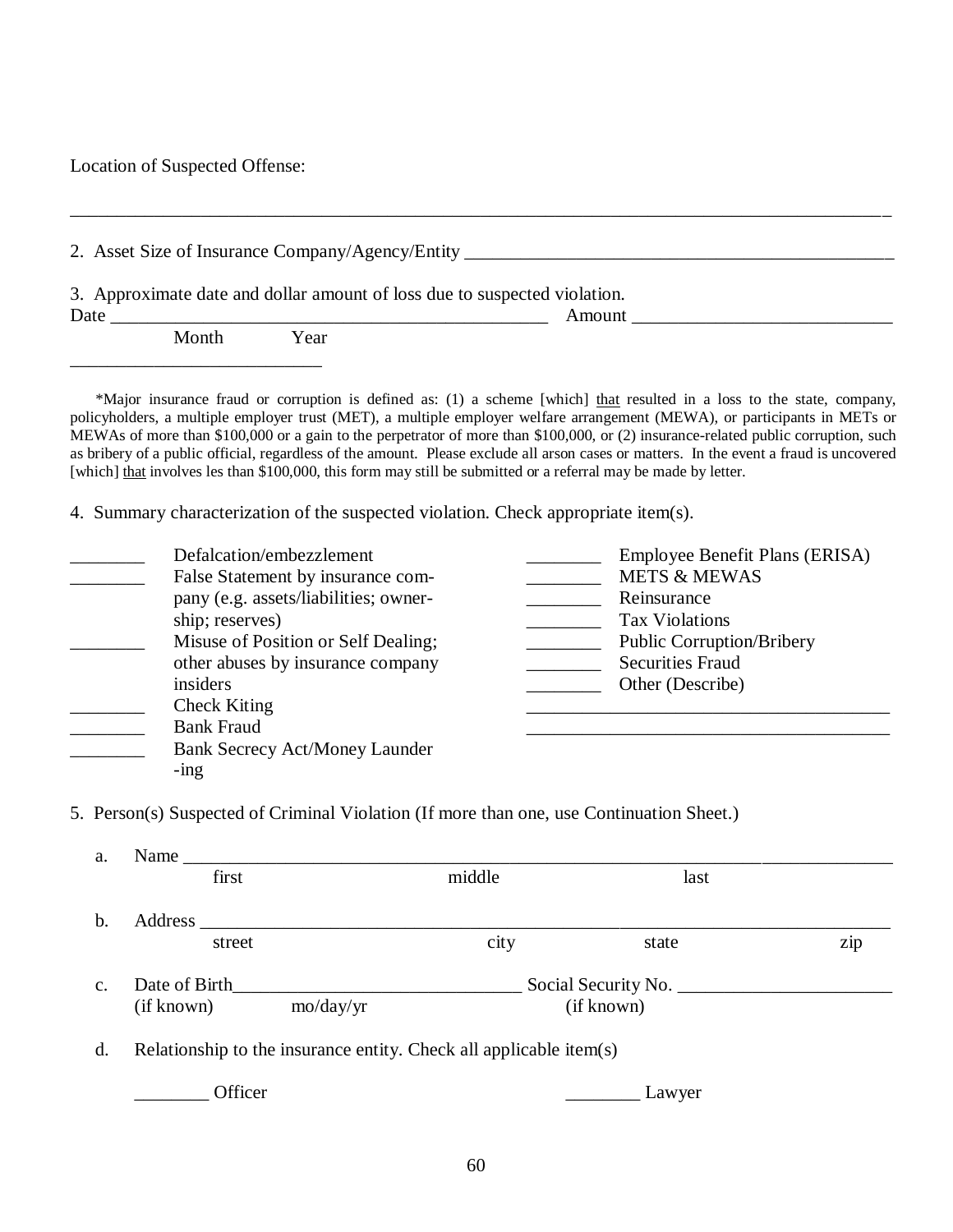|              | Director<br>Employee<br>Accountant<br>Consultant<br>Third Party Administrator<br>Managing General Agent<br>Agent/Broker                                                                                            |         |       | Employee Benefit Plan Service<br>_____________Stockholder<br>Policyholder<br>Other (Specify) |                       |  |
|--------------|--------------------------------------------------------------------------------------------------------------------------------------------------------------------------------------------------------------------|---------|-------|----------------------------------------------------------------------------------------------|-----------------------|--|
|              | Appraiser                                                                                                                                                                                                          |         |       |                                                                                              |                       |  |
| e.           | Is person still affiliated with the insurance entity?                                                                                                                                                              |         |       |                                                                                              |                       |  |
|              |                                                                                                                                                                                                                    |         |       |                                                                                              |                       |  |
|              |                                                                                                                                                                                                                    |         |       |                                                                                              | FORM OMB-1105-0054    |  |
|              |                                                                                                                                                                                                                    |         |       |                                                                                              | EXP. AUG.95           |  |
| f.           | Is person affiliated with any other insurance entities?                                                                                                                                                            |         |       |                                                                                              |                       |  |
|              |                                                                                                                                                                                                                    |         |       |                                                                                              |                       |  |
|              |                                                                                                                                                                                                                    |         |       |                                                                                              |                       |  |
|              |                                                                                                                                                                                                                    |         |       |                                                                                              |                       |  |
|              | 6. Explanation/Description of Suspect Activity (You may use a separate sheet)<br>Give an account of the suspected criminal activity.                                                                               |         |       |                                                                                              |                       |  |
|              |                                                                                                                                                                                                                    |         |       |                                                                                              |                       |  |
|              |                                                                                                                                                                                                                    |         |       |                                                                                              |                       |  |
|              |                                                                                                                                                                                                                    |         |       |                                                                                              |                       |  |
| 7. Witnesses | If known, list any witnesses who might have information about the suspected violation and describe their<br>position or employment. Indicate if they have been interviewed. (Use continuation sheet if necessary.) |         |       |                                                                                              |                       |  |
| Name         | Position                                                                                                                                                                                                           | Address | Tele. |                                                                                              | Interviewed           |  |
|              |                                                                                                                                                                                                                    |         |       |                                                                                              | Yes<br>N <sub>o</sub> |  |
| (1)          |                                                                                                                                                                                                                    |         |       |                                                                                              |                       |  |
| (2)          | <u> 1989 - Johann Barbara, martin amerikan basar dan berasal dalam basar dalam basar dalam basar dalam basar dala</u>                                                                                              |         |       |                                                                                              |                       |  |
|              |                                                                                                                                                                                                                    |         |       |                                                                                              |                       |  |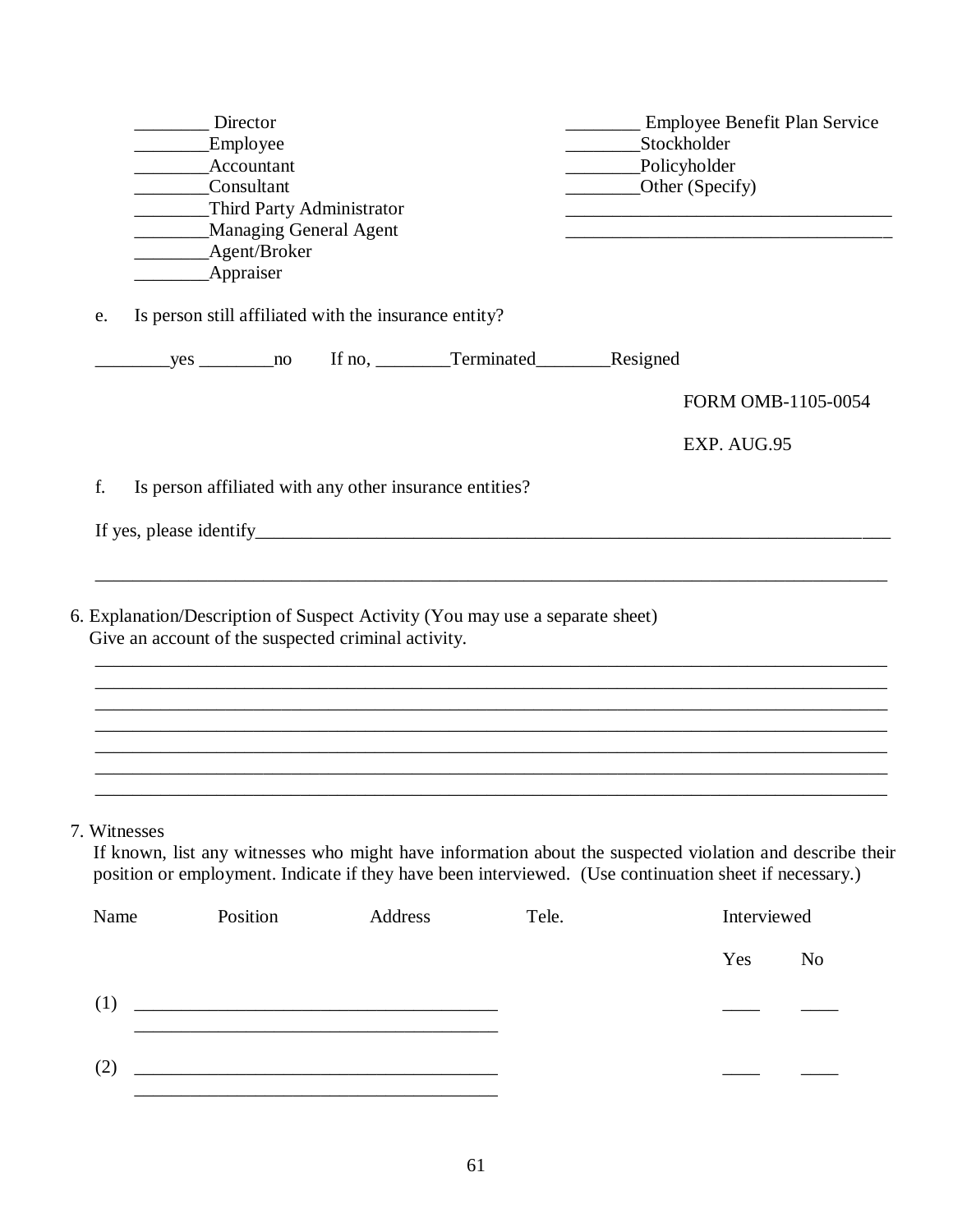[9.]  $\underline{8}$ . Is this matter the subject of any civil law suit or regulatory action including liquidation or insolvency proceedings? If so, please describe. [please describe.]

\_\_\_\_\_\_\_\_\_\_\_\_\_\_\_\_\_\_\_\_\_\_\_\_\_\_\_\_\_\_\_\_\_\_\_\_\_\_\_\_\_\_\_\_\_\_\_\_\_\_\_\_\_\_\_\_\_\_\_\_\_\_\_\_\_\_\_\_\_\_\_\_\_\_\_\_\_\_\_\_\_\_\_\_\_ \_\_\_\_\_\_\_\_\_\_\_\_\_\_\_\_\_\_\_\_\_\_\_\_\_\_\_\_\_\_\_\_\_\_\_\_\_\_\_\_\_\_\_\_\_\_\_\_\_\_\_\_\_\_\_\_\_\_\_\_\_\_\_\_\_\_\_\_\_\_\_\_\_\_\_\_\_\_\_\_\_\_\_\_\_ \_\_\_\_\_\_\_\_\_\_\_\_\_\_\_\_\_\_\_\_\_\_\_\_\_\_\_\_\_\_\_\_\_\_\_\_\_\_\_\_\_\_\_\_\_\_\_\_\_\_\_\_\_\_\_\_\_\_\_\_\_\_\_\_\_\_\_\_\_\_\_\_\_\_\_\_\_\_\_\_\_\_\_\_\_

[10.] **9.** Has a referral or complaint been made about this or a related matter or individual to a state insurance regulatory agency, law enforcement, a U.S. Attorney's Office, State Attorney General's Office or other prosecutor's office? If so, please describe.

\_\_\_\_\_\_\_\_\_\_\_\_\_\_\_\_\_\_\_\_\_\_\_\_\_\_\_\_\_\_\_\_\_\_\_\_\_\_\_\_\_\_\_\_\_\_\_\_\_\_\_\_\_\_\_\_\_\_\_\_\_\_\_\_\_\_\_\_\_\_\_\_\_\_\_\_\_\_\_\_\_\_\_\_\_ \_\_\_\_\_\_\_\_\_\_\_\_\_\_\_\_\_\_\_\_\_\_\_\_\_\_\_\_\_\_\_\_\_\_\_\_\_\_\_\_\_\_\_\_\_\_\_\_\_\_\_\_\_\_\_\_\_\_\_\_\_\_\_\_\_\_\_\_\_\_\_\_\_\_\_\_\_\_\_\_\_\_\_\_\_ \_\_\_\_\_\_\_\_\_\_\_\_\_\_\_\_\_\_\_\_\_\_\_\_\_\_\_\_\_\_\_\_\_\_\_\_\_\_\_\_\_\_\_\_\_\_\_\_\_\_\_\_\_\_\_\_\_\_\_\_\_\_\_\_\_\_\_\_\_\_\_\_\_\_\_\_\_\_\_\_\_\_\_\_\_

[11.] 10. Distribution Information

 a. Send one copy to the office of the Federal Bureau of Investigation (FBI) nearest to where the suspected offense took place.

FBI office to which form was sent:

\_\_\_\_\_\_\_\_\_\_\_\_\_\_\_\_\_\_\_\_\_\_\_\_\_\_\_\_\_\_\_\_ city/state

 $\mathbf{b}$ . nearest to where the suspected offense took place. [offense took place.] Postal Inspection Service office to which form was sent: b. If the allegations are false claims or mail fraud, please send one copy to the Postal Inspection Service

> \_\_\_\_\_\_\_\_\_\_\_\_\_\_\_\_\_\_\_\_\_\_\_\_\_\_\_\_\_\_\_\_ city/state

- $c.$  Pennsylvania NW, Washington, DC 20530, Attention: Karen Morrissette, Deputy Chief. Send one copy to: U.S. Department of Justice, Criminal Division, Fraud Section, 10th &
- $d_{-}$  a copy to the corresponding agency listed below and indicate that the referral was sent. In addition, if the allegations in this referral involve any of the categories as listed below, please send
	- 1. Employee Benefit Plans (ERISA); Multiple Employer Trusts or Welfare arrangements.

 Send to: Office of Labor Racketeering U.S. Department of Labor Room S-5012 200 Constitution Avenue Washington, DC 20210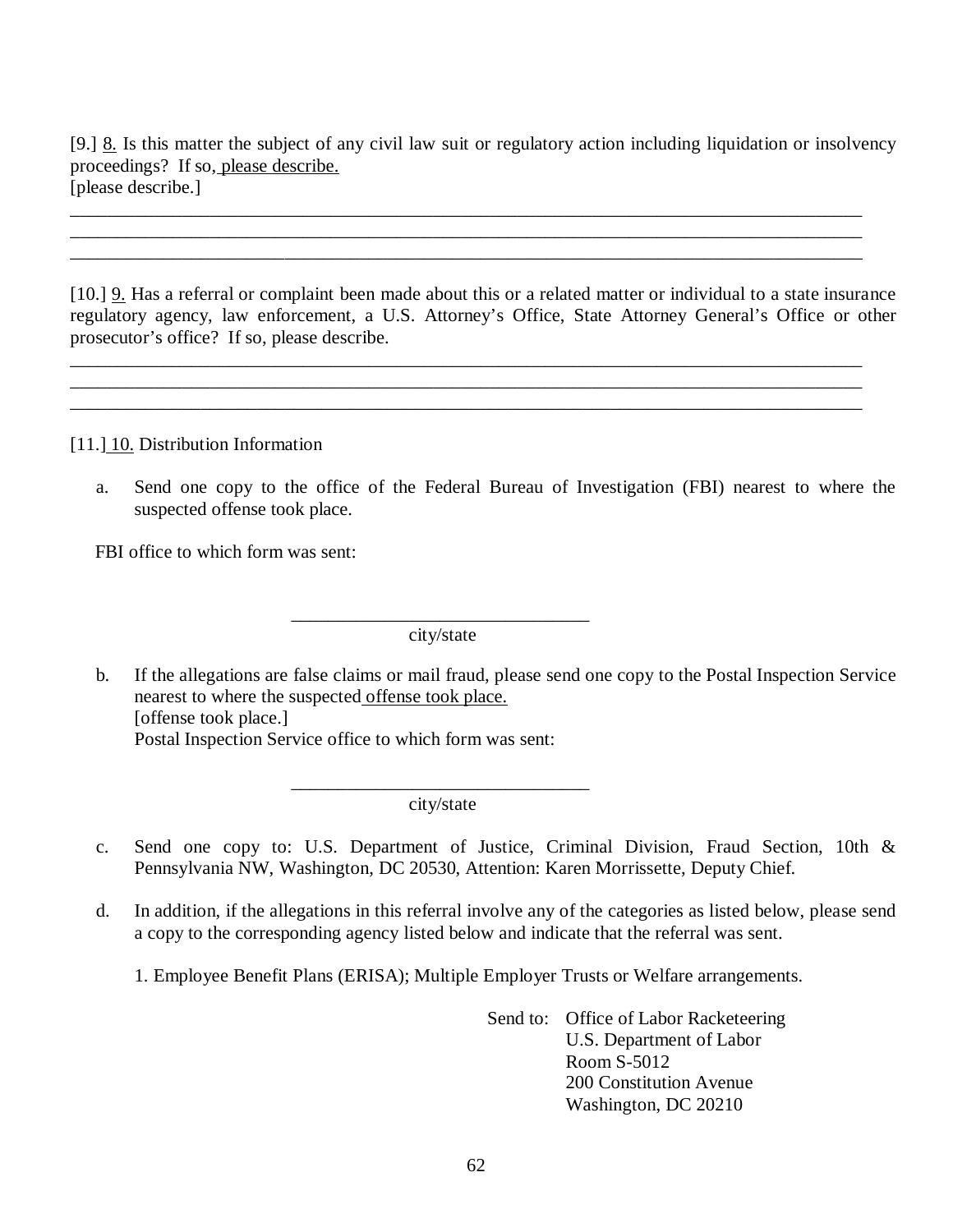|                                                      | Referral sent                                |                              | $Yes \_ No \_$     |
|------------------------------------------------------|----------------------------------------------|------------------------------|--------------------|
|                                                      | Pension & Welfare Benefits<br>Administration |                              |                    |
|                                                      | <b>Enforcement Section</b>                   |                              |                    |
|                                                      | U.S. Department of Labor                     |                              |                    |
|                                                      | Room N - 5702                                |                              |                    |
|                                                      | 200 Constitution Avenue                      |                              |                    |
|                                                      | Washington, DC 20210                         |                              |                    |
|                                                      | Referral sent                                |                              | $Yes \_\_ No \_\_$ |
| 2. Tax Violations; Bank Secrecy Act/Money Laundering |                                              |                              |                    |
|                                                      | Send to: Internal Revenue Service            |                              |                    |
|                                                      | Criminal Investigation Division              |                              |                    |
|                                                      | 1111 Constitution Avenue                     |                              |                    |
|                                                      | Room 2143                                    |                              |                    |
|                                                      | Washington, DC 20224                         |                              |                    |
|                                                      |                                              | Attn: Director of Operations |                    |
|                                                      | Referral sent Yes ____ No ____               |                              |                    |

| Name             |
|------------------|
| Position         |
| Organization     |
| Phone No.        |
| Date of referral |

 Public reporting for this collection of information is estimated to average one hour per response, including the time for reviewing instructions, searching existing data sources, gathering and maintaining the data needed, and completing and reviewing the collection of information. Send comments regarding this burden estimate or any other aspects of this collection of information, including suggestions for reducing this burden to Fraud Section, Criminal Division, U.S. Department of Justice, Washington, DC 20530; and to The Office of Management and Budget, Washington, DC 20503.

# **Section 86.6(b)(1) is amended to read as follows:**

 functions of the insurer, which shall be responsible for investigation of cases of suspected fraudulent activity and for implementation of the insurer's fraud prevention and reduction activities under the Fraud Prevention Plan. In the alternative the insurer may contract with a provider of services to perform all or part of this function, but shall remain primarily responsible for the development and implementation of its Fraud Prevention Plan. The agreement under which such services are provided shall be filed with the [Insurance Frauds Bureau] Department's Criminal Investigations Unit as part of the Fraud Prevention Plan, and must provide for specified levels of staffing devoted to the investigation of suspected fraudulent claims. In the event (1) Establishment of a full time Special Investigations Unit separate from the underwriting or claims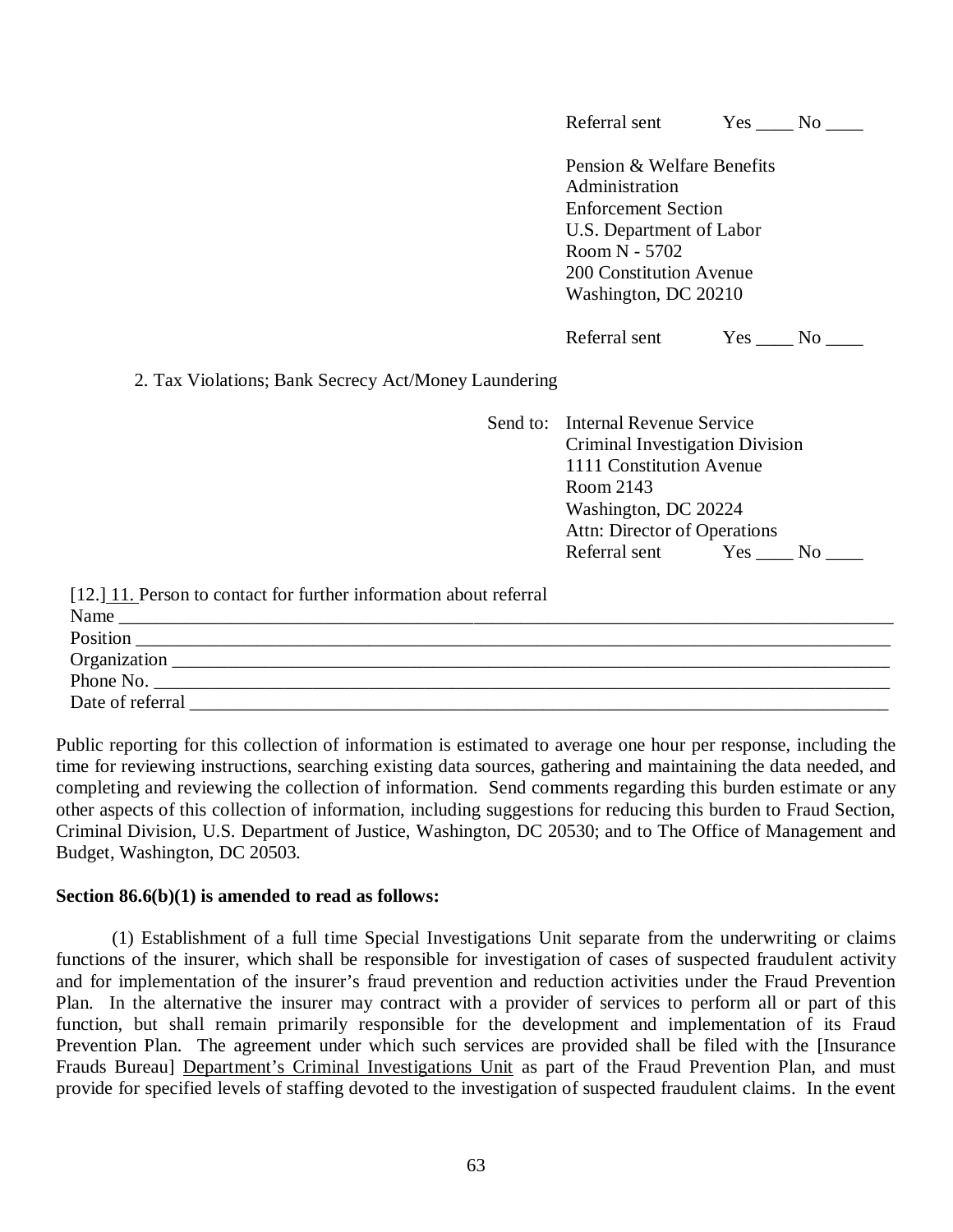that investigators employed by a provider of services will be working for more than one insurer or on cases in states other than New York, the plan must apportion the percentage of the investigator's efforts which will be devoted to working for the insurer on its New York cases. The agreement shall also require that the provider of services cooperate fully with the Department of [Insurance] of Financial Services in any examination of the implementation of the Fraud Prevention Plan, and provide any and all assistance requested by the [Insurance Frauds Bureau] Criminal Investigations Unit, any other law enforcement agency or any prosecutorial agency in the investigation and prosecution of insurance fraud and related crimes.

## **Section 86.6(b)(4) is amended to read as follows:**

 underwriting functions of the insurer, including procedures for detecting possible fraud, criteria for referral of a case to the Unit for evaluation, and the designation of the individuals authorized to make such a referral; and a description of the relationship between the Unit and the [Insurance Frauds Bureau] Department's Criminal Investigations Unit, other law enforcement agencies and prosecutors, including procedures for case investigation, detection of patterns of repetitive fraud involving one or more insurers, criteria for referral of a case to the [Insurance Frauds Bureau] Criminal Investigations Unit, designation of the individuals authorized to make such referrals, and a policy to avoid duplication of effort due to concurrent referrals by the Unit to more than one law enforcement agency. (4) A description of the relationship between the Special Investigations Unit and the claims and

## **Section 86.6(d) is amended to read as follows:**

Frauds Bureau] Department's Criminal Investigations Unit no later than January 15 of each year on a form approved by the superintendent, describing the insurer's experience, performance and cost effectiveness in implementing the plan and its proposals for modifications to the plan to amend its operations, to improve performance or to remedy observed deficiencies. The report shall be reviewed and signed by an executive officer of the insurer responsible for the operations of the Special Investigations Unit. (d) Every insurer required to file a fraud prevention plan shall file an annual report with the [Insurance

### **Section 87.1(a), (b), (c) and (d) are amended as follows:**

 seeking to be licensed in this State, and the proposed name of any insurer seeking to change its name shall be submitted to the Office of General Counsel, New York State [Insurance] Department of Financial Services, One Commerce Plaza, Albany, N.Y. 12257. (a) The name of any proposed domestic insurance corporation, the name of any foreign or alien insurer

 processing fee of \$25 for each proposed name submitted for approval. This fee is a nonrefundable reimbursement of the cost of the [Insurance] Department of Financial Services for such processing. (b) There shall be paid to the Superintendent of [Insurance] Financial Services, at the time of submittal, a

 substitute name may be submitted for approval without an additional processing fee. (c) In the event a proposed name is disapproved by the [Insurance] Department of Financial Services, one

 be reserved for the exclusive use of the prospective domestic corporation or foreign or alien insurer for a period of six months upon a payment of a fee of \$25. (d) In the event a proposed name is approved by the [Insurance] Department of Financial Services, it shall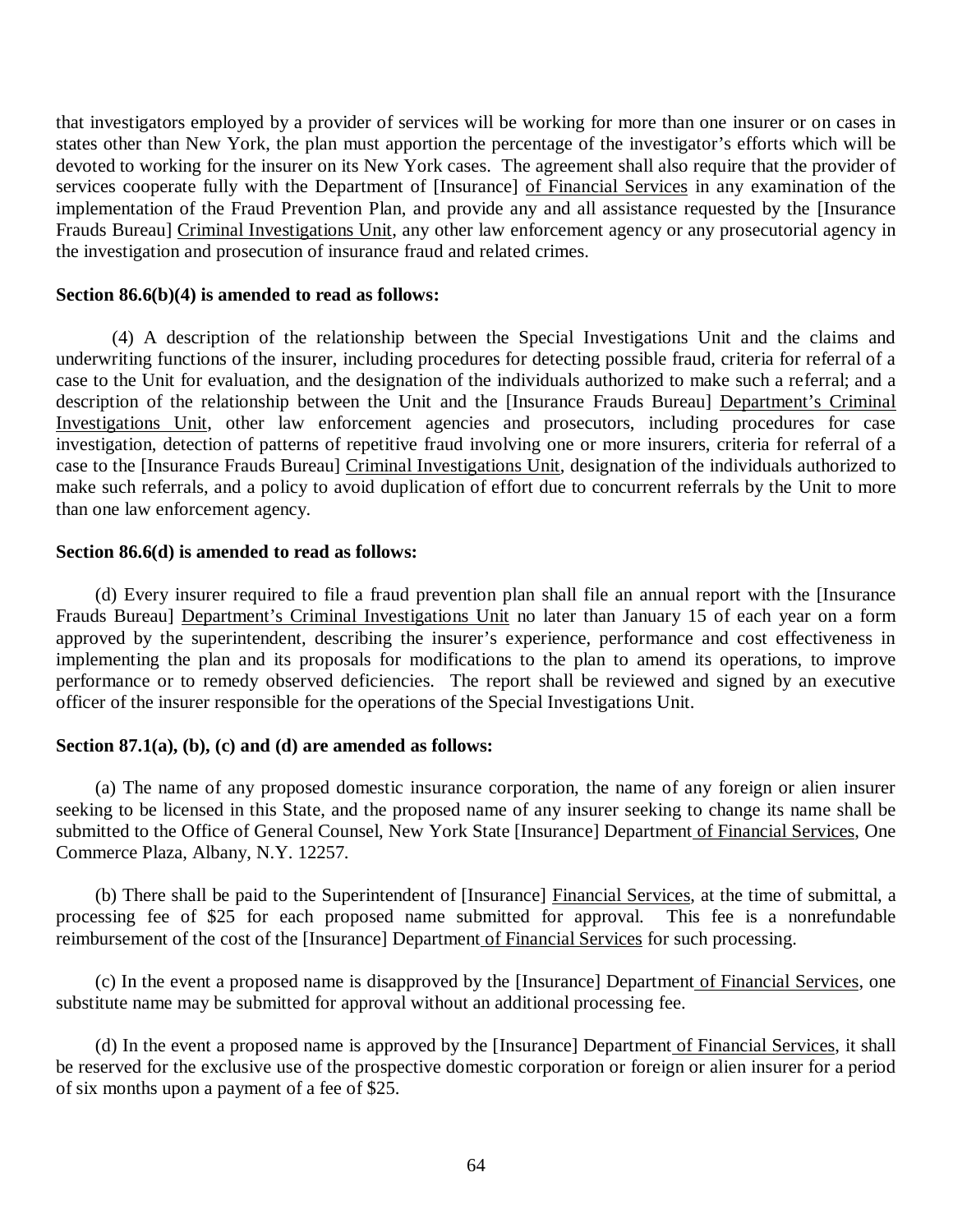#### **Section 88.1 is amended as follows:**

 its existing licensing status in this State, it shall submit a plan that will protect the interests of the people of this State. Such plan must be approved by the Superintendent of [Insurance] Financial Services before becoming effective. The purpose of this Part is to implement these provisions of the Insurance Law. Section 1105 of the Insurance Law provides that when an authorized insurer proposes to cease to maintain

## **Section 88.2 is amended as follows:**

least 45 days prior to such proposed action, submit to the Superintendent of [Insurance] Financial Services, for his approval, a plan to protect the interests of the people of this State. An insurer proposing for any reason to cease to maintain its existing licensing status in this State shall, at

### **Section 88.3(m) and (n) are amended as follows:**

York State [Insurance] Department of Financial Services and shall be liable for the costs of examination under applicable statutes until notice is given that reports are no longer required. (m) A provision that the insurer will remain subject to appropriate assessments, examination by the New

 payments of any claims and the satisfaction of its liabilities, the insurer will remain subject to the provisions of New York statutes and regulations affecting its operations and to the jurisdiction of the New York State [Insurance] Department of Financial Services. (n) A provision that, to the extent necessary to secure the execution of the insurer's responsibilities, the

## **Section 93.5 is amended as follows:**

that adequately reflect the operations of its aircraft reinsurance line of business in a manner similar to that of a fire or casualty insurer doing the same kind of business. Such records shall distinguish, as reasonably practical, between the reinsurance of conventional aircraft and space vehicles. In this respect Insurance [Department] Regulation No. 33 (11 NYCRR 90-91) will be applicable to the allocation of expenses to such line of business. Each life insurer engaging in such business shall report to the superintendent in such manner and at such times as the superintendent may hereafter prescribe with respect to this line of business and the funds applied thereto. Each life insurer engaging in the aircraft reinsurance business shall maintain accounting records [which]

#### **Section 94.4(b)(1)(ii)(b)(4) is amended as follows:**

 terminating in the first 24 months from date of disablement its claim termination rates are 120 percent of those of the 1987 Commissioners Group Disability Income Table found in Group Long-Term Disability Valuation Tables, Transactions of Society of Actuaries 1987, Volume XXXIX, pp. 393 through 457 [1] (87CGDT) and for months 25 through 60 (years three through five) are 110 percent of the 87CGDT. A copy of such document, as adopted by the Society of Actuaries, 475 N. Martingale Road, Suite 800, Schaumburg, IL 60173-2226, in 1988 is available for public inspection at the [Insurance] Department of Financial Services offices at One Commerce Plaza, Albany, New York 12257 and at [25 Beaver] One State Street, New York, New York 10004. Your *(4)* Example: A study of your company's group claim termination rates shows that for claims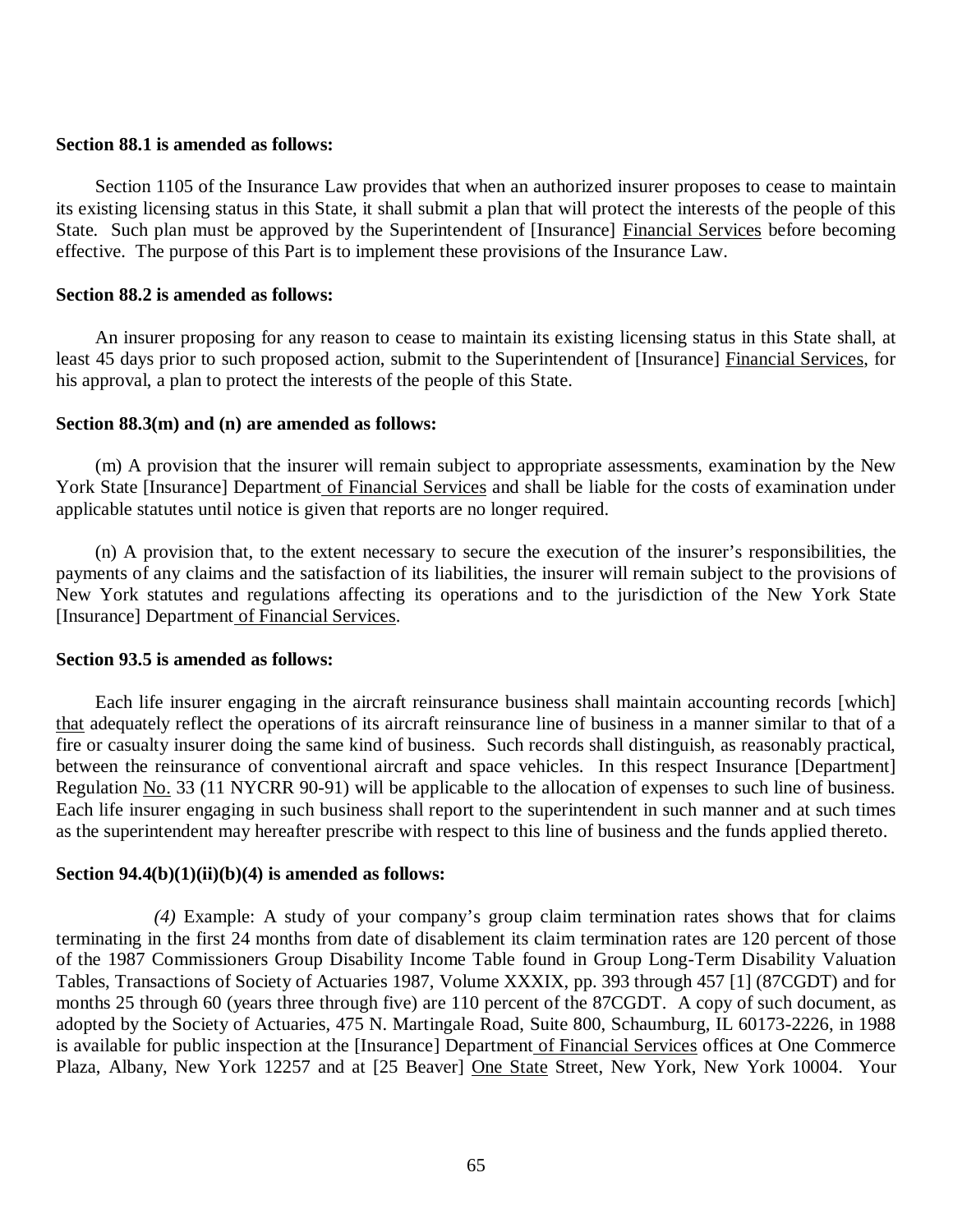company has an open claim as of December 31, 2002 that has a date of disablement of July 31, 2001 and an elimination period of 180 days. In order to calculate the claim reserve:

### **Section 94.6(d)(2) is amended as follows:**

premiums will be restricted by contract, [Insurance] Department of Financial Services regulations, regulatory approval for rate changes, or for other reasons, such that the future gross premiums reduced by expenses for administration, commissions, and taxes will be insufficient to cover future claims, the insurer shall establish contract reserves for such shortfall in the aggregate. (2) In the event an insurer has a contract or a group of related similar contracts, for which future gross

## **The introductory paragraph to Section 94.8 is amended as follows:**

 waiver as in-force contracts. Hence, contract reserves based on these tables are not reserves on "active lives" but rather reserves on contracts "in force." This is true for the 1964 Commissioners Disability Table Volume III Committee Recommendation and Basic Tables pp. i, iii, and 1 through  $16<sup>2</sup>$  (64CDT) and for both the 1985 Commissioners Individual Disability Tables A found in Report of the Committee to Recommend New Disability Tables for Valuation Transactions of Society of Actuaries 1985, Volume XXXVII, pp. 449 through 466<sup>3</sup> (85CIDA) and 1985 Commissioners Individual Disability Tables B found in APPENDIX to Report of October 18, 1984 to National Association of Insurance Commissioners (NAIC) Life, Health and Accident Standing Technical Actuarial (EX5) Task Force concerning Proposed New Minimum Valuation Standards for Loss of Time (Disability Income) Benefits NAIC Proceedings - 1985 Vol. I, pp. 486 through 540<sup>4</sup> (85CIDB). Copies of such documents, as adopted by the Health Insurance Association of America, 1201 F Street, NW, Suite 500, Washington, DC 20004-1204, in 1965, the Society of Actuaries, 475 N. Martingale Road, Suite 800, Schaumburg, IL 60173-2226, in 1986, and the National Association of Insurance Commissioners, 2301 McGee Street, Suite 800, Kansas City, MO 64108-2662, in 1983, respectively, are available for public inspection at the [Insurance] Department of Financial Services offices at One Commerce Plaza, Albany, NY 12257 and at [25 Beaver] One State Street, New York, NY 10004. Accordingly, tabular reserves using any of these tables should value reserves on the following basis: The morbidity tables required by this Part are based on exposures that include contracts on premium

<sup>4</sup>NAIC PROCEEDINGS - 1985 VOL. I Copyright 1985 by National Association of Insurance Commissioners, in Kansas City, Missouri.

### **Section 94.10(a)(1)(ii)(a)(2) is amended as follows:**

\_\_\_\_\_\_\_\_\_\_\_\_\_\_\_

 (page 63), found in Anthony J. Houghton's and Ronald M. Wolf's paper Development of the 1974 Medical Expense Tables Transactions of the Society of Actuaries, Volume XXX, pp. 9 through 123<sup>6</sup> shall be used. Refer to the paper, including its discussions, for methods of adjustment for benefits not directly valued in Table  A. Copies of the Reserves for Individual Hospital and Surgical Expense Insurance -- 1956 Hospital Surgical Table and Development of the 1974 Medical Expense Tables as adopted by the Society of Actuaries, 475 N. Martingale Road, Suite 800, Schaumburg, IL 60173-2226, in 1957 and 1978, respectively, are available for *(2)* for contracts issued on or after January 1, 1982: The 1974 Medical Expense Tables, Table A

<sup>&</sup>lt;sup>2</sup>1964 COMMISSIONERS DISABILITY TABLE Copyright 1965 by Health Insurance Association of America, in Washington, DC. <sup>3</sup>TRANSACTIONS OF SOCIETY OF ACTUARIES 1985, VOLUME XXXVII Copyright 1986 by Society of Actuaries, in Schaumburg, Illinois.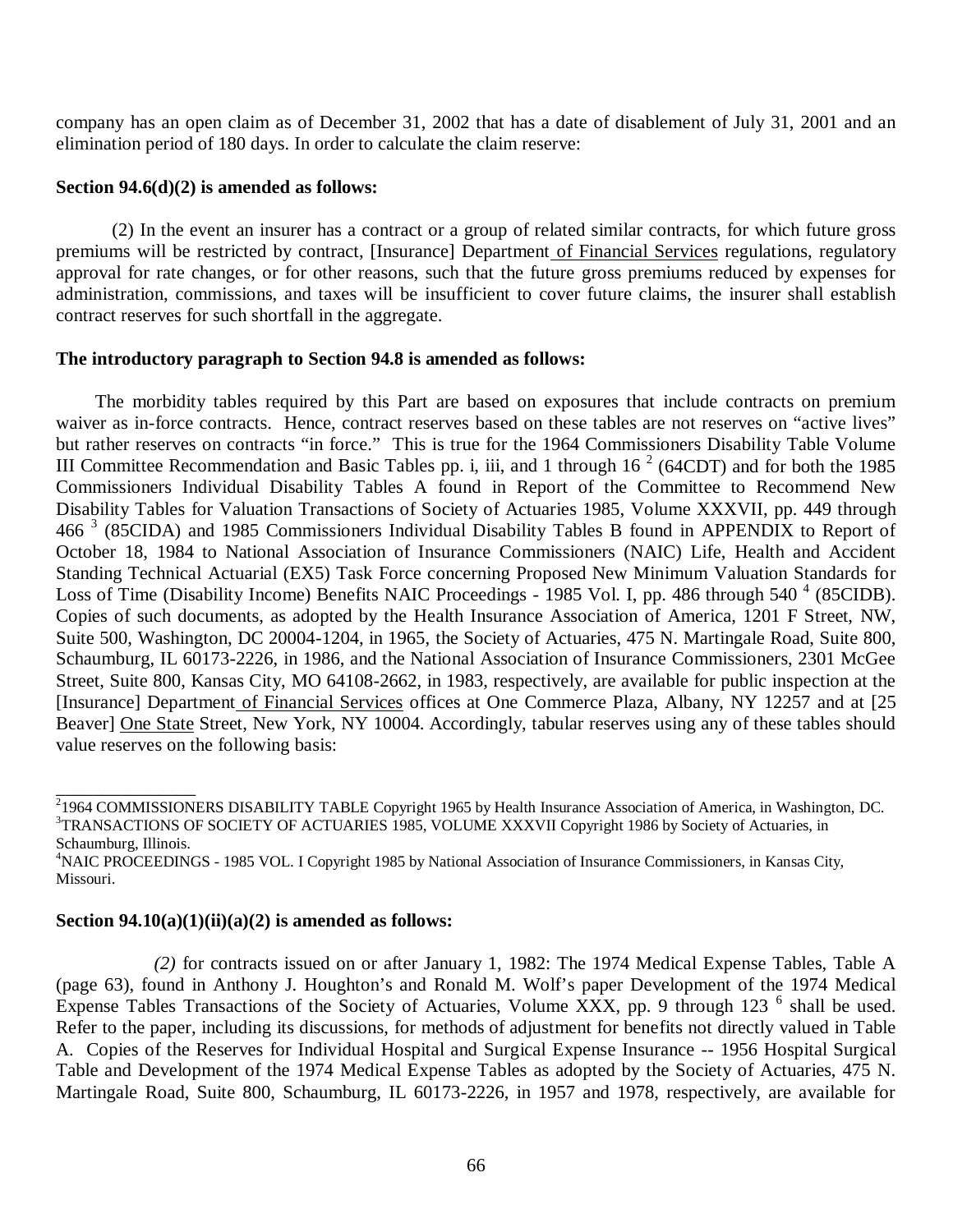public inspection at the [Insurance] Department of Financial Services' offices at One Commerce Plaza, Albany, NY 12257 and at [25 Beaver] One State Street, New York, NY 10004.

 Illinois; not copyrighted. <sup>6</sup>TRANSACTIONS OF SOCIETY OF ACTUARIES 1978, VOLUME XXX Published by Society of Actuaries in Schaumburg,

# **Section 94.10(a)(1)(iii)(a) is amended as follows:**

Claim Cost Tables, ATTACHMENT FOUR - D, NAIC Proceedings - 1986 Vol. I, pp. 601 through 624<sup>7</sup> shall be used. A copy of such document as adopted by the National Association of Insurance Commissioners, 2301 McGee Street, Suite 800, Kansas City, MO 64108-2662, in 1986 is available for public inspection at the [Insurance] Department of Financial Services' offices at One Commerce Plaza, Albany, NY 12257 and at [25 Beaver] One State Street, New York, NY 10004. *(a)* Contract reserves. For contracts issued on or after January 1, 1986: The 1985 NAIC Cancer

<sup>7</sup>NAIC PROCEEDINGS - 1986 Vol. I Copyright 1986 by National Association of Insurance Commissioners, in Kansas City, Missouri. \_\_\_\_\_\_\_\_\_\_\_\_\_\_\_

## **Section 94.10(a)(1)(iv)(a) is amended as follows:**

 Benefits Table found in Norman Brodie's and William J. November's paper A New Table for Accidental Death Benefits Transactions of Society of Actuaries 1959, Volume XI, pp. 749 through 763  $8$  (59ADB Table) shall be used. A copy of such document as adopted by the Society of Actuaries, 475 N. Martingale Road, Suite 800, Schaumburg, IL 60173-2226, in 1959 is available for public inspection at the [Insurance] Department of Financial Services' offices at One Commerce Plaza, Albany, NY 12257 and at [25 Beaver] One State Street, New York, NY 10004. *(a)* Contract reserves. For contracts issued on or after January 1, 1965: The 1959 Accidental Death

### **Section 94.10(c)(1) is amended as follows:**

 policies and group certificates, except long-term care insurance individual policies or group certificates issued on or after January 1, 1997, shall be the table specified in the Insurance Law or other Parts of this Title (but without use of selection factors) as the minimum standard permitted, for the valuation of whole life insurance issued on the same date as the health insurance contract. For example: the 1980 Commissioners Standard Ordinary Table found in Report of the Special Committee to Recommend New Mortality Tables for Valuation Transactions of Society of Actuaries 1981, Volume XXXIII, pp. 617 through 669 (80CSO)<sup>9</sup> could be used on an optional basis as of January 1, 1981 and therefore for this purpose the appropriate date would be January 1, 1981. A copy of such document as adopted by the Society of Actuaries, 475 N. Martingale Road, Suite 800, Schaumburg, IL 60173-2226, in 1981 is available for public inspection at the [Insurance] Department of (1) Unless paragraph (3) or (4) of this subdivision applies, the mortality basis used for all individual

 not copyrighted. <sup>8</sup>TRANSACTIONS OF SOCIETY OF ACTUARIES 1959, VOLUME XI Published by Society of Actuaries in Schaumburg, Illinois;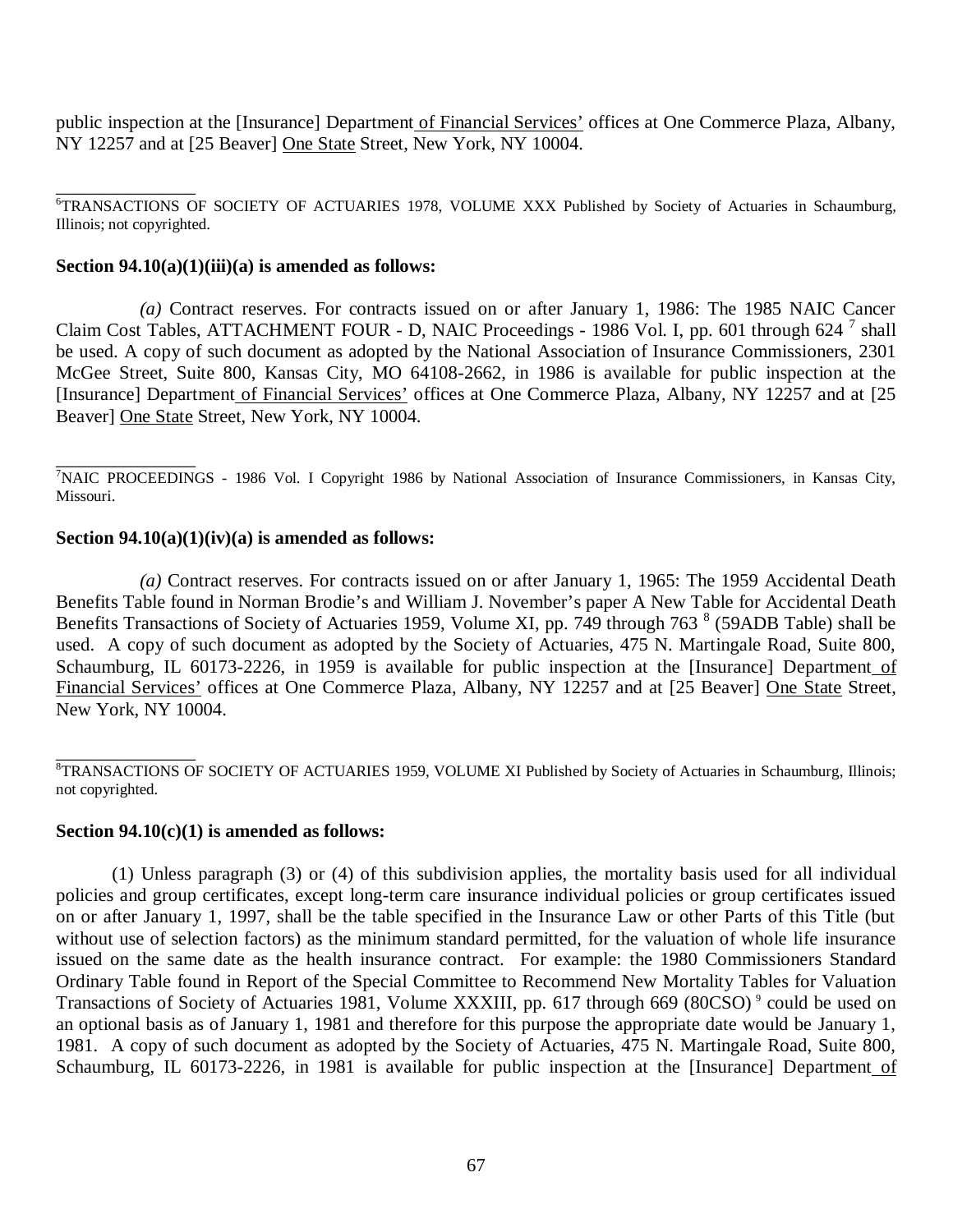Financial Services' offices at One Commerce Plaza, Albany, NY 12257 and at [25 Beaver] One State Street, New York, NY 10004.

9<br>TRANSACTIONS OF SOCIETY OF ACTUARIES, VOLUME XXXIII Copyright 1982 by Society of Actuaries in Schaumburg, Illinois.

# **Section 95.2 is amended as follows:**

Services of the State of New York under sections 107, [201,] 301, 308, 310, 1301, 1303, 1304, 4217, 4232 and 4240 of the Insurance Law and Section 202 of the Financial Services Law. This Part is issued pursuant to the authority granted to the Superintendent of [Insurance] Financial

## **Section 95.5(a)(6) is amended as follows:**

[which] that is required to file any statement or memorandum pursuant to section 95.9 or 95.11 of this Part, shall submit such request, statement or memorandum to the superintendent on or before the time it files its annual statement with the superintendent pursuant to Section 307 of the Insurance Law, attention of: (6) Any company requesting any exception from or waiver of any of the requirements of this Part, or

 Life Bureau, Actuarial Valuation Unit New York State [Insurance] Department of Financial Services One Commerce Plaza Albany, New York 12257

# **Section 95.7(b)(2) is amended as follows:**

 exempt pursuant to 11 NYCRR 95 (New York Insurance [Department] Regulation 126) from submitting a statement of actuarial opinion based on an asset adequacy analysis. This opinion, which is not based on an asset adequacy analysis, is rendered in accordance with Section 95.7 of the regulation." (2) The regulatory authority paragraph shall include a statement such as the following: "Said company is

# **Section 95.7(b)(6)(i) is amended as follows:**

compliance guidelines [which] that specifically relate to the opinion required under Section 95.7 of New York Insurance [Department] Regulation 126 to the extent not inconsistent therewith and in accordance with the requirements of such regulation, and which are consistently applied; (i) Are computed in accordance with those presently accepted actuarial standards of practice and actuarial

### **Section 95.7(b)(7) is amended as follows:**

 section. It shall include the following: (7) A paragraph should document the eligibility for the company to provide an opinion as provided by this

 "This opinion is provided in accordance with section 95.7 of [New York] Insurance [Department] Regulation 126. As such it does not include an opinion regarding the adequacy of reserves and related actuarial items when considered in light of the assets which support them.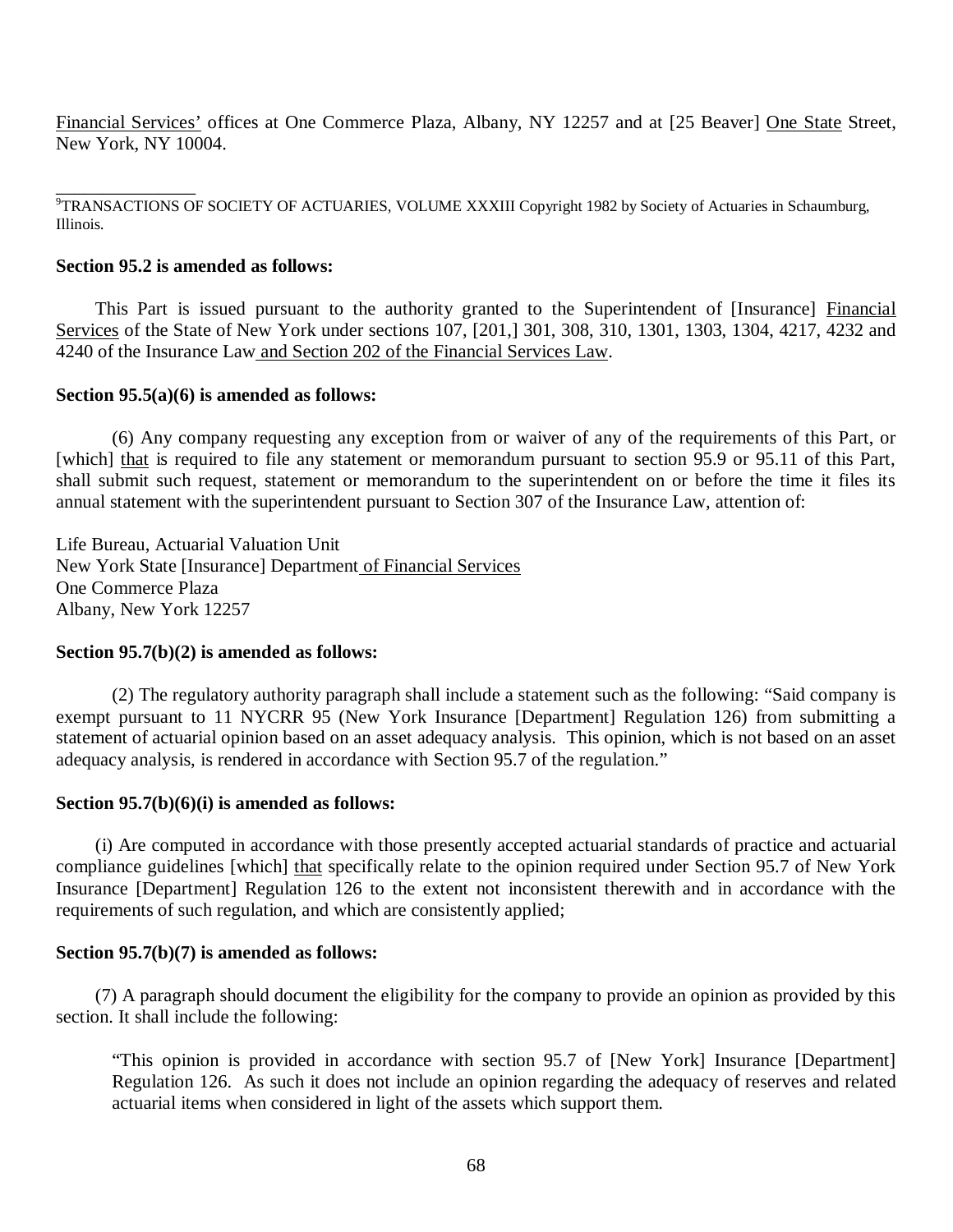December 31, [19] <u>20</u> \_\_\_\_\_\_\_\_\_ : Eligibility for section 95.7 is confirmed as follows based on the annual statement for the year ended

\*\*\*

[for the] has not designated the company as a first priority company in either  $[19]$   $\underline{20}$  \_\_\_\_\_\_\_ or  $[19]$  $\frac{20}{20}$  generally based on the annual statements for [19]  $\frac{20}{20}$  and [19]  $\frac{20}{20}$  \_\_\_\_\_\_, or a second priority company in each of such years or the company has resolved the first or second priority status to the satisfaction of the commissioner of the state of domicile. (iv) To my knowledge, based on such inquiry as I considered reasonable, the NAIC Examiner Team

 request from the insurance regulator in any jurisdiction in which the company does business requiring an asset adequacy analysis opinion." (v) To my knowledge, based on such inquiry as I considered reasonable, there is not a specific

# **Section 95.7(b)(8) is amended as follows:**

(8) The concluding paragraph may state purposes for which the opinion is rendered, for example:

 "This opinion is prepared for the use of company management and the New York Department of [Insurance] Financial Services for the purposes set forth in New York Insurance Law § 4217 and 11 NYCRR 95 (Insurance Regulation 126). This opinion covers business in force as of December 31,  $[19]$   $\underline{19}$   $\underline{20}$   $\underline{\hspace{1cm}}$  and does not cover new business issued subsequent to this date.

Signature of Appointed Actuary

Address of Appointed Actuary

Telephone Number of Appointed Actuary

\_\_\_\_\_\_\_\_\_\_\_\_\_\_\_\_\_\_\_\_\_\_\_\_\_\_\_\_\_\_\_\_\_\_\_\_\_\_\_\_\_\_\_\_\_\_\_\_\_\_\_\_

\_\_\_\_\_\_\_\_\_\_\_\_\_\_\_\_\_\_\_\_\_\_\_\_\_\_\_\_\_\_\_\_\_\_\_\_\_\_\_\_\_\_\_\_\_\_\_\_\_\_\_\_

\_\_\_\_\_\_\_\_\_\_\_\_\_\_\_\_\_\_\_\_\_\_\_\_\_\_\_\_\_\_\_\_\_\_\_\_\_\_\_\_\_\_\_\_\_\_\_\_\_\_\_\_

 Date Opinion is Signed \_\_\_\_\_\_\_\_\_\_\_\_\_\_\_\_\_\_\_\_\_\_\_\_\_\_\_\_\_\_\_\_\_\_\_\_"

# **Section 95.8(b)(6)(i) is amended as follows:**

that specifically relate to the opinion required under Section 95.8 of New York Insurance [Department] Regulation 126 to the extent not inconsistent therewith and in accordance with the requirements of such regulation, and [which] that are consistently applied and [are] fairly stated, in accordance with sound actuarial (i) Are computed in accordance with those presently accepted actuarial standards of practice [which] principles;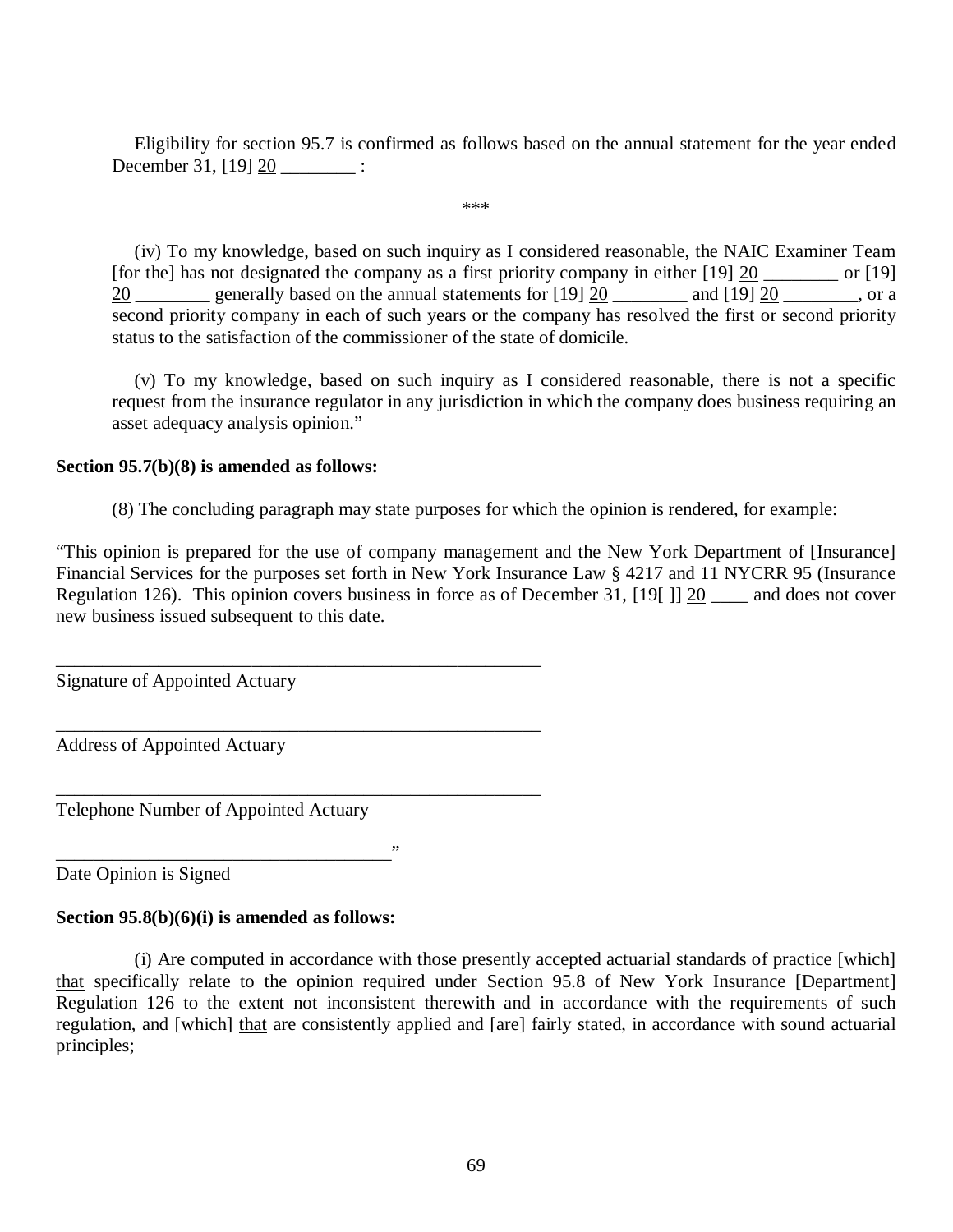#### **Section 95.8(b)(vi) is amended as follows:**

 anticipated cash flows required by the contractual obligations and related expenses of the company, when considered in light of the assets held by the company with respect to such reserves and related actuarial items including, but not limited to, the investment earnings on such assets, and the considerations anticipated to be received and retained under such policies and contracts. (vi) Make adequate provision, according to presently accepted actuarial standards of practice, for the

 appropriate Standards of Practice as promulgated by the Actuarial Standards Board, to the extent not inconsistent with [New York] Insurance [Department] Regulation 126 and conform to the requirements of such The actuarial methods, considerations and analyses used in forming my opinion conform to the regulation.

 been no material changes from the applicable date of the annual statement to the date of the rendering of this opinion, which should be considered in reviewing this opinion." Or This opinion is updated annually as required by statute. To the best of my knowledge, there have

 this opinion is applicable and the date of this opinion should be considered in reviewing this opinion: (Describe the change or changes.)" Note: Choose one of the above two paragraphs, whichever is applicable. "This opinion is prepared for the use of company management and the New York [Insurance] Department of Financial Services for the purposes set forth in New York Insurance Law § 4217, and 11 NYCRR 95 [and] (Insurance Regulation 126), as amended from time to time. This opinion covers new business issued subsequent to this date. This opinion does not cover all matters needed to assess the future capital and surplus adequacy of the company. The impact of unanticipated events subsequent to the date of this opinion is beyond the scope of this opinion. The analysis of asset adequacy portion of this opinion should be viewed recognizing that the company's future experience may not follow all the assumptions used in the analysis. "The following material change(s) [which] that occurred between the date of the statement for which

Signature of Appointed Actuary

Address of Appointed Actuary

Telephone Number of Appointed Actuary

\_\_\_\_\_\_\_\_\_\_\_\_\_\_\_\_\_\_\_\_\_\_\_\_\_\_\_\_\_\_\_\_\_\_\_\_\_\_\_\_\_\_

\_\_\_\_\_\_\_\_\_\_\_\_\_\_\_\_\_\_\_\_\_\_\_\_\_\_\_\_\_\_\_\_\_\_\_\_\_\_\_\_\_\_

\_\_\_\_\_\_\_\_\_\_\_\_\_\_\_\_\_\_\_\_\_\_\_\_\_\_\_\_\_\_\_\_\_\_\_\_\_\_\_\_\_\_

\_\_\_\_\_\_\_\_\_\_\_\_\_\_\_\_\_\_\_\_\_\_\_\_\_\_\_\_\_\_\_\_\_\_\_\_\_\_\_\_\_\_

Date Opinion is Signed."

#### **Section 95.9(c) is amended as follows:**

(c) conformity to standards of practice. The memorandum shall include a statement: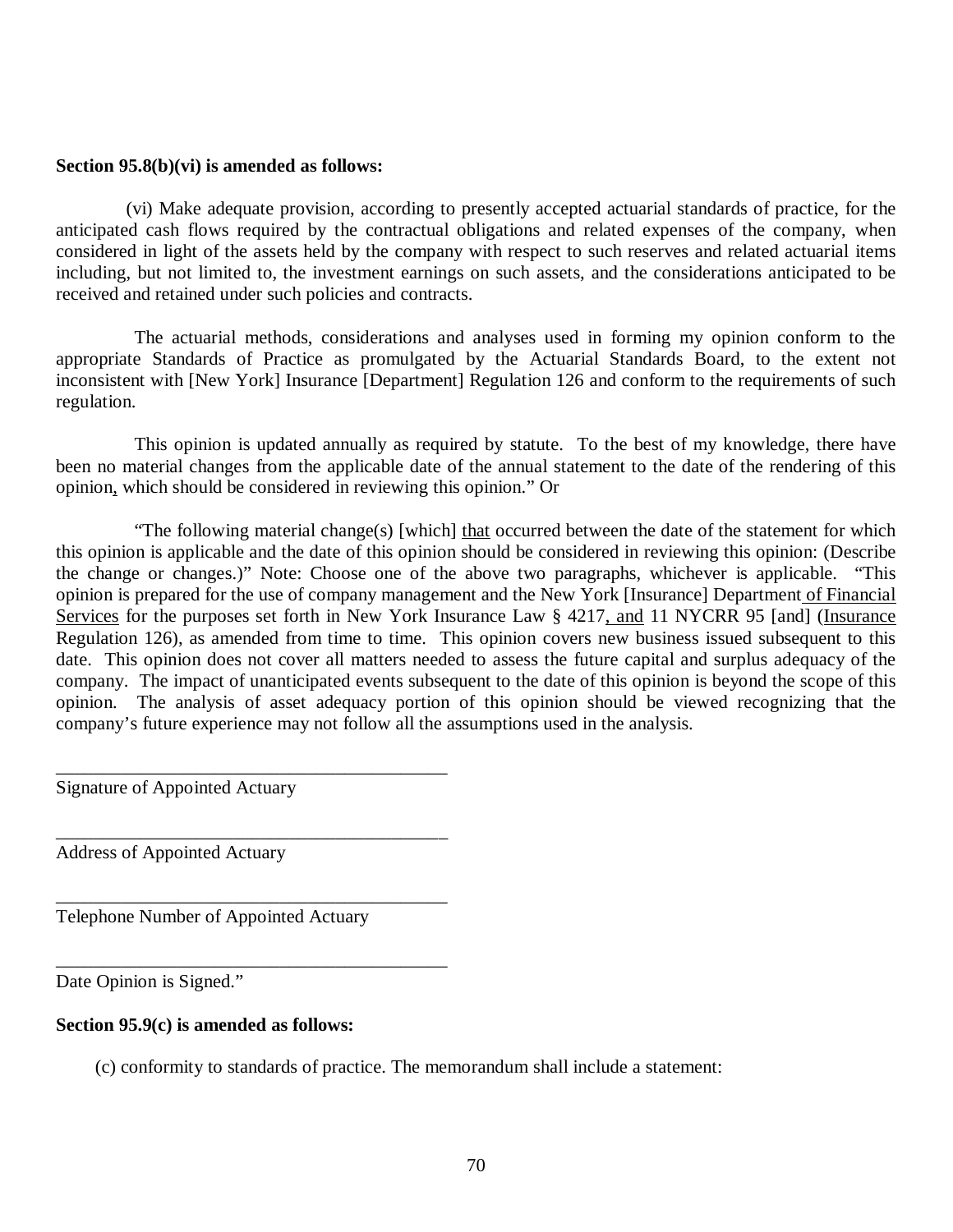to the appropriate Standards of Practice as promulgated by the Actuarial Standards Board to the extent, not inconsistent with 11 NYCRR 95 ([New York] Insurance [Department] Regulation No.126) and conform to the requirements of such regulation." 'The actuarial methods, considerations and analyses used in the preparation of this memorandum conform

## **Section 95.11(d)(1) is amended as follows:**

 Regulation 126. As such it does not include an opinion regarding the adequacy of reserves and related actuarial items when considered in light of the assets [which] that support them. The company is not eligible for exemption from submission of a statement of actuarial opinion in accordance with Section 95.8 because the company is  $\underline{a}$  category D company, for which no exemption is made."; (1) "This opinion is provided in accordance with Section 95.11 of New York Insurance [Department]

#### **Section 95.11(d)(3) is amended as follows:**

 or more of the following: (3) "The company is a category (A) (B) (C) company but is not eligible for exemption as noted by one

> "The company has requested permission from the Superintendent under section 95.11 of [New York] Insurance [Department] Regulation No. 126 for exemption from an actuarial opinion required by section 95.8 and has received his approval on condition that the reserves maintained are not less than \_\_\_\_ percent of the statutory minimum reserves. The reserves held are approximately \_\_\_\_ percent of the statutory minimum reserves.

> > \*\*\*

Team (has) (has not) designated the company as a first priority company in either  $[19]$   $\underline{20}$  \_\_\_ or  $[19]$   $\underline{20}$  \_\_\_ generally based [of]  $\Omega$  the annual statements for [19]  $\Omega$  \_\_\_ and [19]  $\Omega$  \_\_\_, or a second priority company in each of such years, or the company has resolved the first or second priority status to the satisfaction of the commissioner of the state of domicile." (iv) To my knowledge, based [of] on such inquiry as I considered reasonable, the NAIC Examiner

## **Section 95.11(e) is amended as follows:**

 actuarial opinion and memorandum acceptable to the Superintendent has been filed, the calculations for the reserves, and an accompanying explanation of the basis of such calculations, shall be sent to the Superintendent, attention of: (e) When reserves for any contracts and policies are determined in accordance with this Section where no

New York State [Insurance] Department of Financial Services Albany, New York 12257 Life Bureau, Actuarial Valuation Unit One Commerce Plaza

The explanation should include a demonstration of how the reserves comply with this section.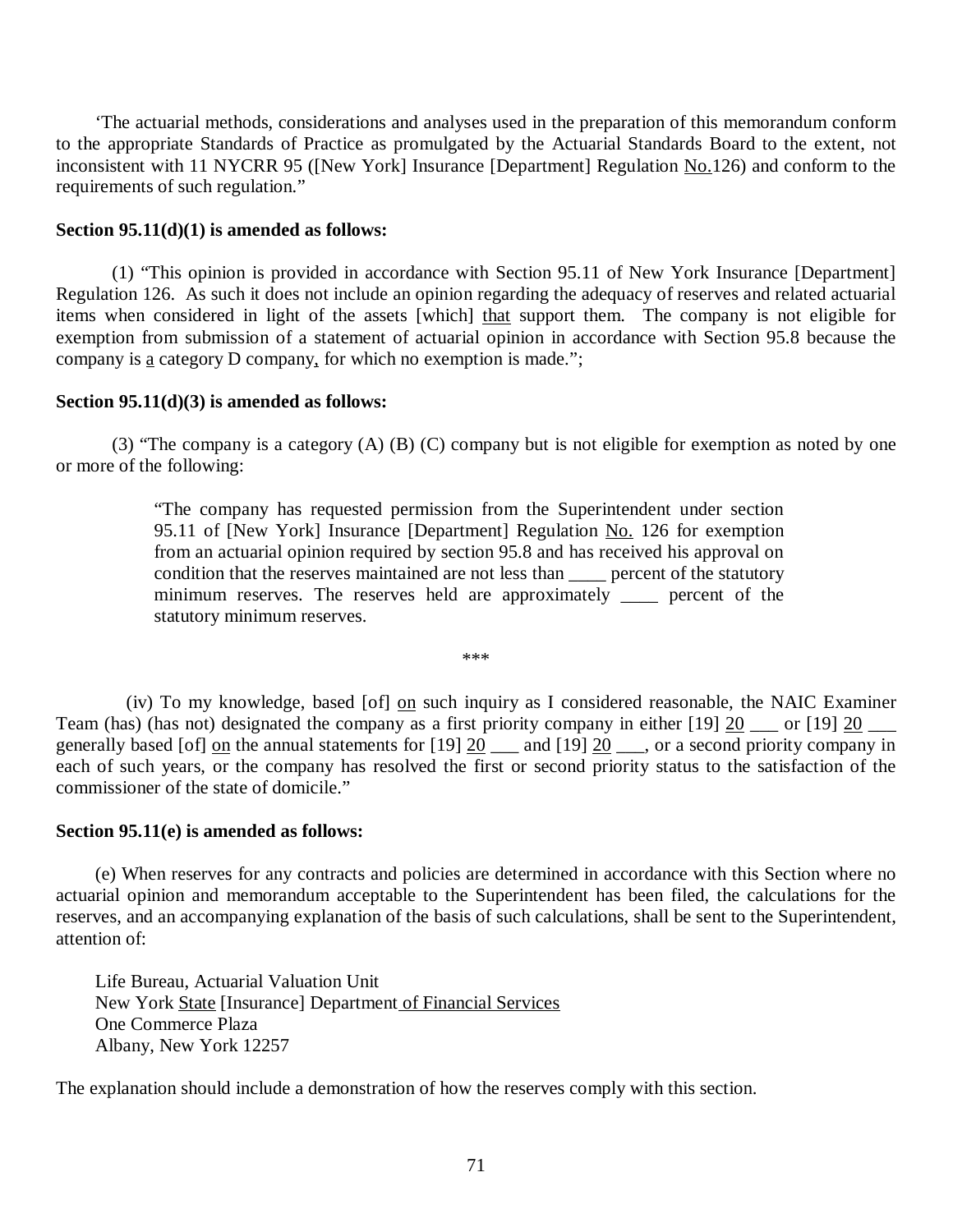### **Section 98.3(n) is amended as follows:**

York and any employee of the Department of [Insurance] Financial Services authorized to act on behalf of the (n) "Superintendent" means the Superintendent of [Insurance] Financial Services of the State of New superintendent.

# **Section 100.3(g) is amended as follows:**

and any employee of the Department of [Insurance] Financial Services authorized to act on behalf of the (g) "Superintendent" means the Superintendent of [Insurance] Financial Services of the State of New York superintendent.

## **Section 101.8(a) is amended as follows:**

 insurance policy and, notice of any material change to the terms of the coverage, shall be in writing and shall be mailed or delivered to the superintendent at the following address: (a) Notice to the superintendent of the termination, cancellation, or non-renewal of the provider stop loss

New York State [Insurance] Department of Financial Services [25 Beaver] One State Street New York, N.Y. 10004 Health Bureau

## **Section 105.1 is amended as follows:**

 recorded in statements and reports filed with and statistics reported to the Superintendent of [Insurance] Financial Services, all such authorized insurers [which] that are subject to the provisions of article 23 of the Insurance Law shall observe the rules set forth below. For the purpose of establishing uniformity in classifications of expenses of property/casualty insurers

## **Section 105.20(b) is amended as follows:**

(b) *[Insurance] Department of Financial Services licenses and fees. Include:*  Agents' licenses. Certificates of authority, compliance, deposit, etc. Filing fees. Fees and expenses of examination by insurance departments or other governmental agencies.

*Exclude:* 

Items includible in claim adjustment services.

#### **Section 106.1 is amended as follows:**

 recorded in statements and reports filed with and statistics reported to the Superintendent of [Insurance] For the purpose of establishing uniformity in classifications of expenses of property/casualty insurers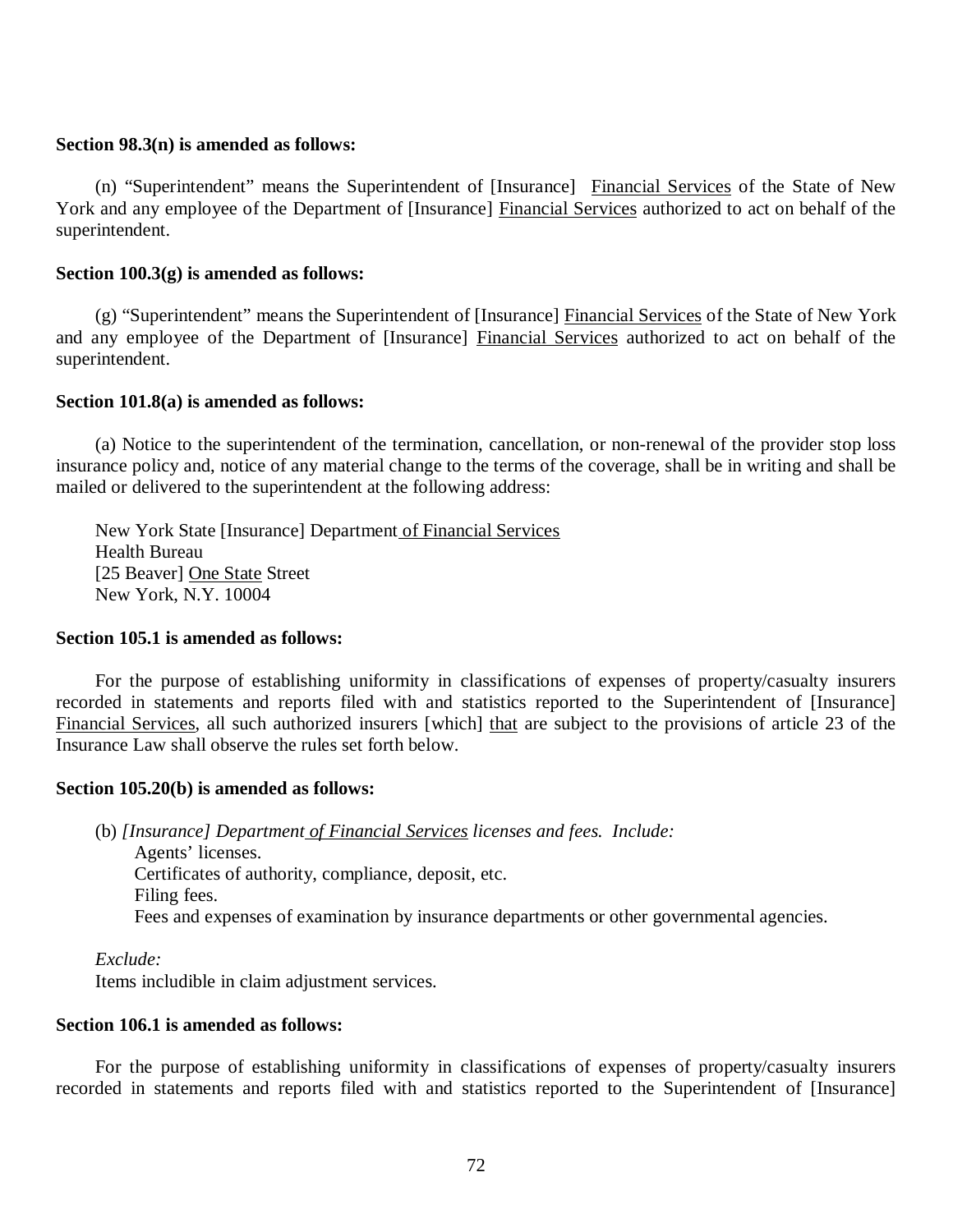Financial Services, all such authorized insurers [which] that are subject to the provisions of article 23 of the Insurance Law shall observe the rules set forth below.

#### **Section 107.1 is amended as follows:**

 recorded in statements and reports filed with and statistics reported to the Superintendent of [Insurance] Financial Services, all such authorized insurers [which] that are subject to the provisions of article 23 of the Insurance Law shall observe the rules set forth below. For the purpose of establishing uniformity in classifications of expenses of property/casualty insurers

## **Section 107.3(c)(2)(iii) is amended as follows:**

verification and audit by [Insurance] Department of Financial Services personnel. (iii) The calculation and preparation of the aforementioned statements and data shall be subject to

#### **Section 108.1 is amended as follows:**

 recorded in statements and reports filed with and statistics reported to the Superintendent of [Insurance] Financial Services, all such authorized insurers [which] that are subject to the provisions of article 23 of the Insurance Law shall observe the rules set forth below. For the purpose of establishing uniformity in classifications of expenses of property/casualty insurers

#### **Section 109.1 is amended as follows:**

 recorded in statements and reports filed with and statistics reported to the Superintendent of [Insurance] Financial Services, all such authorized insurers [which] that are subject to the provisions of article 23 of the Insurance Law shall observe the rules set forth below. For the purpose of establishing uniformity in classifications of expenses of property/casualty insurers

## **Section 127.0(a) is amended as follows:**

 into reinsurance agreements that yield legitimate relief to ceding insurers from strain to surplus. (a) The [Insurance] Department of Financial Services recognizes that authorized insurers routinely enter

## **Section 128.0 is amended as follows:**

 permit an impaired or insolvent domestic insurer or an impaired or insolvent United States branch of an alien insurer entered through this state to commute reinsurance agreements as a means of eliminating such an impairment or insolvency. This Part sets forth applicable standards that the superintendent will use in determining whether such commutations will be approved. Section 1321 of the Insurance Law authorizes the Superintendent of [Insurance] Financial Services to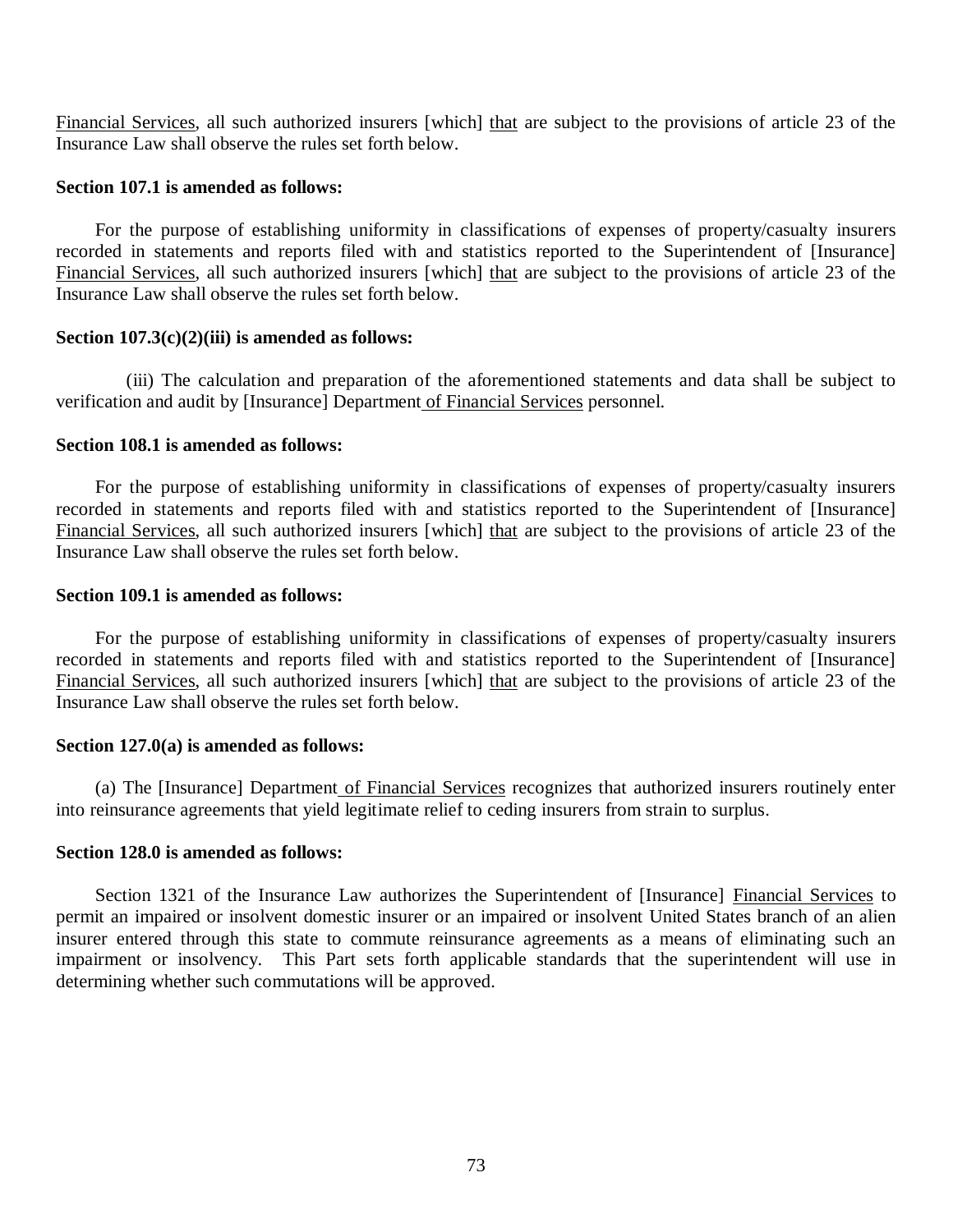#### **Section 136-1.1(a) is amended as follows:**

Financial Services to promulgate certain standards with respect to the public retirement and pension systems of the State of New York or of a municipality thereof. Specifically, subsection (b) provides as follows: (a) Subsection (b) of section 314 of the Insurance Law authorizes the Superintendent of [Insurance]

 to any other powers conferred upon him by law, the following authority with respect to any system: "(b) Notwithstanding any other provision of law to the contrary, the superintendent shall have, in addition

\*\*\*

 and after a public hearing, standards with respect to actuarial assumptions, accounting practices, administrative efficiency, discharge of fiduciary responsibilities, investment policies and financial soundness." (2) to promulgate and amend from time to time, after consultation with the administrative heads of systems

#### **Section 136-1.4(a) is amended as follows:**

[Insurance] Department of Financial Services, shall be available to the department's examiners and shall not be destroyed unless authorized by the superintendent in writing. (a) All records, including work papers for the preparation of the annual statement filed with the

#### **Section 136-1.6(g) is amended as follows:**

procedures to enforce prompt payment thereof. Contributions [which] that are more than three months overdue during a fiscal year shall be reported to the superintendent by a schedule appended to the annual statement filed with the [Insurance] Department of Financial Services. (g) The administrative head shall ascertain when contributions to a system are due and institute appropriate

#### **Section 136-1.9 is amended as follows:**

(a) Failure to implement provisions of applicable law shall be regarded as a breach of fiduciary responsibility.

Superintendent of [Insurance] Financial Services who willfully violates or knowingly participates in a violation of any standard promulgated pursuant to section 314 of the Insurance Law shall be guilty of a breach of (b) Any administrative head, executive or employee of a pension system subject to supervision by the fiduciary responsibility.

 been depleted by reason of any wrongful or negligent act or omission of the administrative head, executive, employee or any other person having a fiduciary responsibility for a fund, he may transmit a copy of his findings to the Attorney General, who may proceed according to statute. (c) In any case where, after notice and a hearing, the superintendent finds that any public pension fund has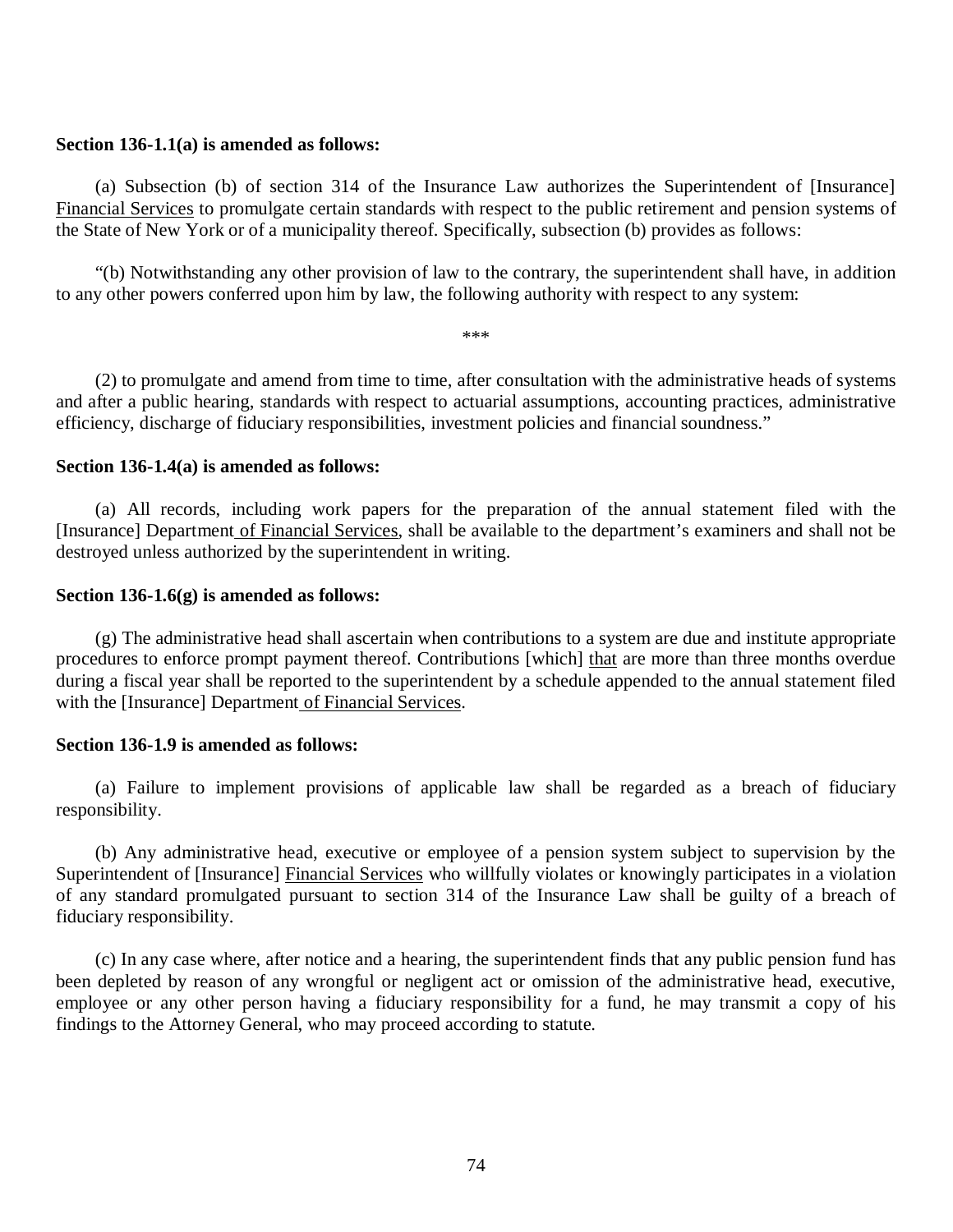of breach of fiduciary responsibility to the person or organization empowered to remove said trustee or other (d) The Superintendent of [Insurance] Financial Services may, after notice and hearing, transmit a finding person.

#### **Section 136-2.1(a) is amended as follows:**

 to promulgate certain standards with respect to the public retirement and pension systems of the State of New York or of a municipality thereof. Specifically, subsection (b) states as follows: (a) Section 314 (b) of the Insurance Law authorizes the Superintendent of [Insurance] Financial Services

 to any other powers conferred upon him by law, the following authority with respect to any system: "(b) Notwithstanding any other provision of law to the contrary, the superintendent shall have, in addition

\*\*\*

 and after a public hearing, standards with respect to actuarial assumptions, accounting practices, administrative efficiency, discharge of fiduciary responsibilities, investment policies and financial soundness…" (2) to promulgate and amend from time to time, after consultation with the administrative heads of systems

#### **Section 136-2.3(g) is amended as follows:**

appropriate procedures to enforce prompt payment thereof. Contributions for a fiscal year [which] that are more than three months overdue shall be reported to the superintendent by a schedule appended to the annual statement filed with the [Insurance] Department of Financial Services. (g) The Comptroller shall ascertain when contributions to the retirement system are due and institute

#### **Section 140.1 is amended as follows:**

 automobile and commercial automobile statistical experience in order that this experience may be available to the New York State [Insurance] Department of Financial Services or to officially designated statistical agents of the department. This Part is applicable to insurers that write direct private passenger automobile and commercial automobile insurance business in the State of New York and to officially designated statistical agents of the department. The purpose of this Part is to establish procedures for statistical plans for the reporting of private passenger

#### **Section 140.2 is amended as follows:**

must be filed and approved by the Superintendent of [Insurance] Financial Services prior to implementation. All private passenger automobile and commercial automobile insurance statistical plans subject to this Part

#### **Section 145.0(a) is amended as follows:**

statistical data reported to the [Insurance] Department of Financial Services by its licensed statistical agents. The statistical data provide part of the general support for insurers' rate and classification filings and supply important information with respect to the character and composition of the market. In addition, in most (a) The purpose of this Part is to assure the accuracy and reliability of private passenger automobile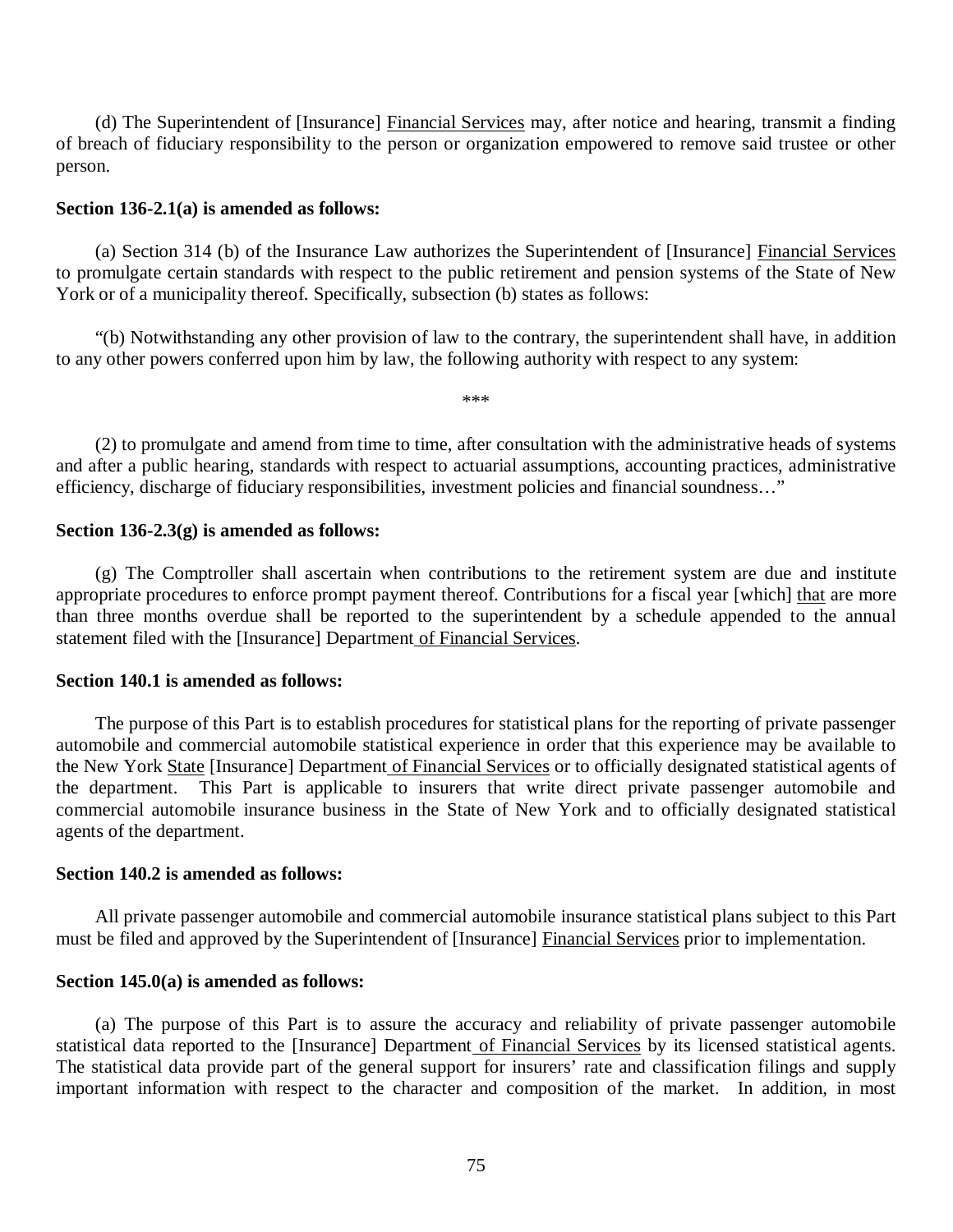companies, the raw data utilized in a company's statistical reporting system are essentially the same data as those utilized in its ratemaking system. The accuracy and reliability of these data are of fundamental importance to the [Insurance] Department of Financial Services.

## **Section 145.0(b)(6) is amended as follows:**

(6) Periodic Review by the [Insurance] Department of Financial Services.

#### **Section 145.1(b) is amended as follows:**

(b) all statistical agents reporting private passenger automobile statistics to the [Insurance] Department of Financial Services.

#### **Section 145.2(a) is amended as follows:**

accordance with the provisions of the SDMS as required by the [Insurance] Department of Financial Services. However, the superintendent may waive or modify any SDMS requirement(s) for an individual insurer or statistical agent where the implementation of the requirement(s) would be impractical or unreasonable because of the small volume of private passenger automobile insurance premiums written by the insurer or in such other instances where the superintendent deems that such implementation would place an unreasonable burden on the insurer or statistical agent. (a) Each insurer and statistical agent shall monitor private passenger automobile statistical data in

## **Section 145.2(c) is amended as follows:**

[Insurance] Department of Financial Services in New York City and in Albany and at other locations within this (c) The superintendent shall maintain copies of the SDMS for public perusal at the offices of the State.

## **Section 151-2.1(a) is amended as follows:**

 compensation to be deposited into the Aggregate Trust Fund on either a mandatory basis or by the discretion of the Workers' Compensation Board. The present value is discounted by a percentage rate specified by section 27. On March 13, 2007, legislation establishing comprehensive reform to New York's Workers' Compensation Law was signed into law, becoming chapter 6 of the laws of 2007. Chapter 6 amended section 27 to replace the 6% discount rate previously applicable to ATF deposits, as well as various other interest rates associated with ATF deposits, with an "industry standard rate" to be determined by the Superintendent of [Insurance] Financial Services by regulation. Section 27, as amended, applies the industry standard rate to accidents occurring on or after January 1, 2001. (a) Section 27 of the Workers' Compensation Law requires the present value of certain awards of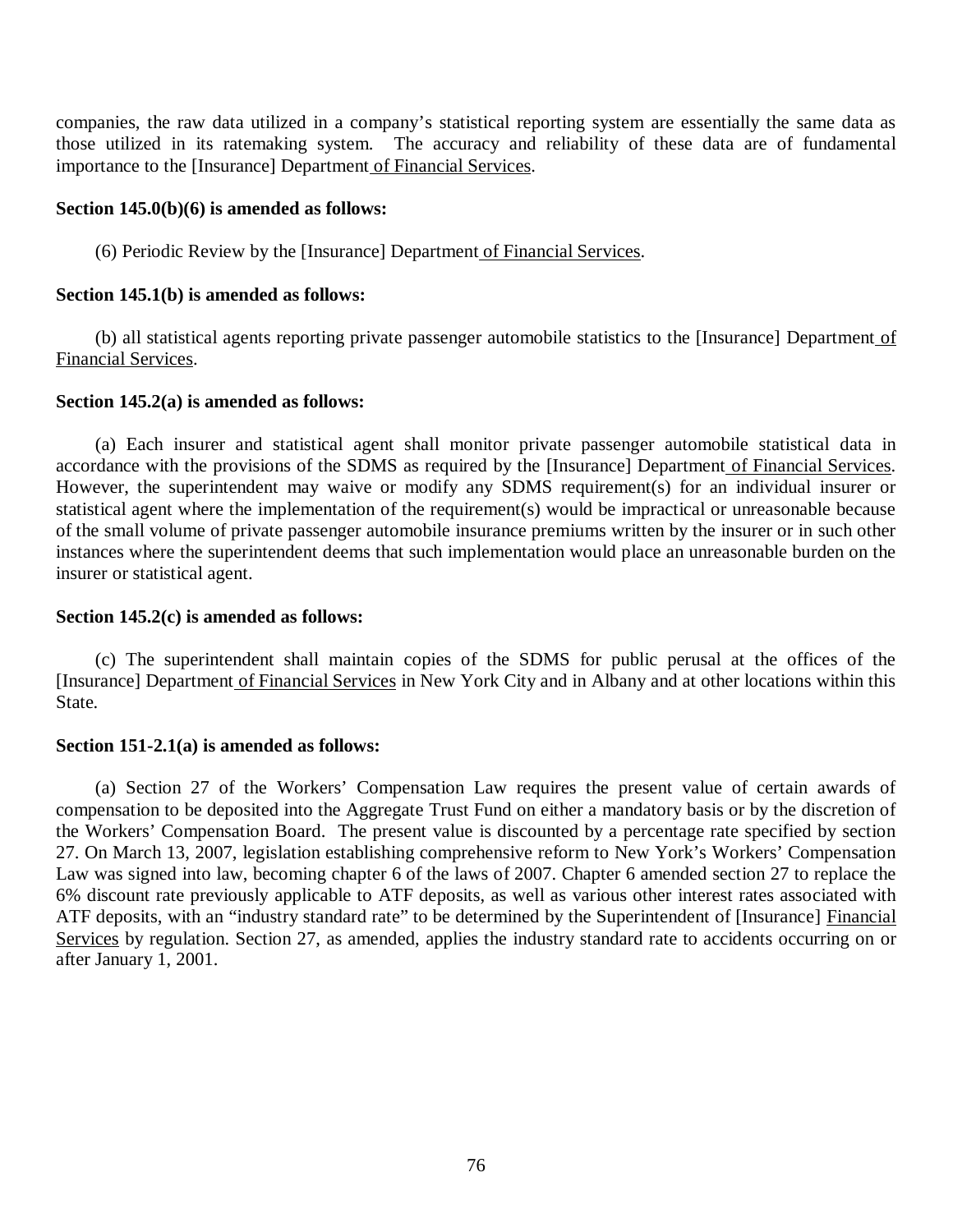#### **Section 151-4.1 is amended as follows:**

\*\*\*

Section 15(8)(h), in order to close the SDF to claims for reimbursement for injuries or illnesses occurring on or after July 1, 2007, and to mandate that all claims for reimbursement be filed with the SDF prior to July 10, 2010. The legislation also amends Workers' Compensation Law section 32(i) to permit the chair of the Workers' Compensation Board to procure one or more private entities to assume the liability for, and management, administration or settlement of all or a portion of the claims in the special disability fund. Furthermore, Workers' Compensation Law section 32(i)(5) mandates that no carrier, self insured employer, or the State Insurance Fund may assume the liability for, management, administration or settlement of any claims on which it holds reserves, beyond such reserves as are permitted by regulation of the Superintendent of [Insurance] Financial Services. This purpose of this subpart is to ensure that an insurer, self-insured employer, or State Insurance Fund does not over-reserve for claims if it voluntarily assumes the liability for, or management, administration or settlement. The Legislature enacted Chapter 6 of the Laws of 2007, which amended Workers' Compensation Law

#### **Section 151-6.0(b) is amended as follows:**

 written premiums it wrote in the preceding calendar year. However, Part QQ of Chapter 56 of the Laws of 2009 ("Part  $QQ$ ") amended Workers' Compensation Law sections  $15(8)(h)(4)$ , and  $151(2)(b)$  to change the basis upon which the board collects the portion of the allocation from each insurer. Thus, effective January 1, 2010, each insurer pays a percentage of the allocation based on the total standard premium it wrote during the preceding calendar year. Part QQ requires the [superintendent of insurance] Superintendent of Financial Services (the "superintendent") to define "standard premium," for the purposes of the assessments, and to set rules, in consultation with the board, and NYCIRB for collecting the assessment from insureds. (b) Prior to January 1, 2010, each insurer paid a percentage of the allocation based on the total direct

#### **Section 152.1(a) and (b) are amended as follows:**

 promulgate a regulation establishing a Physicians and Surgeons Professional Liability Merit Rating Plan to take effect on January 1, 1986. A merit rating plan is a system of rules for imposing rate surcharges or credits, within the existing class and territory matrix, based upon an individual's past history of claims or disciplinary actions. The plan is intended to produce a more accurate individual premium by using past claim history to predict the likelihood of future claims. (a) Section 2343(d) of the Insurance Law requires that the [Insurance] Department of Financial Services

 others imposed surcharges and credits on an ad hoc judgmental basis. The department believed it was in the best interests of insurers, physicians, and the public to maintain stability in the rating system by requiring all insured physicians to be experience-rated under the same set of criteria. A physician's merit rating plan was established by Section 152.3 of this Part and all insurers were required to utilize that plan, unless the superintendent approved the use of an alternative plan pursuant to Section 152.4 of this Part. The plan, which applies to all claims-made and occurrence policies, is intended to be revenue-neutral: i.e., any additional funds generated by surcharges must be offset by a rate discount factor that is applied to the base rates; over the long (b) At the time this regulation was first promulgated some insurers had a formal merit rating plan, while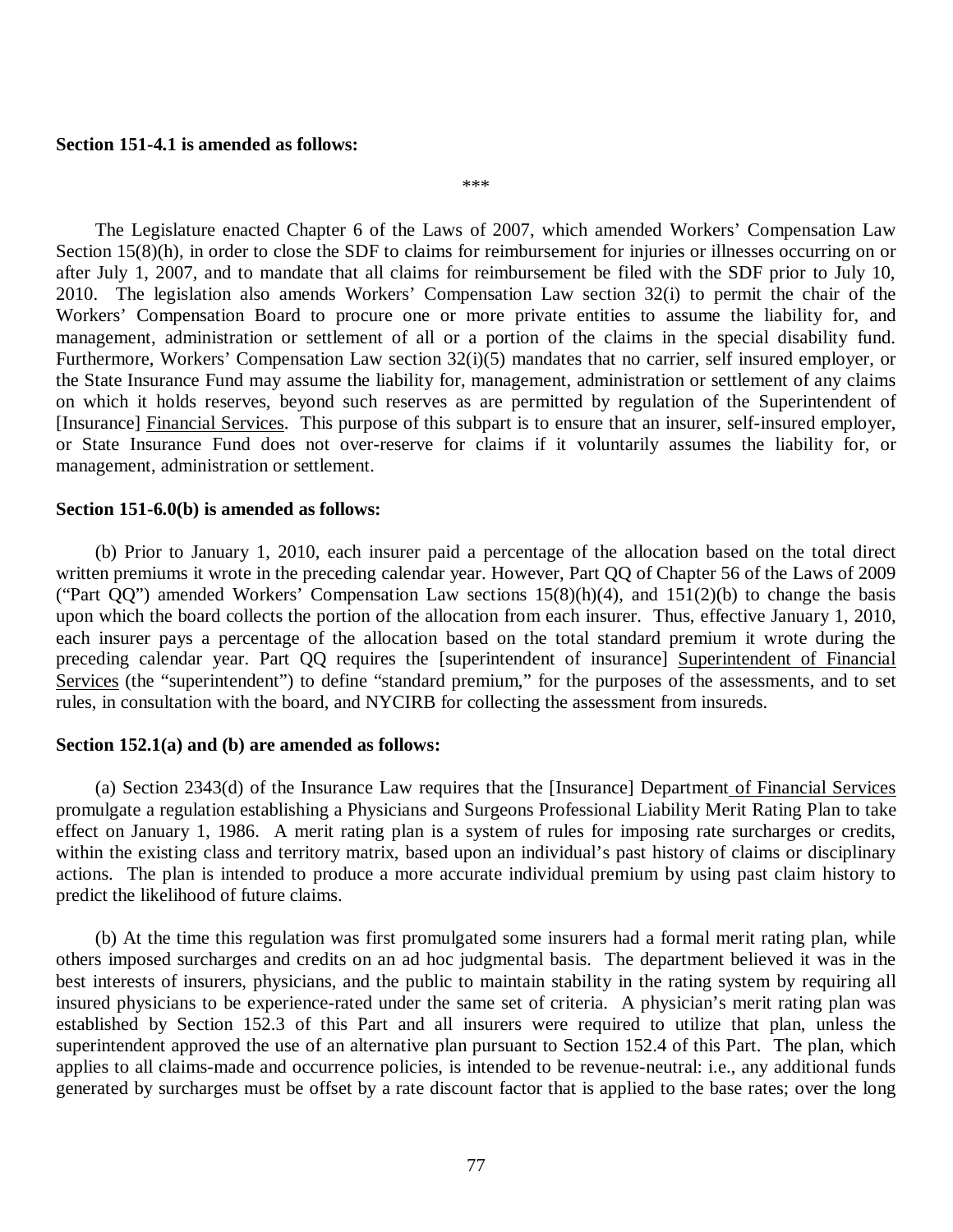term and for all insurers within the entire system. After reviewing the use of the plan established by the [Insurance] Department of Financial Services and approved alternative merit rating plans, the superintendent has determined that the use of alternative merit rating plans may be expanded and that insurers need not be restricted to the use of the plan established in this Part.

#### **Title of Section 152.3 is amended as follows:**

## § 152.3 [Insurance] Department of Financial Services Merit Rating Plan Model

## **Section 152.3(h) is amended as follows:**

 to state prominently, either on the declarations page or the premium bill, or on a notice attached to the declarations page or premium bill, the following, or its substantive equivalent: (h) Notice to insureds. When a policy has been surcharged under a merit rating plan, insurers are directed

period [which] that applied to your insurance, you had the following chargeable losses or disciplinary actions under our merit rating plan. This plan has been filed with and approved by the New York State [Insurance] Department of Financial Services pursuant to Regulation No. 124 of the department. The attached description of our merit rating plan includes a list of events for which we may surcharge you, the circumstances under which surcharges may be removed and refunded, and the procedure you should follow if you wish to appeal this surcharge. We trust this will answer any questions you have concerning your surcharge. If you have any further questions, you may call us at  $\cdot$ " "Your premium rates are higher than they otherwise would be because, during the measuring experience

## **Section 154.1(b)(3) is amended as follows:**

Services initiatives to depopulate the AIP (e.g., the territorial credit program). (3) the interaction of the previous two paragraphs with the various [Insurance] Department of Financial

## **Section 160.2(a) is amended as follows:**

 response of prices to competitive and cost conditions, recognizing the special difficulties in ratemaking in the insurance industry, with the fewest regulatory restraints on competition consistent with the public interest. In constructing rates, insurers and rating organizations must in good faith consider and base rates upon the factors named in sections 2303 and 2304 of the Insurance Law. In refining and applying these factors, management shall be guided by sound judgment, accepted financial and insurance practices, the opinions of qualified technical experts within the areas of their expertise, and prevailing and anticipated conditions. The past interpretations and standards of the [Insurance] Department of Financial Services are not necessarily controlling. Ordinarily, in the construction of a rate or [of] rates, an insurer or rating organization will rely upon past loss and expense experience likely to have reliability as a predictor of the costs [which] that may be experienced on the business, which, it is anticipated, will be written at the rate or rates. In the exercise of informed and technically competent judgment, such experience may consist of an insurer's own past experience, the past experience of other insurers, or reasonable combination of both. For the rating organization, such experience may consist of the loss and expense experience of members, or members and subscribers, or of other insurers or rating organizations, or a reasonable combination of these. Where past (a) Basis for rates in competitive markets. The purpose of the law is to encourage the freest and fastest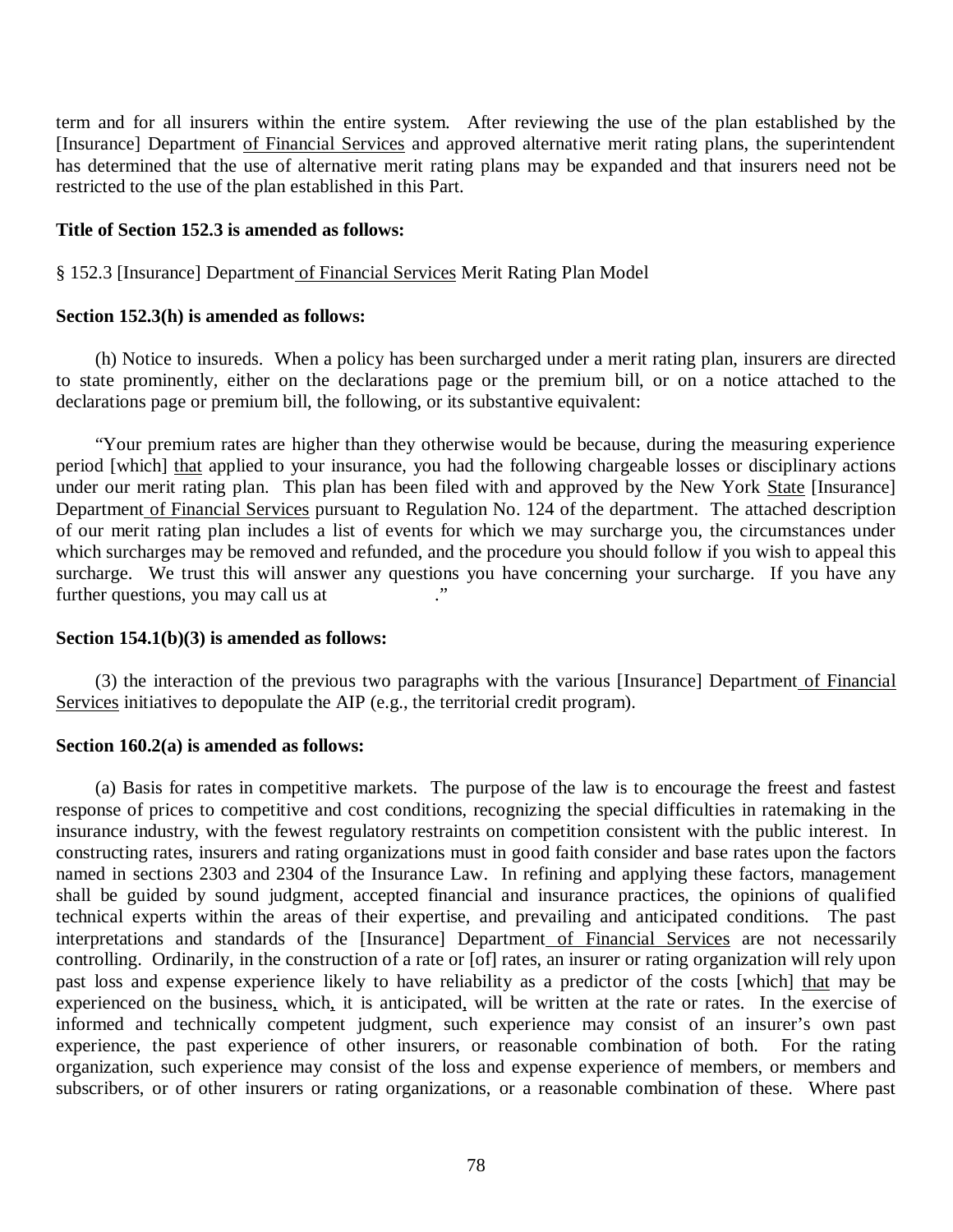expense or loss experience or both is not credible or is incomplete or where conditions affecting the validity of the experience have changed, or where it is reasonably anticipated that conditions affecting the validity of the experience are likely to change, rates may be predicated on informed judgment fairly exercised on the basis of the best available data.

#### **Section 161.0(b) is amended as follows:**

 ("flex-rating"), pursuant to new section 2344 of the Insurance Law, amended in part by chapter 235 of the Laws of 1989, in regard to rate changes for property/casualty commercial insurance markets not subject to prior approval. Since January 1, 1970, most commercial insurance markets have been subject to a competitive rating system, which permitted insurers on a file and use basis to revise rates upward or downward without prior approval of the Superintendent of [Insurance] Financial Services. This competitive rating system relied almost exclusively upon interaction among market forces, tending to produce wide cyclical swings in commercial insurance rates. (b) Among the components of this omnibus legislation is a significant change, a flexible-rating system

## **Section 165.1(a) is amended as follows:**

 regulation, to establish a method for determining and reporting profitability for each kind of property and liability insurance. Specifically, subsections (a) and (b) of section 2323 provide as follows: (a) Section 2323 of the Insurance Law directs the Superintendent of [Insurance] Financial Services, by

 source such profits are derived, and rates of return on net worth, assets and earned premiums, with respect to each kind of insurance subject to this article, based on reasonable and uniform assumptions, including assumptions as to (1) amounts of net worth attributable to such kinds of insurance, (2) assets available for investment generated by such kinds of insurance, (3) federal income taxes, and (4) average earnings on insurers' investments. "(a) The superintendent shall by regulation establish a method for determining profitability, from whatever

 reports available to the public, concerning such profitability and rates of return." (b) The regulation shall require insurers annually to report to the superintendent, who will make these

#### **Section 165.2(h) is amended as follows:**

updated annually by the [Insurance] Department of Financial Services. Thus, for 1975 profit computations, the data in tables I, II and III will be based on the experience of the five-year period 1970 through 1974. (h) Annual updating of tables I, II and III. The percentages and ratios shown in tables I, II and III will be

#### **Section 165.3(a)(2) is amended as follows:**

presented on forms to be supplied by the [Insurance] Department of Financial Services. (2) The reports are to be filed in triplicate no later than April 1 of the year following, and shall be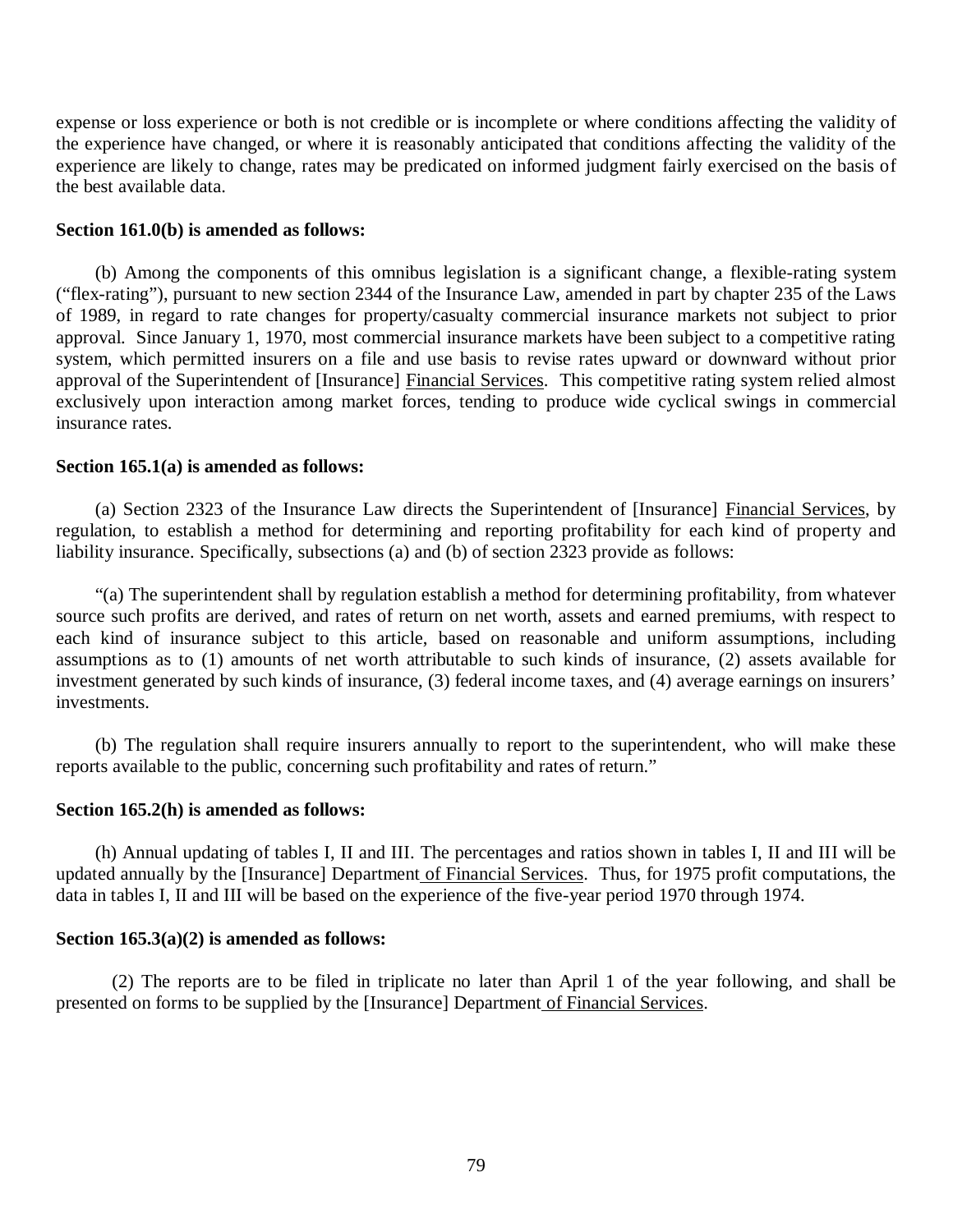#### **Section 166-1.7(a) is amended as follows:**

 profit dollars to be distributed, in accordance with the following procedure: A six-year excess profit shall equal the six-year average of the annual rates of return on net worth (computed in accordance with section 166-1.6 of this Subpart), minus 21.0 percent. The resulting figure, if positive, shall be divided by the average country-wide earned premium-to-net worth ratio of the six-year period, thus stating the excess profit as a percentage of premiums. This percentage shall then be multiplied by the six-year total direct earned premiums for New York motor vehicle insurance, to produce the total dollar amount to be returned to New York policyholders. (a) Annually, the [Insurance] Department of Financial Services shall determine the total amount of excess

## **Section 166-1.7(e) and (f) are amended as follows:**

 for its share of any excess profit to be returned, and notify such insurer thereof. (e) The [Insurance] Department of Financial Services shall determine annually the liability of each insurer

total excess profits to be returned, as determined by the [Insurance] Department of Financial Services shall be allocated to each of its current New York insureds who is of record as of the date of distribution, in accordance with a fair, practicable and nondiscriminatory plan for refunds or credits, which shall be established by such (f) Procedures [which] that insurers shall follow in returning excess profits. (1) Each insurer's share of insurer.

#### **Section 166-2.6(d) is amended as follows:**

the New York State [Insurance] Department of Financial Services Loss and Expense Ratios, which in turn is compiled from individual-insurer annual statement and insurance expense exhibit data. The second major data source for the simpler formula is Best's Aggregates and Averages, from which industrywide all-lines investment results are derived and which is compiled from individual-insurer annual statement data. The department is satisfied that the results they give are reliable. (d) The simpler formula is adequate for the task at hand. New York's underwriting results are derived from

## **Section 176.2(d) is amended as follows:**

 "prudent individual" rule in the Insurance Law, rather than rely merely on other requirements of law, statutory or otherwise. By such action, the Legislature made such provision subject to the superintendent's interpretative authority under section 301(c) of the Insurance Law. The legislative history of chapter 567 demonstrates that the "prudent individual" provision was added to the Insurance Law at the insistence of the [Insurance] Department of Financial Services, and that the Legislature expected that the investment operations of life insurers would be monitored closely by the [Insurance] Department of Financial Services in order to ensure that the boards of directors are appropriately discharging their responsibilities. (d) With the enactment of chapter 567 of the Laws of 1983, the Legislature took specific action to insert a

#### **Section 186.9(a) is amended as follows:**

 property insurance subject to section 2340 of the New York Insurance Law and to this Part shall be issued or (a) No policy of credit property insurance, certificate, application, or other form pertaining to credit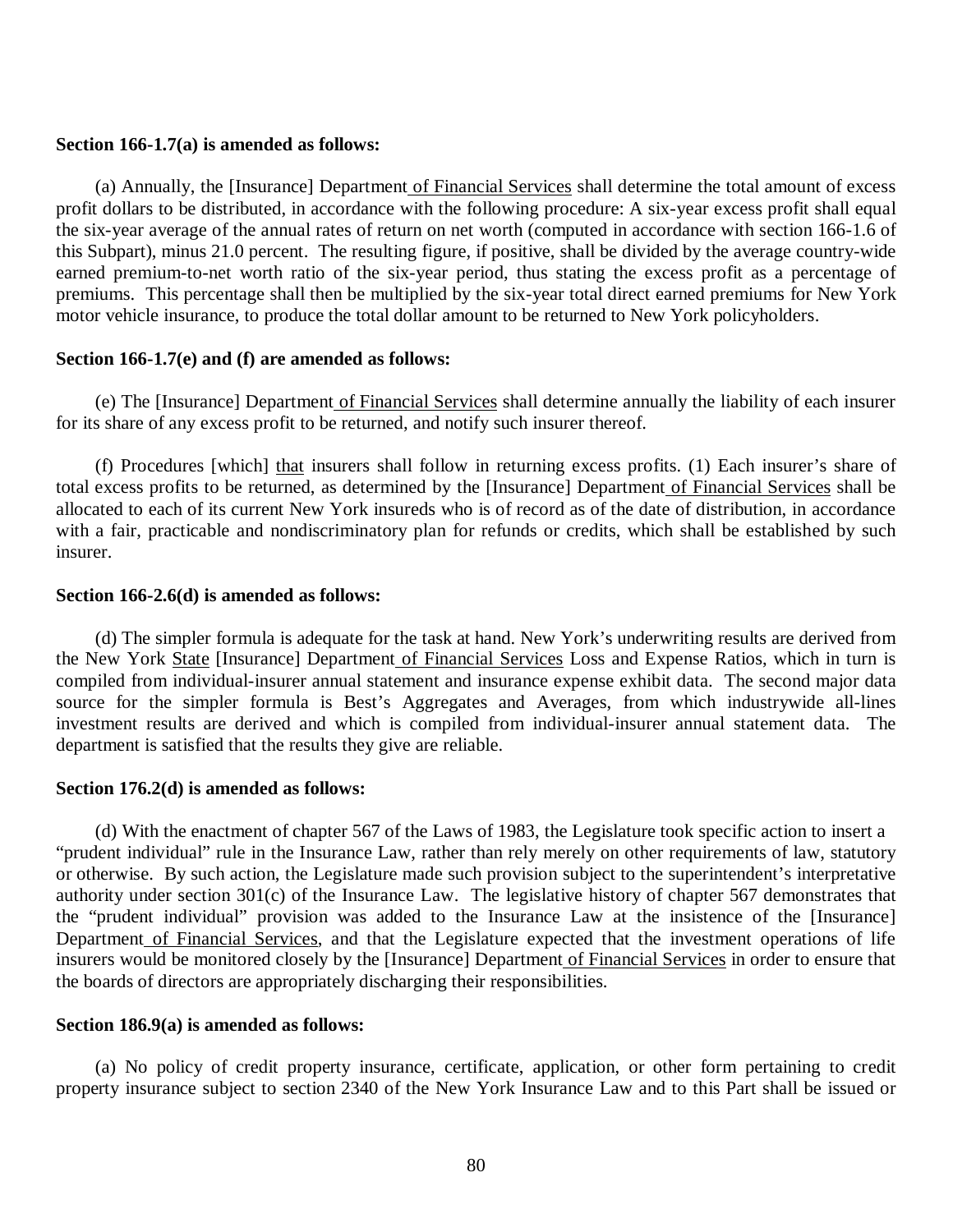delivered in this State unless such form has been filed with the Superintendent of [Insurance] Financial Services and approved by him.

## **Section 187.2(a) and (b) are amended as follows:**

 insurance, or other form pertaining to credit unemployment insurance shall be issued or delivered in this State unless such forms and the premium rates, identifiable charges, and/or rating procedures therefor have been filed with the Superintendent of [Insurance] Financial Services and approved by him. (a) No policy of credit unemployment insurance and no certificate, application, notice of proposed group

 after the effective date of this Part [December 27, 1988], the insurer shall be required to file the certificate of group insurance, notice of proposed group insurance, if any, to be delivered or issued for delivery in this State as specified in section 187.4(c)--(d) of this Part (together with its certification that the provisions of said group policy are consistent or shall be made consistent with the provisions of said certificate or notice of proposed group insurance) and such forms may be approved (1) if they conform to the requirements specified in said subdivisions, and (2) if the schedules of premium rates applicable to the insurance evidenced by such certificate or notice are not in excess of either the insurer's schedule of premium rates or rates produced by the rating procedures on file with and approved by the Superintendent of [Insurance] Financial Services. (b) If a group policy of credit unemployment insurance has been or is delivered in another state before or

#### **Section 187.3(a)(2) is amended as follows:**

 payable after such waiting periods and upon such conditions as he shall approve. (2) Under any other plan approved by the Superintendent of [Insurance] Financial Services, benefits

## **Section 187.4(d)(7) is amended as follows:**

 section (this requirement may be provided in the credit insurance disclosure statement or equivalent form) shall be delivered to the debtor at the time such indebtedness is incurred. Such application for an individual policy or notice of proposed group insurance shall include a statement that, if the insurance is declined by the insurer or otherwise does not become effective, any premium or identifiable charge will be refunded or credited to the debtor pursuant to the provisions of section 187.7 of this Part. The copy of the application for an individual policy and the notice of proposed group insurance shall refer exclusively to insurance coverage, and shall be separate and apart from the loan, sale or other credit statement of account, instrument or agreement, unless set forth therein in a separate provision with an appropriate and prominent caption on the face or reverse thereof in bold face type at least equal in size to the type used for the other provisions thereof. The application for credit unemployment insurance must clearly and conspicuously disclose to the debtor: (i) that the credit unemployment insurance is not required by the creditor, and (ii) the cost of the credit unemployment insurance. (7) a description of the eligibility requirements for the insurance, as referred to in subdivision (b) of this

 certificate of group insurance to the debtor upon the insurance becoming effective, or within 30 days of the date upon which the indebtedness is incurred. Said application or notice of proposed group insurance shall provide that, upon acceptance by the insurer, the insurance coverage provided shall become effective as specified in section 187.6(c) of this Part, unless the insurer has theretofore demonstrated to the satisfaction of the The insurer shall be responsible for establishment of procedures for delivery of the individual policy or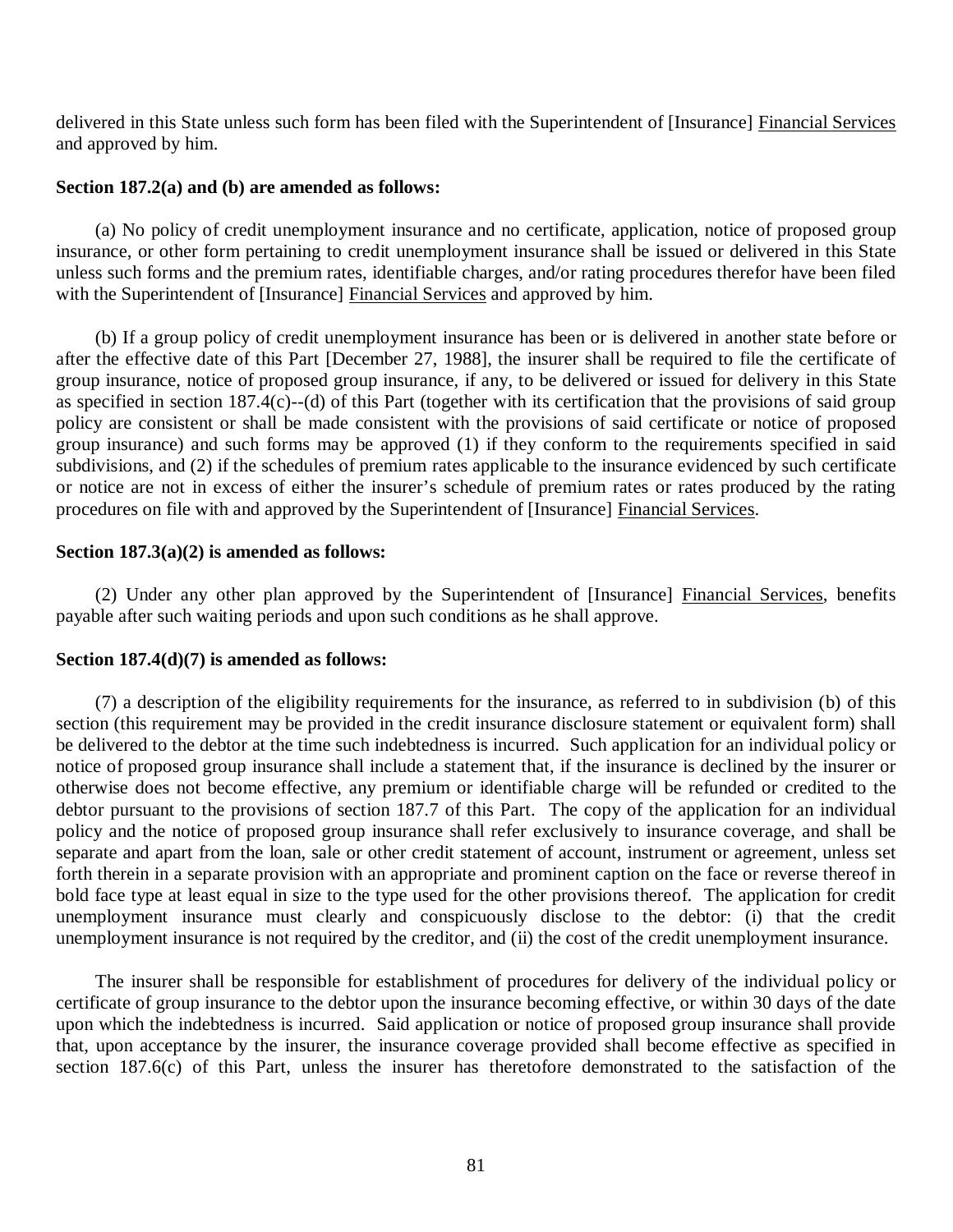Superintendent of [Insurance] Financial Services that in deferring the effective date of the insurance the contract conforms to the standards of section  $3201(b)(1)$  and  $(c)(7)$  of the Insurance Law.

#### **Section 187.4(e)(9) is amended as follows:**

(9) other reasons as approved by the Superintendent of [Insurance] Financial Services.

## **Section 187.4(j)(6) is amended as follows:**

 each class or classes of debtors; provided, however, that paragraph (1) of this subdivision need not be set forth in the group policy if such paragraph is set forth in the trust or agency agreement and any amendments thereto. No such policy shall be issued until after the trust or agency agreement has been filed with the Superintendent of [Insurance] Financial Services and found unobjectionable by him. (6) the method of computation and manner of charging and collecting premiums or identifiable charges for

## **Section 187.5(a)(4) is amended as follows:**

Services, an insurer shall not issue insurance in case of loans, except those subject to section 187.12 of this Part, repayable in less than 18 monthly installments wherever a debtor shall be required to pay a premium or identifiable charge in connection with credit unemployment insurance providing indemnities of less then \$30 per month. (4) Except upon good cause shown and with the approval of the Superintendent of [Insurance] Financial

## **Section 187.5(b) and (c) are amended as follows:**

 and unless otherwise permitted pursuant to section 187.4(d) of this Part commence on the date when the debtor becomes obligated to the creditor, except that, where a group policy provides coverage with respect to existing obligations, the insurance on a debtor with respect to such indebtedness, unless otherwise expressly authorized by the Superintendent of [Insurance] Financial Services, shall commence on the effective date of the group (b) The term of any credit unemployment insurance shall, subject to acceptance by the insurer if required, certificate.

 who incur indebtedness arising from the granting of policy loans pursuant to policy provision therefor, provided under a group policy issued to the insurance company granting the policy loan, may be continued for the duration of the indebtedness, and (2) under any plan expressly approved by the Superintendent of [Insurance] Financial Services the insurance of debtors under a group policy with respect to an agreement [which] that does not provide for repayment in installments may be continued for the duration of such indebtedness but not more than seven years from the date such indebtedness is incurred. (c) Notwithstanding anything in the preceding subdivisions to the contrary (1) the insurance of borrowers,

## **Section 187.7(b) is amended as follows:**

 made for any portion of premium or charge covering a period beyond any one of the following: (b) In the case of credit unemployment insurance, a refund of premium or identifiable charge shall be

(1) the date on which termination of insurance becomes effective; or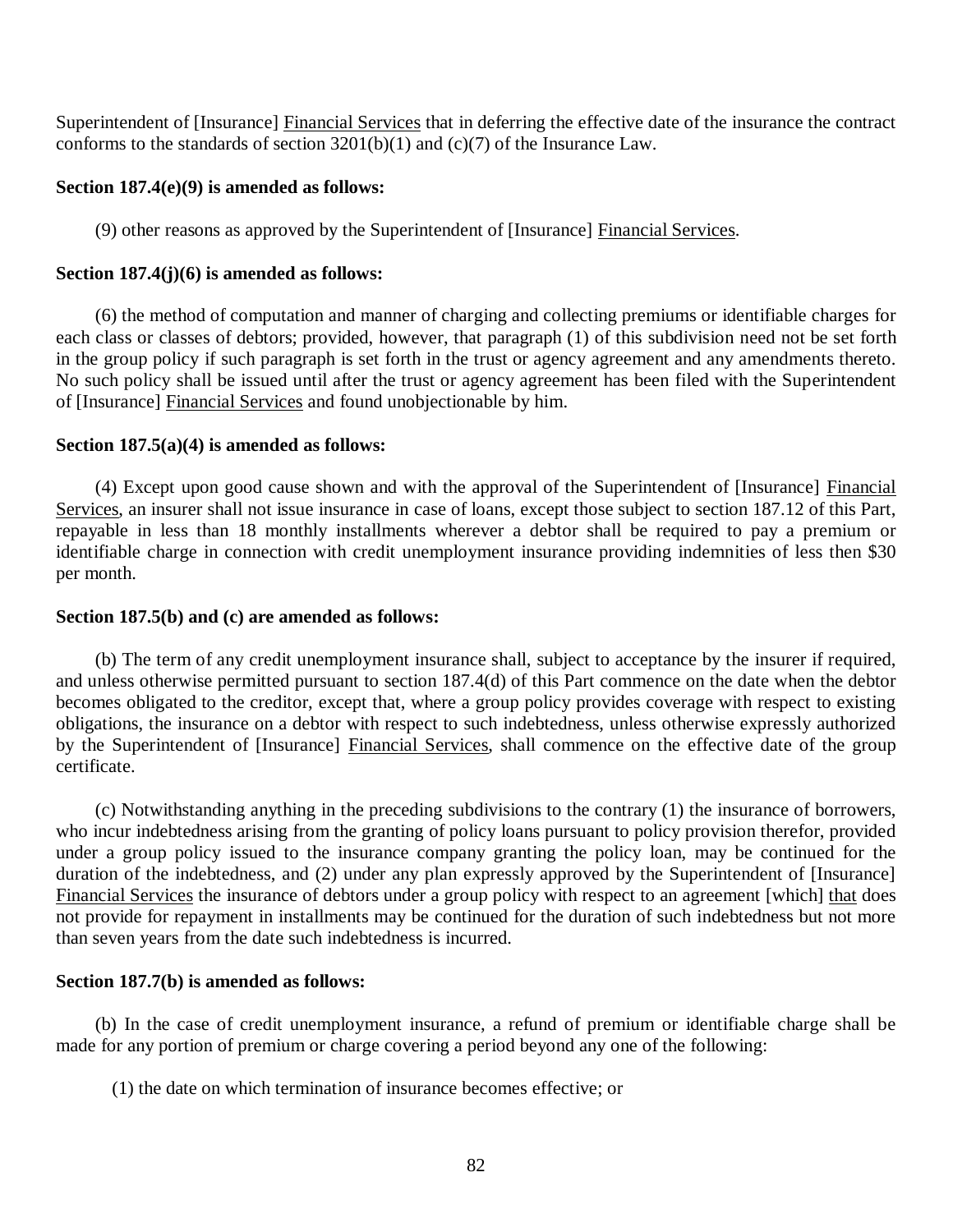(2) in the case of monthly installment, the installment due date nearest the date of termination; or

 interest on the loan; or (3) the date based on a procedure allowed by the Banking Law and used for determining any unearned

 [Insurance] Financial Services. (4) the date based on any other procedure filed by the insurer and approved by the Superintendent of

 Termination shall include termination for any reason, including death. In the case of single premiums or advance premiums or single identifiable charges pertaining to insurance reducing in equal monthly amounts, a refund shall be equal to the premium [which] that would be required for the remaining period of coverage assuming all payments were paid as scheduled, commonly known as the "Rule of Anticipation" shall be considered acceptable. An insurer may file for approval any other formula [which] that produces a reasonable result. Each insurer shall file for approval and include in the policy appropriate formulas and/or factors for refund, or reference to such formulas and/or factors as are on file with the Superintendent of [Insurance] Financial Services. No refund or credit need be made if the amount is less than \$1.

#### **Section 187.8(e) is amended as follows:**

 commissions, and other fees or allowances to agents and brokers pertaining to the solicitation or sale of credit insurance and of fees or allowances, exclusive of amounts payable to persons who are in the regular employ of the insurer other than as agent or broker, to any individuals, firms or corporations pertaining to the service or administration of the credit insurance. Such schedules must separate compensation for solicitation of sale from compensation for services or administration of the credit insurance. Such schedules must separate compensation for solicitation of sale from compensation for services or administration of the credit insurance. An insurer may revise such schedules from time to time, and shall file such revised schedules with the Superintendent of [Insurance] Financial Services. No insurer shall pay an amount of compensation other than as filed with the Superintendent of [Insurance] Financial Services. Fees for service or administration may be payable to a policyholder or creditor to the extent the policyholder or creditor performs such service on behalf of the insurer. Each insurer shall file or refile its schedules of compensation no later than the dates on which new premium rates are to be filed in accordance with section 187.6(e)(4) of this Part, for classes of policies to which such compensation schedules apply and shall be implemented on the same dates as such new filed premium rates are implemented. (e) Each insurer shall file with the Superintendent of [Insurance] Financial Services its schedule of rates of

#### **Section 187.9(d)(1) is amended as follows:**

 policyholder, or on the date of mailing if distributed directly by the insurer. The insurer shall be responsible for determining the allocation of the refund to debtors. In the event the policyholder distributes the refunds, the insurer shall be responsible to ascertain that in fact such refunds are made and in accordance with the allocation procedure set by the insurer. In the event the policyholder fails to make such refunds, then the insurer shall notify the Superintendent of [Insurance] Financial Services and thereafter shall make the refunds directly or shall use one of the other acceptable procedures below; (1) refunded to those debtors insured on the date of payment to the policyholder, if distributed by the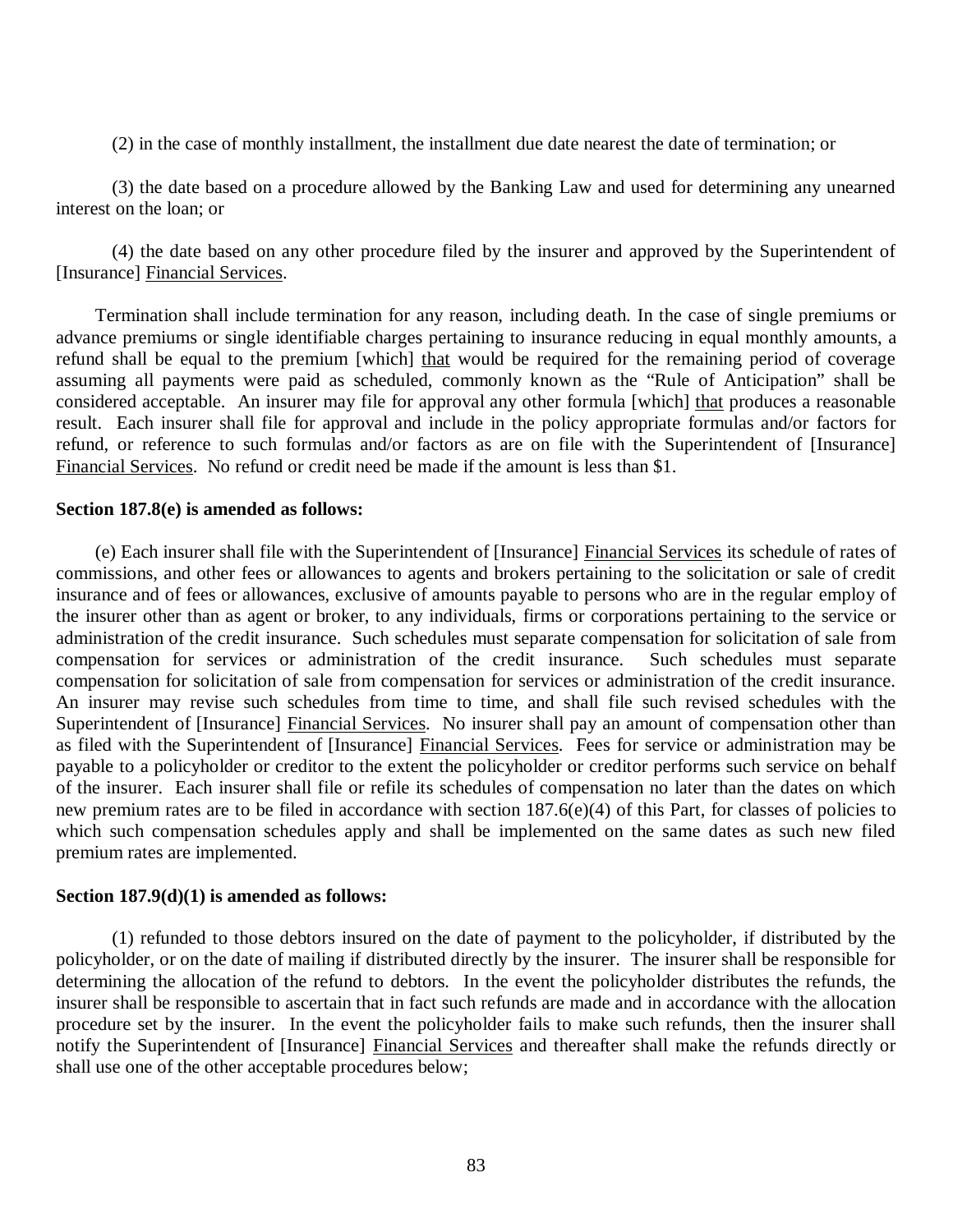#### **Section 187.11(a) is amended as follows:**

insurance, subject to call by the Superintendent of [Insurance] Financial Services from time to time, on a policy- year basis, or calendar-year basis at the option of the insurer, for group policies and on a calendar-year basis for individual policies, separately for direct business and reinsurance assumed: (a) Each insurer writing credit unemployment insurance shall maintain statistics for credit unemployment

## **Section 187.12(a)(7)(ii) is amended as follows:**

(iii) by any other method as the Superintendent of [Insurance] Financial Services may approve.

#### **Section 187.12(a)(9)(iv) is amended as follows:**

(iv) any other plan approved by the Superintendent of [Insurance] Financial Services.

#### **Section 201.1 is amended as follows:**

 Financial Services of: The trustees of every employee welfare fund shall give written notice to the [Insurance] Department of

#### **Section 201.2 is amended as follows:**

Department of Financial Services, Life Bureau, [25 Beaver] One State Street, New York, NY 10004, and shall include a copy or copies of all pertinent agreements and other writings or documents referred to therein. Every notice required to be given by this Part shall be addressed to the New York State [Insurance]

#### **Section 202.2(b) is amended as follows:**

 rate in the first policy year than in the next nine policy years, provided such rates are mathematically equivalent to the above scale and are approved in advance in writing by the Superintendent of [Insurance] Financial Services. Compensation after the tenth policy year, if payable, shall be only for the servicing of such insurance. Overriding commissions payable to a general agent shall not exceed 25 percent of commissions payable to the (b) In lieu of the above 10-year level scale, an insurer may use a scale [which] that provides for a higher agent.

#### **Section 202.5 is amended as follows:**

 and schedules of fees and allowances payable under this Part, including any compensation for servicing such business in the eleventh and subsequent years. The insurer shall file with the Superintendent of [Insurance] Financial Services the scales of commissions

## **Section 215.5(c) is amended as follows:**

the coverage provided, as determined by the definitions in 11 NYCRR 52.5-52.11 (Insurance Regulation No. 62), as follows: (c) An advertisement of a policy shall contain in a prominent place and style the appropriate statement for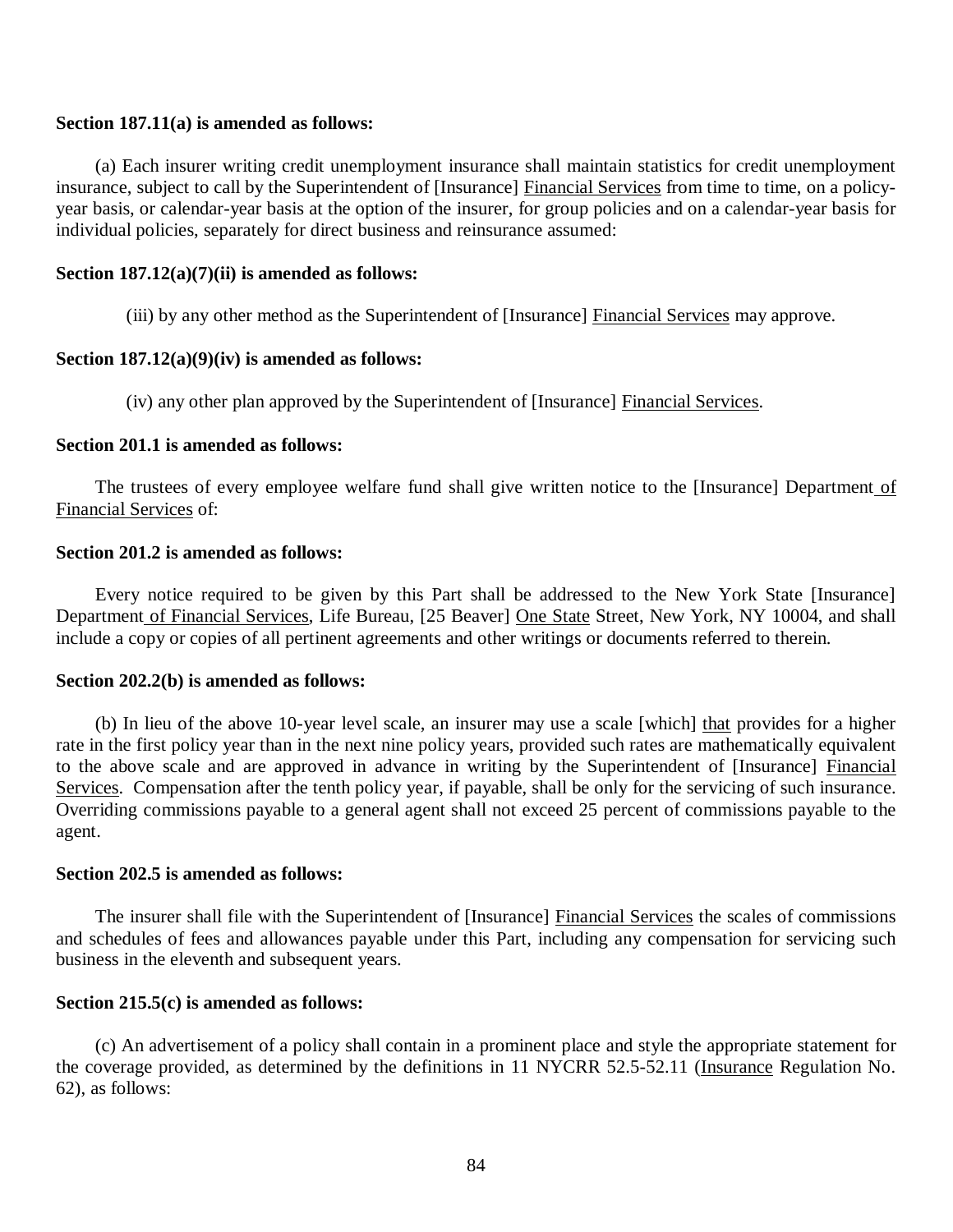State [Insurance] Department of Financial Services. It does NOT provide basic medical or major medical insurance. The expected benefit ratio for this policy is \_\_\_\_\_\_ percent. This ratio is the portion of future premiums [which] that the company expects to return as benefits, when averaged over all people with this (1) This policy meets the minimum standards for basic hospital insurance as defined by the New York policy.

State [Insurance] Department of Financial Services. It does NOT provide basic hospital or major medical insurance. The expected benefit ratio for this policy is \_\_\_\_\_\_ percent. This ratio is the portion of future premiums [which] that the company expects to return as benefits, when averaged over all people with this (2) This policy meets the minimum standards for basic medical insurance as defined by the New York policy.

State [Insurance] Department of Financial Services. It does NOT provide basic hospital or basic medical insurance. The expected benefit ratio for this policy is \_\_\_\_\_\_ percent. This ratio is the portion of future premiums [which] that the company expects to return as benefits, when averaged over all people with this (3) This policy meets the minimum standards for major medical insurance as defined by the New York policy.

basic medical or major medical insurance as defined by the New York State [Insurance] Department of Financial Services. The expected benefit ratio for this policy is \_\_\_\_\_\_\_ percent. This ratio is the portion of future premiums [which] that the company expects to return as benefits, when averaged over all people with this (4) This policy provides limited benefits health insurance only. It does NOT provide basic hospital, policy.

medical or major medical insurance as defined by the New York State [Insurance] Department of Financial Services. The expected benefit ratio for this policy is \_\_\_\_\_\_\_\_\_\_\_ percent. This ratio is the portion of future premiums [which] that the company expects to return as benefits, when averaged over all people with this (5) This policy provides disability income insurance only. It does NOT provide basic hospital, basic policy.

or major medical insurance as defined by the New York State [Insurance] Department of Financial Services. The expected benefit ratio for this policy is \_\_\_\_\_\_ percent. This ratio is the portion of future premiums [which] that the company expects to return as benefits, when averaged over all people with this policy. IMPORTANT NOTICE--THIS POLICY DOES NOT PROVIDE COVERAGE FOR SICKNESS. (6) This policy provides ACCIDENT insurance only. It does NOT provide basic hospital, basic medical

percent. This ratio is the portion of future premiums [which] that the company expects to return as benefits, when averaged over all people with this policy. (7) This policy provides DENTAL insurance only. The expected benefit ratio for this policy is \_\_\_\_

defined by the New York State [Insurance] Department of Financial Services. The expected benefit ratio for this policy is \_\_\_\_\_\_ percent. This ratio is the portion of future premiums [which] that the company expects to return as benefits, when averaged over all people with this policy. IMPORTANT NOTICE--A CONSUMER'S (8) This policy meets the minimum standards for MEDICARE SUPPLEMENT INSURANCE as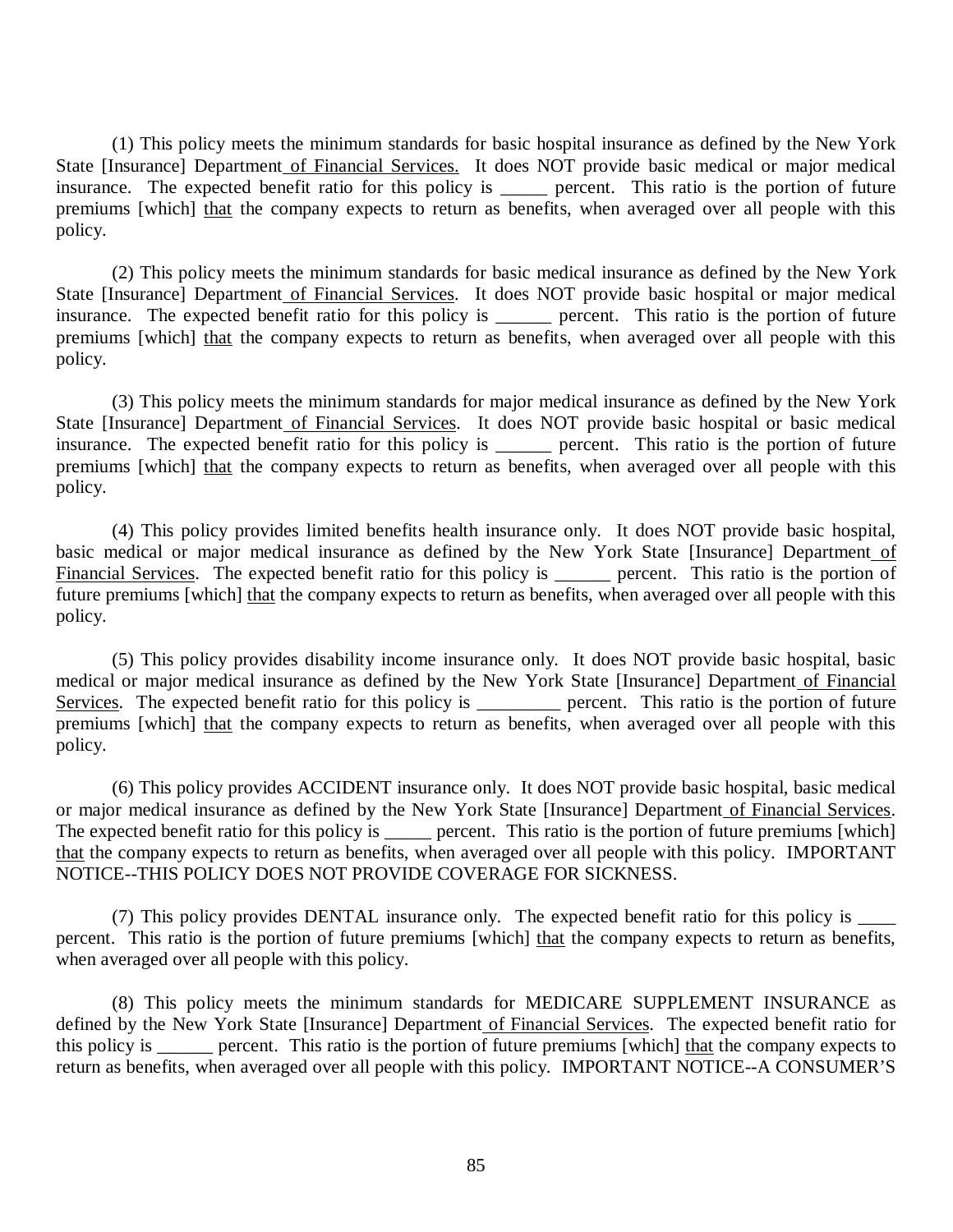#### GUIDE TO HEALTH INSURANCE FOR PEOPLEELIGIBLE FOR MEDICARE MAY BE OBTAINED FROM YOUR LOCAL SOCIAL SECURITY OFFICE OR FROM THIS INSURER.

 complies with more than one of the definitions contained in such sections 52.5 through 52.11. The requirements for disclosure of the expected benefit ratios of policies as provided in this section shall not apply to group policies as defined in sections 221 and 253(6) of the Insurance Law. Such statements may be made to conform to the actual insurance provided where such insurance

#### **Section 216.4(c) and (d) are amended as follows:**

complaints filed with the [Insurance] Department of Financial Services and to take action necessitated as a result of its complaint investigation findings. Such internal department is to operate in a staff capacity to the entire company with authority to question and change the position taken in individual instances or company practices generally. Responsibility for such department is to be vested in a corporate officer who is also to be entrusted with the duty of executing the [Insurance Department's] Department of Financial Services' directives. If the [Insurance] Department of Financial Services requests the appearance of an insurer representative to discuss a pending matter, the individual whom the company sends shall be authorized to make any determination warranted after all the facts are elicited at such conference. Each insurer must furnish the superintendent with the name and title of the corporate officer responsible for its internal consumer services (c) Every insurer shall establish an internal department specifically designated to investigate and resolve department.

 respecting a claim, shall, within 10 business days, furnish the department with the available information requested respecting the claim. (d) Every insurer, upon receipt of any inquiry from the [Insurance] Department of Financial Services

#### **Section 216.5(b) is amended as follows:**

[Insurance] Department of Financial Services examiners, that the claimant has fraudulently caused or contributed to the loss, the insurer is relieved from the requirements of this Part. The provisions of this Part are suspended for the period required to investigate the alleged fraudulent aspects of the claim. The insurer must submit the report required by Part 86 [(Insurance Frauds Bureau)] (Criminal Investigations Unit) of this Title when an insurer determines that a loss is suspect. (b) Where there is a reasonable basis, supported by specific information available for review by

#### **Section 216.8(h)(1) is amended as follows:**

 and each insurer authorized to issue automobile comprehensive insurance policies covering losses incurred to private passenger vehicles shall, upon the request of any appropriate law enforcement agency or insurance organization engaged in automobile loss prevention, release information in its possession resulting from an investigation conducted by it pertaining to such comprehensive loss, including information as such agency or organization deems related to its investigation. Should the central organization or the insurer be of the opinion that the loss was caused by any criminal or fraudulent act of any person or organization, or that an improper action occurred in the disposition of an automobile subject to the provisions of this section, the central organization or the insurer shall notify the [Insurance Department's] Department of Financial Services' [Frauds (h) Reporting requirement and cooperation with law enforcement agencies. (1) The central organization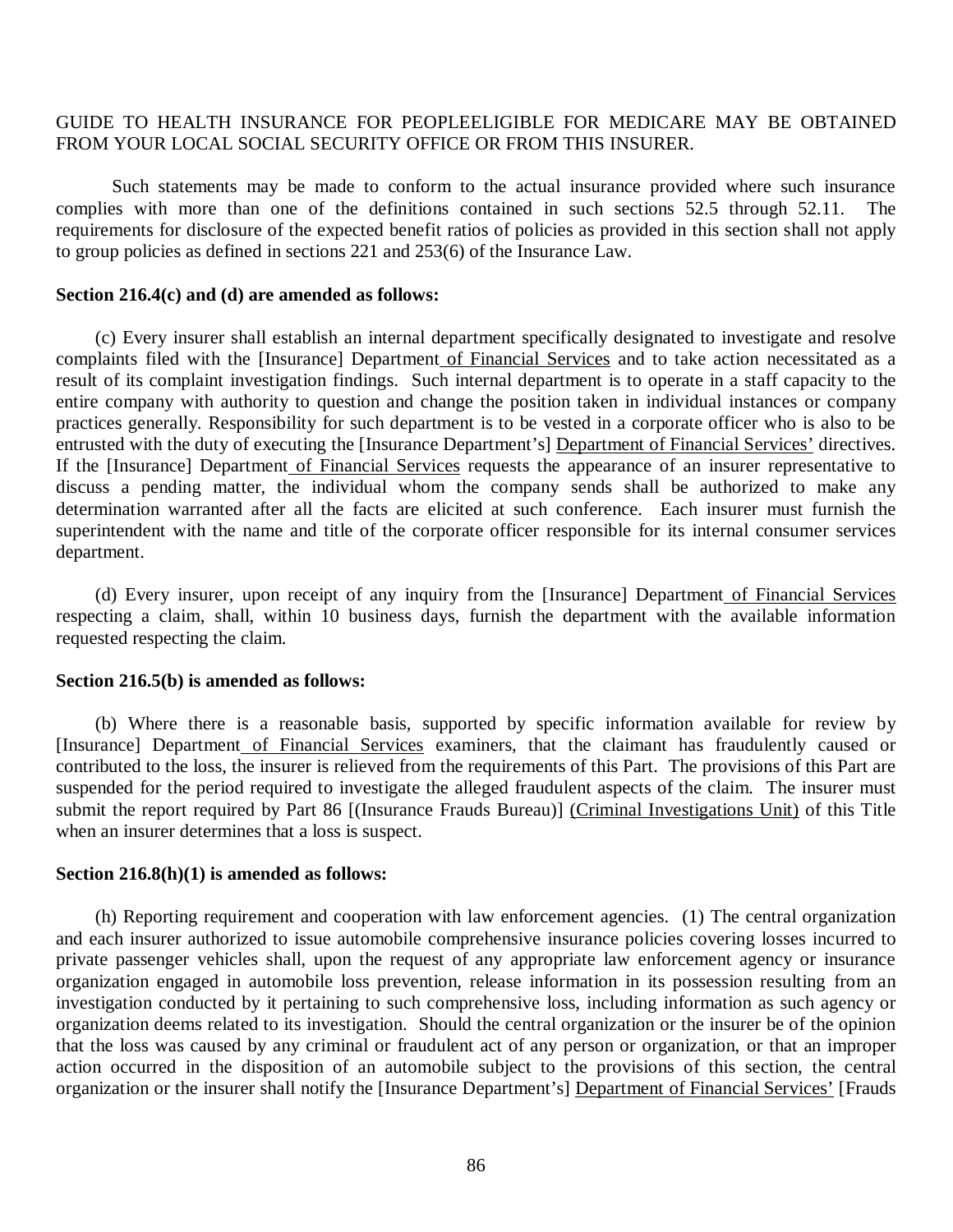Bureau] Criminal Investigations Unit and any other appropriate law enforcement agency or insurance organization engaged in automobile loss prevention of that opinion, and shall notify the [Insurance] Department of Financial Services or Department of Motor Vehicles of any improper action of their respective licensees or registrants.

#### **Section 216.8(h)(3)(1) – (3) are amended as follows:**

deemed approved upon filing with the [Insurance] Department of Financial Services; (1) amend the policy by adding thereto the endorsement as set out in this subdivision, which is hereby

 similar endorsement; or (2) submit for [Insurance] Department of Financial Services' approval the insurer's own substantially

 incorporating the substance of the endorsement set out in this subdivision. (3) submit for [Insurance] Department of Financial Services' approval the insurer's basic policy form

## **Section 216.9(b) is amended as follows:**

any person or entity, other than the [Insurance] Department of Financial Services, against the insurer or its representative based upon a failure to serve such notice, or the defective service of such notice. Nothing in subdivision (a) of this section shall establish, or be construed to establish, a defense for any party to any cause of action based upon a failure by the insurer or its representative to serve such notice, or the defective service of (b) Nothing in subdivision (a) of this section shall create, or be construed to create, a cause of action for such notice.

#### **Section 216.10(g) is amended as follows:**

 of this section shall not be applicable if there is objective evidence available for review by [Insurance] Department of Financial Services examiners that anyone involved in the accident who may assert a bodily injury liability claim against the insured has sustained a serious injury as defined in section 5102 of the Insurance Law. Such claim shall be settled or denied in accordance with the provisions of section 216.6 of this (g) In the processing of third-party property damage claims, the time limitations of subdivisions (e) and (f) Part.

## **Section 216.11 is amended as follows:**

 examiners will investigate the market performance of insurers. To enable department personnel to reconstruct an insurer's activities, all insurers subject to the provisions of this Part must maintain within each claim file all communications, transactions, notes and work papers relating to the claim. All communications and transactions, whether written or oral, emanating from or received by the insurer shall be dated by the insurer. Claim files must be so maintained that all events relating to a claim can be reconstructed by the [Insurance] Department of Financial Services examiners. Insurers shall either make a notation in the file or retain a copy of all forms mailed to claimants. To verify compliance with this Part and related statutes, [Insurance] Department of Financial Services

#### **The form in Section 216.12 entitled "Insurer Letterhead Notice of Rights Under Your Physical Damage**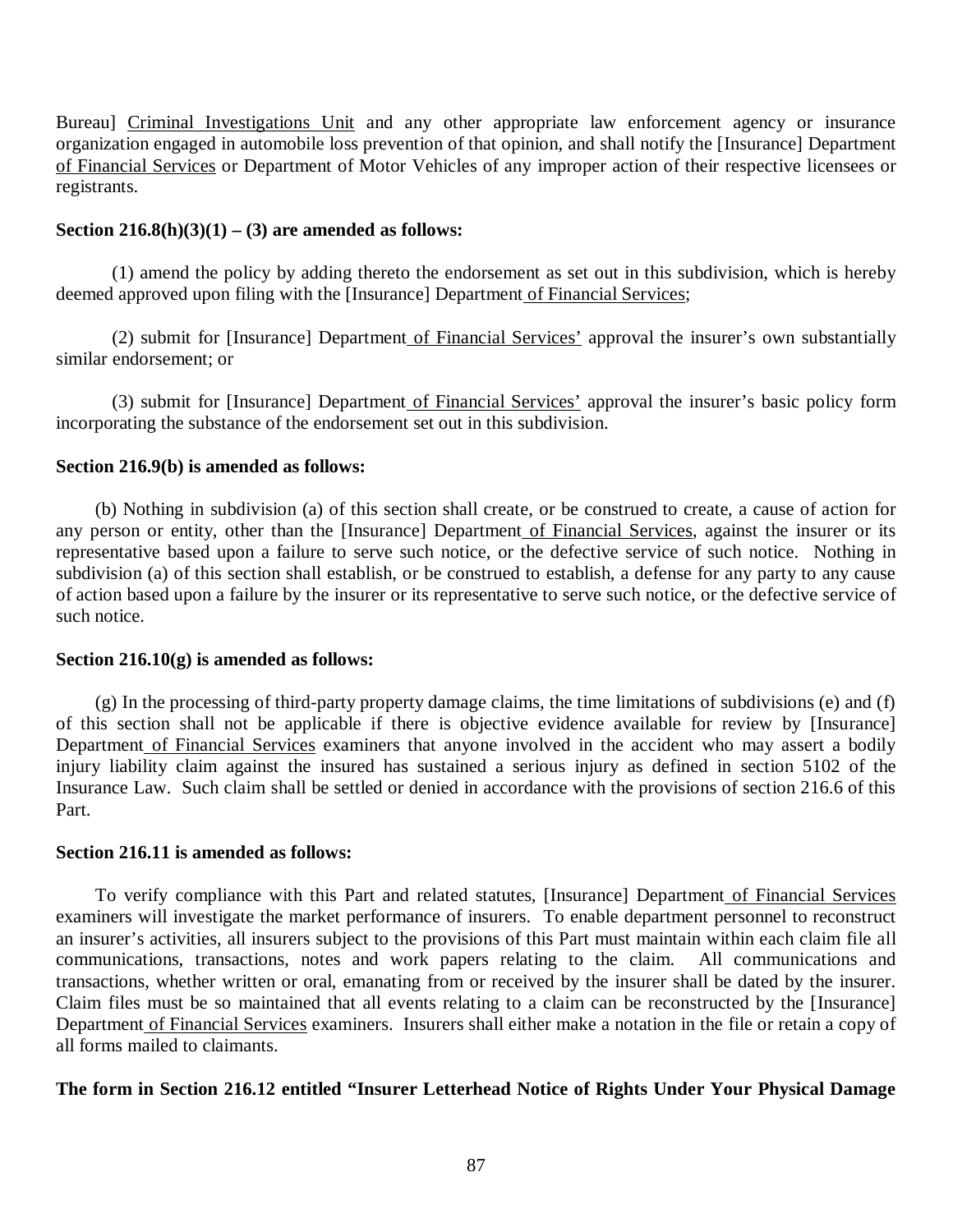#### *INSURER LETTERHEAD*

## **NOTICE OF RIGHTS UNDER YOUR PHYSICAL DAMAGE INSURANCE POLICY**

| INSURED          |  |  |
|------------------|--|--|
| CLAIM #          |  |  |
| POLICY #         |  |  |
| DATE OF ACCIDENT |  |  |

Dear Insured:

We have been unable, after negotiating in good faith, to reach an agreed price with you, your Designated Representative and/or your repairer \_\_\_\_\_\_\_\_\_\_\_\_\_\_\_\_\_\_\_\_\_\_\_\_\_\_\_\_\_\_\_\_, the repairer of your choice. Pursuant

*(name of repair shop)* 

to Insurance Regulation 64 of the New York State [Insurance] Department of Financial Services, we are supplying you with the following information and optional waiver.

 damage deduction is sufficient to repair your vehicle to its pre-accident condition at a repair shop located reasonably convenient to you. We are able to provide you with the identity of the repair shop that will repair your vehicle at our estimate, but under the Insurance Law we may not recommend a repairer unless you expressly request such information. Unless you have already asked us to recommend a repair shop, you must  sign the attached *Section 2610 of the Insurance Law Disclosure Statement* in order to enable us to make such Our offer of \$ recommendation.

 guarantee that any work performed in repairing your vehicle meets generally accepted standards for safe and proper repairs. If our recommended repairer does not honor its written guarantee, we will restore your vehicle to its pre-accident condition within a reasonable time at no additional cost to you. If your vehicle is repaired at a repair shop recommended by us, the repair shop must issue a written

 further damage after a loss. Contact us immediately for information as to what extent such expenses are covered. covered.<br>NYS APD 1 Your policy covers you for reasonable expenses that you incur in order to protect your motor vehicle from

#### **Section 218.7(c) and (d) are amended as follows:**

current and made available to the [Insurance] Department of Financial Services upon its request. (c) The information required to be maintained by subdivisions (a) and (b) of this section shall be kept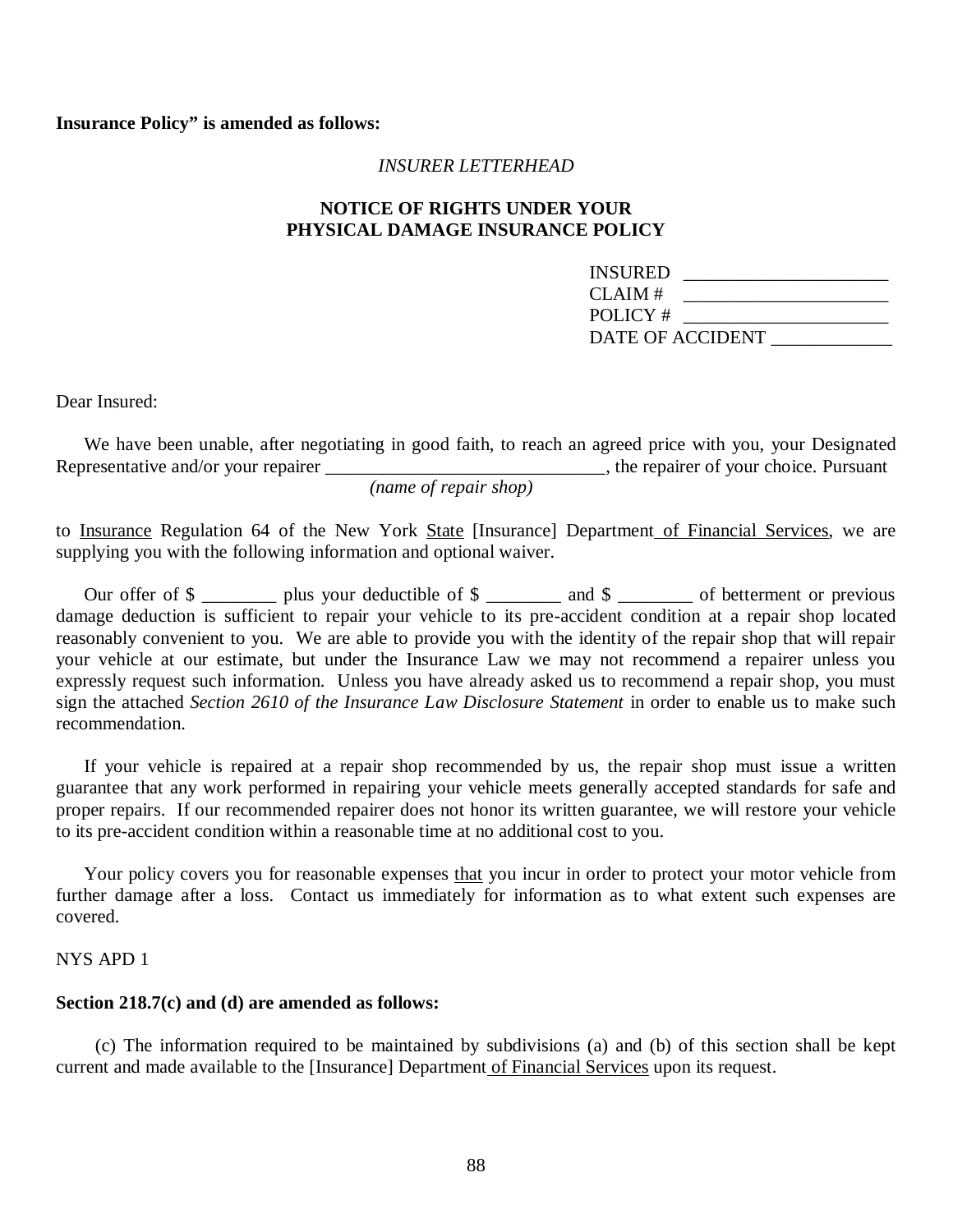subdivisions (a) and (b) of this section, shall be filed with the [Insurance] Department of Financial Services annually on May 1 after the close of the preceding calendar year. Such reports shall be made in a format to be prescribed by the superintendent and every such report shall be public record. (d) Reports for each full calendar year containing the information required to be maintained in

#### **The title of section 220.5 is amended as follows:**

Section 220.5. Reports to the Superintendent of [Insurance] Financial Services

## **Section 240.1(c) is amended as follows:**

 officer who shall be primarily responsible for maintaining the security and confidentiality of information received in effectuation of the mandate of sections 4311 and 320 of the Insurance Law. (c) Every such entity shall designate in writing to the Superintendent of [Insurance] Financial Services the

#### **Section 241.1(a)**

 available for public inspection and copying in the department's Bureau of Public Affairs and Research, One Commerce Plaza, Albany, NY 12257 [, (518) 474-6615,] or [25 Beaver] One State Street, New York, NY 10004[, (212) 480-2283]. The list shall specify whether records are available at the department's Albany or New York City office or both offices. (a) A current list, detailed by subject matter, of all records in the possession of the department shall be

#### **Section 241.5(a) is amended as follows:**

director of the [bureau of taxes and accounts] Revenue & Billing Unit, in the department's Albany office[, (518) (a) The fiscal officer of the department, designated pursuant to the Freedom of Information Law, is the 474-8567].

## **Section 241.6(c)(1) is amended as follows:**

written appeal from the determination of the department with the Superintendent of [Insurance] Financial Services or his designated representative. (1) Within seven business days of receipt of written notice denying the request, the person may file a

#### **Section 242.4(a) is amended as follows:**

(a) Records shall be made available at the main office of the agency, which is located at:

 [Insurance] Department of Financial Services Albany, NY 12257 One Commerce Plaza

#### **Section 242.2(b) is amended as follows:**

(b) The address and telephone number of the privacy compliance officer is: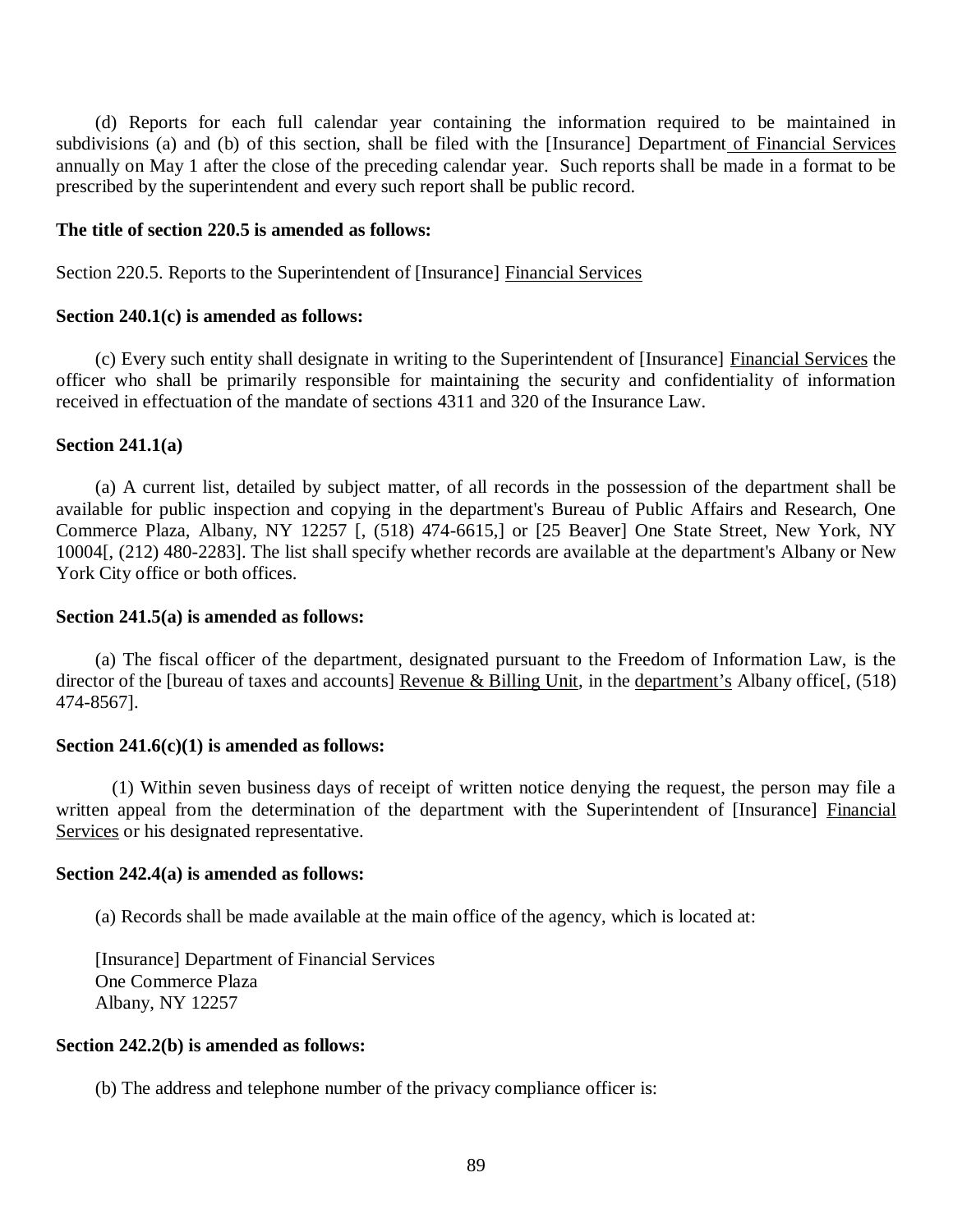[Insurance] Department of Financial Services Albany, NY 12257 Office of General Counsel One Commerce Plaza (518) [473-0785] 473-3795

and

 [Insurance ]Department of Financial Services [25 Beaver] One State Street New York, NY 10004 Office of General Counsel (212) [480-5259] 480-5287

#### **Section 242.8(c) is amended as follows:**

(c) Any such denial may be appealed to:

[Deputy Superintendent and] Deputy General Counsel New York State [Insurance] Department of Financial Services [25 Beaver] One State Street New York, NY 10004

#### **Section 261.0(e) is amended as follows:**

 kinds of prepaid legal services arrangements constitute the doing of an insurance business, thus requiring licensing as an insurer. As guidance on this issue, it is the [Department's] department's interpretation that legal services arrangements pursuant to which legal services are provided for a prepaid fee do not constitute the doing of an insurance business within the meaning of section 1101 of the Insurance Law so long as the services are not dependent upon the happening of a fortuitous event (as such term is defined in section 1101 (a)(2) of the Insurance Law) in which the recipient of the services has, or is expected to have at the time of such happening, a material interest [which] that will be adversely affected by the happening of such event. For example, an arrangement that, for a prepaid fee, provides that the recipient of services is entitled to a will upon request would not constitute the doing of an insurance business, so long as the arrangement is not conditioned upon the happening of a fortuitous event. Therefore, a prepaid legal services arrangement providing such limited services and being offered by an unlicensed entity would not be subject to the jurisdiction of the [Insurance] Department of Financial Services. (e) In the past, the [Department] department has received many inquiries requesting clarification as to what

#### **Section 261.0(h) is amended as follows:**

 pursuant to a prepaid legal services plan, so long as the insurer is licensed to write legal services insurance. An insurer, however, is not required to offer legal services insurance as part of the plan. Such prepaid legal services plans are subject to the jurisdiction of the [Insurance] Department of Financial Services because they (h) Pursuant to Chapter 65 of the laws of 1998, an authorized insurer may provide noninsurance benefits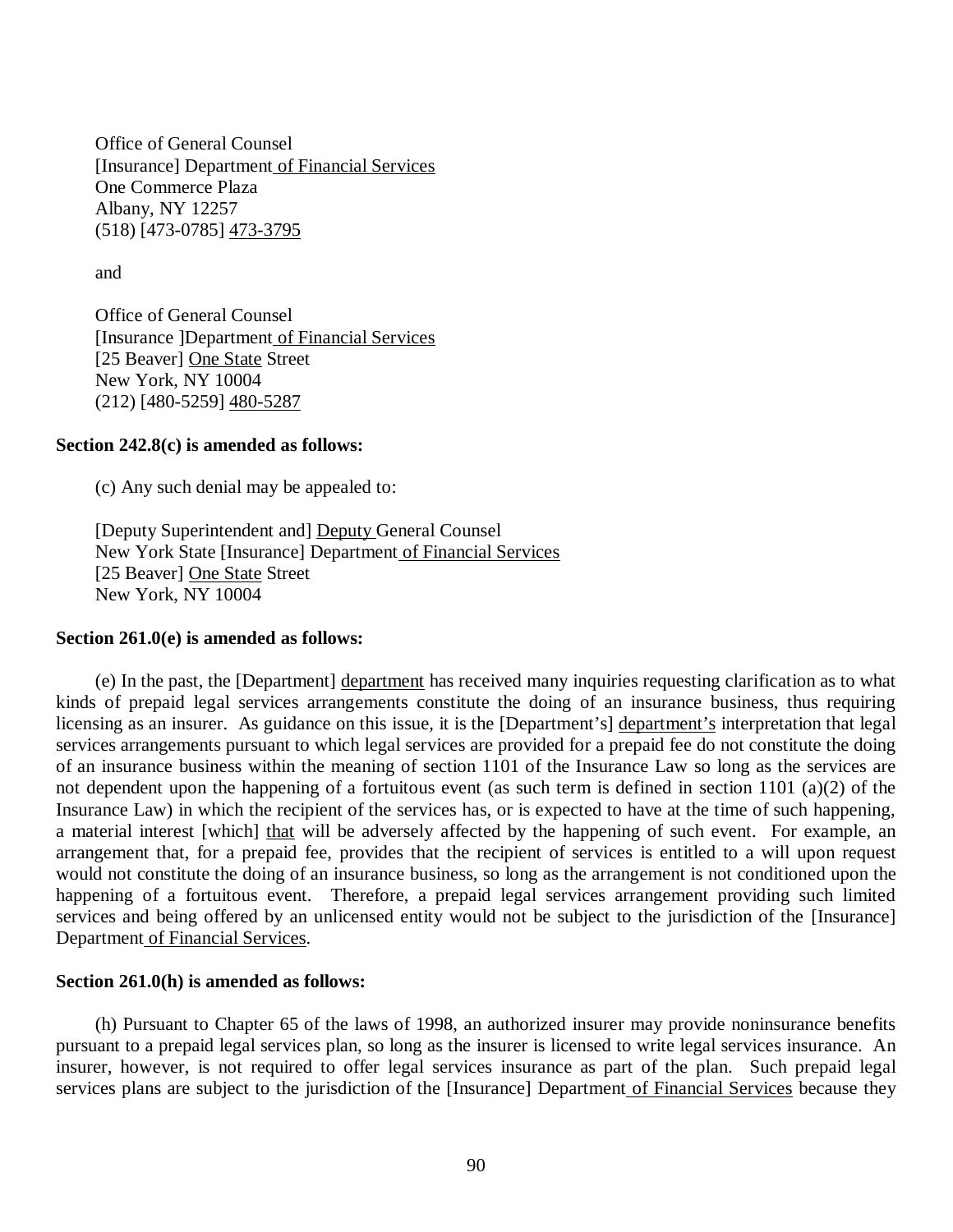are offered by licensed entities and regardless of whether or not they include legal services insurance as part of the plan.

## **Section 301.8(d) is amended as follows:**

 department during normal and ordinary business hours, pursuant to the power of attorney executed by the purchasing group, by serving the superintendent, any deputy superintendent, or any salaried employee of the [Insurance] Department of Financial Services whom the superintendent designates for such purposes, with two copies thereof and a fee of \$ 20. (d) Service of legal documents or process upon a purchasing group may be made at the offices of the

## **Section 360.9(c)(9) is amended as follows:**

subdivision, a letter must be sent to the Health [and Life Policy] Bureau of the [Insurance] Department of Financial Services on or before April 1, 1993. For each association group to be registered the letter shall list: (9) To register with the superintendent the names of association groups pursuant to paragraph (8) of this

## **Section 380.2(c) is amended as follows:**

a viatical settlement broker prior to or within 90 days after the date the Superintendent of [Insurance] Financial Services has promulgated regulations regarding licensing or by July 30, 1994, whichever date is earlier, may act as a viatical settlement company or viatical settlement broker without a license issued pursuant to this section until the superintendent has made a final determination on the application for such license filed by such individual or entity. (c) Each individual or entity who has filed an application for a license as a viatical settlement company or

#### **Section 380.3(g) and (h) are amended as follows:**

 with section 1201 of the Insurance Law and Part 87 of this Title. Any broker applying to use other than the applicant's personal name shall apply to the Licensing Bureau of the [Insurance] Department of Financial Services for prior approval of that name. Approval of names by the Secretary of State does not comply with the requirements of the Insurance Law. (g) Any company submitting an application for a license shall secure approval for its name in accordance

respectively,] of the [Insurance] Department of Financial Services in Albany[,] of any change in the address of the licensee and of any change in the members, officers or employees who are designated to act on behalf of the licensee. Any such licensee, except one [which] that is publicly traded, shall make immediate notification of any change in its stockholders. (h) Each broker or company shall immediately notify the Licensing Bureau [or Corporate Affairs Bureau,

#### **Section 380.4(a) and (b) are amended as follows:**

Department of Financial Services on or before March 1st of each year an annual statement (in duplicate) in a form designated as the "Viatical Settlement Company Blank" or "Viatical Settlement Broker Blank". (a) Each licensed viatical settlement company or viatical settlement broker must file with the [Insurance]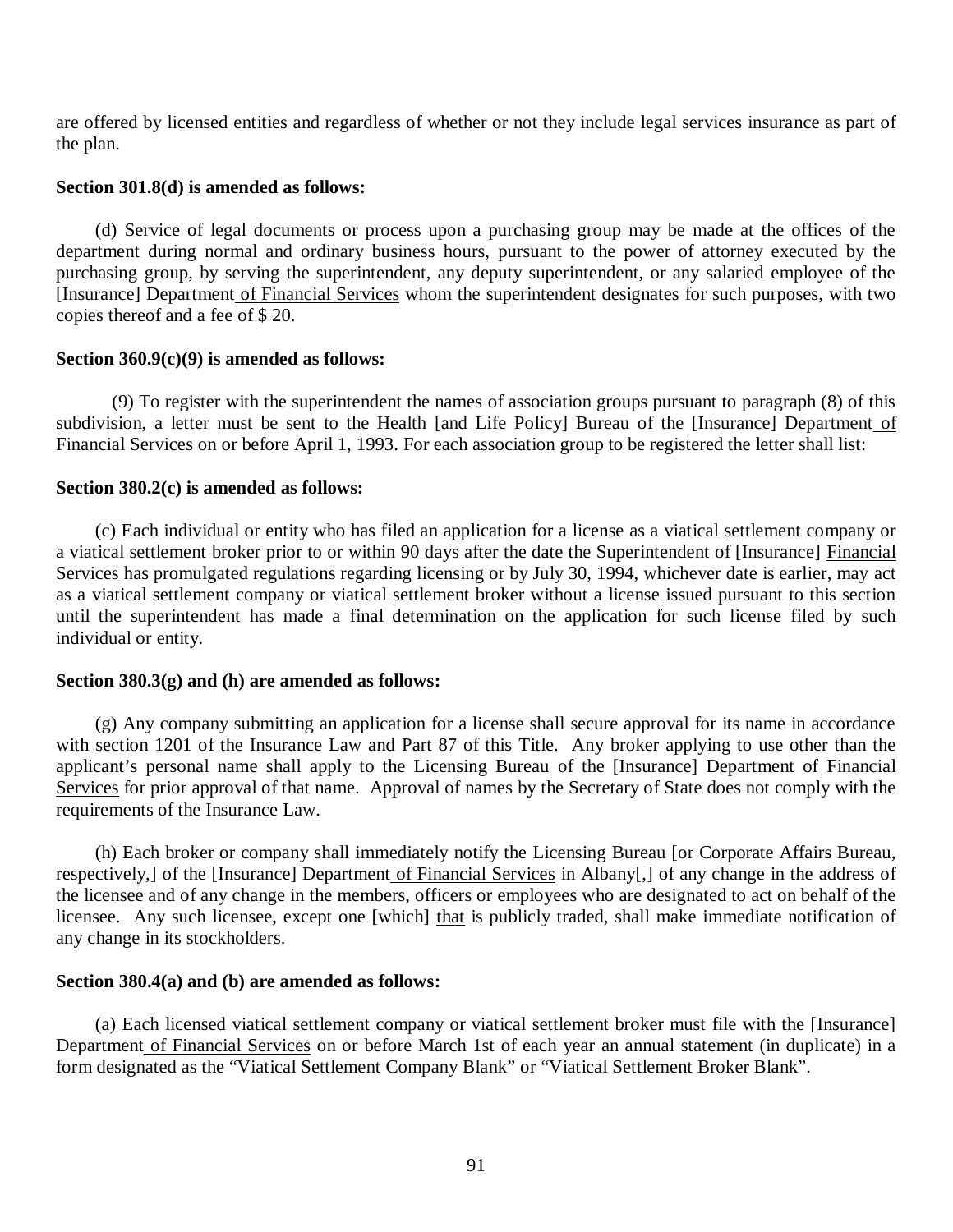copy of the designated statement blank. The contents of the statement blank designated shall be subject to amendment or change from year to year. (b) The [Insurance] Department of Financial Services shall furnish each company and broker with one

#### **Section 380.5(h) is amended as follows:**

 comptroller to the persons making the examination or appraisal, shall be presented to the company or broker in the form of a copy of the itemized bill as certified and approved by the superintendent or by any deputy superintendent or authorized employee of the [Insurance] Department of Financial Services. (h) All charges, including necessary traveling and other actual expenses, as audited and paid by the

#### **Section 390.9(a) is amended as follows:**

 required by section 7909 of the Insurance Law shall be in writing and shall be mailed or delivered to the superintendent at the following address: (a) The notice to the superintendent of termination of the service contract reimbursement insurance policy

New York State [Insurance] Department of Financial Services Licensing Bureau--Registration Unit One Commerce Plaza Albany, NY 12257

#### **Section 390.10(d)(1) is amended as follows:**

 (d) *Audited financial statements*. (1) On or before June 30th of each year, or 180 days after the end of the service contract provider's fiscal year, whichever is later, the provider shall file its audited financial statements for the prior calendar year with the superintendent. The statements shall include an opinion of an independent certified public accountant. The statements and opinion shall be mailed or delivered to the superintendent at the following address:

New York State [Insurance] Department of Financial Services Property Bureau--Service Contract Providers [25 Beaver] One State Street New York, NY 10004-2319

#### **Section 390.11(a)(1) is amended as follows:**

 (a) *Audited financial statements*. (1) On or before June 30th of each year or 180 days after the end of the service contract provider's fiscal year, whichever is later, the service contract provider shall file its audited financial statements for the prior calendar year with the superintendent. If the audited financial statements of the provider's parent or indirect parent are used to meet the provider's financial responsibility requirement, then the parent or indirect parent shall file the statements and the 180 days shall be counted from the parent's or indirect parent's fiscal year. The statements shall include an opinion of an independent certified public accountant. The statement and opinion shall be mailed or delivered to the superintendent at the following address: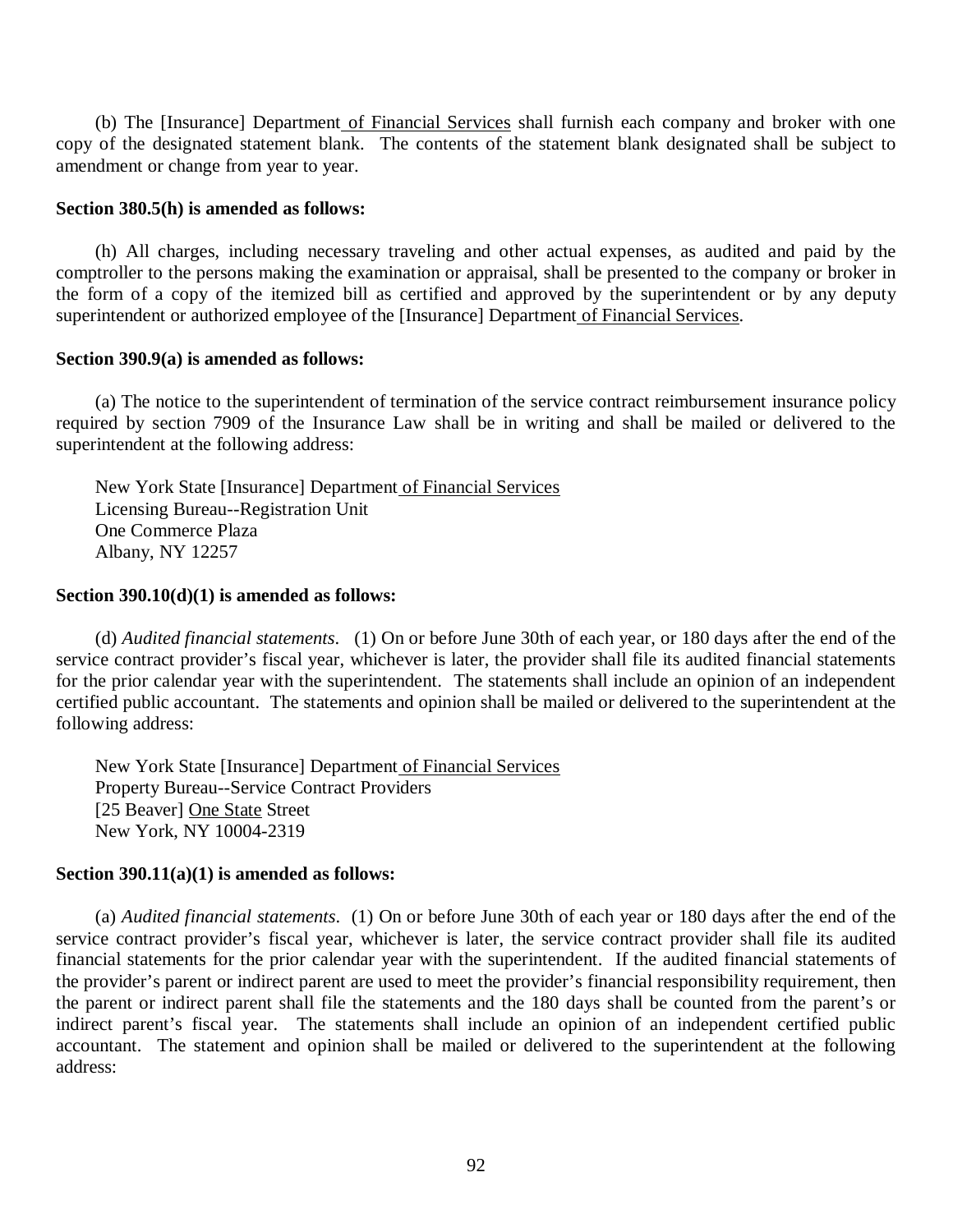New York State [Insurance] Department of Financial Services Property Bureau--Service Contract Providers [25 Beaver] One State Street New York, NY 10004-2359

#### **Section 390.11(b) is amended as follows:**

 provider's financial responsibility requirement, then the parent or indirect parent shall guarantee the provider's obligations relating to the service contracts sold by the provider in this state. The provider shall mail or deliver the guarantee to the superintendent with the registration application at the following address: (b) If the statements of the service contract provider's parent or indirect parent are used to meet the

New York State [Insurance] Department of Financial Services Licensing Bureau--Registration Unit One Commerce Plaza Albany, NY 12257

## **Section 400.1(a) is amended as follows:**

 1997, which provides for the establishment of certified capital companies and confers authority on the [Insurance] Department of Financial Services [(the department)] (the "department") to certify and regulate such companies. Section 11 of the Tax Law creates a tax credit incentive mechanism to increase investment of financial resources of insurers into the State's venture capital markets. Section 1511(k) of the Tax Law, as added by section 143 of chapter 389, describes the operation of the tax credit. In section 142 of Chapter 389, the Legislature made a finding that, in order to promote the growth of the State economy, a need exists to further encourage the investment of private financial resources into the State's venture capital markets, emphasizing viable smaller business enterprises [which] that traditionally have had difficulty in attracting institutional venture capital. In addition, the legislation and this Part implement the legislative goal of promoting the formation and expansion of new and existing businesses, thereby creating jobs and resulting in growth in the (a) This Part implements section 11 of the Tax Law, as added by section 144 of chapter 389 of the Laws of State's economy.

#### **Section 400.3(a) is amended as follows:**

 located, headquartered and licensed or registered to conduct business in New York and has as its primary business activity the investment of cash in qualified businesses may make application to the Superintendent of [Insurance] Financial Services to be designated as a certified capital company. The application form, including filing instructions, may be obtained upon request by contacting: (a) A partnership, corporation, trust or limited liability company organized on a for-profit basis that is

New York State [Insurance] Department of Financial Services Albany, NY 12257 [Taxes and Accounts Bureau] Revenue & Billing Unit One Commerce Plaza (518) 474-8567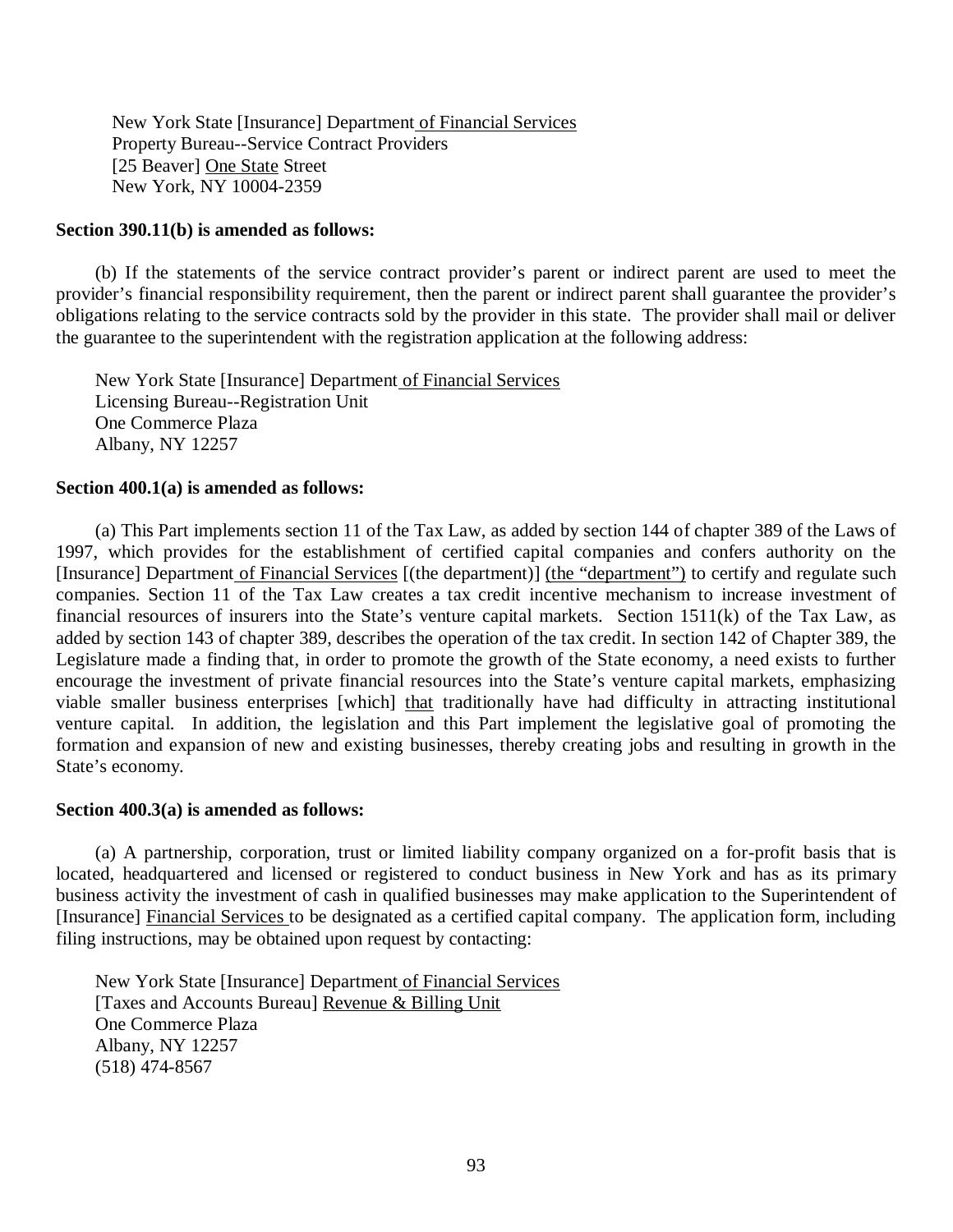#### **Section 410.6(c) is amended as follows:**

(c) Following certification:

 acquires and begins to exercise common control with any entity described in paragraphs (1) through (3) of subdivision (a) of this section, the external appeal agent shall notify the Departments of [Insurance] Financial Services and Health in writing within five business days of such acquisition or exercise of control. Such notice shall be sufficient basis for the revocation of certification without a hearing; and (1) if an external appeal agent acquires ownership or control of, or becomes owned or controlled by, or

the Departments of [Insurance] Financial Services and Health within five business days of the addition or deletion of any material affiliation as described in subparagraphs (i) through (v) of paragraph (2) of subdivision (b) of this section. (2) the sworn statement required by subdivision (b) of this section shall be amended and resubmitted to

#### **Section 420.0(d) and (e) are amended as follows:**

Financial Services who, in the conduct of the business of insurance in this State, violates the provisions of this Part shall be deemed to have engaged in an unfair method of competition or an unfair or deceptive act and practice in the conduct of the business of insurance in this State. Such act shall be deemed to be a trade practice constituting a determined violation, as defined in section 2402(c) of the Insurance Law, in violation of section 2403 of such law. (d) This Part provides that a licensee subject to the supervision of the Superintendent of [Insurance]

authority pursuant to section[s 201 and] 301 of the Insurance Law and section 202 of the Financial Services Law to promulgate a regulation to delineate the responsibility of [an Insurance] a Department of Financial Services licensee regarding the privacy of consumer and customer financial and health information [which] that the licensee receives. Such authority is an exercise of the superintendent's power to promulgate regulations to effectuate any power given to the superintendent under the Insurance Law, including the provisions regarding transactions within a holding company system affecting controlled insurers (section 1505); relations and transactions between parent and subsidiary companies for life and property/casualty insurers (sections 1608 and 1712); minimum standards in the form, content, and sale of accident and health insurance policies and contracts (section 3217); and, as noted above, unfair methods of competition or unfair or deceptive acts and practices (Article 24). (e) In addition to the foregoing, the Superintendent of [Insurance] Financial Services possesses the

## **Section 420.1(a) is amended as follows:**

in this Part as consumers or customers) in this State by all licensees of the [Insurance] Department of Financial Services. This Part: (a) *Purpose*. This Part governs the treatment of nonpublic personal information about individuals (defined

#### **Section 430.4(a)(2) is amended as follows:**

 which is a representative of eligible health care providers; and (2) two members appointed by the Superintendent of [Insurance] Financial Services, at least one of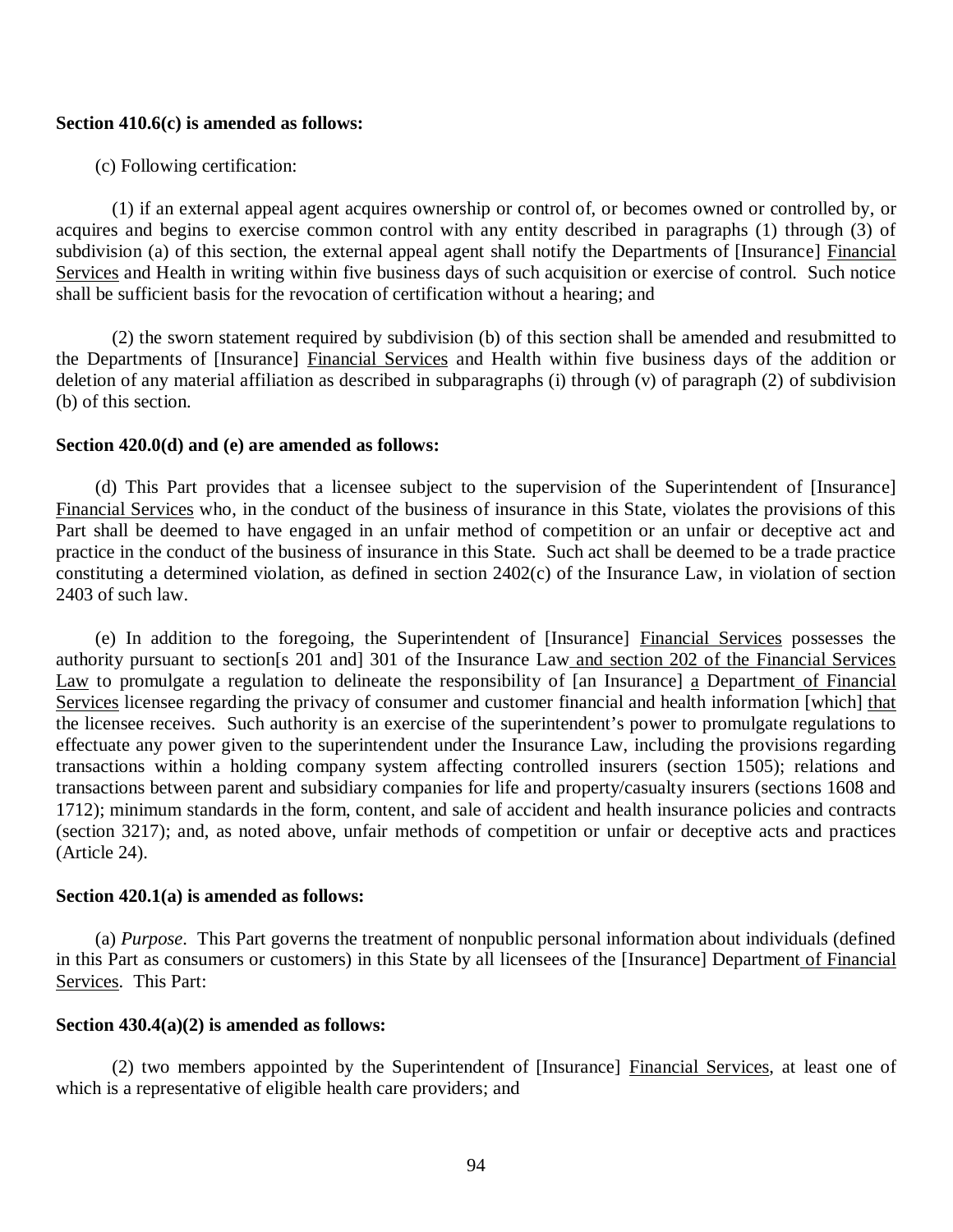## **Section 430.4(b)(4)(i) is amended as follows:**

of [Insurance] Financial Services, to service the assignments of other members of the Plan that desire to be relieved of their responsibility to service their assignments; or (i) any member of the Plan may be authorized by the Board, with the approval of the Superintendent

## **Section 430.6(b) is amended as follows:**

 deems necessary pursuant to Section 309 of the Insurance Law. The examination shall be conducted and the report filed in the manner prescribed in Article 3 of the Insurance Law. (a) The superintendent shall make an examination into the affairs of the Plan as often as the superintendent

 the Insurance Law] Section 206(f) of the Financial Services Law. (b) The expenses of the examination shall be paid by the Plan in the manner prescribed by [Section 313 of

 **Appendices 10A, 10B, 10C, 11, 13-A, 15, 16, and 22 of this Title are repealed. New Appendices 10A, 10B, 10C, 11, 16, and 22 of this Title are added.** 

 **Forms NF 1A, NF 1B, NF 4 and NF 5 of Appendix 13 of this Title are repealed and new Forms NF 1A, NF 1B, NF 4 and NF 5 of Appendix 13 of this Title are added.**